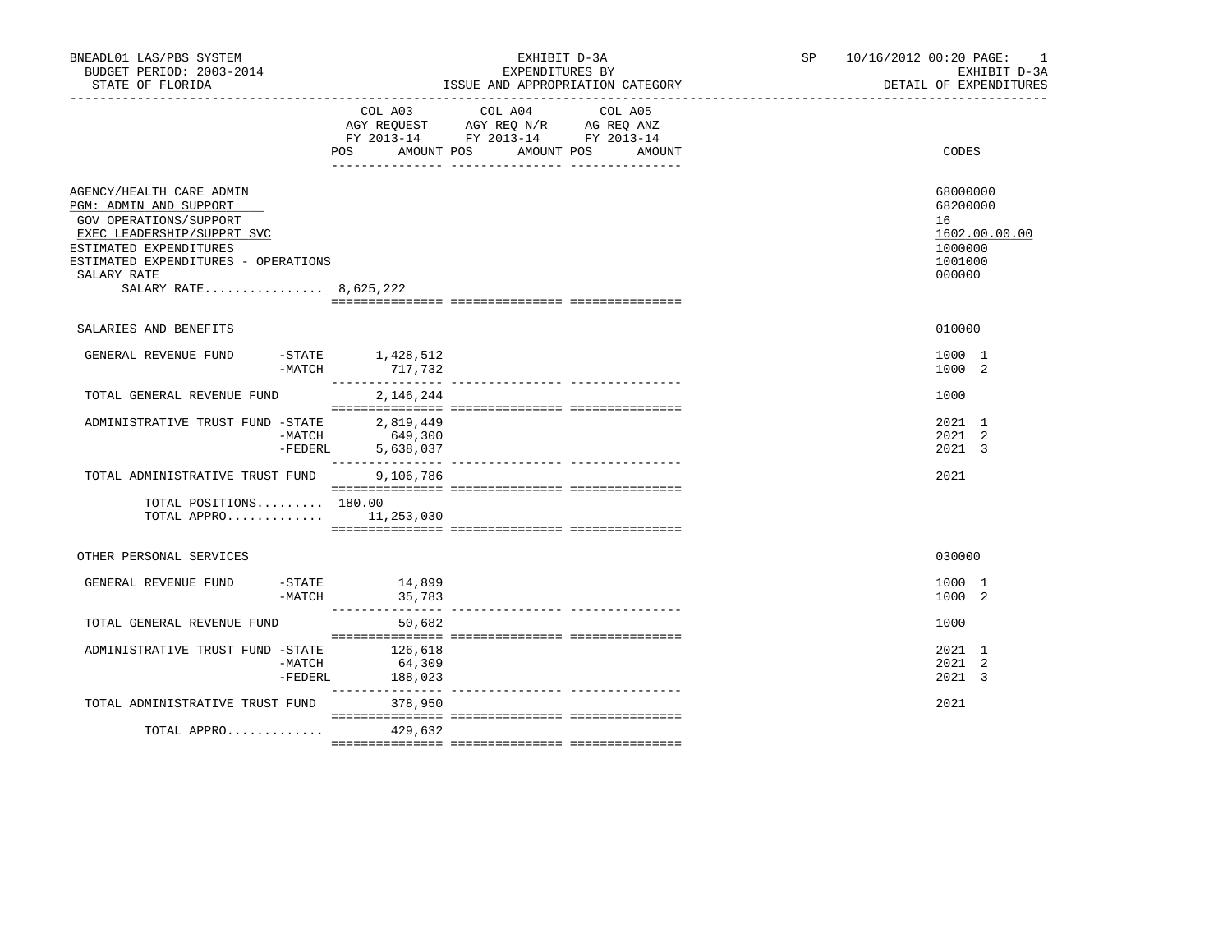| BNEADL01 LAS/PBS SYSTEM<br>BUDGET PERIOD: 2003-2014<br>STATE OF FLORIDA                                                              |                       |                                      | EXHIBIT D-3A<br>EXPENDITURES BY<br>ISSUE AND APPROPRIATION CATEGORY                                                               | SP 10/16/2012 00:20 PAGE:<br>$\overline{2}$<br>EXHIBIT D-3A<br>DETAIL OF EXPENDITURES |
|--------------------------------------------------------------------------------------------------------------------------------------|-----------------------|--------------------------------------|-----------------------------------------------------------------------------------------------------------------------------------|---------------------------------------------------------------------------------------|
|                                                                                                                                      |                       | POS                                  | COL A03 COL A04 COL A05<br>AGY REQUEST AGY REQ N/R AG REQ ANZ<br>FY 2013-14 FY 2013-14 FY 2013-14<br>AMOUNT POS AMOUNT POS AMOUNT | CODES                                                                                 |
| AGENCY/HEALTH CARE ADMIN<br>PGM: ADMIN AND SUPPORT<br>GOV OPERATIONS/SUPPORT<br>EXEC LEADERSHIP/SUPPRT SVC<br>ESTIMATED EXPENDITURES |                       |                                      |                                                                                                                                   | 68000000<br>68200000<br>16<br>1602.00.00.00<br>1000000                                |
| ESTIMATED EXPENDITURES - OPERATIONS<br>EXPENSES                                                                                      |                       |                                      |                                                                                                                                   | 1001000<br>040000                                                                     |
| GENERAL REVENUE FUND -MATCH 109,311                                                                                                  |                       |                                      |                                                                                                                                   | 1000 2                                                                                |
| ADMINISTRATIVE TRUST FUND -STATE                                                                                                     | $-MATCH$              | 913,354<br>95,394<br>-FEDERL 208,965 |                                                                                                                                   | 2021 1<br>2021 2<br>2021 3                                                            |
| TOTAL ADMINISTRATIVE TRUST FUND 1,217,713                                                                                            |                       |                                      |                                                                                                                                   | 2021                                                                                  |
| TOTAL APPRO                                                                                                                          |                       | 1,327,024                            |                                                                                                                                   |                                                                                       |
| OPERATING CAPITAL OUTLAY                                                                                                             |                       |                                      |                                                                                                                                   | 060000                                                                                |
| ADMINISTRATIVE TRUST FUND -STATE 35,008                                                                                              | -MATCH<br>$-FEDERL$   | 3,522<br>2,651                       |                                                                                                                                   | 2021 1<br>2021 2<br>2021 3                                                            |
| TOTAL ADMINISTRATIVE TRUST FUND                                                                                                      |                       | 41,181                               |                                                                                                                                   | 2021                                                                                  |
| TOTAL APPRO                                                                                                                          |                       | 41,181                               |                                                                                                                                   |                                                                                       |
| SPECIAL CATEGORIES<br>CONTRACTED SERVICES                                                                                            |                       |                                      |                                                                                                                                   | 100000<br>100777                                                                      |
| GENERAL REVENUE FUND                                                                                                                 | $-$ STATE<br>$-MATCH$ | 203,334<br>1,011                     |                                                                                                                                   | 1000 1<br>1000 2                                                                      |
| TOTAL GENERAL REVENUE FUND                                                                                                           |                       | 204,345                              |                                                                                                                                   | 1000                                                                                  |
| ADMINISTRATIVE TRUST FUND -STATE                                                                                                     | -MATCH<br>$-FEDERL$   | 656,893<br>750,000<br>750,000        |                                                                                                                                   | 2021 1<br>2021 2<br>2021 3                                                            |
| TOTAL ADMINISTRATIVE TRUST FUND                                                                                                      |                       | 2,156,893                            |                                                                                                                                   | 2021                                                                                  |
| TOTAL APPRO                                                                                                                          |                       | 2,361,238                            |                                                                                                                                   |                                                                                       |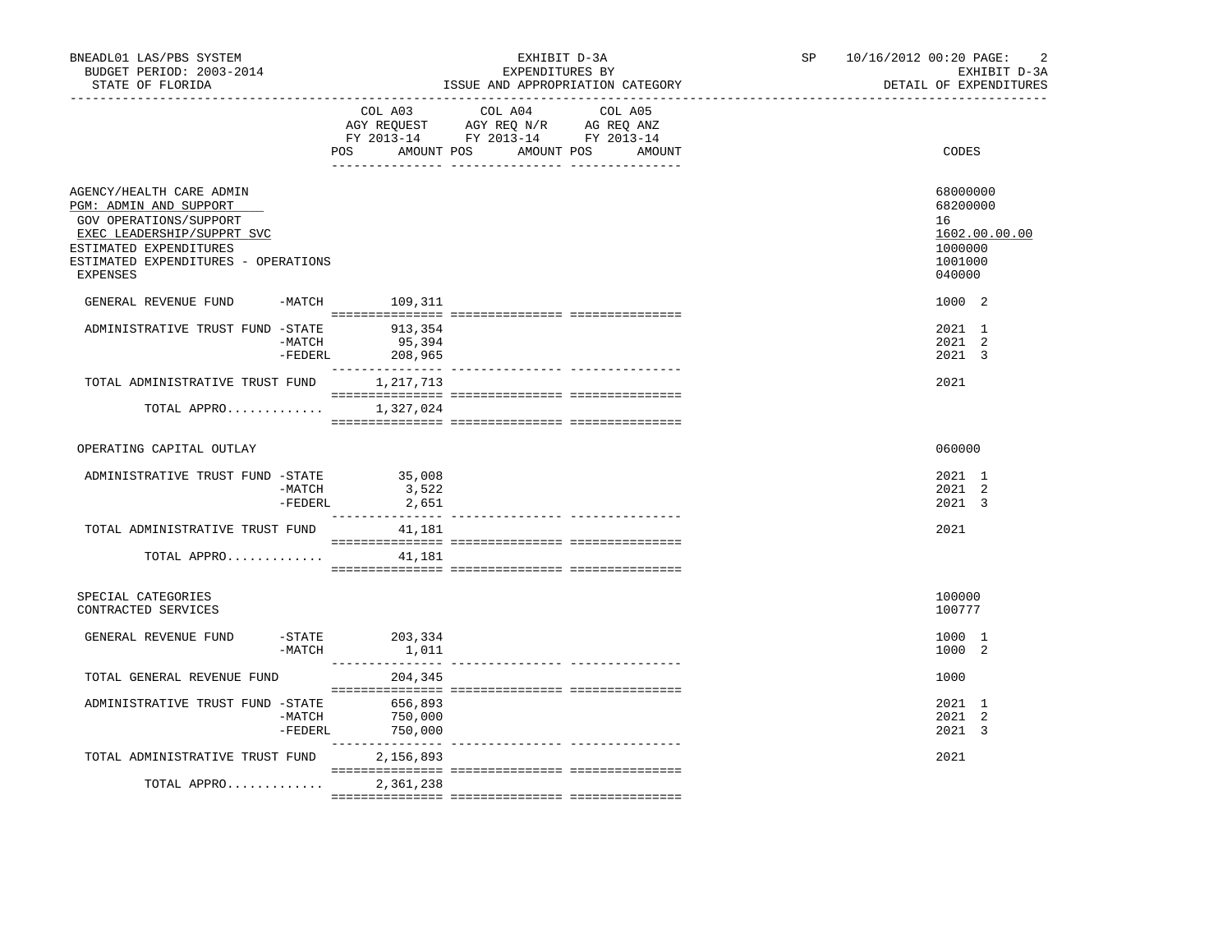| BNEADL01 LAS/PBS SYSTEM<br>BUDGET PERIOD: 2003-2014<br>STATE OF FLORIDA                                                                                                                                                        |                     |                           | EXPENDITURES BY<br>ISSUE AND APPROPRIATION CATEGORY                                                                                   | EXHIBIT D-3A | SP <sub>2</sub> | 10/16/2012 00:20 PAGE: |                                                                      | $\overline{\mathbf{3}}$<br>EXHIBIT D-3A<br>DETAIL OF EXPENDITURES |
|--------------------------------------------------------------------------------------------------------------------------------------------------------------------------------------------------------------------------------|---------------------|---------------------------|---------------------------------------------------------------------------------------------------------------------------------------|--------------|-----------------|------------------------|----------------------------------------------------------------------|-------------------------------------------------------------------|
|                                                                                                                                                                                                                                |                     |                           | COL A03 COL A04 COL A05<br>AGY REQUEST AGY REQ N/R AG REQ ANZ<br>FY 2013-14 FY 2013-14 FY 2013-14<br>POS AMOUNT POS AMOUNT POS AMOUNT |              |                 |                        | CODES                                                                |                                                                   |
| AGENCY/HEALTH CARE ADMIN<br>PGM: ADMIN AND SUPPORT<br>GOV OPERATIONS/SUPPORT<br>EXEC LEADERSHIP/SUPPRT SVC<br>ESTIMATED EXPENDITURES<br>ESTIMATED EXPENDITURES - OPERATIONS<br>SPECIAL CATEGORIES<br>RISK MANAGEMENT INSURANCE |                     |                           |                                                                                                                                       |              |                 |                        | 68000000<br>68200000<br>16<br>1000000<br>1001000<br>100000<br>103241 | 1602.00.00.00                                                     |
| GENERAL REVENUE FUND                                                                                                                                                                                                           | $-$ STATE           | 24,111<br>$-MATCH$ 10,752 |                                                                                                                                       |              |                 |                        | 1000 1<br>1000 2                                                     |                                                                   |
| TOTAL GENERAL REVENUE FUND                                                                                                                                                                                                     |                     | 34,863                    |                                                                                                                                       |              |                 |                        | 1000                                                                 |                                                                   |
| ADMINISTRATIVE TRUST FUND -STATE 286,913                                                                                                                                                                                       | $-MATCH$            | 8,103<br>-FEDERL 18,171   |                                                                                                                                       |              |                 |                        | 2021 1<br>2021 2<br>2021 3                                           |                                                                   |
| TOTAL ADMINISTRATIVE TRUST FUND                                                                                                                                                                                                |                     | 313,187                   |                                                                                                                                       |              |                 |                        | 2021                                                                 |                                                                   |
| TOTAL APPRO                                                                                                                                                                                                                    |                     | 348,050                   |                                                                                                                                       |              |                 |                        |                                                                      |                                                                   |
| LEASE/PURCHASE/EQUIPMENT                                                                                                                                                                                                       |                     |                           |                                                                                                                                       |              |                 |                        | 105281                                                               |                                                                   |
| GENERAL REVENUE FUND -MATCH<br>ADMINISTRATIVE TRUST FUND -STATE                                                                                                                                                                |                     | 16,248<br>184,943         |                                                                                                                                       |              |                 |                        | 1000 2<br>2021 1                                                     |                                                                   |
| TOTAL APPRO                                                                                                                                                                                                                    |                     | 201,191                   |                                                                                                                                       |              |                 |                        |                                                                      |                                                                   |
| TR/DMS/HR SVCS/STW CONTRCT                                                                                                                                                                                                     |                     |                           |                                                                                                                                       |              |                 |                        | 107040                                                               |                                                                   |
| GENERAL REVENUE FUND -STATE 11,916                                                                                                                                                                                             | -MATCH              | 8,033                     |                                                                                                                                       |              |                 |                        | 1000 1<br>1000 2                                                     |                                                                   |
| TOTAL GENERAL REVENUE FUND                                                                                                                                                                                                     |                     |                           |                                                                                                                                       |              |                 |                        | 1000                                                                 |                                                                   |
| ADMINISTRATIVE TRUST FUND -STATE                                                                                                                                                                                               | $-MATCH$<br>-FEDERL | 41,524<br>3,725<br>8,843  |                                                                                                                                       |              |                 |                        | 2021 1<br>2021 2<br>2021 3                                           |                                                                   |
| TOTAL ADMINISTRATIVE TRUST FUND                                                                                                                                                                                                |                     | 54,092                    |                                                                                                                                       |              |                 |                        | 2021                                                                 |                                                                   |
| TOTAL APPRO                                                                                                                                                                                                                    |                     | 74,041                    |                                                                                                                                       |              |                 |                        |                                                                      |                                                                   |
|                                                                                                                                                                                                                                |                     |                           |                                                                                                                                       |              |                 |                        |                                                                      |                                                                   |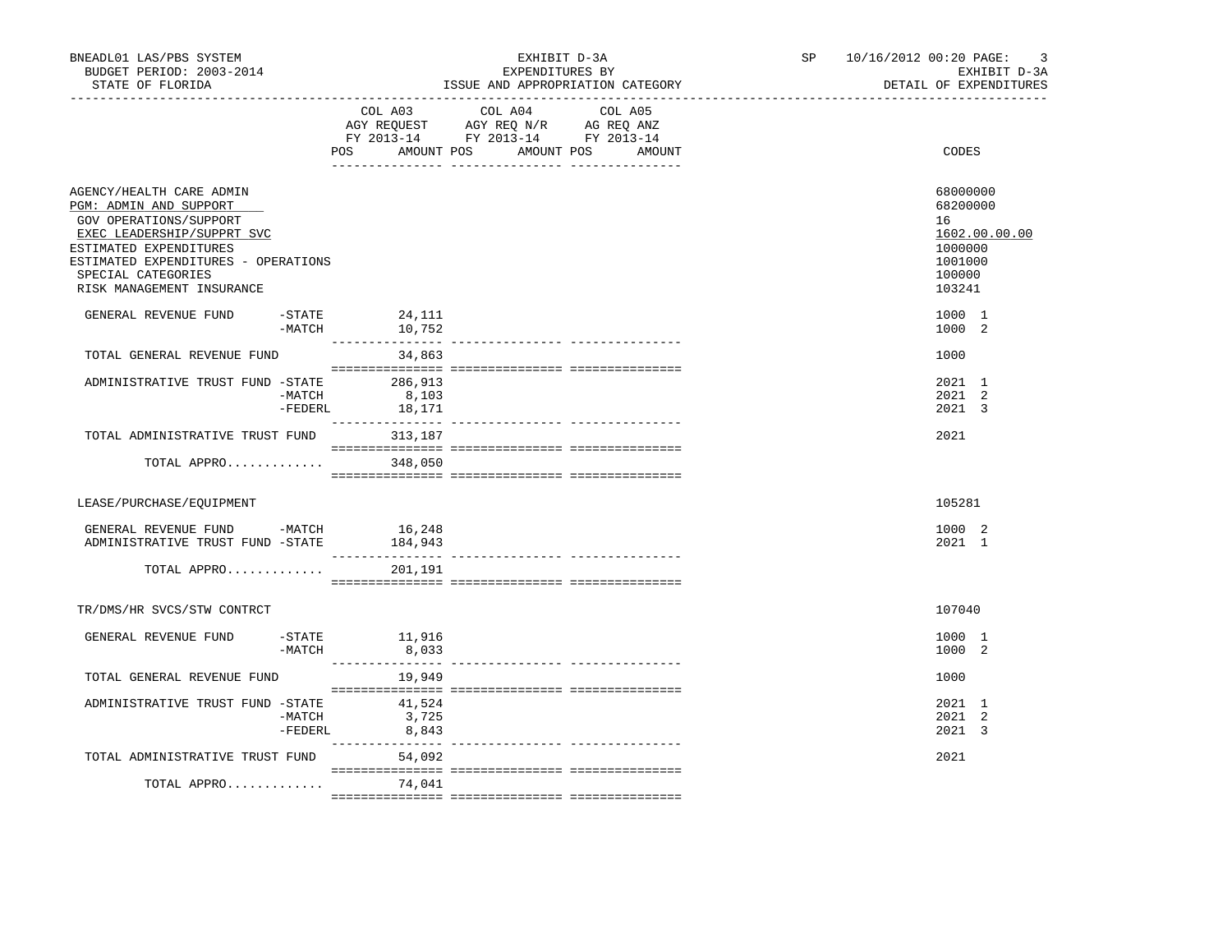| BNEADL01 LAS/PBS SYSTEM<br>BUDGET PERIOD: 2003-2014<br>STATE OF FLORIDA                                                                                                     |                                             | EXHIBIT D-3A<br>EXPENDITURES BY                                                          | ISSUE AND APPROPRIATION CATEGORY | SP <sub>2</sub><br>------------------------------- | 10/16/2012 00:20 PAGE:<br>EXHIBIT D-3A<br>DETAIL OF EXPENDITURES  | $\overline{4}$ |
|-----------------------------------------------------------------------------------------------------------------------------------------------------------------------------|---------------------------------------------|------------------------------------------------------------------------------------------|----------------------------------|----------------------------------------------------|-------------------------------------------------------------------|----------------|
|                                                                                                                                                                             | COL A03<br>POS AMOUNT POS AMOUNT POS AMOUNT | COL A04 COL A05<br>NG REQUEST AGY REQ N/R AG REQ ANZ<br>FY 2013-14 FY 2013-14 FY 2013-14 |                                  |                                                    | CODES                                                             |                |
| AGENCY/HEALTH CARE ADMIN<br>PGM: ADMIN AND SUPPORT<br>GOV OPERATIONS/SUPPORT<br>EXEC LEADERSHIP/SUPPRT SVC<br>ESTIMATED EXPENDITURES<br>ESTIMATED EXPENDITURES - OPERATIONS |                                             |                                                                                          |                                  |                                                    | 68000000<br>68200000<br>16<br>1602.00.00.00<br>1000000<br>1001000 |                |
| TOTAL: ESTIMATED EXPENDITURES - OPERATIONS<br>TOTAL POSITIONS 180.00<br>TOTAL ISSUE 16,035,387<br>TOTAL SALARY RATE 8,625,222                                               |                                             |                                                                                          |                                  |                                                    | 1001000                                                           |                |
| CASUALTY INSURANCE PREMIUM<br>ADJUSTMENT<br>SPECIAL CATEGORIES<br>RISK MANAGEMENT INSURANCE                                                                                 |                                             |                                                                                          |                                  |                                                    | 1001090<br>100000<br>103241                                       |                |
| $-STATE$<br>GENERAL REVENUE FUND<br>$-MATCH$                                                                                                                                | $7,937-$<br>$3,540-$                        |                                                                                          |                                  |                                                    | 1000 1<br>1000 2                                                  |                |
| TOTAL GENERAL REVENUE FUND                                                                                                                                                  | 11,477–                                     |                                                                                          |                                  |                                                    | 1000                                                              |                |
| ADMINISTRATIVE TRUST FUND -STATE 94,455-<br>$-MATCH$<br>$-FEDERL$                                                                                                           | $2,668-$<br>5,982-                          |                                                                                          |                                  |                                                    | 2021 1<br>2021 2<br>2021 3                                        |                |
| TOTAL ADMINISTRATIVE TRUST FUND 103,105-                                                                                                                                    |                                             |                                                                                          |                                  |                                                    | 2021                                                              |                |
| TOTAL APPRO $114,582-$                                                                                                                                                      |                                             |                                                                                          |                                  |                                                    |                                                                   |                |
| FLORIDA RETIREMENT SYSTEM<br>CONTRIBUTION ADJUSTMENT FOR<br>FISCAL YEAR 2012-2013<br>SALARIES AND BENEFITS                                                                  |                                             |                                                                                          |                                  |                                                    | 1001240<br>010000                                                 |                |
| GENERAL REVENUE FUND<br>$ STATE$                                                                                                                                            | 3,100<br>$-MATCH$ 1,558                     |                                                                                          |                                  |                                                    | 1000 1<br>1000 2                                                  |                |
| TOTAL GENERAL REVENUE FUND                                                                                                                                                  | 4,658                                       |                                                                                          |                                  |                                                    | 1000                                                              |                |
| ADMINISTRATIVE TRUST FUND -STATE<br>-MATCH<br>-FEDERL                                                                                                                       | 6,120<br>1,410<br>12,240                    |                                                                                          |                                  |                                                    | 2021 1<br>2021 2<br>2021 3                                        |                |
| TOTAL ADMINISTRATIVE TRUST FUND                                                                                                                                             | ________________<br>19,770                  |                                                                                          |                                  |                                                    | 2021                                                              |                |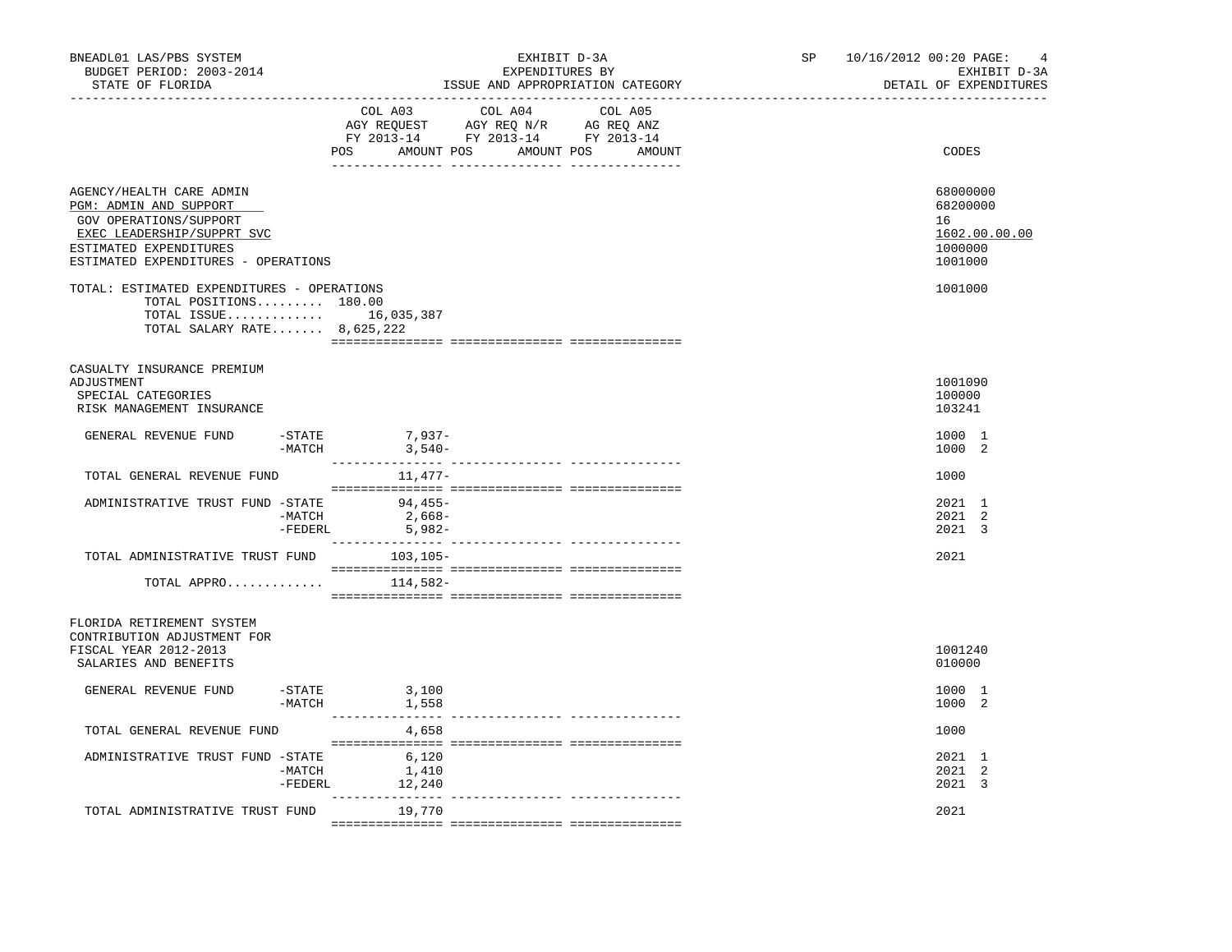| BNEADL01 LAS/PBS SYSTEM<br>BUDGET PERIOD: 2003-2014<br>STATE OF FLORIDA                                                                                           |                                    | EXHIBIT D-3A<br>EXPENDITURES BY<br>ISSUE AND APPROPRIATION CATEGORY                                                                   | SP and the set of the set of the set of the set of the set of the set of the set of the set of the set of the set of the set of the set of the set of the set of the set of the set of the set of the set of the set of the se | 10/16/2012 00:20 PAGE:<br>5<br>EXHIBIT D-3A<br>DETAIL OF EXPENDITURES |
|-------------------------------------------------------------------------------------------------------------------------------------------------------------------|------------------------------------|---------------------------------------------------------------------------------------------------------------------------------------|--------------------------------------------------------------------------------------------------------------------------------------------------------------------------------------------------------------------------------|-----------------------------------------------------------------------|
|                                                                                                                                                                   |                                    | COL A03 COL A04 COL A05<br>AGY REQUEST AGY REQ N/R AG REQ ANZ<br>FY 2013-14 FY 2013-14 FY 2013-14<br>POS AMOUNT POS AMOUNT POS AMOUNT |                                                                                                                                                                                                                                | CODES                                                                 |
| AGENCY/HEALTH CARE ADMIN<br>PGM: ADMIN AND SUPPORT<br>GOV OPERATIONS/SUPPORT<br>EXEC LEADERSHIP/SUPPRT SVC<br>ESTIMATED EXPENDITURES<br>FLORIDA RETIREMENT SYSTEM |                                    |                                                                                                                                       |                                                                                                                                                                                                                                | 68000000<br>68200000<br>16<br>1602.00.00.00<br>1000000                |
| CONTRIBUTION ADJUSTMENT FOR<br>FISCAL YEAR 2012-2013<br>SALARIES AND BENEFITS<br>TOTAL APPRO                                                                      | 24,428                             |                                                                                                                                       |                                                                                                                                                                                                                                | 1001240<br>010000                                                     |
| ADJUSTMENT TO STATE HEALTH<br>INSURANCE PREMIUM CONTRIBUTION -<br>FISCAL YEAR 2012-13<br>SALARIES AND BENEFITS                                                    |                                    |                                                                                                                                       |                                                                                                                                                                                                                                | 1001830<br>010000                                                     |
| GENERAL REVENUE FUND<br>$-MATCH$                                                                                                                                  | $-STATE$ 2,682<br>1,347            |                                                                                                                                       |                                                                                                                                                                                                                                | 1000 1<br>1000 2                                                      |
| TOTAL GENERAL REVENUE FUND                                                                                                                                        | 4,029                              |                                                                                                                                       |                                                                                                                                                                                                                                | 1000                                                                  |
| ADMINISTRATIVE TRUST FUND -STATE<br>-MATCH                                                                                                                        | 5,293<br>1,219<br>$-FEDERL$ 10,585 |                                                                                                                                       |                                                                                                                                                                                                                                | 2021 1<br>2021 2<br>2021 3                                            |
| TOTAL ADMINISTRATIVE TRUST FUND                                                                                                                                   | 17,097                             |                                                                                                                                       |                                                                                                                                                                                                                                | 2021                                                                  |
| TOTAL APPRO                                                                                                                                                       | 21,126                             |                                                                                                                                       |                                                                                                                                                                                                                                |                                                                       |
| REALLOCATION OF HUMAN RESOURCES<br>OUTSOURCING<br>SPECIAL CATEGORIES<br>TR/DMS/HR SVCS/STW CONTRCT                                                                |                                    |                                                                                                                                       |                                                                                                                                                                                                                                | 1005900<br>100000<br>107040                                           |
| $-$ STATE<br>GENERAL REVENUE FUND<br>$-MATCH$                                                                                                                     | 92<br>62                           |                                                                                                                                       |                                                                                                                                                                                                                                | 1000 1<br>1000 2                                                      |
| TOTAL GENERAL REVENUE FUND                                                                                                                                        | .<br>154                           |                                                                                                                                       |                                                                                                                                                                                                                                | 1000                                                                  |
| ADMINISTRATIVE TRUST FUND -STATE<br>-MATCH<br>-FEDERL                                                                                                             | 321<br>29<br>68                    |                                                                                                                                       |                                                                                                                                                                                                                                | 2021 1<br>2021 2<br>2021 3                                            |
| TOTAL ADMINISTRATIVE TRUST FUND                                                                                                                                   | 418                                |                                                                                                                                       |                                                                                                                                                                                                                                | 2021                                                                  |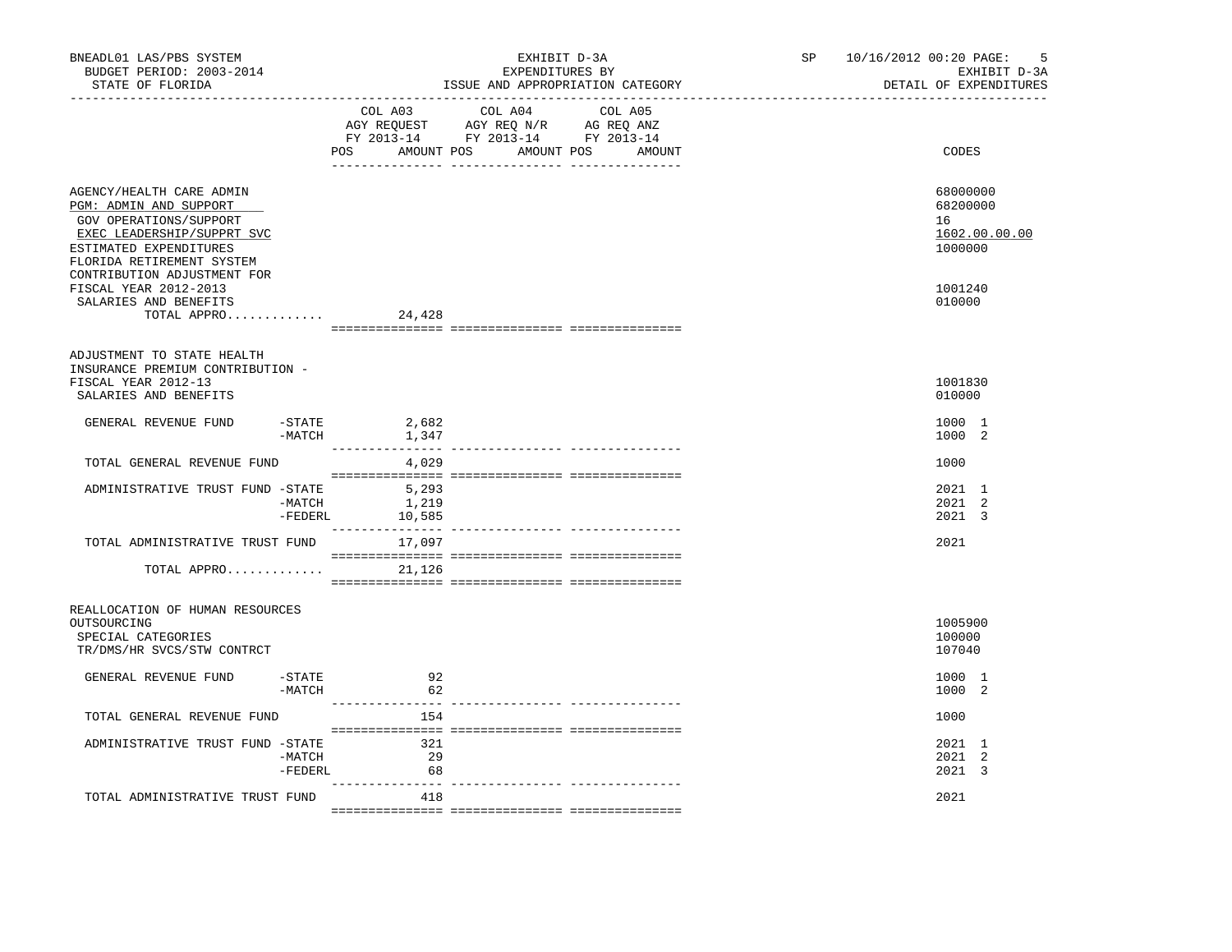| BNEADL01 LAS/PBS SYSTEM<br>BUDGET PERIOD: 2003-2014<br>STATE OF FLORIDA                                                                                                        |                          | EXHIBIT D-3A<br>EXPENDITURES BY<br>ISSUE AND APPROPRIATION CATEGORY                                                                                                                            | SP and the set of the set of the set of the set of the set of the set of the set of the set of the set of the set of the set of the set of the set of the set of the set of the set of the set of the set of the set of the se | 10/16/2012 00:20 PAGE:<br>6<br>EXHIBIT D-3A<br>DETAIL OF EXPENDITURES |
|--------------------------------------------------------------------------------------------------------------------------------------------------------------------------------|--------------------------|------------------------------------------------------------------------------------------------------------------------------------------------------------------------------------------------|--------------------------------------------------------------------------------------------------------------------------------------------------------------------------------------------------------------------------------|-----------------------------------------------------------------------|
|                                                                                                                                                                                |                          | $\begin{tabular}{lcccc} COL A03 & COL A04 & COL A05 \\ AGY REQUEST & AGY REQ N/R & AG REQ ANZ \\ FY & 2013-14 & FY & 2013-14 & FY & 2013-14 \end{tabular}$<br>POS AMOUNT POS AMOUNT POS AMOUNT |                                                                                                                                                                                                                                | CODES                                                                 |
| AGENCY/HEALTH CARE ADMIN<br>PGM: ADMIN AND SUPPORT<br>GOV OPERATIONS/SUPPORT<br>EXEC LEADERSHIP/SUPPRT SVC<br>ESTIMATED EXPENDITURES<br>REALLOCATION OF HUMAN RESOURCES        |                          |                                                                                                                                                                                                |                                                                                                                                                                                                                                | 68000000<br>68200000<br>16<br>1602.00.00.00<br>1000000                |
| OUTSOURCING<br>SPECIAL CATEGORIES<br>TR/DMS/HR SVCS/STW CONTRCT<br>TOTAL APPRO                                                                                                 | 572                      |                                                                                                                                                                                                |                                                                                                                                                                                                                                | 1005900<br>100000<br>107040                                           |
| ESTIMATED EXPENDITURES REALIGNMENT<br>TRANSFER POSITION FROM MEDICAID                                                                                                          |                          |                                                                                                                                                                                                |                                                                                                                                                                                                                                | 2000000                                                               |
| PROGRAM INTEGRITY TO THE OFFICE<br>OF THE INSPECTOR GENERAL - ADD<br>SALARY RATE<br>SALARY RATE 46,560                                                                         |                          |                                                                                                                                                                                                |                                                                                                                                                                                                                                | 2000150<br>000000                                                     |
| SALARIES AND BENEFITS                                                                                                                                                          |                          |                                                                                                                                                                                                |                                                                                                                                                                                                                                | 010000                                                                |
| ADMINISTRATIVE TRUST FUND -MATCH                                                                                                                                               | 31,939<br>-FEDERL 31,940 |                                                                                                                                                                                                |                                                                                                                                                                                                                                | 2021 2<br>2021 3                                                      |
| TOTAL ADMINISTRATIVE TRUST FUND                                                                                                                                                | 63,879                   |                                                                                                                                                                                                |                                                                                                                                                                                                                                | 2021                                                                  |
| TOTAL POSITIONS 1.00<br>TOTAL APPRO                                                                                                                                            | 63,879                   |                                                                                                                                                                                                |                                                                                                                                                                                                                                |                                                                       |
| TOTAL: TRANSFER POSITION FROM MEDICAID<br>PROGRAM INTEGRITY TO THE OFFICE<br>OF THE INSPECTOR GENERAL - ADD<br>TOTAL POSITIONS 1.00<br>TOTAL ISSUE<br>TOTAL SALARY RATE 46,560 | 63,879                   |                                                                                                                                                                                                |                                                                                                                                                                                                                                | 2000150                                                               |
|                                                                                                                                                                                |                          |                                                                                                                                                                                                |                                                                                                                                                                                                                                |                                                                       |
| AGENCY ISSUE NARRATIVE:<br>2013-2014 BUDGET YEAR NARRATIVE:                                                                                                                    |                          | IT COMPONENT? NO                                                                                                                                                                               | ISSUE TITLE: Transfer Position from Medicaid Program Integrity to the Office of the Inspector General - ADD                                                                                                                    |                                                                       |
| rate between budget entities to realign expenditures.                                                                                                                          |                          |                                                                                                                                                                                                | ISSUE SUMMARY: This issue requests the transfer of budget authority, full-time equivalent (FTE) position, and salary                                                                                                           |                                                                       |
|                                                                                                                                                                                |                          |                                                                                                                                                                                                | ISSUE DETAIL: The Agency for Health Care Administration (AHCA) requests the transfer of one FTE position, \$63,879 in                                                                                                          |                                                                       |

Salaries and Benefits appropriation, and 46,560 in Salary Rate from the Bureau of Medicaid Program Integrity (MPI) to the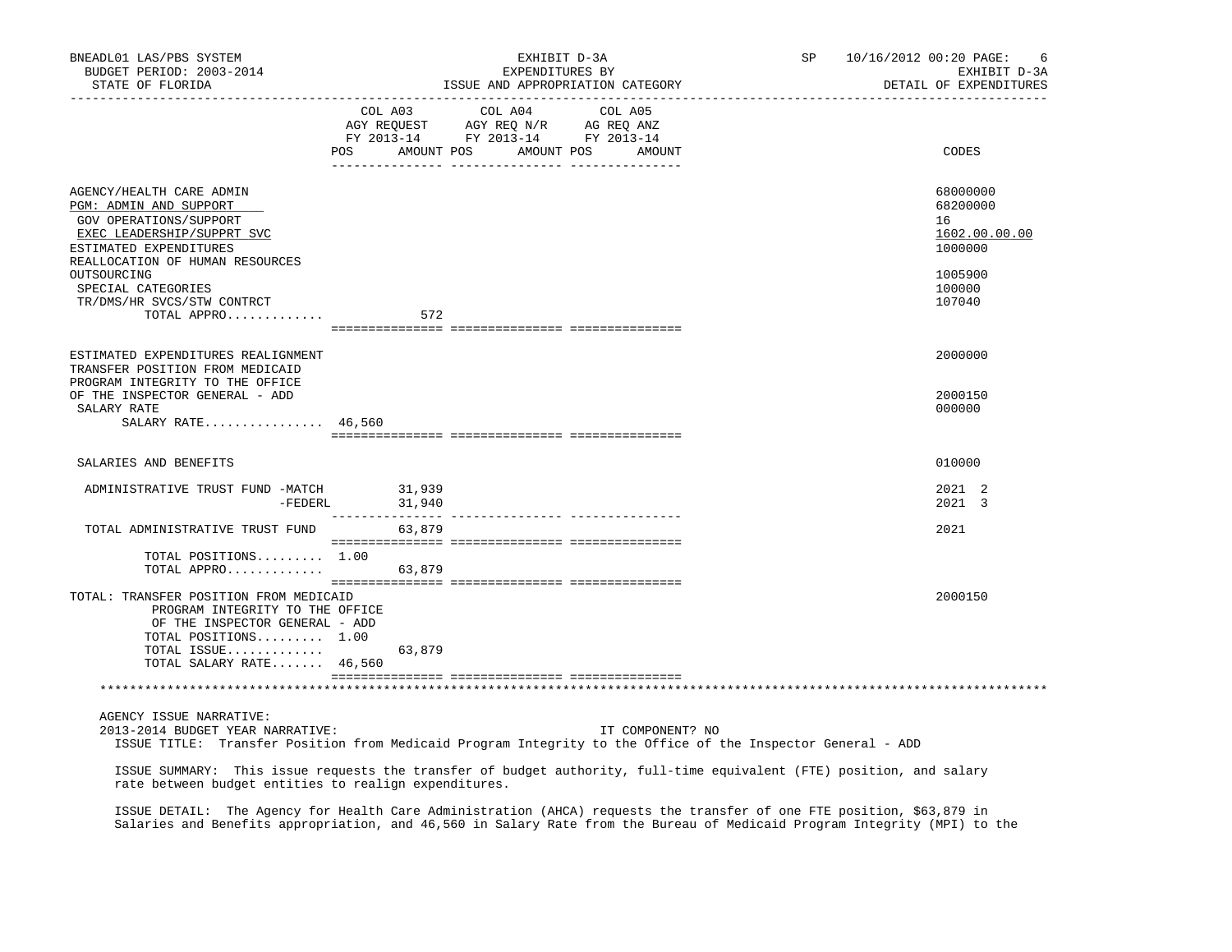| BNEADL01 LAS/PBS SYSTEM<br>BUDGET PERIOD: 2003-2014<br>STATE OF FLORIDA                                                                                                             |           |  | EXHIBIT D-3A<br>EXPENDITURES BY<br>ISSUE AND APPROPRIATION CATEGORY                                                                                                                            |              |                                                                                                                                                                 |          |               | SP 10/16/2012 00:20 PAGE:<br>7<br>EXHIBIT D-3A<br>DETAIL OF EXPENDITURES              |
|-------------------------------------------------------------------------------------------------------------------------------------------------------------------------------------|-----------|--|------------------------------------------------------------------------------------------------------------------------------------------------------------------------------------------------|--------------|-----------------------------------------------------------------------------------------------------------------------------------------------------------------|----------|---------------|---------------------------------------------------------------------------------------|
|                                                                                                                                                                                     |           |  | $\begin{tabular}{lcccc} CDL A03 & CDL A04 & CDL A05 \\ AGY REQUEST & AGY REQ N/R & AG REQ ANZ \\ FY & 2013-14 & FY & 2013-14 & FY & 2013-14 \end{tabular}$<br>POS AMOUNT POS AMOUNT POS AMOUNT |              |                                                                                                                                                                 |          |               | CODES                                                                                 |
|                                                                                                                                                                                     |           |  |                                                                                                                                                                                                |              |                                                                                                                                                                 |          |               |                                                                                       |
| AGENCY/HEALTH CARE ADMIN<br>PGM: ADMIN AND SUPPORT<br>GOV OPERATIONS/SUPPORT<br>EXEC LEADERSHIP/SUPPRT SVC<br>ESTIMATED EXPENDITURES REALIGNMENT<br>TRANSFER POSITION FROM MEDICAID |           |  |                                                                                                                                                                                                |              |                                                                                                                                                                 |          |               | 68000000<br>68200000<br>16<br>1602.00.00.00<br>2000000                                |
| PROGRAM INTEGRITY TO THE OFFICE<br>OF THE INSPECTOR GENERAL - ADD                                                                                                                   |           |  |                                                                                                                                                                                                |              |                                                                                                                                                                 |          |               | 2000150                                                                               |
| Office of the Inspector General (OIG). This position will be utilized to conduct internal AHCA audits.                                                                              |           |  |                                                                                                                                                                                                |              |                                                                                                                                                                 |          |               |                                                                                       |
| Please see Companion Issue 2000140 in Executive Direction/Support Services.                                                                                                         |           |  |                                                                                                                                                                                                |              |                                                                                                                                                                 |          |               |                                                                                       |
| BUDGET SUMMARY:                                                                                                                                                                     |           |  |                                                                                                                                                                                                |              |                                                                                                                                                                 |          |               |                                                                                       |
|                                                                                                                                                                                     |           |  |                                                                                                                                                                                                |              |                                                                                                                                                                 |          |               |                                                                                       |
| CLASS TITLE                                                                                                                                                                         | CC PG FTE |  | ANNUAL<br><b>RATE</b>                                                                                                                                                                          |              | ANNUAL FY 2013-14<br>SALARIES TOTAL                                                                                                                             |          |               |                                                                                       |
| Senior Management Analyst II - SES 2225 426 1.0 46,560 \$63,879 \$63,879                                                                                                            |           |  |                                                                                                                                                                                                |              |                                                                                                                                                                 |          |               |                                                                                       |
|                                                                                                                                                                                     |           |  |                                                                                                                                                                                                |              | $\begin{tabular}{lllllll} \bf RECURRING & \bf NON-RECURRING & \tt TOTAL \\ \bf FY & \tt 2013-14 & \tt FY & \tt 2013-14 & \tt FY & \tt 2013-14 \\ \end{tabular}$ |          |               |                                                                                       |
| Salaries and Benefits (010000)<br>Medical Care Trust Fund (2474-2)<br>Medical Care Trust Fund (2474-3)                                                                              |           |  | \$31,939               \$0<br>\$31,940             \$0                                                                                                                                         |              | \$31,939<br>\$31,940                                                                                                                                            |          |               |                                                                                       |
|                                                                                                                                                                                     |           |  |                                                                                                                                                                                                |              |                                                                                                                                                                 |          |               |                                                                                       |
| Issue Total                                                                                                                                                                         |           |  |                                                                                                                                                                                                | \$63,879 \$0 | \$63,879                                                                                                                                                        |          |               |                                                                                       |
|                                                                                                                                                                                     |           |  |                                                                                                                                                                                                |              |                                                                                                                                                                 |          |               |                                                                                       |
| POSITION DETAIL OF SALARIES AND BENEFITS:                                                                                                                                           |           |  |                                                                                                                                                                                                |              |                                                                                                                                                                 |          |               | LAPSE LAPSED SALARIES                                                                 |
|                                                                                                                                                                                     |           |  | FTE BASE RATE ADDITIVES BENEFITS                                                                                                                                                               |              |                                                                                                                                                                 | SUBTOTAL | $\frac{1}{6}$ | AND BENEFITS                                                                          |
| A03 - AGY REQUEST FY 2013-14                                                                                                                                                        |           |  |                                                                                                                                                                                                |              |                                                                                                                                                                 |          |               |                                                                                       |
| CHANGES TO CURRENTLY AUTHORIZED POSITIONS<br>2225 SENIOR MANAGEMENT ANALYST II - SES<br>64691 001 1.00 46,560                                                                       |           |  |                                                                                                                                                                                                |              |                                                                                                                                                                 |          |               | 17,319 63,879 0.00 63,879<br>$1.00$ 46,560 $46,560$ $17,319$ $63,879$ $0.00$ $63,879$ |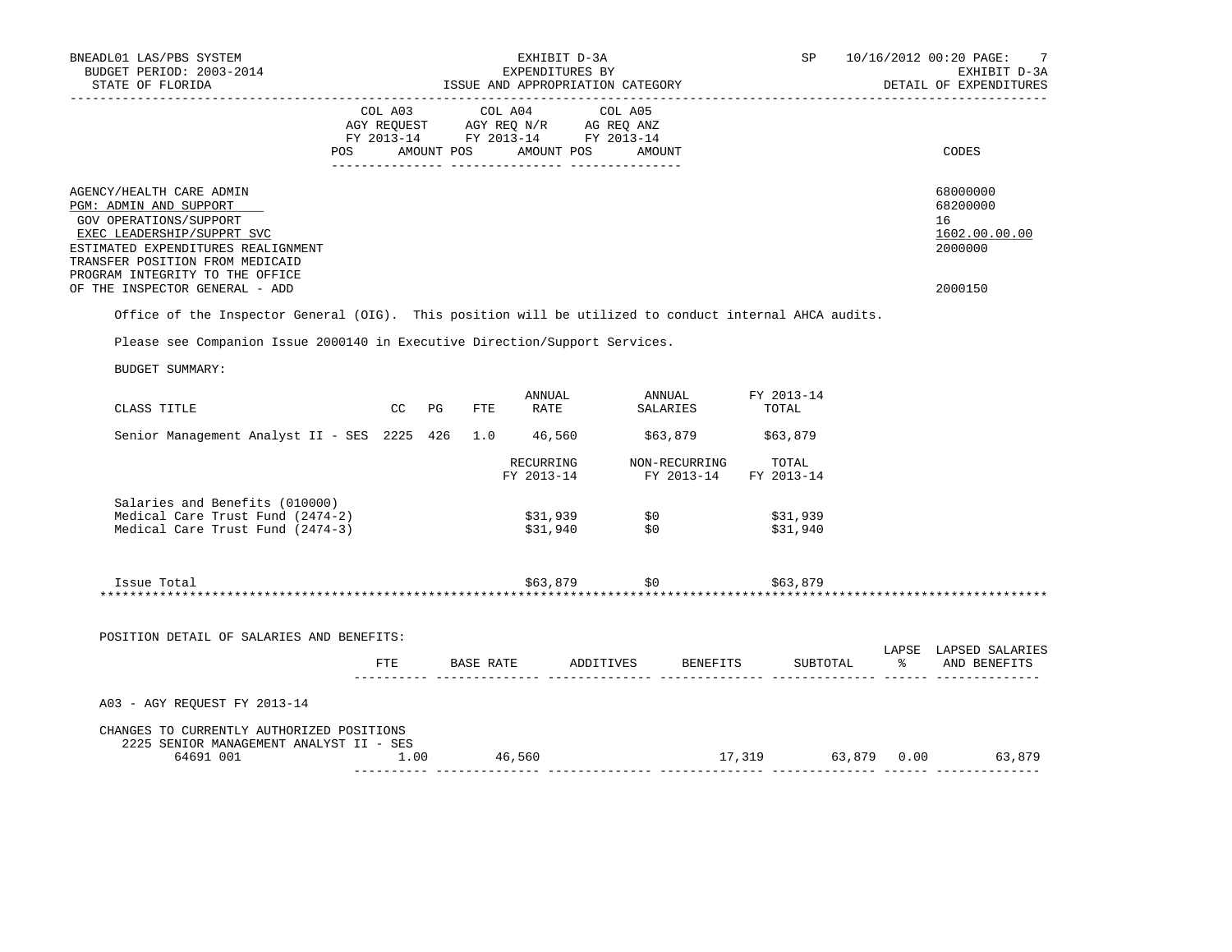| BNEADL01 LAS/PBS SYSTEM<br>BUDGET PERIOD: 2003-2014                                                                                                                                                                    |                         |                                                                                                                                                                                                                                                                 | EXHIBIT D-3A<br>EXPENDITURES BY |                 |               | SP 10/16/2012 00:20 PAGE:              | 8<br>EXHIBIT D-3A                          |
|------------------------------------------------------------------------------------------------------------------------------------------------------------------------------------------------------------------------|-------------------------|-----------------------------------------------------------------------------------------------------------------------------------------------------------------------------------------------------------------------------------------------------------------|---------------------------------|-----------------|---------------|----------------------------------------|--------------------------------------------|
| STATE OF FLORIDA                                                                                                                                                                                                       |                         | ISSUE AND APPROPRIATION CATEGORY                                                                                                                                                                                                                                |                                 |                 |               | DETAIL OF EXPENDITURES                 |                                            |
|                                                                                                                                                                                                                        | COL A03                 | COL A04<br>$\begin{tabular}{lllllll} \bf AGY \,\, &\bf REQUEST \,\, &\bf AGY \,\, &\bf REQ \,\, &\bf N/R \,\, &\bf AG \,\, &\bf REQ \,\, &\bf ANZ \,\, \\ \bf FY \,\, &\bf 2013-14 \,\, &\bf FY \,\, &\bf 2013-14 \,\, &\bf FY \,\, &\bf 2013-14 \end{tabular}$ | COL A05                         |                 |               |                                        |                                            |
|                                                                                                                                                                                                                        |                         | POS AMOUNT POS AMOUNT POS AMOUNT                                                                                                                                                                                                                                |                                 |                 |               | CODES                                  |                                            |
| AGENCY/HEALTH CARE ADMIN<br>PGM: ADMIN AND SUPPORT<br>GOV OPERATIONS/SUPPORT<br>EXEC LEADERSHIP/SUPPRT SVC<br>ESTIMATED EXPENDITURES REALIGNMENT<br>TRANSFER POSITION FROM MEDICAID<br>PROGRAM INTEGRITY TO THE OFFICE |                         |                                                                                                                                                                                                                                                                 |                                 |                 |               | 68000000<br>68200000<br>16<br>2000000  | 1602.00.00.00                              |
| OF THE INSPECTOR GENERAL - ADD                                                                                                                                                                                         |                         |                                                                                                                                                                                                                                                                 |                                 |                 |               | 2000150                                |                                            |
| POSITION DETAIL OF SALARIES AND BENEFITS:                                                                                                                                                                              | FTE                     | BASE RATE<br>. Alian and an and alian and alian and alian and alian and alian and alian and alian and alian and alian and a                                                                                                                                     | ADDITIVES                       | <b>BENEFITS</b> | SUBTOTAL      | LAPSE LAPSED SALARIES<br>$\sim$ $\sim$ | AND BENEFITS                               |
| A03 - AGY REQUEST FY 2013-14                                                                                                                                                                                           |                         |                                                                                                                                                                                                                                                                 |                                 |                 |               |                                        |                                            |
| CHANGES TO CURRENTLY AUTHORIZED POSITIONS                                                                                                                                                                              |                         |                                                                                                                                                                                                                                                                 |                                 |                 |               |                                        |                                            |
| TOTALS FOR ISSUE BY FUND<br>2021 ADMINISTRATIVE TRUST FUND                                                                                                                                                             |                         |                                                                                                                                                                                                                                                                 |                                 |                 |               |                                        | 63,879                                     |
|                                                                                                                                                                                                                        |                         | 1.00 46,560                                                                                                                                                                                                                                                     |                                 |                 | 17,319 63,879 |                                        | --------------<br>63,879<br>============== |
|                                                                                                                                                                                                                        |                         |                                                                                                                                                                                                                                                                 |                                 |                 |               |                                        |                                            |
| NONRECURRING EXPENDITURES<br>LEGAL REPRESENTATION FROM ATTORNEY                                                                                                                                                        |                         |                                                                                                                                                                                                                                                                 |                                 |                 |               | 2100000                                |                                            |
| GENERAL<br>SPECIAL CATEGORIES<br>CONTRACTED SERVICES                                                                                                                                                                   |                         |                                                                                                                                                                                                                                                                 |                                 |                 |               | 2103117<br>100000<br>100777            |                                            |
| ADMINISTRATIVE TRUST FUND -MATCH<br>$-$ FEDERL                                                                                                                                                                         | $750,000 -$<br>750,000- |                                                                                                                                                                                                                                                                 |                                 |                 |               | 2021 2<br>2021 3                       |                                            |
|                                                                                                                                                                                                                        |                         |                                                                                                                                                                                                                                                                 |                                 |                 |               |                                        |                                            |
| TOTAL ADMINISTRATIVE TRUST FUND                                                                                                                                                                                        | $1,500,000 -$           |                                                                                                                                                                                                                                                                 |                                 |                 |               | 2021                                   |                                            |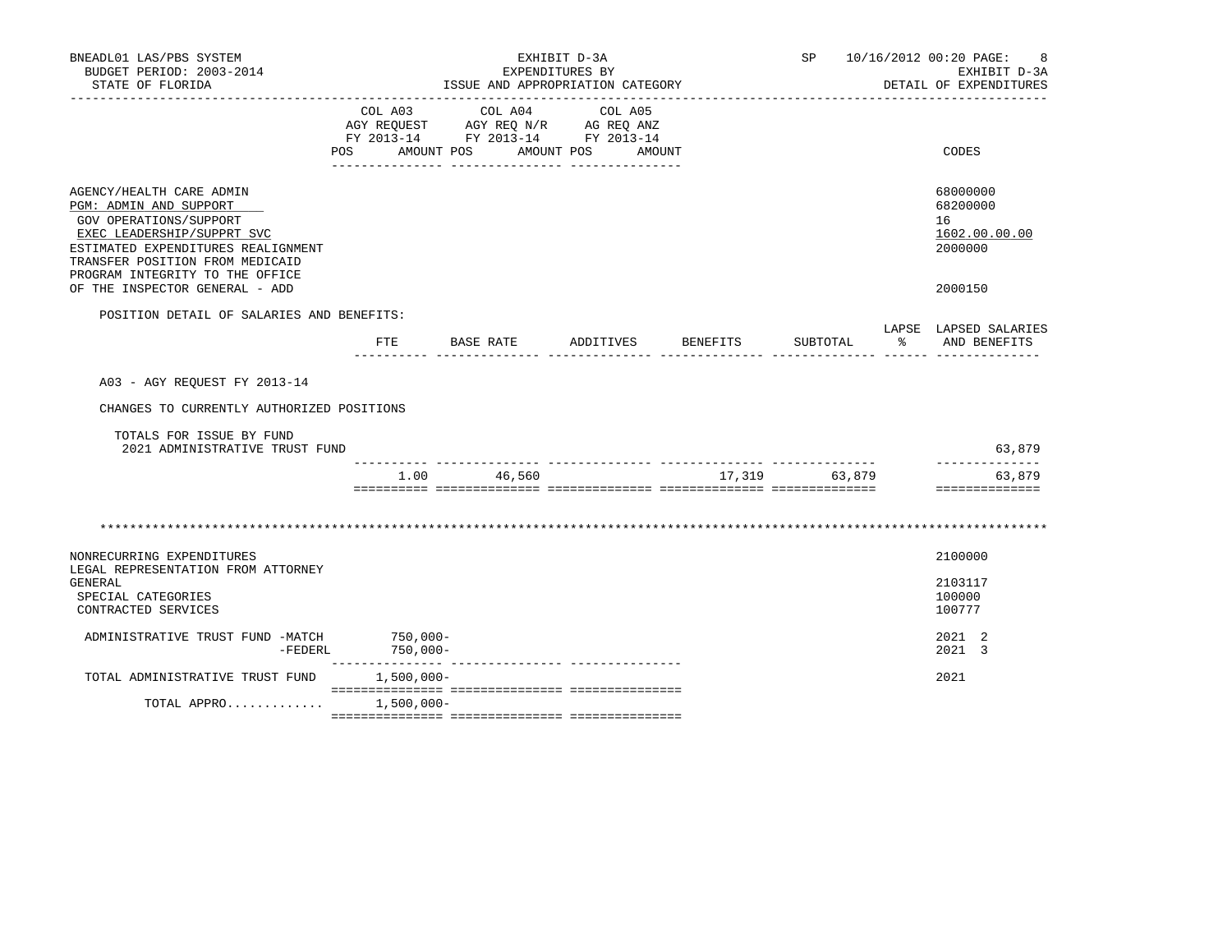| BNEADL01 LAS/PBS SYSTEM<br>BUDGET PERIOD: 2003-2014<br>STATE OF FLORIDA                                                                                                                                                                                                                 |                 | EXHIBIT D-3A<br>EXPENDITURES BY<br>ISSUE AND APPROPRIATION CATEGORY                                                                      | SP and the set of the set of the set of the set of the set of the set of the set of the set of the set of the set of the set of the set of the set of the set of the set of the set of the set of the set of the set of the se | 10/16/2012 00:20 PAGE:<br>-9<br>EXHIBIT D-3A<br>DETAIL OF EXPENDITURES      |
|-----------------------------------------------------------------------------------------------------------------------------------------------------------------------------------------------------------------------------------------------------------------------------------------|-----------------|------------------------------------------------------------------------------------------------------------------------------------------|--------------------------------------------------------------------------------------------------------------------------------------------------------------------------------------------------------------------------------|-----------------------------------------------------------------------------|
|                                                                                                                                                                                                                                                                                         |                 | COL A03 COL A04 COL A05<br>AGY REQUEST AGY REQ N/R AG REQ ANZ<br>FY 2013-14 FY 2013-14 FY 2013-14<br>POS AMOUNT POS AMOUNT POS<br>AMOUNT |                                                                                                                                                                                                                                | CODES                                                                       |
| AGENCY/HEALTH CARE ADMIN<br>PGM: ADMIN AND SUPPORT<br>GOV OPERATIONS/SUPPORT<br>EXEC LEADERSHIP/SUPPRT SVC<br>ANNUALIZATION OF ADMINISTERED<br>FUNDS APPROPRIATIONS<br>STATE HEALTH INSURANCE ADJUSTMENT<br>FOR FY 2012-13 - 10 MONTHS<br><b>ANNUALIZATION</b><br>SALARIES AND BENEFITS |                 |                                                                                                                                          |                                                                                                                                                                                                                                | 68000000<br>68200000<br>16<br>1602.00.00.00<br>26A0000<br>26A1830<br>010000 |
| GENERAL REVENUE FUND -STATE 13,410<br>$-MATCH$                                                                                                                                                                                                                                          | 6,735           |                                                                                                                                          |                                                                                                                                                                                                                                | 1000 1<br>1000 2                                                            |
| TOTAL GENERAL REVENUE FUND                                                                                                                                                                                                                                                              | 20,145          |                                                                                                                                          |                                                                                                                                                                                                                                | 1000                                                                        |
| ADMINISTRATIVE TRUST FUND -STATE 26,465<br>$-MATCH$<br>-FEDERL                                                                                                                                                                                                                          | 6,095<br>52,925 |                                                                                                                                          |                                                                                                                                                                                                                                | 2021 1<br>2021 2<br>2021 3                                                  |
| TOTAL ADMINISTRATIVE TRUST FUND 85,485                                                                                                                                                                                                                                                  |                 |                                                                                                                                          |                                                                                                                                                                                                                                | 2021                                                                        |
| TOTAL APPRO $105,630$                                                                                                                                                                                                                                                                   |                 |                                                                                                                                          |                                                                                                                                                                                                                                |                                                                             |
| WORKLOAD<br>SUPPLEMENTAL APPROPRIATION FOR<br>LEGAL REPRESENTATION<br>OTHER PERSONAL SERVICES                                                                                                                                                                                           |                 |                                                                                                                                          |                                                                                                                                                                                                                                | 3000000<br>3000120<br>030000                                                |
| ${\tt GENERAL}\quad {\tt REVENUE}\quad {\tt FUND}\qquad \qquad -{\tt MATCH}\qquad \qquad 350\, , 017$<br>ADMINISTRATIVE TRUST FUND -FEDERL                                                                                                                                              | 350,017         | 350,017<br>350,017                                                                                                                       |                                                                                                                                                                                                                                | 1000 2<br>2021 3                                                            |
| TOTAL APPRO                                                                                                                                                                                                                                                                             |                 | 700,034 700,034                                                                                                                          |                                                                                                                                                                                                                                |                                                                             |
| <b>EXPENSES</b>                                                                                                                                                                                                                                                                         |                 |                                                                                                                                          |                                                                                                                                                                                                                                | 040000                                                                      |
| GENERAL REVENUE FUND -MATCH 13,561 13,561<br>ADMINISTRATIVE TRUST FUND -FEDERL                                                                                                                                                                                                          |                 |                                                                                                                                          |                                                                                                                                                                                                                                | 1000 2<br>2021 3                                                            |
| TOTAL APPRO                                                                                                                                                                                                                                                                             | 27,122          | 27,122                                                                                                                                   |                                                                                                                                                                                                                                |                                                                             |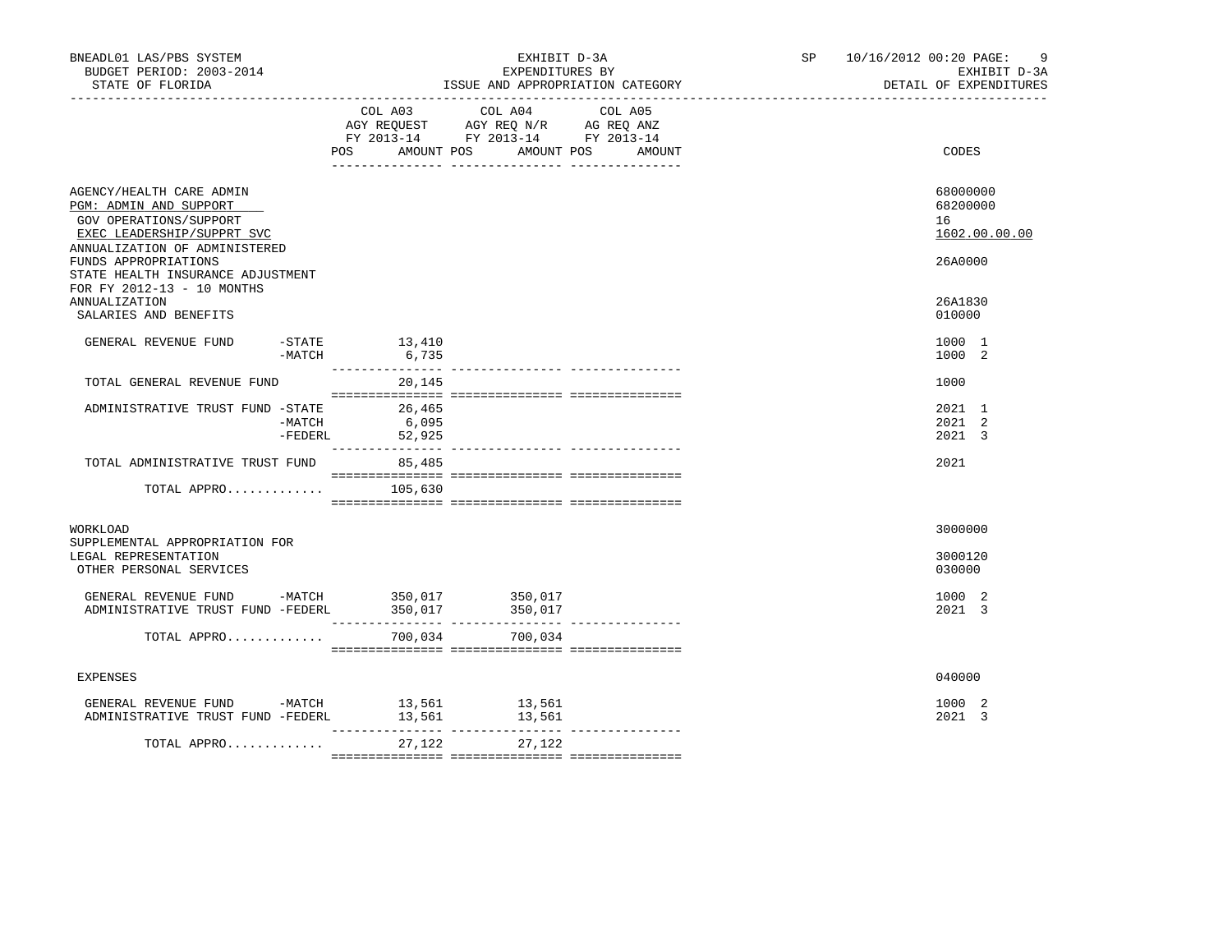| BNEADL01 LAS/PBS SYSTEM<br>BUDGET PERIOD: 2003-2014<br>STATE OF FLORIDA                                                                                                                                                       |                                                   | EXHIBIT D-3A<br>EXPENDITURES BY<br>ISSUE AND APPROPRIATION CATEGORY                                                                   | <b>SP</b> | 10/16/2012 00:20 PAGE: 10<br>EXHIBIT D-3A<br>DETAIL OF EXPENDITURES                   |
|-------------------------------------------------------------------------------------------------------------------------------------------------------------------------------------------------------------------------------|---------------------------------------------------|---------------------------------------------------------------------------------------------------------------------------------------|-----------|---------------------------------------------------------------------------------------|
|                                                                                                                                                                                                                               |                                                   | COL A03 COL A04 COL A05<br>AGY REQUEST AGY REQ N/R AG REQ ANZ<br>FY 2013-14 FY 2013-14 FY 2013-14<br>POS AMOUNT POS AMOUNT POS AMOUNT |           | CODES                                                                                 |
| AGENCY/HEALTH CARE ADMIN<br>PGM: ADMIN AND SUPPORT<br>GOV OPERATIONS/SUPPORT<br>EXEC LEADERSHIP/SUPPRT SVC<br>WORKLOAD<br>SUPPLEMENTAL APPROPRIATION FOR<br>LEGAL REPRESENTATION<br>SPECIAL CATEGORIES<br>CONTRACTED SERVICES |                                                   |                                                                                                                                       |           | 68000000<br>68200000<br>16<br>1602.00.00.00<br>3000000<br>3000120<br>100000<br>100777 |
| GENERAL REVENUE FUND<br>ADMINISTRATIVE TRUST FUND -FEDERL                                                                                                                                                                     | -MATCH 1,861,268 1,261,268<br>1,861,268 1,261,268 |                                                                                                                                       |           | 1000 2<br>2021 3                                                                      |
| TOTAL APPRO                                                                                                                                                                                                                   | 3,722,536 2,522,536                               |                                                                                                                                       |           |                                                                                       |
| TOTAL: SUPPLEMENTAL APPROPRIATION FOR<br>LEGAL REPRESENTATION                                                                                                                                                                 |                                                   |                                                                                                                                       |           | 3000120                                                                               |
| TOTAL ISSUE 4,449,692 3,249,692                                                                                                                                                                                               |                                                   |                                                                                                                                       |           |                                                                                       |
|                                                                                                                                                                                                                               |                                                   |                                                                                                                                       |           |                                                                                       |

AGENCY ISSUE NARRATIVE:

2013-2014 BUDGET YEAR NARRATIVE: IT COMPONENT? NO

ISSUE TITLE: Supplemental Appropriation for Legal Representation

 Linkage to the Governor's Priorities: (24) Support and sustain statewide and regional partnerships to accomplish Florida's economic and quality of life goals. (25) Improve the efficiency and effectiveness of government agencies at all levels. (26) Invest in strategic statewide and regional economic development priorities.

 ISSUE SUMMARY: This issue requests a supplemental appropriation in the amount of \$4,449,692 (\$3,249,692 non-recurring) for legal representation to address a workload increase attributable to a rise in demand for services.

 ISSUE DETAIL: The Agency for Health Care Administration's (AHCA) is in the process of procuring Statewide Medicaid Managed Care (SMMC) services pursuant to section 409.966, F.S. SMMC has two components: Long-term Care (LTC) services, and Managed Medical Assistance (MAA) services. During procurement, there will be separate invitations to negotiate for each Medicaid region, and there will be separate but simultaneous awards for each region. AHCA expects to negotiate with 65 health plans and to award 34 contracts. AHCA also expects there will be multiple protests of each award for LTC services. Pursuant to section 120.57(3), F.S., a bid protest hearing must take place within 30 days of AHCA's referral of a formal bid protest to the Division of Administrative Hearings (DOAH.)

 In addition, AHCA is involved in state and federal litigations which allege purported violations of the Americans with Disabilities Act and the Medicaid Act. The Office of the General Counsel (OGC), in conjunction with the Attorney General's office, is defending AHCA in the pending federal lawsuits and investigations. This includes but not limited to: the continuation of trial and the appeal from any adverse trial orders entered in the class action lawsuit, Florida Pediatric Society v. Dudek, Case No. 05-23037-CIV as currently pending in the U.S. District Court, Southern District of Florida; the federal investigation opened by the U.S. Department of Justice relating to Medicaid recipient children residing in Florida nursing homes, and any subsequent litigation or administrative process resulting from the aforementioned; and, federal punitive class action litigation related to Medicaid recipient children residing in Florida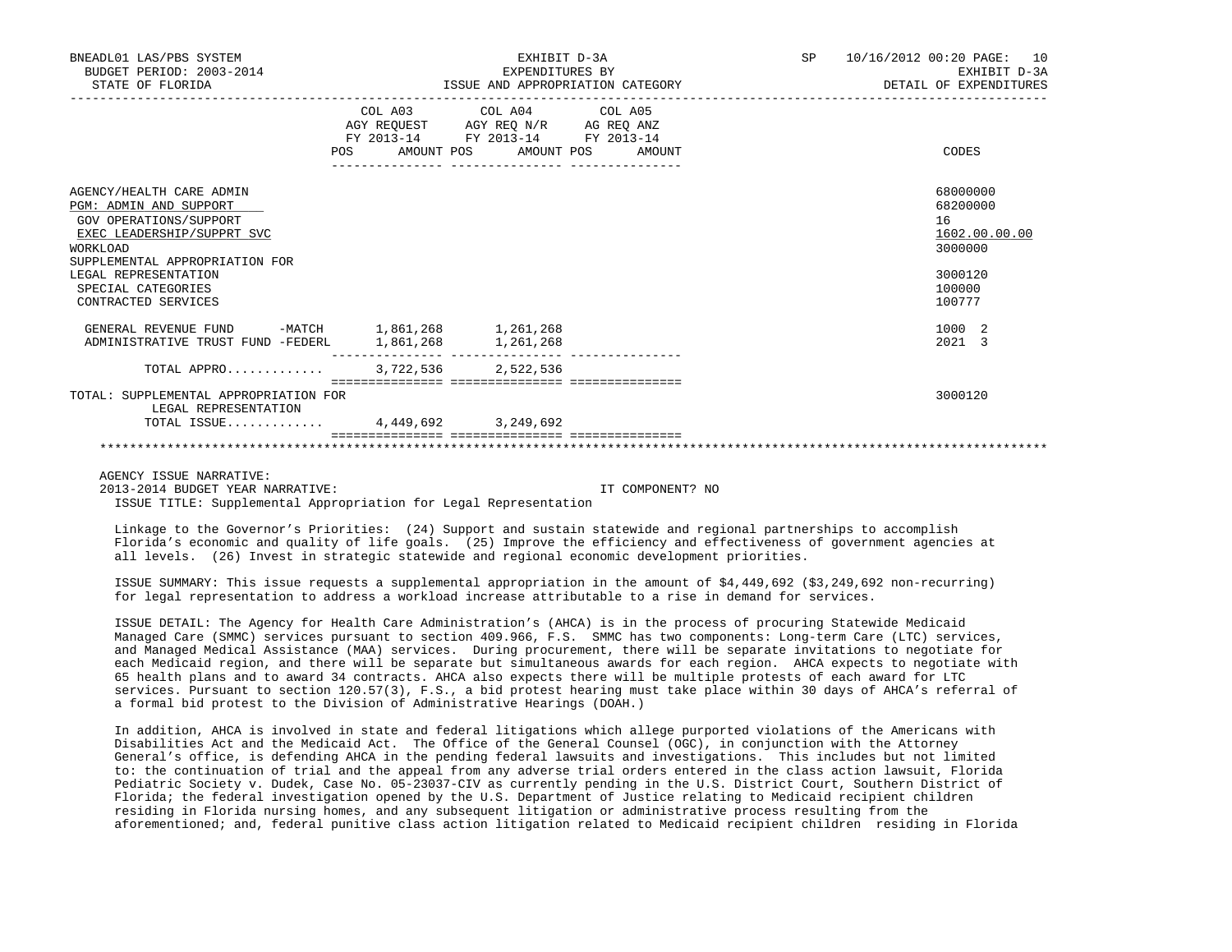| BNEADL01 LAS/PBS SYSTEM<br>BUDGET PERIOD: 2003-2014<br>STATE OF FLORIDA | EXHIBIT D-3A<br>EXPENDITURES BY<br>ISSUE AND APPROPRIATION CATEGORY                                                                                     | 10/16/2012 00:20 PAGE:<br>SP<br>11<br>EXHIBIT D-3A<br>DETAIL OF EXPENDITURES |
|-------------------------------------------------------------------------|---------------------------------------------------------------------------------------------------------------------------------------------------------|------------------------------------------------------------------------------|
|                                                                         | COL A03 COL A04 COL A05<br>AGY REOUEST<br>AGY REO N/R<br>AG REO ANZ<br>FY 2013-14<br>FY 2013-14 FY 2013-14<br>AMOUNT POS<br>AMOUNT POS<br>POS<br>AMOUNT | CODES                                                                        |
| AGENCY/HEALTH CARE ADMIN<br>PGM: ADMIN AND SUPPORT                      |                                                                                                                                                         | 68000000<br>68200000                                                         |
| GOV OPERATIONS/SUPPORT                                                  |                                                                                                                                                         | 16                                                                           |
| EXEC LEADERSHIP/SUPPRT SVC                                              |                                                                                                                                                         | 1602.00.00.00                                                                |
| WORKLOAD                                                                |                                                                                                                                                         | 3000000                                                                      |
| SUPPLEMENTAL APPROPRIATION FOR                                          |                                                                                                                                                         |                                                                              |
| LEGAL REPRESENTATION                                                    |                                                                                                                                                         | 3000120                                                                      |

 nursing homes in T.H. by and through her next friend, Paolo Annino, et al. v. Dudek, et al., Case No. 1250460-CIV, as pending in the U.S. District Court, Southern District of Florida. Moreover, uncertainty in the law resulting from profound changes to federal Medicaid regulations will likely generate a substantial increase in the number of federal lawsuits.

 The OGC workload has also been impacted by the caseload increase from the AHCA Bureau of Medicaid Program Integrity (MPI). The caseload for MPI has tripled over the last year and is projected to continue to rise.

 Effective legal representation is necessary to bolster AHCA's chances of winning the bid protests and any federal class action lawsuits. A loss of any one federal lawsuit could potentially cost the State of Florida millions or even billions of dollars in increased Medicaid funding. OGC handles most litigation with in-house resources. However, the OGC does not currently have the resources necessary to handle cases of this magnitude along with the increase in administrative challenges. Without the proper resources the OGC will not be able to appropriately defend AHCA. The OGC proposes to address its lack of resources through a combination of additional Other Personal Services (OPS) staff and the use of outside counsel. Outside counsel defense of any protests of the medical assistance services specifications and awards is estimated to be \$2.5 million. Co-counsel employed directly by AHCA will be necessary to assist with and steer the litigation as well as serve as the liaison with the private law firms. OGC requests a supplemental appropriation to hire OPS attorneys to handle protests in the regions. Additionally, an OPS attorney is required for central office coordination and to lead a centralized discovery unit consisting of OPS law clerks. An OPS Administrative Assistant will be required for the OPS attorneys' litigation support.

## BUDGET SUMMARY:

| FY 2013-14                         | Recurring   | Non-Recurring | Total       |  |
|------------------------------------|-------------|---------------|-------------|--|
|                                    | FY 2013-14  | FY 2013-14    | FY 2013-14  |  |
| Other Personnel Services (030000)  |             |               |             |  |
| General Revenue (1000-2)           | \$0         | \$350,017     | \$350,017   |  |
| Administrative Trust Fund (2021-3) | \$0         | \$350,017     | \$350,017   |  |
| Total                              | \$0         | \$700,034     | \$700,034   |  |
| Expenses $(040000)$                |             |               |             |  |
| General Revenue (1000-2)           | \$0         | \$13,561      | \$13,561    |  |
| Administrative Trust Fund (2021-3) | \$0         | \$13.561      | \$13,561    |  |
| Total                              | \$0         | \$27,122      | \$27,122    |  |
| Contracted Services (100777)       |             |               |             |  |
| General Revenue (1000-2)           | \$600,000   | \$1,261,268   | \$1,861,268 |  |
| Administrative Trust Fund (2021-3) | \$600,000   | \$1,261,268   | \$1,861,268 |  |
| Total                              | \$1,200,000 | \$2,522,536   | \$3,722,536 |  |
|                                    |             |               |             |  |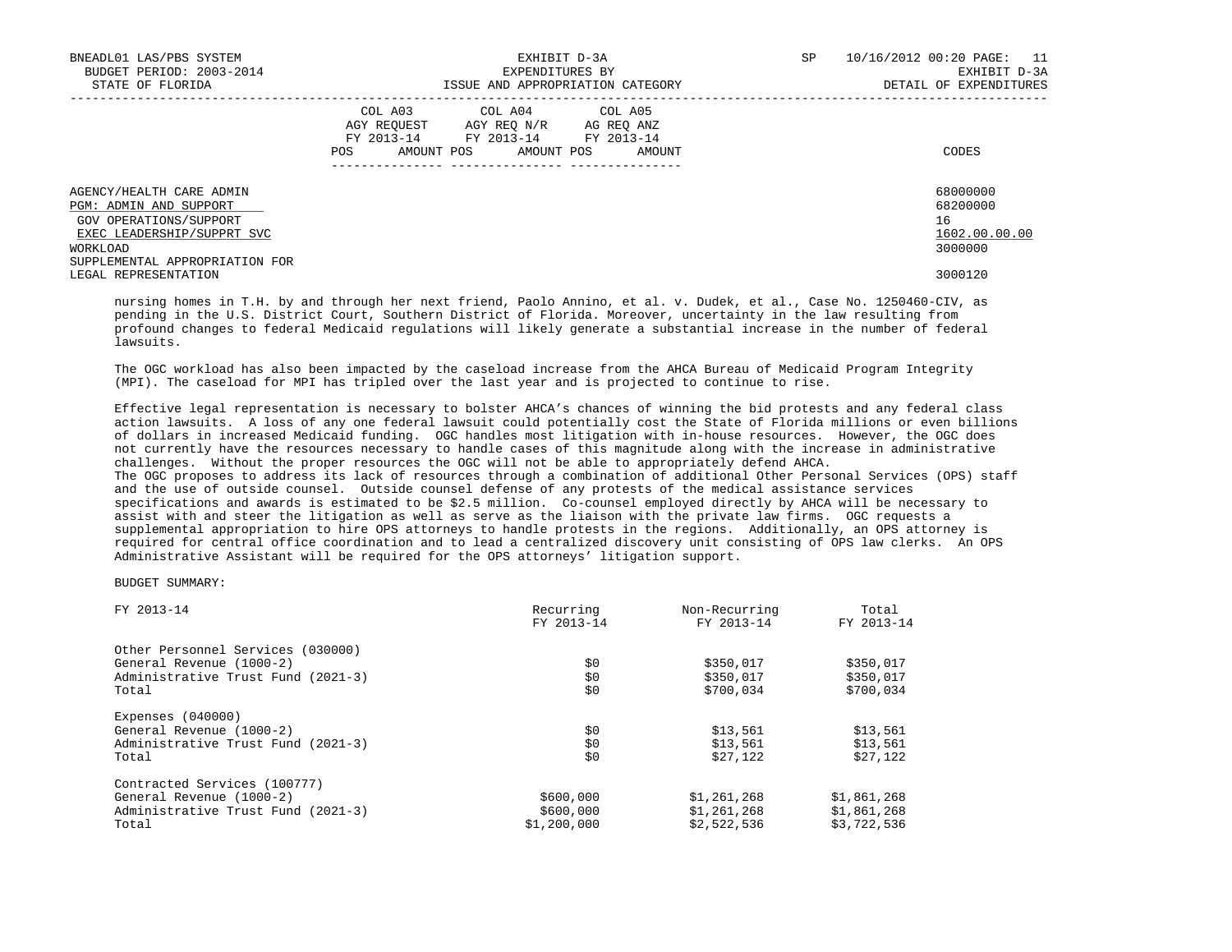| BNEADL01 LAS/PBS SYSTEM<br>BUDGET PERIOD: 2003-2014<br>STATE OF FLORIDA                                                                                                          |                     | EXHIBIT D-3A<br>EXPENDITURES BY<br>ISSUE AND APPROPRIATION CATEGORY                                                                   |                                        | SP 10/16/2012 00:20 PAGE: 12<br>EXHIBIT D-3A<br>DETAIL OF EXPENDITURES |
|----------------------------------------------------------------------------------------------------------------------------------------------------------------------------------|---------------------|---------------------------------------------------------------------------------------------------------------------------------------|----------------------------------------|------------------------------------------------------------------------|
|                                                                                                                                                                                  |                     | COL A03 COL A04 COL A05<br>AGY REQUEST AGY REQ N/R AG REQ ANZ<br>FY 2013-14 FY 2013-14 FY 2013-14<br>POS AMOUNT POS AMOUNT POS AMOUNT |                                        | CODES                                                                  |
| AGENCY/HEALTH CARE ADMIN<br>PGM: ADMIN AND SUPPORT<br>GOV OPERATIONS/SUPPORT<br>EXEC LEADERSHIP/SUPPRT SVC<br>WORKLOAD<br>SUPPLEMENTAL APPROPRIATION FOR<br>LEGAL REPRESENTATION |                     |                                                                                                                                       |                                        | 68000000<br>68200000<br>16<br>1602.00.00.00<br>3000000<br>3000120      |
| Issue Total                                                                                                                                                                      |                     |                                                                                                                                       | $$1,200,000$ $$3,249,692$ $$4,449,692$ |                                                                        |
| TOTAL: EXEC LEADERSHIP/SUPPRT SVC<br>BY FUND TYPE                                                                                                                                |                     |                                                                                                                                       |                                        | 1602.00.00.00                                                          |
| GENERAL REVENUE FUND<br>TRUST FUNDS                                                                                                                                              | 4,823,997 1,624,846 | 14, 262, 135 1, 624, 846                                                                                                              |                                        | 1000<br>2000                                                           |
| TOTAL POSITIONS 181.00<br>TOTAL PROG COMP 19,086,132 3,249,692<br>TOTAL SALARY RATE 8,671,782                                                                                    |                     |                                                                                                                                       |                                        |                                                                        |
|                                                                                                                                                                                  |                     |                                                                                                                                       |                                        |                                                                        |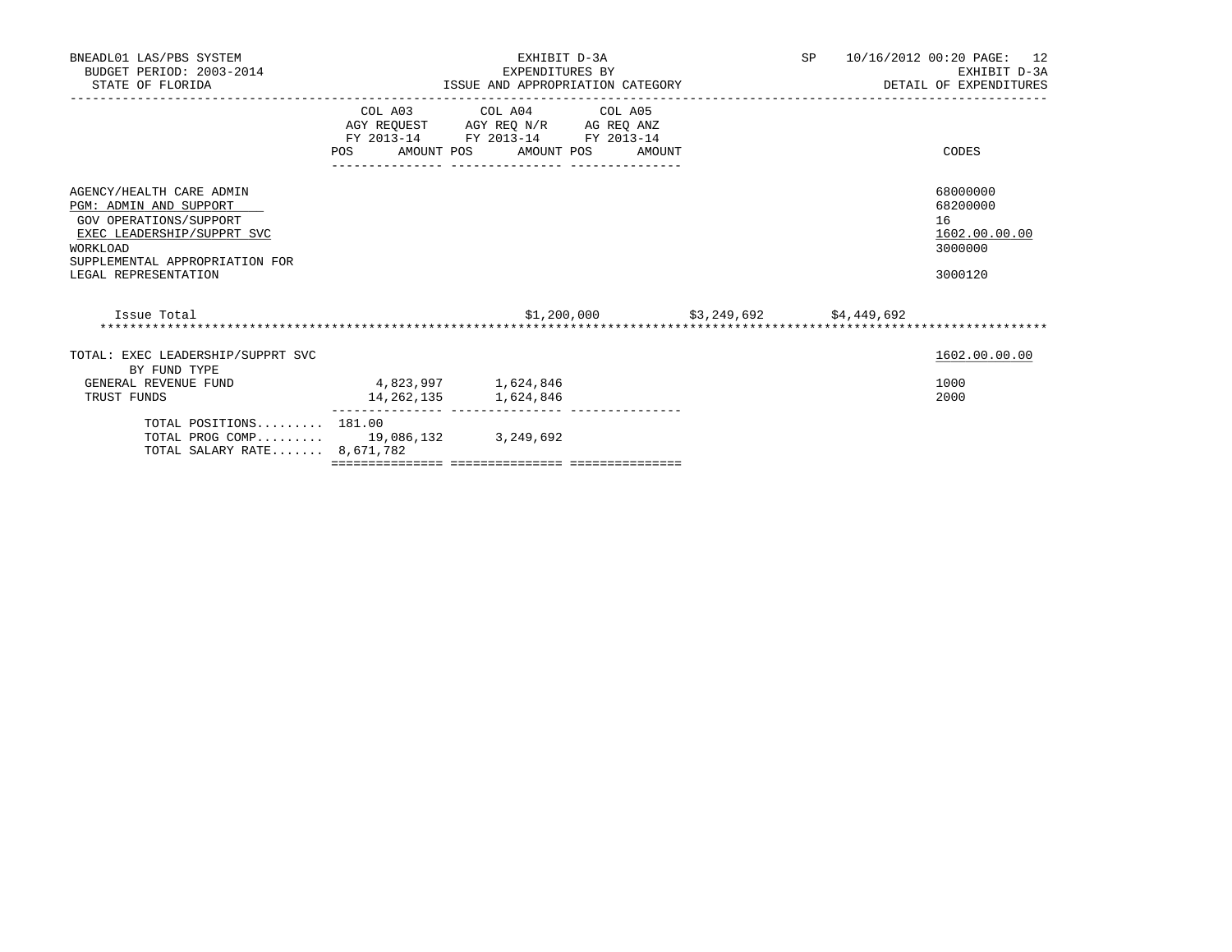| BNEADL01 LAS/PBS SYSTEM<br>BUDGET PERIOD: 2003-2014<br>STATE OF FLORIDA                                                                                                                                         |                                      | ________________________________                                                                                                                                                                                                                                                                                                                                                                                                                 | EXHIBIT D-3A<br>EXPENDITURES BY<br>ISSUE AND APPROPRIATION CATEGORY | SP<br>______________________ | 10/16/2012 00:20 PAGE: 13<br>EXHIBIT D-3A<br>DETAIL OF EXPENDITURES |                                                                             |
|-----------------------------------------------------------------------------------------------------------------------------------------------------------------------------------------------------------------|--------------------------------------|--------------------------------------------------------------------------------------------------------------------------------------------------------------------------------------------------------------------------------------------------------------------------------------------------------------------------------------------------------------------------------------------------------------------------------------------------|---------------------------------------------------------------------|------------------------------|---------------------------------------------------------------------|-----------------------------------------------------------------------------|
|                                                                                                                                                                                                                 | COL A03<br>POS AMOUNT POS AMOUNT POS | COL A04<br>AGY REQUEST AGY REQ N/R AG REQ ANZ<br>FY 2013-14 FY 2013-14 FY 2013-14                                                                                                                                                                                                                                                                                                                                                                | COL A05<br>AMOUNT                                                   |                              | CODES                                                               |                                                                             |
| AGENCY/HEALTH CARE ADMIN<br>PGM: ADMIN AND SUPPORT<br>GOV OPERATIONS/SUPPORT<br>INFORMATION TECHNOLOGY<br>ESTIMATED EXPENDITURES<br>ESTIMATED EXPENDITURES - OPERATIONS<br>SALARY RATE<br>SALARY RATE 3,337,418 |                                      |                                                                                                                                                                                                                                                                                                                                                                                                                                                  |                                                                     |                              |                                                                     | 68000000<br>68200000<br>16<br>1603.00.00.00<br>1000000<br>1001000<br>000000 |
| SALARIES AND BENEFITS                                                                                                                                                                                           |                                      |                                                                                                                                                                                                                                                                                                                                                                                                                                                  |                                                                     |                              |                                                                     | 010000                                                                      |
| GENERAL REVENUE FUND                                                                                                                                                                                            | $-MATCH$                             | -STATE 285,921<br>307,904                                                                                                                                                                                                                                                                                                                                                                                                                        |                                                                     |                              |                                                                     | 1000 1<br>1000 2                                                            |
| TOTAL GENERAL REVENUE FUND                                                                                                                                                                                      |                                      | 593,825                                                                                                                                                                                                                                                                                                                                                                                                                                          |                                                                     |                              |                                                                     | 1000                                                                        |
| ADMINISTRATIVE TRUST FUND -STATE 2,538,507                                                                                                                                                                      | $-MATCH$<br>$-FEDERL$                | 294,349<br>606,053                                                                                                                                                                                                                                                                                                                                                                                                                               |                                                                     |                              |                                                                     | 2021 1<br>2021 2<br>2021 3                                                  |
| TOTAL ADMINISTRATIVE TRUST FUND                                                                                                                                                                                 |                                      | 3,438,909                                                                                                                                                                                                                                                                                                                                                                                                                                        |                                                                     |                              |                                                                     | 2021                                                                        |
| TOTAL POSITIONS 69.00<br>TOTAL APPRO                                                                                                                                                                            |                                      | $\begin{minipage}{0.03\textwidth} \begin{tabular}{l} \textbf{1} & \textbf{2} & \textbf{3} & \textbf{5} & \textbf{5} & \textbf{6} & \textbf{6} & \textbf{7} & \textbf{8} & \textbf{8} & \textbf{9} & \textbf{9} & \textbf{9} & \textbf{9} & \textbf{9} & \textbf{9} & \textbf{9} & \textbf{9} & \textbf{9} & \textbf{9} & \textbf{9} & \textbf{9} & \textbf{9} & \textbf{9} & \textbf{9} & \textbf{9} & \textbf{9} & \textbf{9} & \$<br>4,032,734 |                                                                     |                              |                                                                     |                                                                             |
| OTHER PERSONAL SERVICES                                                                                                                                                                                         |                                      |                                                                                                                                                                                                                                                                                                                                                                                                                                                  |                                                                     |                              |                                                                     | 030000                                                                      |
| GENERAL REVENUE FUND                                                                                                                                                                                            |                                      | $-MATCH$ 28,917                                                                                                                                                                                                                                                                                                                                                                                                                                  |                                                                     |                              |                                                                     | 1000 2                                                                      |
| ADMINISTRATIVE TRUST FUND -STATE                                                                                                                                                                                |                                      | 21,975<br>-FEDERL 58,917                                                                                                                                                                                                                                                                                                                                                                                                                         |                                                                     |                              |                                                                     | 2021 1<br>2021 3                                                            |
| TOTAL ADMINISTRATIVE TRUST FUND                                                                                                                                                                                 |                                      | 80,892                                                                                                                                                                                                                                                                                                                                                                                                                                           |                                                                     |                              |                                                                     | 2021                                                                        |
| TOTAL APPRO                                                                                                                                                                                                     |                                      | 109,809                                                                                                                                                                                                                                                                                                                                                                                                                                          |                                                                     |                              |                                                                     |                                                                             |
| <b>EXPENSES</b>                                                                                                                                                                                                 |                                      |                                                                                                                                                                                                                                                                                                                                                                                                                                                  |                                                                     |                              |                                                                     | 040000                                                                      |
| GENERAL REVENUE FUND                                                                                                                                                                                            |                                      | = STATE 13,535 –<br>-MATCH 27,834<br>27,834                                                                                                                                                                                                                                                                                                                                                                                                      |                                                                     |                              |                                                                     | 1000 1<br>1000 2                                                            |
| TOTAL GENERAL REVENUE FUND                                                                                                                                                                                      |                                      | 41,369                                                                                                                                                                                                                                                                                                                                                                                                                                           |                                                                     |                              |                                                                     | 1000                                                                        |
| ADMINISTRATIVE TRUST FUND -STATE 994,116                                                                                                                                                                        | $-MATCH$<br>$-FEDERL$                | 227,367<br>364,661                                                                                                                                                                                                                                                                                                                                                                                                                               |                                                                     |                              |                                                                     | 2021 1<br>2021 2<br>2021 3                                                  |
|                                                                                                                                                                                                                 |                                      |                                                                                                                                                                                                                                                                                                                                                                                                                                                  |                                                                     |                              |                                                                     |                                                                             |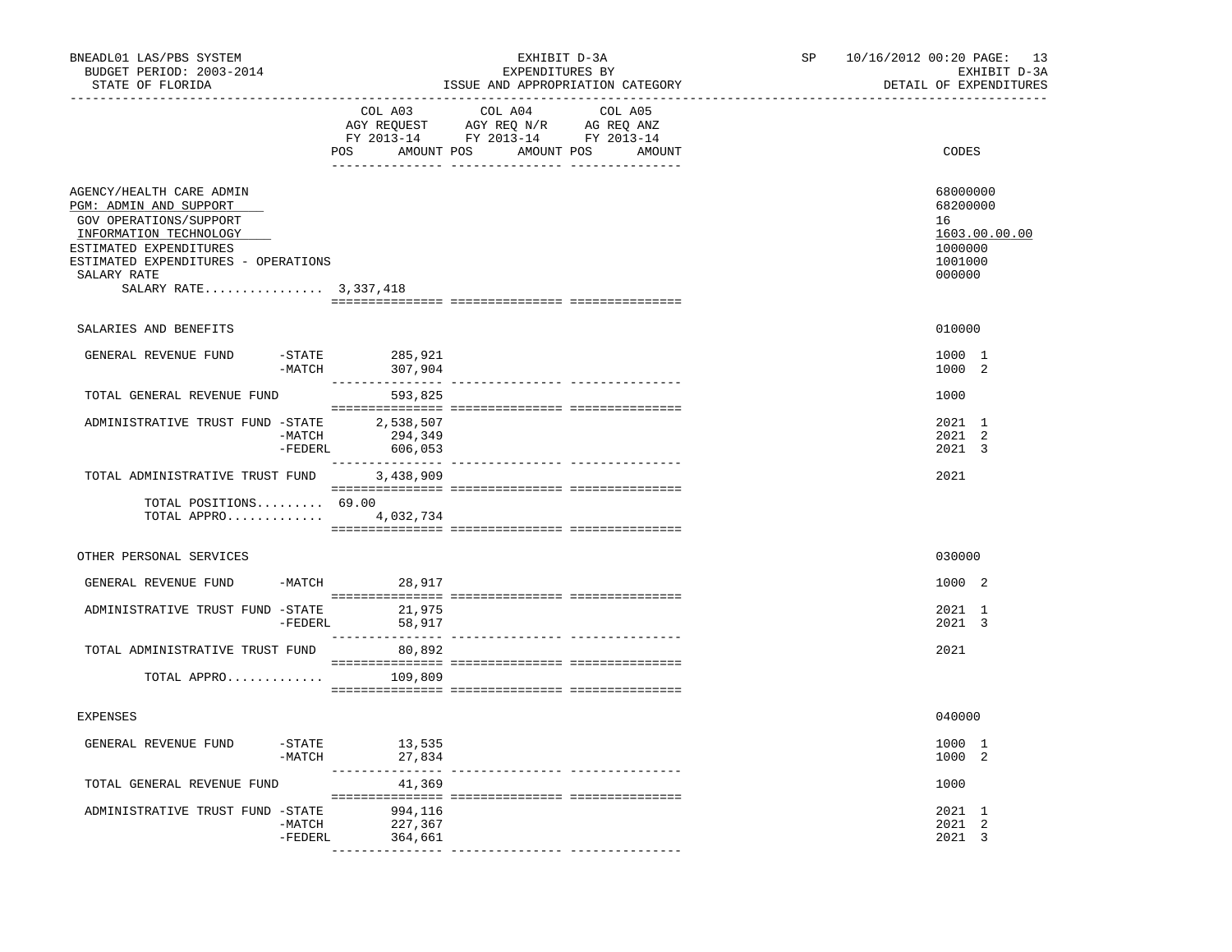| BNEADL01 LAS/PBS SYSTEM<br>BUDGET PERIOD: 2003-2014<br>STATE OF FLORIDA                                                                                                                                                                         |                                          | EXHIBIT D-3A<br>EXPENDITURES BY<br>ISSUE AND APPROPRIATION CATEGORY                                                                                                                                                                                                                                          | SP | 10/16/2012 00:20 PAGE: 14<br>EXHIBIT D-3A<br>DETAIL OF EXPENDITURES                 |
|-------------------------------------------------------------------------------------------------------------------------------------------------------------------------------------------------------------------------------------------------|------------------------------------------|--------------------------------------------------------------------------------------------------------------------------------------------------------------------------------------------------------------------------------------------------------------------------------------------------------------|----|-------------------------------------------------------------------------------------|
| __________________________________                                                                                                                                                                                                              | COL A03                                  | COL A04<br>COL A05<br>$\begin{tabular}{lllllll} \bf AGY \;\; RegUEST\hspace{1cm}AGY \;\; REG \;\; N/R\hspace{1cm}AG \;\; REG \;\; ANZ \\ \hline \texttt{FY} \;\; 2013\text{--}14 & \texttt{FY} \;\; 2013\text{--}14 & \texttt{FY} \;\; 2013\text{--}14 \\ \end{tabular}$<br>POS AMOUNT POS AMOUNT POS AMOUNT |    | CODES                                                                               |
| AGENCY/HEALTH CARE ADMIN<br>PGM: ADMIN AND SUPPORT<br>GOV OPERATIONS/SUPPORT<br>INFORMATION TECHNOLOGY<br>ESTIMATED EXPENDITURES<br>ESTIMATED EXPENDITURES - OPERATIONS<br>EXPENSES<br>TOTAL ADMINISTRATIVE TRUST FUND 1,586,144<br>TOTAL APPRO | 1,627,513                                |                                                                                                                                                                                                                                                                                                              |    | 68000000<br>68200000<br>16<br>1603.00.00.00<br>1000000<br>1001000<br>040000<br>2021 |
|                                                                                                                                                                                                                                                 |                                          |                                                                                                                                                                                                                                                                                                              |    |                                                                                     |
| OPERATING CAPITAL OUTLAY                                                                                                                                                                                                                        |                                          |                                                                                                                                                                                                                                                                                                              |    | 060000                                                                              |
| GENERAL REVENUE FUND                                                                                                                                                                                                                            | -MATCH 180,923                           |                                                                                                                                                                                                                                                                                                              |    | 1000 2                                                                              |
| ADMINISTRATIVE TRUST FUND -STATE 83,350                                                                                                                                                                                                         | 1,066<br>$-MATCH$<br>$-$ FEDERL 389,104  |                                                                                                                                                                                                                                                                                                              |    | 2021 1<br>2021 2<br>2021 3                                                          |
| TOTAL ADMINISTRATIVE TRUST FUND                                                                                                                                                                                                                 | 473,520                                  |                                                                                                                                                                                                                                                                                                              |    | 2021                                                                                |
| TOTAL APPRO                                                                                                                                                                                                                                     | 654,443                                  |                                                                                                                                                                                                                                                                                                              |    |                                                                                     |
| SPECIAL CATEGORIES<br>CONTRACTED SERVICES                                                                                                                                                                                                       |                                          |                                                                                                                                                                                                                                                                                                              |    | 100000<br>100777                                                                    |
| GENERAL REVENUE FUND                                                                                                                                                                                                                            | $-$ STATE<br>19,003<br>$-MATCH$<br>6,662 |                                                                                                                                                                                                                                                                                                              |    | 1000 1<br>1000 2                                                                    |
| TOTAL GENERAL REVENUE FUND                                                                                                                                                                                                                      | 25,665                                   |                                                                                                                                                                                                                                                                                                              |    | 1000                                                                                |
| ADMINISTRATIVE TRUST FUND -STATE 320,321<br>-MATCH                                                                                                                                                                                              | 8,242<br>$-FEDERL$<br>184,404            |                                                                                                                                                                                                                                                                                                              |    | 2021 1<br>2021 2<br>2021 3                                                          |
| TOTAL ADMINISTRATIVE TRUST FUND                                                                                                                                                                                                                 | 512,967                                  |                                                                                                                                                                                                                                                                                                              |    | 2021                                                                                |
| TOTAL APPRO                                                                                                                                                                                                                                     | 538,632                                  |                                                                                                                                                                                                                                                                                                              |    |                                                                                     |
| RISK MANAGEMENT INSURANCE                                                                                                                                                                                                                       |                                          |                                                                                                                                                                                                                                                                                                              |    | 103241                                                                              |
| GENERAL REVENUE FUND                                                                                                                                                                                                                            | $-MATCH$                                 |                                                                                                                                                                                                                                                                                                              |    | 1000 2                                                                              |
| ADMINISTRATIVE TRUST FUND -STATE<br>$-MATCH$                                                                                                                                                                                                    | 15,555<br>57,415<br>7,446                |                                                                                                                                                                                                                                                                                                              |    | 2021 1<br>2021 2                                                                    |
|                                                                                                                                                                                                                                                 | 13,935<br>$-FEDERL$                      |                                                                                                                                                                                                                                                                                                              |    | 2021 3                                                                              |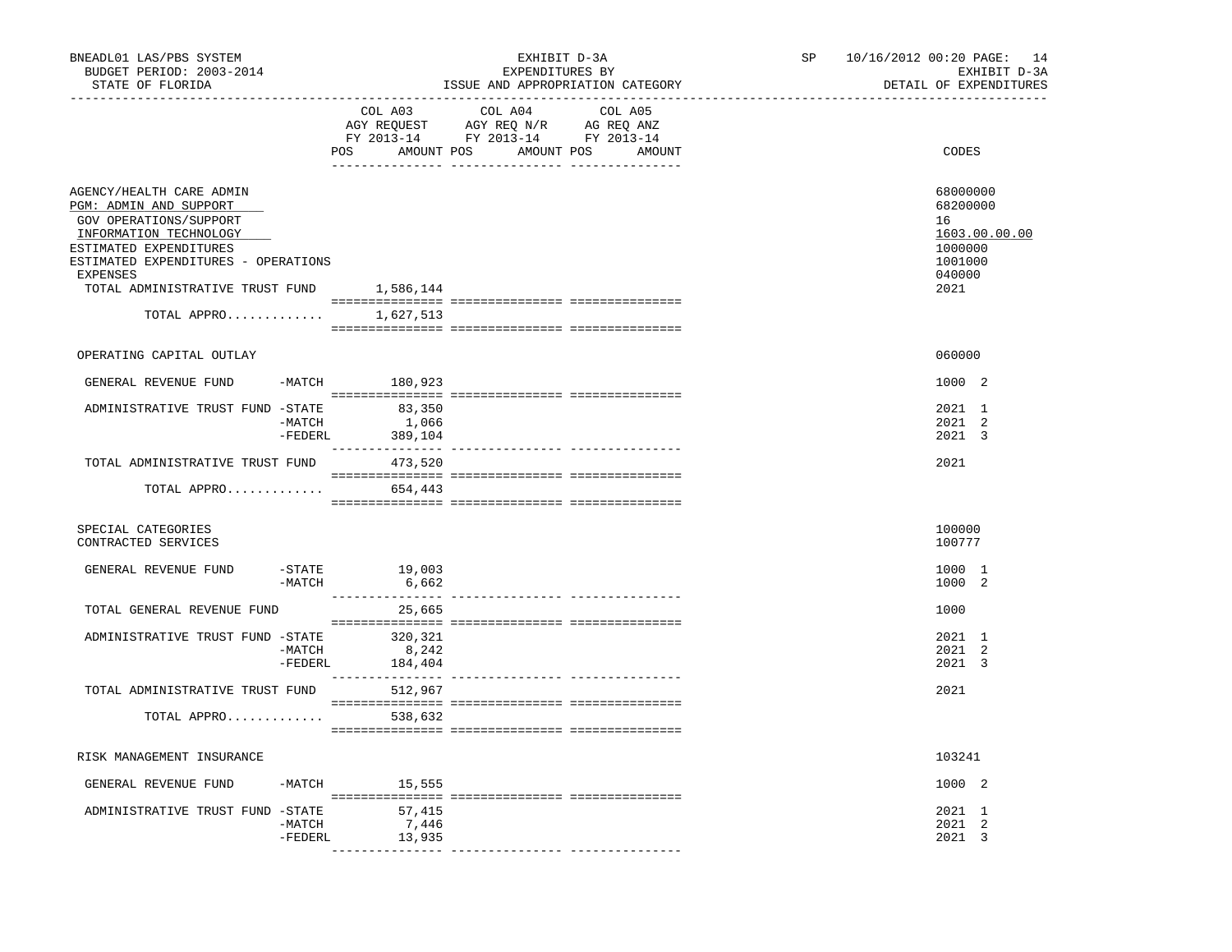| BNEADL01 LAS/PBS SYSTEM<br>BUDGET PERIOD: 2003-2014<br>STATE OF FLORIDA                                                                                                                                                                                                             |                             | EXHIBIT D-3A<br>EXPENDITURES BY<br>ISSUE AND APPROPRIATION CATEGORY                                                                                                                                                                                                                   | SP 10/16/2012 00:20 PAGE: 15<br>EXHIBIT D-3A<br>DETAIL OF EXPENDITURES                        |
|-------------------------------------------------------------------------------------------------------------------------------------------------------------------------------------------------------------------------------------------------------------------------------------|-----------------------------|---------------------------------------------------------------------------------------------------------------------------------------------------------------------------------------------------------------------------------------------------------------------------------------|-----------------------------------------------------------------------------------------------|
|                                                                                                                                                                                                                                                                                     | POS                         | COL A03 COL A04 COL A05<br>$\begin{tabular}{lllllll} \bf AGY \,\, REGUEST \,\, & \,\, AGY \,\, REQ \,\, N/R \,\, & \,\, AG \,\, REQ \,\, ANZ \,\, \\ \bf FY \,\, 2013-14 \,\, & \,\, FY \,\, 2013-14 \,\, & \,\, FY \,\, 2013-14 \end{tabular}$<br>AMOUNT POS<br>AMOUNT POS<br>AMOUNT | CODES                                                                                         |
| AGENCY/HEALTH CARE ADMIN<br>PGM: ADMIN AND SUPPORT<br>GOV OPERATIONS/SUPPORT<br>INFORMATION TECHNOLOGY<br>ESTIMATED EXPENDITURES<br>ESTIMATED EXPENDITURES - OPERATIONS<br>SPECIAL CATEGORIES<br>RISK MANAGEMENT INSURANCE<br>TOTAL ADMINISTRATIVE TRUST FUND 78,796<br>TOTAL APPRO | 94,351                      |                                                                                                                                                                                                                                                                                       | 68000000<br>68200000<br>16<br>1603.00.00.00<br>1000000<br>1001000<br>100000<br>103241<br>2021 |
| LEASE/PURCHASE/EQUIPMENT                                                                                                                                                                                                                                                            |                             |                                                                                                                                                                                                                                                                                       | 105281                                                                                        |
| GENERAL REVENUE FUND - STATE<br>ADMINISTRATIVE TRUST FUND -STATE                                                                                                                                                                                                                    | 2,098<br>8,171              |                                                                                                                                                                                                                                                                                       | 1000 1<br>2021 1                                                                              |
| TOTAL APPRO                                                                                                                                                                                                                                                                         | 10,269                      |                                                                                                                                                                                                                                                                                       |                                                                                               |
| TR/DMS/HR SVCS/STW CONTRCT                                                                                                                                                                                                                                                          |                             |                                                                                                                                                                                                                                                                                       | 107040                                                                                        |
| GENERAL REVENUE FUND                                                                                                                                                                                                                                                                | $-MATCH$ 3,308              |                                                                                                                                                                                                                                                                                       | 1000 2                                                                                        |
| ADMINISTRATIVE TRUST FUND -STATE 13,437<br>-MATCH                                                                                                                                                                                                                                   | 1,878<br>3,755<br>$-FEDERL$ |                                                                                                                                                                                                                                                                                       | 2021 1<br>2021 2<br>2021 3                                                                    |
| TOTAL ADMINISTRATIVE TRUST FUND                                                                                                                                                                                                                                                     | 19,070                      |                                                                                                                                                                                                                                                                                       | 2021                                                                                          |
| TOTAL APPRO                                                                                                                                                                                                                                                                         | 22,378                      |                                                                                                                                                                                                                                                                                       |                                                                                               |
| DATA PROCESSING SERVICES<br>TRC - DMS                                                                                                                                                                                                                                               |                             |                                                                                                                                                                                                                                                                                       | 210000<br>210010                                                                              |
| ADMINISTRATIVE TRUST FUND -STATE 624,593<br>-MATCH<br>$-$ FEDERL                                                                                                                                                                                                                    | 11,586<br>11,586            |                                                                                                                                                                                                                                                                                       | 2021 1<br>2021 2<br>2021 3                                                                    |
| TOTAL ADMINISTRATIVE TRUST FUND                                                                                                                                                                                                                                                     | 647,765                     |                                                                                                                                                                                                                                                                                       | 2021                                                                                          |
| TOTAL APPRO $647,765$                                                                                                                                                                                                                                                               |                             |                                                                                                                                                                                                                                                                                       |                                                                                               |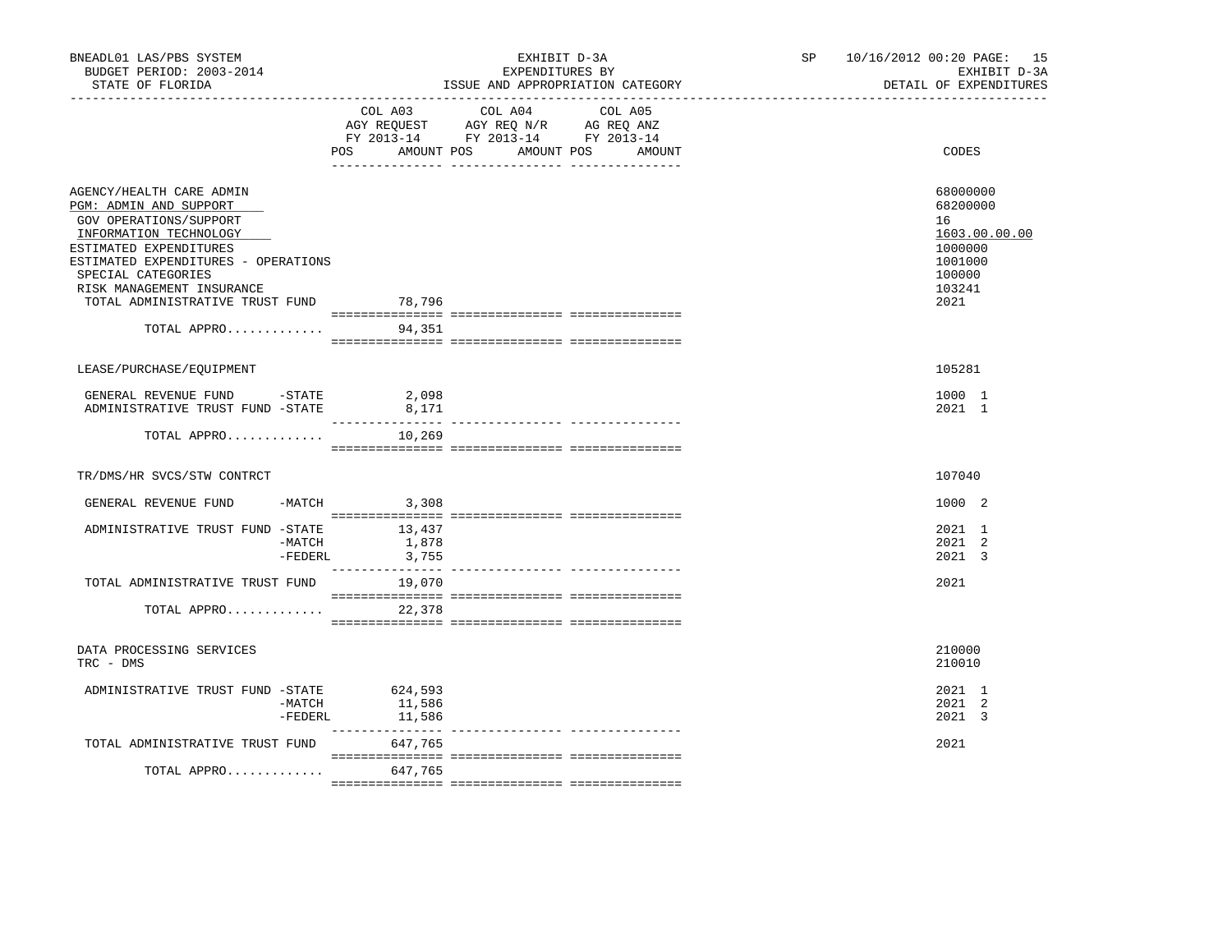| BNEADL01 LAS/PBS SYSTEM<br>BUDGET PERIOD: 2003-2014<br>STATE OF FLORIDA                                                                                                                                              | EXHIBIT D-3A<br>EXPENDITURES BY<br>ISSUE AND APPROPRIATION CATEGORY                                                            |        | SP 10/16/2012 00:20 PAGE: 16<br>EXHIBIT D-3A<br>DETAIL OF EXPENDITURES                |
|----------------------------------------------------------------------------------------------------------------------------------------------------------------------------------------------------------------------|--------------------------------------------------------------------------------------------------------------------------------|--------|---------------------------------------------------------------------------------------|
|                                                                                                                                                                                                                      | COL A03 COL A04 COL A05<br>AGY REQUEST AGY REQ N/R AG REQ ANZ<br>FY 2013-14 FY 2013-14 FY 2013-14<br>POS AMOUNT POS AMOUNT POS | AMOUNT | CODES                                                                                 |
| AGENCY/HEALTH CARE ADMIN<br>PGM: ADMIN AND SUPPORT<br>GOV OPERATIONS/SUPPORT<br>INFORMATION TECHNOLOGY<br>ESTIMATED EXPENDITURES<br>ESTIMATED EXPENDITURES - OPERATIONS<br>DATA PROCESSING SERVICES<br>SOUTHWOOD SRC |                                                                                                                                |        | 68000000<br>68200000<br>16<br>1603.00.00.00<br>1000000<br>1001000<br>210000<br>210021 |
| ADMINISTRATIVE TRUST FUND -STATE 13,297                                                                                                                                                                              |                                                                                                                                |        | 2021 1                                                                                |
| NORTHWOOD SRC (NSRC)                                                                                                                                                                                                 |                                                                                                                                |        | 210022                                                                                |
| ADMINISTRATIVE TRUST FUND -STATE 842,091                                                                                                                                                                             |                                                                                                                                |        | 2021 1                                                                                |
| NORTHWEST REGIONAL DC                                                                                                                                                                                                |                                                                                                                                |        | 210023                                                                                |
| ADMINISTRATIVE TRUST FUND -STATE 50,116                                                                                                                                                                              |                                                                                                                                |        | $2021$ 1                                                                              |
| TOTAL: ESTIMATED EXPENDITURES - OPERATIONS<br>TOTAL POSITIONS 69.00<br>TOTAL ISSUE 8,643,398<br>TOTAL SALARY RATE 3,337,418                                                                                          |                                                                                                                                |        | 1001000                                                                               |
| CASUALTY INSURANCE PREMIUM<br>ADJUSTMENT<br>SPECIAL CATEGORIES<br>RISK MANAGEMENT INSURANCE                                                                                                                          |                                                                                                                                |        | 1001090<br>100000<br>103241                                                           |
| GENERAL REVENUE FUND                                                                                                                                                                                                 | $-MATCH$ 5, 121-                                                                                                               |        | 1000 2                                                                                |
| ADMINISTRATIVE TRUST FUND -STATE<br>-MATCH<br>$-FEDERL$                                                                                                                                                              | 18,902-<br>$2.451-$<br>4,588-                                                                                                  |        | 2021 1<br>$2021$ 2<br>2021 3                                                          |
| TOTAL ADMINISTRATIVE TRUST FUND                                                                                                                                                                                      | $25.941-$                                                                                                                      |        | 2021                                                                                  |
| TOTAL APPRO                                                                                                                                                                                                          | $31.062 -$                                                                                                                     |        |                                                                                       |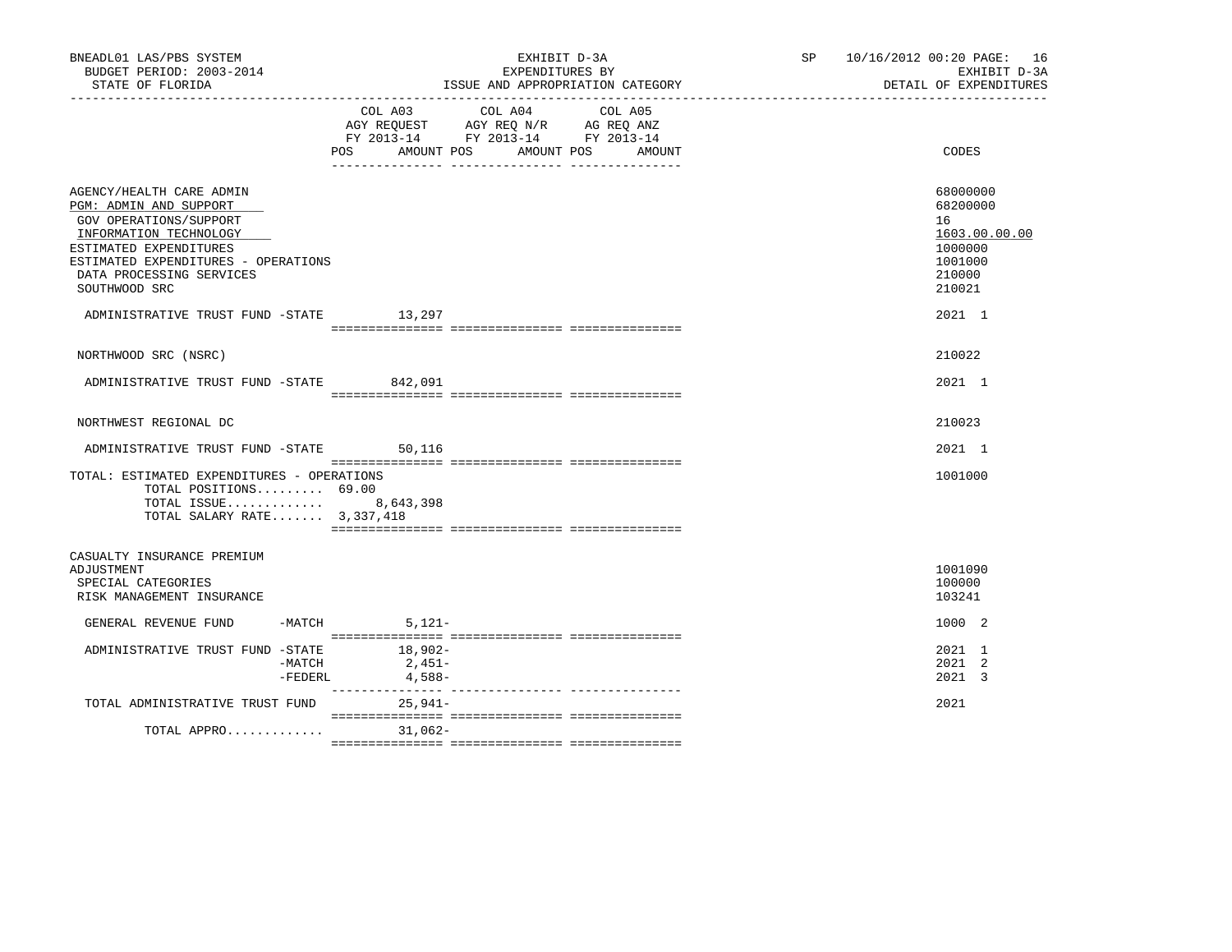| BNEADL01 LAS/PBS SYSTEM<br>BUDGET PERIOD: 2003-2014<br>STATE OF FLORIDA                                                                                                                      |                   |                       | EXHIBIT D-3A<br>EXPENDITURES BY<br>ISSUE AND APPROPRIATION CATEGORY                                                                 | SP 10/16/2012 00:20 PAGE: 17<br>EXHIBIT D-3A<br>DETAIL OF EXPENDITURES |
|----------------------------------------------------------------------------------------------------------------------------------------------------------------------------------------------|-------------------|-----------------------|-------------------------------------------------------------------------------------------------------------------------------------|------------------------------------------------------------------------|
|                                                                                                                                                                                              |                   | COL A03               | COL A04<br>COL A05<br>AGY REQUEST AGY REQ N/R AG REQ ANZ<br>FY 2013-14 FY 2013-14 FY 2013-14<br>POS AMOUNT POS AMOUNT POS<br>AMOUNT | CODES                                                                  |
| AGENCY/HEALTH CARE ADMIN<br>PGM: ADMIN AND SUPPORT<br>GOV OPERATIONS/SUPPORT<br>INFORMATION TECHNOLOGY<br>ESTIMATED EXPENDITURES<br>FLORIDA RETIREMENT SYSTEM<br>CONTRIBUTION ADJUSTMENT FOR |                   |                       |                                                                                                                                     | 68000000<br>68200000<br>16<br>1603.00.00.00<br>1000000                 |
| FISCAL YEAR 2012-2013<br>SALARIES AND BENEFITS                                                                                                                                               |                   |                       |                                                                                                                                     | 1001240<br>010000                                                      |
| GENERAL REVENUE FUND                                                                                                                                                                         | $-MATCH$          | $-$ STATE 747<br>804  |                                                                                                                                     | 1000 1<br>1000 2                                                       |
| TOTAL GENERAL REVENUE FUND                                                                                                                                                                   |                   | 1,551                 |                                                                                                                                     | 1000                                                                   |
| ADMINISTRATIVE TRUST FUND -STATE                                                                                                                                                             | -MATCH<br>-FEDERL | 6,629<br>769<br>1,582 |                                                                                                                                     | 2021 1<br>2021 2<br>2021 3                                             |
| TOTAL ADMINISTRATIVE TRUST FUND 8,980                                                                                                                                                        |                   |                       |                                                                                                                                     | 2021                                                                   |
| TOTAL APPRO                                                                                                                                                                                  |                   | 10,531                |                                                                                                                                     |                                                                        |
| DATA PROCESSING SERVICES<br>SOUTHWOOD SRC                                                                                                                                                    |                   |                       |                                                                                                                                     | 210000<br>210021                                                       |
| ADMINISTRATIVE TRUST FUND -STATE                                                                                                                                                             |                   |                       |                                                                                                                                     | 2021 1                                                                 |
| NORTHWOOD SRC (NSRC)                                                                                                                                                                         |                   |                       |                                                                                                                                     | 210022                                                                 |
| ADMINISTRATIVE TRUST FUND -STATE                                                                                                                                                             |                   | 416                   |                                                                                                                                     | 2021 1                                                                 |
| TOTAL: FLORIDA RETIREMENT SYSTEM<br>CONTRIBUTION ADJUSTMENT FOR<br>FISCAL YEAR 2012-2013                                                                                                     |                   |                       |                                                                                                                                     | 1001240                                                                |
| TOTAL ISSUE $10,954$                                                                                                                                                                         |                   |                       |                                                                                                                                     |                                                                        |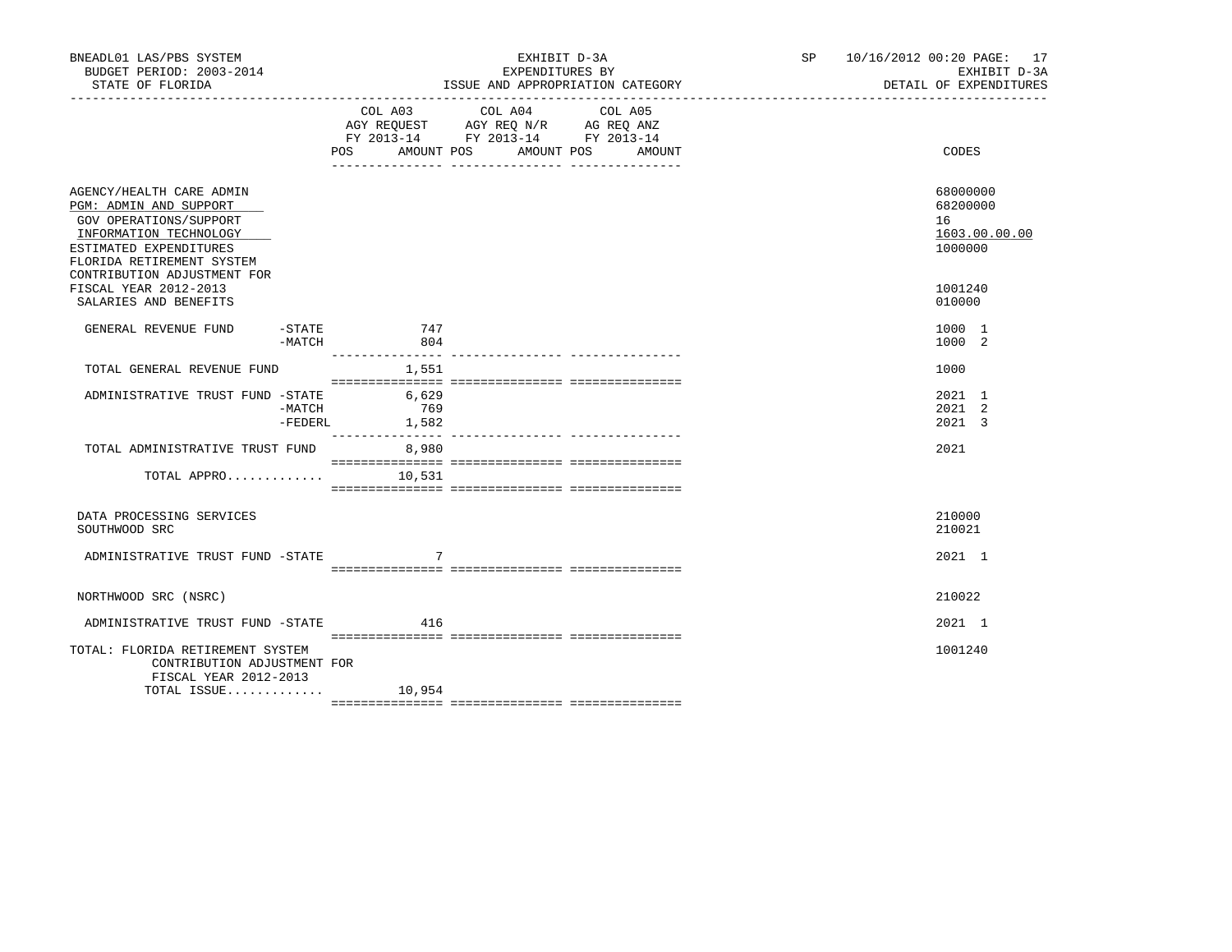| BNEADL01 LAS/PBS SYSTEM<br>BUDGET PERIOD: 2003-2014<br>STATE OF FLORIDA                                                                                                                            |          |                               |                                                                                                                | EXHIBIT D-3A<br>EXPENDITURES BY<br>ISSUE AND APPROPRIATION CATEGORY | SP 10/16/2012 00:20 PAGE: 18<br>EXHIBIT D-3A<br>DETAIL OF EXPENDITURES |
|----------------------------------------------------------------------------------------------------------------------------------------------------------------------------------------------------|----------|-------------------------------|----------------------------------------------------------------------------------------------------------------|---------------------------------------------------------------------|------------------------------------------------------------------------|
|                                                                                                                                                                                                    |          | COL A03                       | COL A04<br>AGY REQUEST AGY REQ N/R AG REQ ANZ<br>FY 2013-14 FY 2013-14 FY 2013-14<br>POS AMOUNT POS AMOUNT POS | COL A05<br>AMOUNT                                                   | CODES                                                                  |
| AGENCY/HEALTH CARE ADMIN<br>PGM: ADMIN AND SUPPORT<br>GOV OPERATIONS/SUPPORT<br>INFORMATION TECHNOLOGY<br>ESTIMATED EXPENDITURES<br>ADJUSTMENT TO STATE HEALTH<br>INSURANCE PREMIUM CONTRIBUTION - |          |                               |                                                                                                                |                                                                     | 68000000<br>68200000<br>16<br>1603.00.00.00<br>1000000                 |
| FISCAL YEAR 2012-13<br>SALARIES AND BENEFITS                                                                                                                                                       |          |                               |                                                                                                                |                                                                     | 1001830<br>010000                                                      |
| GENERAL REVENUE FUND                                                                                                                                                                               | $-MATCH$ | $-STATE$ 539<br>581           |                                                                                                                |                                                                     | 1000 1<br>1000 2                                                       |
| TOTAL GENERAL REVENUE FUND                                                                                                                                                                         |          | 1,120                         |                                                                                                                |                                                                     | 1000                                                                   |
| ADMINISTRATIVE TRUST FUND -STATE                                                                                                                                                                   | -MATCH   | 4,785<br>555<br>-FEDERL 1,142 |                                                                                                                |                                                                     | 2021 1<br>2021 2<br>2021 3                                             |
| TOTAL ADMINISTRATIVE TRUST FUND 6,482                                                                                                                                                              |          |                               |                                                                                                                |                                                                     | 2021                                                                   |
| TOTAL APPRO                                                                                                                                                                                        |          | 7,602                         |                                                                                                                |                                                                     |                                                                        |
| DATA PROCESSING SERVICES<br>SOUTHWOOD SRC                                                                                                                                                          |          |                               |                                                                                                                |                                                                     | 210000<br>210021                                                       |
| ADMINISTRATIVE TRUST FUND -STATE                                                                                                                                                                   |          |                               |                                                                                                                |                                                                     | 2021 1                                                                 |
| NORTHWOOD SRC (NSRC)                                                                                                                                                                               |          |                               |                                                                                                                |                                                                     | 210022                                                                 |
| ADMINISTRATIVE TRUST FUND -STATE                                                                                                                                                                   |          | 360                           |                                                                                                                |                                                                     | 2021 1                                                                 |
| TOTAL: ADJUSTMENT TO STATE HEALTH<br>INSURANCE PREMIUM CONTRIBUTION -<br>FISCAL YEAR 2012-13                                                                                                       |          |                               |                                                                                                                |                                                                     | 1001830                                                                |
| TOTAL ISSUE                                                                                                                                                                                        |          | 7,969                         |                                                                                                                |                                                                     |                                                                        |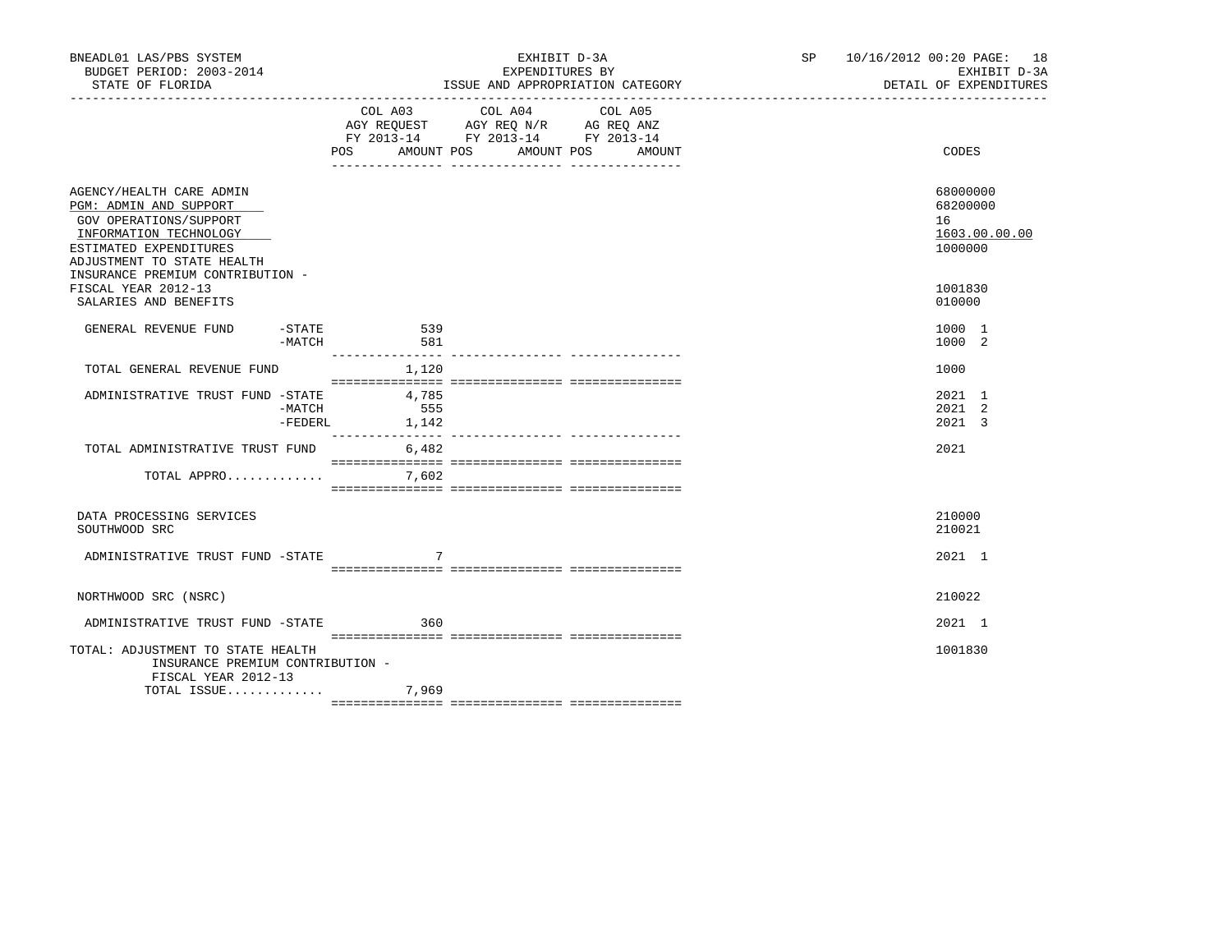| BNEADL01 LAS/PBS SYSTEM<br>BUDGET PERIOD: 2003-2014<br>STATE OF FLORIDA                                                                                                                                                                |                 | EXHIBIT D-3A<br>EXPENDITURES BY<br>ISSUE AND APPROPRIATION CATEGORY<br>__________________________________                 | SP | 10/16/2012 00:20 PAGE: 19<br>EXHIBIT D-3A<br>DETAIL OF EXPENDITURES                   |
|----------------------------------------------------------------------------------------------------------------------------------------------------------------------------------------------------------------------------------------|-----------------|---------------------------------------------------------------------------------------------------------------------------|----|---------------------------------------------------------------------------------------|
|                                                                                                                                                                                                                                        | POS AMOUNT POS  | COL A03 COL A04<br>COL A05<br>AGY REQUEST AGY REQ N/R AG REQ ANZ<br>FY 2013-14 FY 2013-14 FY 2013-14<br>AMOUNT POS AMOUNT |    | CODES                                                                                 |
| AGENCY/HEALTH CARE ADMIN<br>PGM: ADMIN AND SUPPORT<br>GOV OPERATIONS/SUPPORT<br>INFORMATION TECHNOLOGY<br>ESTIMATED EXPENDITURES<br>REALLOCATION OF HUMAN RESOURCES<br>OUTSOURCING<br>SPECIAL CATEGORIES<br>TR/DMS/HR SVCS/STW CONTRCT |                 |                                                                                                                           |    | 68000000<br>68200000<br>16<br>1603.00.00.00<br>1000000<br>1005900<br>100000<br>107040 |
| GENERAL REVENUE FUND<br>-MATCH                                                                                                                                                                                                         | 26              |                                                                                                                           |    | 1000 2                                                                                |
| ADMINISTRATIVE TRUST FUND -STATE<br>-MATCH<br>$-FEDERL$                                                                                                                                                                                | 104<br>15<br>29 |                                                                                                                           |    | 2021 1<br>2021 2<br>2021 3                                                            |
| TOTAL ADMINISTRATIVE TRUST FUND                                                                                                                                                                                                        | 148             |                                                                                                                           |    | 2021                                                                                  |
| TOTAL APPRO                                                                                                                                                                                                                            | 174             |                                                                                                                           |    |                                                                                       |
| ADJUSTMENTS TO CURRENT YEAR<br>ESTIMATED EXPENDITURES<br>TRANSFER FUNDS TO CONTRACTED                                                                                                                                                  |                 |                                                                                                                           |    | 1600000                                                                               |
| SERVICES - ADD<br>SPECIAL CATEGORIES<br>CONTRACTED SERVICES                                                                                                                                                                            |                 |                                                                                                                           |    | 160F050<br>100000<br>100777                                                           |
| ADMINISTRATIVE TRUST FUND -STATE                                                                                                                                                                                                       | 50,116          |                                                                                                                           |    | 2021 1                                                                                |
|                                                                                                                                                                                                                                        |                 |                                                                                                                           |    |                                                                                       |

 AGENCY ISSUE NARRATIVE: 2013-2014 BUDGET YEAR NARRATIVE: IT COMPONENT? NO ISSUE TITLE: Transfer Funds to Contracted Services - Add

 ISSUE SUMMARY: This issue requests the re-approval of Budget Amendment #B7054, which transferred budget authority from the Northwest Regional Data Center to the Contracted Services Category.

 ISSUE DETAIL: The Agency for Health Care Administration (AHCA) was appropriated \$50,116 in the Northwest Regional Data Center category to support the operational expenses associated with the Children and Youth Cabinet Information Sharing System located at the Northwest Regional Data Center. On January 31, 2012, the Children and Youth Cabinet voted to shut down the project due to legal issues regarding the sharing of sensitive information. The system was dismantled in Fiscal Year 2011-2012, and refunds were issued to the member agencies. There will be no further operational expenses associated with the information sharing system for the member agencies, and AHCA will receive no other services from the Northwest Regional Data Center.

Please see Companion Issue 160F060.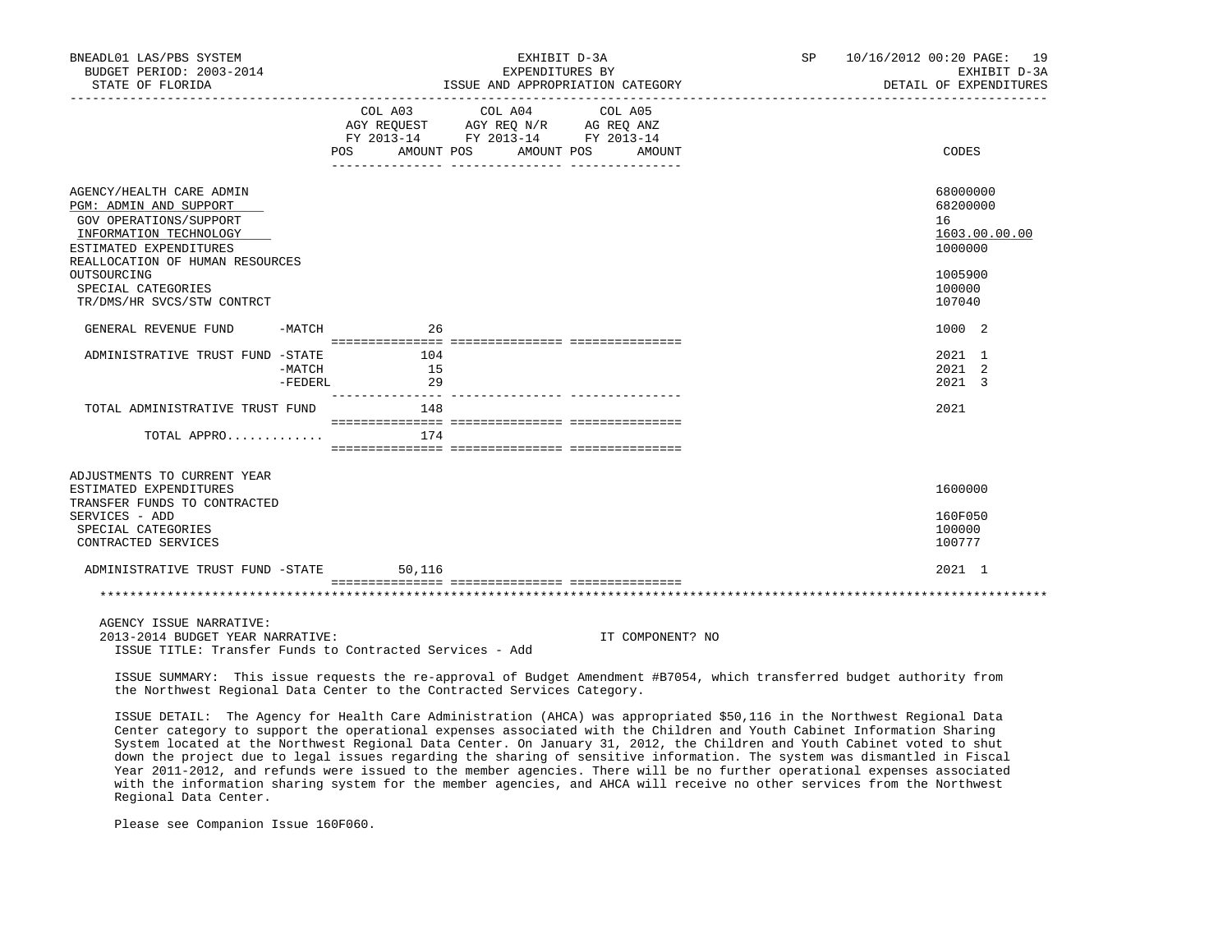| BNEADL01 LAS/PBS SYSTEM<br>BUDGET PERIOD: 2003-2014<br>STATE OF FLORIDA                                                                                                                                           |                   | EXHIBIT D-3A<br>EXPENDITURES BY<br>ISSUE AND APPROPRIATION CATEGORY                                                                                                                                                                                                                                                                 |                                              |              | SP 10/16/2012 00:20 PAGE:<br>-20<br>EXHIBIT D-3A<br>DETAIL OF EXPENDITURES |
|-------------------------------------------------------------------------------------------------------------------------------------------------------------------------------------------------------------------|-------------------|-------------------------------------------------------------------------------------------------------------------------------------------------------------------------------------------------------------------------------------------------------------------------------------------------------------------------------------|----------------------------------------------|--------------|----------------------------------------------------------------------------|
|                                                                                                                                                                                                                   | AMOUNT POS<br>POS | $\begin{tabular}{lllllllllll} &\multicolumn{4}{c}{\text{COL A03}} &\multicolumn{4}{c}{\text{COL A04}} &\multicolumn{4}{c}{\text{COL A05}} \\ \multicolumn{4}{c}{\text{AGY REQUEST}} &\multicolumn{4}{c}{\text{AGY REQ N/R}} &\multicolumn{4}{c}{\text{AG REQ ANZ}} \end{tabular}$<br>FY 2013-14 FY 2013-14 FY 2013-14<br>AMOUNT POS | AMOUNT                                       |              | CODES                                                                      |
| AGENCY/HEALTH CARE ADMIN<br>PGM: ADMIN AND SUPPORT<br>GOV OPERATIONS/SUPPORT<br>INFORMATION TECHNOLOGY<br>ADJUSTMENTS TO CURRENT YEAR<br>ESTIMATED EXPENDITURES<br>TRANSFER FUNDS TO CONTRACTED<br>SERVICES - ADD |                   |                                                                                                                                                                                                                                                                                                                                     |                                              |              | 68000000<br>68200000<br>16<br>1603.00.00.00<br>1600000<br>160F050          |
| <b>BUDGET SUMMARY:</b><br>FY 13-14:                                                                                                                                                                               |                   | RECURRING                                                                                                                                                                                                                                                                                                                           | NON-RECURRING TOTAL<br>FY 2013-14 FY 2013-14 | FY 2013-14   |                                                                            |
| Category:<br>Contracted Services (100777)<br>Administrative Trust Fund (2021-1)                                                                                                                                   |                   | \$50,116                                                                                                                                                                                                                                                                                                                            | \$0                                          | \$50,116     |                                                                            |
| Issue Total                                                                                                                                                                                                       |                   | \$50,116                                                                                                                                                                                                                                                                                                                            | *****************************                | \$0 \$50,116 |                                                                            |
| TRANSFER FUNDS TO CONTRACTED<br>SERVICES - DEDUCT<br>DATA PROCESSING SERVICES<br>NORTHWEST REGIONAL DC<br>ADMINISTRATIVE TRUST FUND -STATE                                                                        | $50, 116 -$       |                                                                                                                                                                                                                                                                                                                                     |                                              |              | 160F060<br>210000<br>210023<br>2021 1                                      |
|                                                                                                                                                                                                                   |                   |                                                                                                                                                                                                                                                                                                                                     |                                              |              |                                                                            |
| AGENCY ISSUE NARRATIVE:<br>2013-2014 BUDGET YEAR NARRATIVE:<br>ISSUE TITLE: Transfer Funds to Contracted Services - Deduct                                                                                        |                   |                                                                                                                                                                                                                                                                                                                                     | IT COMPONENT? NO                             |              |                                                                            |

 ISSUE SUMMARY: This issue requests the re-approval of Budget Amendment #B7054, which transferred budget authority from the Northwest Regional Data Center to the Contracted Services Category.

 ISSUE DETAIL: The Agency for Health Care Administration (AHCA) was appropriated \$50,116 in the Northwest Regional Data Center category to support the operational expenses associated with the Children and Youth Cabinet Information Sharing System located at the Northwest Regional Data Center. On January 31, 2012, the Children and Youth Cabinet voted to shut down the project due to legal issues regarding the sharing of sensitive information. The system was dismantled in Fiscal Year 2011-2012, and refunds were issued to the member agencies. There will be no further operational expenses associated with the information sharing system for the member agencies, and AHCA will receive no other services from the Northwest Regional Data Center.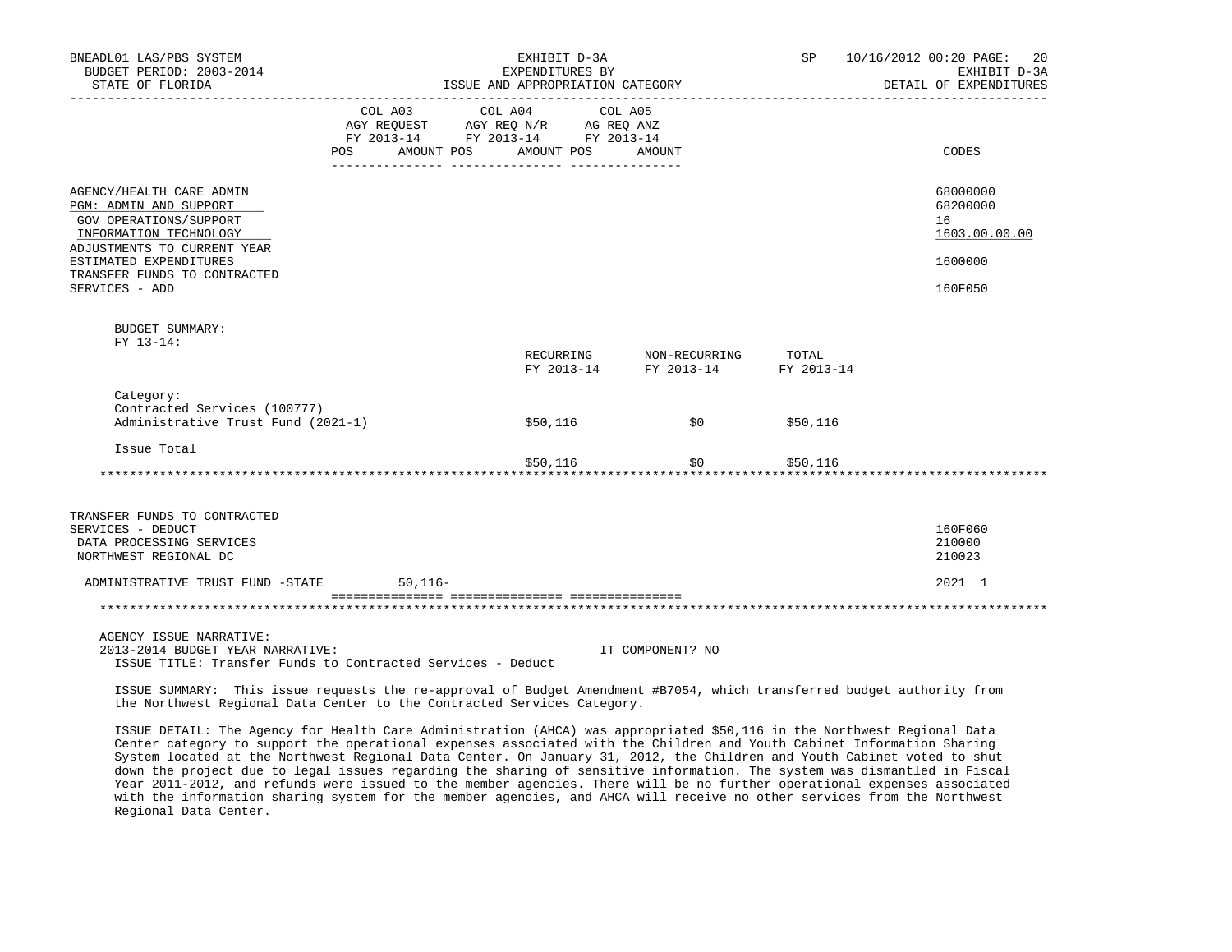|                                                                               | EXHIBIT D-3A |            | SP                                                                                                                                                                                                                              | 10/16/2012 00:20 PAGE: 21<br>EXHIBIT D-3A<br>DETAIL OF EXPENDITURES                                                                                              |
|-------------------------------------------------------------------------------|--------------|------------|---------------------------------------------------------------------------------------------------------------------------------------------------------------------------------------------------------------------------------|------------------------------------------------------------------------------------------------------------------------------------------------------------------|
| POS                                                                           |              | AMOUNT     |                                                                                                                                                                                                                                 | CODES                                                                                                                                                            |
|                                                                               |              |            |                                                                                                                                                                                                                                 | 68000000<br>68200000<br>16<br>1603.00.00.00                                                                                                                      |
|                                                                               |              |            |                                                                                                                                                                                                                                 | 1600000                                                                                                                                                          |
|                                                                               |              |            |                                                                                                                                                                                                                                 | 160F060                                                                                                                                                          |
| Please see companion Issue 160F050.                                           |              |            |                                                                                                                                                                                                                                 |                                                                                                                                                                  |
|                                                                               |              |            |                                                                                                                                                                                                                                 |                                                                                                                                                                  |
|                                                                               |              |            |                                                                                                                                                                                                                                 |                                                                                                                                                                  |
| Northwest Regional Data Center (210023)<br>Administrative Trust Fund (2021-1) | (\$50,116)   | SO         | ( \$50, 116)                                                                                                                                                                                                                    |                                                                                                                                                                  |
|                                                                               |              |            |                                                                                                                                                                                                                                 |                                                                                                                                                                  |
|                                                                               |              |            |                                                                                                                                                                                                                                 |                                                                                                                                                                  |
|                                                                               |              |            |                                                                                                                                                                                                                                 | 26A0000                                                                                                                                                          |
|                                                                               |              |            |                                                                                                                                                                                                                                 | 26A1830<br>010000                                                                                                                                                |
| $-STATE$ 2,695<br>$-MATCH$ 2,905                                              |              |            |                                                                                                                                                                                                                                 | 1000 1<br>1000 2                                                                                                                                                 |
| 5,600                                                                         |              |            |                                                                                                                                                                                                                                 | 1000                                                                                                                                                             |
| ADMINISTRATIVE TRUST FUND -STATE 23,925<br>$-MATCH$<br>2,775<br>-FEDERL 5,710 |              |            |                                                                                                                                                                                                                                 | 2021 1<br>2021 2<br>2021 3                                                                                                                                       |
| TOTAL ADMINISTRATIVE TRUST FUND 32,410                                        |              |            |                                                                                                                                                                                                                                 | 2021                                                                                                                                                             |
| TOTAL APPRO<br>38,010                                                         |              |            |                                                                                                                                                                                                                                 |                                                                                                                                                                  |
|                                                                               |              | AMOUNT POS | EXPENDITURES BY<br>ISSUE AND APPROPRIATION CATEGORY<br>$\begin{tabular}{lcccc} COL A03 & COL A04 & COL A05 \\ AGY REQUEST & AGY REQ N/R & AG REQ ANZ \\ FY & 2013-14 & FY & 2013-14 & FY & 2013-14 \end{tabular}$<br>AMOUNT POS | $\begin{tabular}{lllllllll} \bf RECURING & \bf NON-RECURRING & \tt TOTAL \\ \bf FY & \tt 2013-14 & \tt FY & \tt 2013-14 & \tt FY & \tt 2013-14 \\ \end{tabular}$ |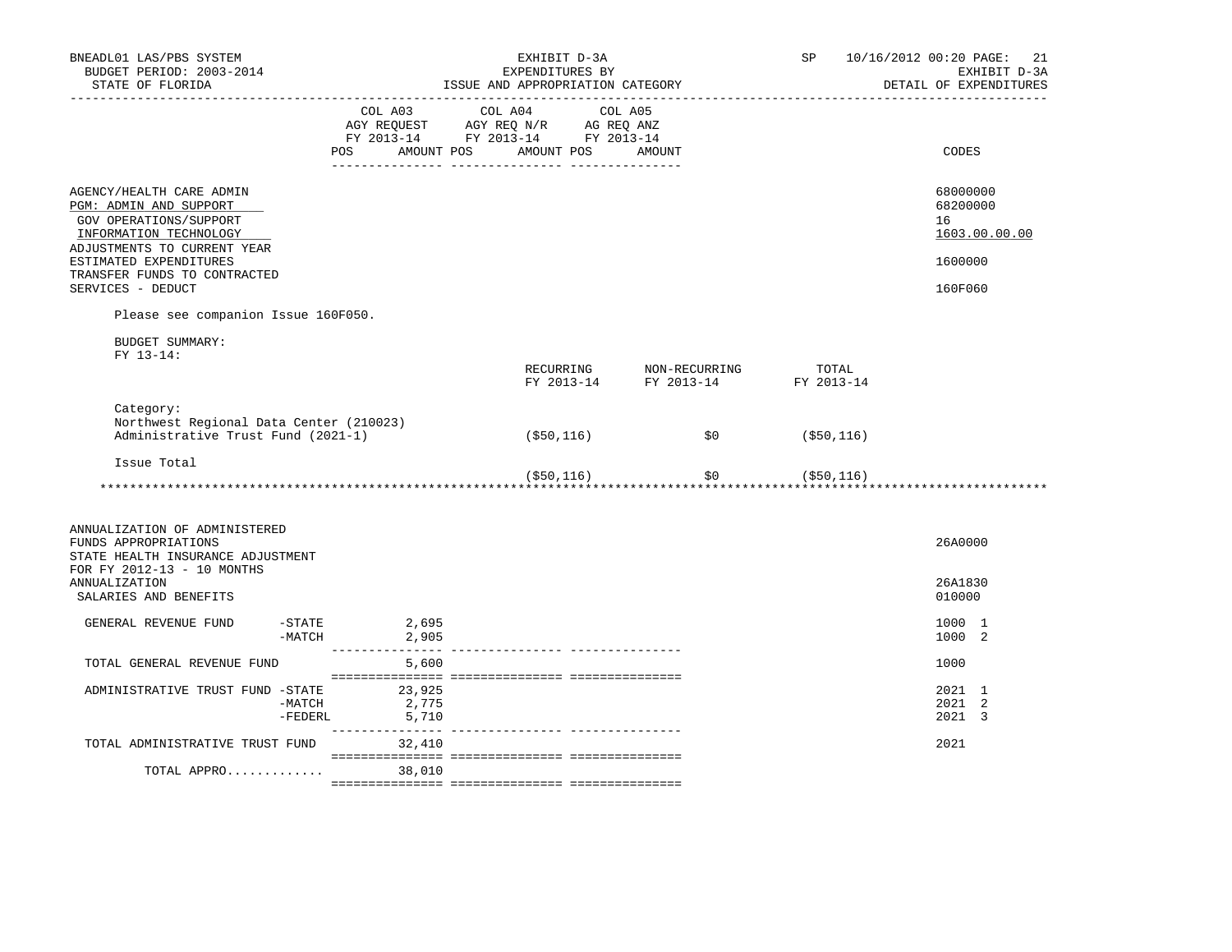| BNEADL01 LAS/PBS SYSTEM<br>BUDGET PERIOD: 2003-2014<br>STATE OF FLORIDA                                                                                                                              |                      | EXHIBIT D-3A<br>EXPENDITURES BY<br>ISSUE AND APPROPRIATION CATEGORY<br>___________________________________                   | SP 10/16/2012 00:20 PAGE: 22<br>EXHIBIT D-3A<br>DETAIL OF EXPENDITURES |
|------------------------------------------------------------------------------------------------------------------------------------------------------------------------------------------------------|----------------------|------------------------------------------------------------------------------------------------------------------------------|------------------------------------------------------------------------|
|                                                                                                                                                                                                      | POS<br>AMOUNT POS    | COL A03 COL A04<br>COL A05<br>AGY REQUEST AGY REQ N/R AG REQ ANZ<br>FY 2013-14 FY 2013-14 FY 2013-14<br>AMOUNT POS<br>AMOUNT | CODES                                                                  |
| AGENCY/HEALTH CARE ADMIN<br>PGM: ADMIN AND SUPPORT<br>GOV OPERATIONS/SUPPORT<br>INFORMATION TECHNOLOGY<br>ANNUALIZATION OF ADMINISTERED<br>FUNDS APPROPRIATIONS<br>STATE HEALTH INSURANCE ADJUSTMENT |                      |                                                                                                                              | 68000000<br>68200000<br>16<br>1603.00.00.00<br>26A0000                 |
| FOR FY 2012-13 - 10 MONTHS<br><b>ANNUALIZATION</b><br>DATA PROCESSING SERVICES<br>SOUTHWOOD SRC                                                                                                      |                      |                                                                                                                              | 26A1830<br>210000<br>210021                                            |
| ADMINISTRATIVE TRUST FUND -STATE                                                                                                                                                                     | 35                   |                                                                                                                              | 2021 1                                                                 |
| NORTHWOOD SRC (NSRC)                                                                                                                                                                                 |                      |                                                                                                                              | 210022                                                                 |
| ADMINISTRATIVE TRUST FUND -STATE 1,800                                                                                                                                                               |                      |                                                                                                                              | 2021 1                                                                 |
| TOTAL: STATE HEALTH INSURANCE ADJUSTMENT<br>FOR FY 2012-13 - 10 MONTHS<br>ANNUALIZATION<br>TOTAL ISSUE 39,845                                                                                        |                      |                                                                                                                              | 26A1830                                                                |
| TOTAL: INFORMATION TECHNOLOGY<br>BY FUND TYPE<br>GENERAL REVENUE FUND<br>TRUST FUNDS                                                                                                                 | 894,836<br>7,776,442 |                                                                                                                              | 1603.00.00.00<br>1000<br>2000                                          |
| TOTAL POSITIONS 69.00<br>TOTAL PROG COMP 8,671,278<br>TOTAL SALARY RATE 3,337,418                                                                                                                    |                      |                                                                                                                              |                                                                        |
| TOTAL: PGM: ADMIN AND SUPPORT<br>BY FUND TYPE<br>GENERAL REVENUE FUND<br>TRUST FUNDS                                                                                                                 |                      | 5,718,833 1,624,846                                                                                                          | 68200000<br>1000<br>2000                                               |
| TOTAL POSITIONS 250.00<br>TOTAL DIVISION 27, 757, 410 3, 249, 692<br>TOTAL SALARY RATE 12,009,200                                                                                                    |                      |                                                                                                                              |                                                                        |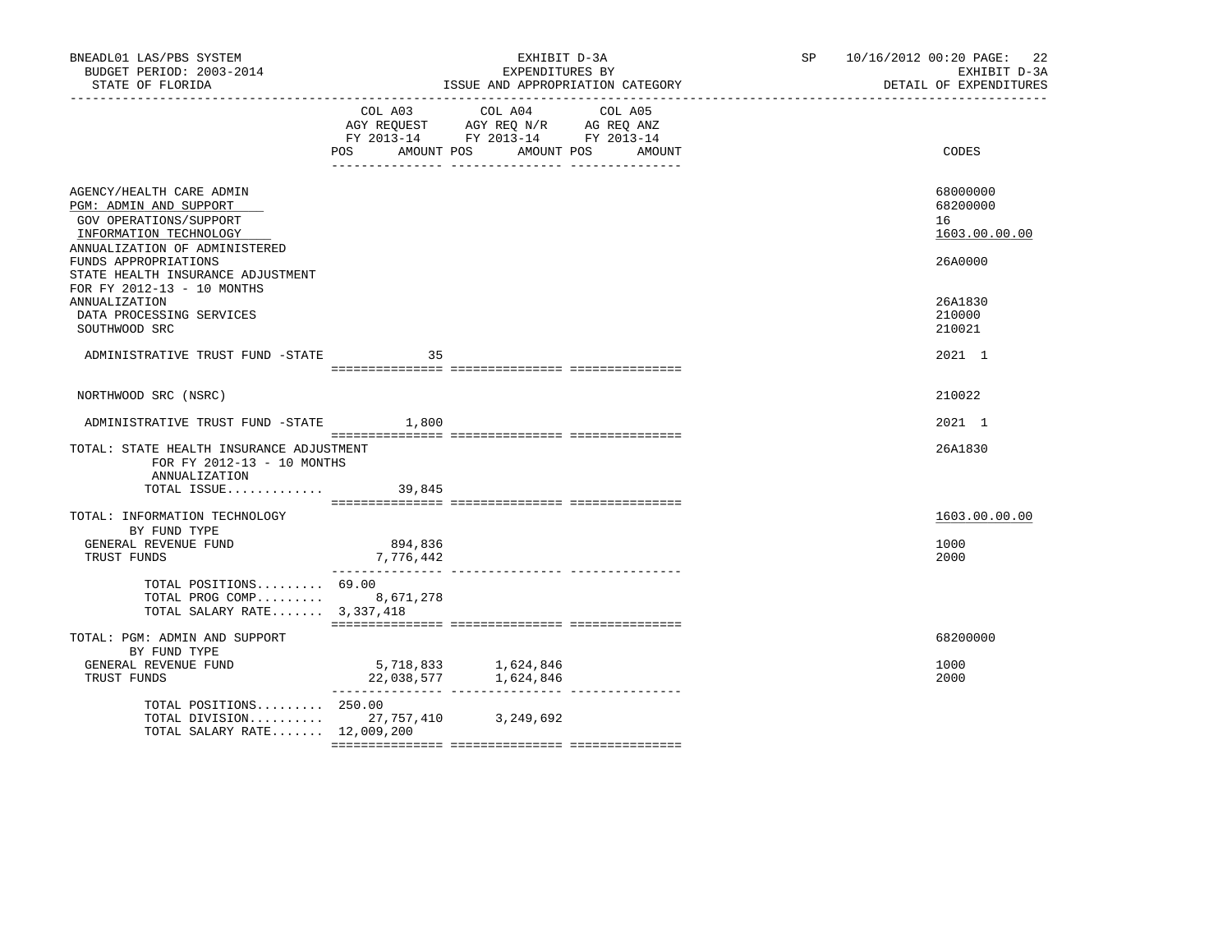| BNEADL01 LAS/PBS SYSTEM<br>BUDGET PERIOD: 2003-2014<br>STATE OF FLORIDA                                                                                                                                                                                                                                                                                                                            |          |                                   | EXHIBIT D-3A<br>EXPENDITURES BY<br>ISSUE AND APPROPRIATION CATEGORY                                                                                                                                                                                                |                   |  | SP 10/16/2012 00:20 PAGE: 23<br>EXHIBIT D-3A<br>DETAIL OF EXPENDITURES                                                          |
|----------------------------------------------------------------------------------------------------------------------------------------------------------------------------------------------------------------------------------------------------------------------------------------------------------------------------------------------------------------------------------------------------|----------|-----------------------------------|--------------------------------------------------------------------------------------------------------------------------------------------------------------------------------------------------------------------------------------------------------------------|-------------------|--|---------------------------------------------------------------------------------------------------------------------------------|
|                                                                                                                                                                                                                                                                                                                                                                                                    |          | COL A03                           | COL A04<br>$\begin{tabular}{lllllllll} \bf AGY \,\,\, REQUEST \,\,\, & \bf AGY \,\, REQ \,\, N/R & \,\, & \bf AG \,\, REQ \,\, ANZ \\ \bf FY \,\, 2013-14 & \,\, & \bf FY \,\, 2013-14 & \,\, & \bf FY \,\, 2013-14 \\ \end{tabular}$<br>POS AMOUNT POS AMOUNT POS | COL A05<br>AMOUNT |  | CODES                                                                                                                           |
| AGENCY/HEALTH CARE ADMIN<br>PGM: HEALTH CARE SERVICES<br>CHILDREN SPECIAL HLTH CARE<br>HEALTH AND HUMAN SERVICES<br>HEALTH SVCS/INDIVIDUALS<br>ESTIMATED EXPENDITURES<br>ESTIMATED EXPENDITURES - OPERATIONS<br>SPECIAL CATEGORIES<br>G/A-FL HEALTHY KIDS CORP<br>GENERAL REVENUE FUND -MATCH 17,274,237<br>TOBACCO SETTLEMENT TF -MATCH 65,154,585<br>MEDICAL CARE TRUST FUND -FEDERL 195,559,313 |          |                                   |                                                                                                                                                                                                                                                                    |                   |  | 68000000<br>68500000<br>68500100<br>13<br>1301.00.00.00<br>1000000<br>1001000<br>100000<br>100031<br>1000 2<br>2122 2<br>2474 3 |
| TOTAL APPRO 277,988,135                                                                                                                                                                                                                                                                                                                                                                            |          |                                   |                                                                                                                                                                                                                                                                    |                   |  |                                                                                                                                 |
| CONTRACTED SERVICES                                                                                                                                                                                                                                                                                                                                                                                |          |                                   |                                                                                                                                                                                                                                                                    |                   |  | 100777                                                                                                                          |
| GRANTS AND DONATIONS TF -STATE<br>MEDICAL CARE TRUST FUND -FEDERL<br>TOTAL APPRO                                                                                                                                                                                                                                                                                                                   |          | 644,901<br>4,105,681<br>6,484,922 |                                                                                                                                                                                                                                                                    |                   |  | 1000 2<br>2122 2<br>2339 1<br>2474 3                                                                                            |
| G/A-CONTRACT SVCS-FHK ADMN                                                                                                                                                                                                                                                                                                                                                                         |          |                                   |                                                                                                                                                                                                                                                                    |                   |  | 100784                                                                                                                          |
| GENERAL REVENUE FUND -MATCH $2,222,530$<br>TOBACCO SETTLEMENT TF -MATCH $3,946,147$<br>MEDICAL CARE TRUST FUND -FEDERL 14,607,415                                                                                                                                                                                                                                                                  |          |                                   |                                                                                                                                                                                                                                                                    |                   |  | 1000 2<br>2122 2<br>2474 3                                                                                                      |
| TOTAL APPRO                                                                                                                                                                                                                                                                                                                                                                                        |          | 20,776,092                        |                                                                                                                                                                                                                                                                    |                   |  |                                                                                                                                 |
| G/A-FL HEALTHY KIDS DENTAL                                                                                                                                                                                                                                                                                                                                                                         |          |                                   |                                                                                                                                                                                                                                                                    |                   |  | 102336                                                                                                                          |
| GENERAL REVENUE FUND -MATCH 9,390,637<br>MEDICAL CARE TRUST FUND -FEDERL 22,237,007                                                                                                                                                                                                                                                                                                                |          | _______________                   |                                                                                                                                                                                                                                                                    |                   |  | 1000 2<br>2474 3                                                                                                                |
| TOTAL APPRO                                                                                                                                                                                                                                                                                                                                                                                        |          | 31,627,644                        |                                                                                                                                                                                                                                                                    |                   |  |                                                                                                                                 |
| MEDIKIDS                                                                                                                                                                                                                                                                                                                                                                                           |          |                                   |                                                                                                                                                                                                                                                                    |                   |  | 102340                                                                                                                          |
| GENERAL REVENUE FUND                                                                                                                                                                                                                                                                                                                                                                               | $-MATCH$ | 3,421,713                         |                                                                                                                                                                                                                                                                    |                   |  | 1000 2                                                                                                                          |
| TOBACCO SETTLEMENT TF                                                                                                                                                                                                                                                                                                                                                                              | -MATCH   | 9,571,957                         |                                                                                                                                                                                                                                                                    |                   |  | 2122 2                                                                                                                          |
|                                                                                                                                                                                                                                                                                                                                                                                                    |          |                                   |                                                                                                                                                                                                                                                                    |                   |  |                                                                                                                                 |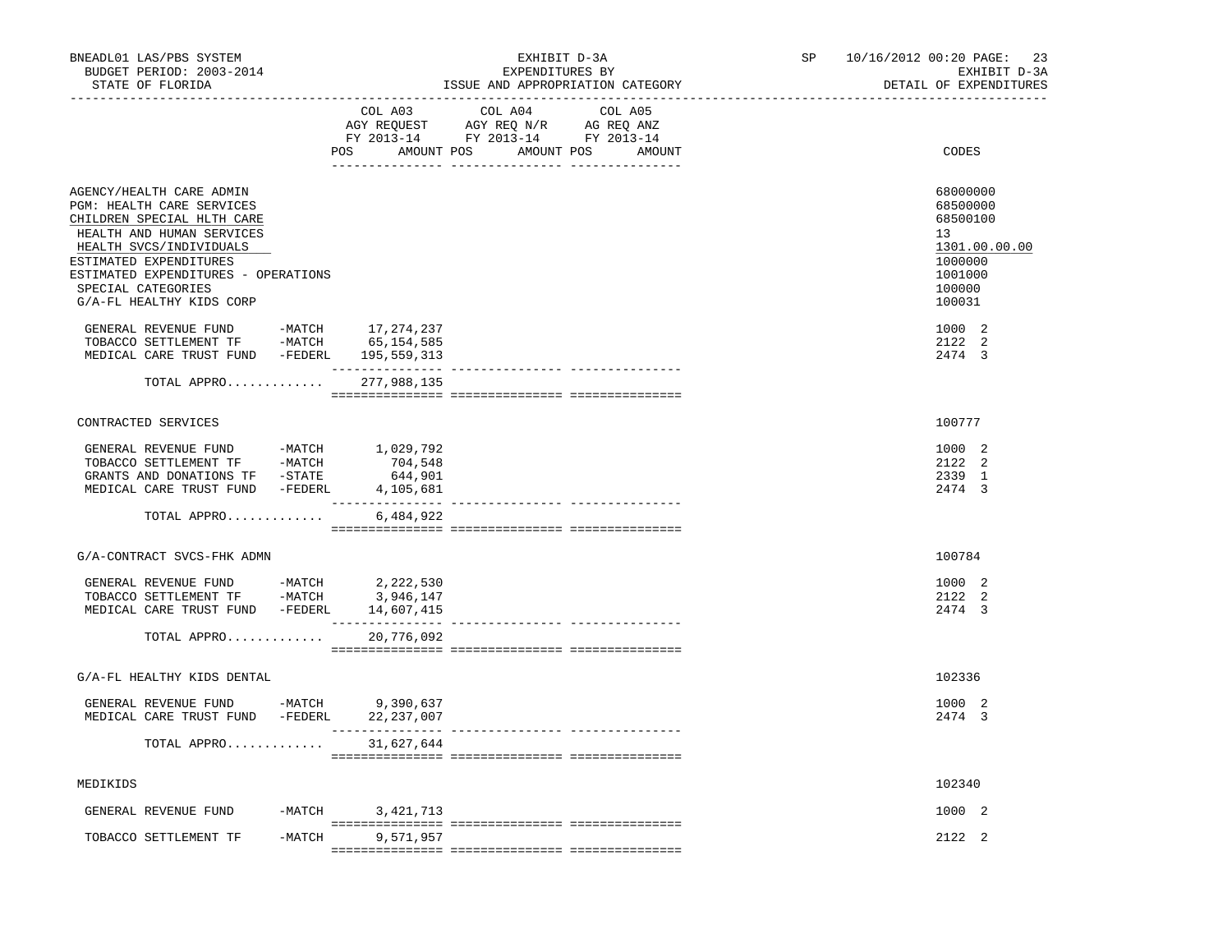| BNEADL01 LAS/PBS SYSTEM<br>BUDGET PERIOD: 2003-2014<br>STATE OF FLORIDA                                                                                                                                                                                                                                 | EXHIBIT D-3A<br>EXPENDITURES BY<br>ISSUE AND APPROPRIATION CATEGORY<br>________________________________                                         | SP <sub>2</sub><br>10/16/2012 00:20 PAGE:<br>24<br>EXHIBIT D-3A<br>DETAIL OF EXPENDITURES                             |
|---------------------------------------------------------------------------------------------------------------------------------------------------------------------------------------------------------------------------------------------------------------------------------------------------------|-------------------------------------------------------------------------------------------------------------------------------------------------|-----------------------------------------------------------------------------------------------------------------------|
|                                                                                                                                                                                                                                                                                                         | COL A03 COL A04 COL A05<br>AGY REQUEST AGY REQ N/R AG REQ ANZ<br>FY 2013-14 FY 2013-14 FY 2013-14<br>POS FOR<br>AMOUNT POS AMOUNT POS<br>AMOUNT | CODES                                                                                                                 |
| AGENCY/HEALTH CARE ADMIN<br>PGM: HEALTH CARE SERVICES<br>CHILDREN SPECIAL HLTH CARE<br>HEALTH AND HUMAN SERVICES<br>HEALTH SVCS/INDIVIDUALS<br>ESTIMATED EXPENDITURES<br>ESTIMATED EXPENDITURES - OPERATIONS<br>SPECIAL CATEGORIES<br>MEDIKIDS<br>GRANTS AND DONATIONS TF -STATE 13,354,874<br>$-MATCH$ | 3,279,223                                                                                                                                       | 68000000<br>68500000<br>68500100<br>13<br>1301.00.00.00<br>1000000<br>1001000<br>100000<br>102340<br>2339 1<br>2339 2 |
| TOTAL GRANTS AND DONATIONS TF                                                                                                                                                                                                                                                                           | 16,634,097                                                                                                                                      | 2339                                                                                                                  |
| MEDICAL CARE TRUST FUND -FEDERL 30,771,078                                                                                                                                                                                                                                                              |                                                                                                                                                 | 2474 3                                                                                                                |
| TOTAL APPRO                                                                                                                                                                                                                                                                                             | 60,398,845                                                                                                                                      |                                                                                                                       |
| CHILDRENS MED SVCS NETWORK                                                                                                                                                                                                                                                                              |                                                                                                                                                 | 102342                                                                                                                |
| ${\small \tt GENERAL \;\; REVENUE \;\; FUND \;\; \begin{tabular}{l} -MATCH \;\; \tt{25,783,682}} \\ -MATCH \;\; \tt{15,619,174} \\ \end{tabular}$<br>GRANTS AND DONATIONS TF -MATCH<br>MEDICAL CARE TRUST FUND -FEDERL 98,025,155<br>TOTAL APPRO                                                        | 2,456,907<br>141,884,918                                                                                                                        | 1000 2<br>2122 2<br>2339 2<br>2474 3                                                                                  |
|                                                                                                                                                                                                                                                                                                         |                                                                                                                                                 |                                                                                                                       |
| TOTAL: ESTIMATED EXPENDITURES - OPERATIONS<br>TOTAL ISSUE                                                                                                                                                                                                                                               | 539,160,556                                                                                                                                     | 1001000                                                                                                               |
| NONRECURRING EXPENDITURES<br>FLORIDA HEALTHY KIDS CORPORATION<br>RATE INCREASE TO 85% MEDICAL LOSS                                                                                                                                                                                                      |                                                                                                                                                 | 2100000                                                                                                               |
| RATIO<br>SPECIAL CATEGORIES<br>G/A-FL HEALTHY KIDS CORP                                                                                                                                                                                                                                                 |                                                                                                                                                 | 2103036<br>100000<br>100031                                                                                           |
| GENERAL REVENUE FUND<br>MEDICAL CARE TRUST FUND -FEDERL 6,020,791-                                                                                                                                                                                                                                      | $-MATCH$ 2,500,000-                                                                                                                             | 1000 2<br>2474 3                                                                                                      |
| TOTAL APPRO                                                                                                                                                                                                                                                                                             | 8,520,791-                                                                                                                                      |                                                                                                                       |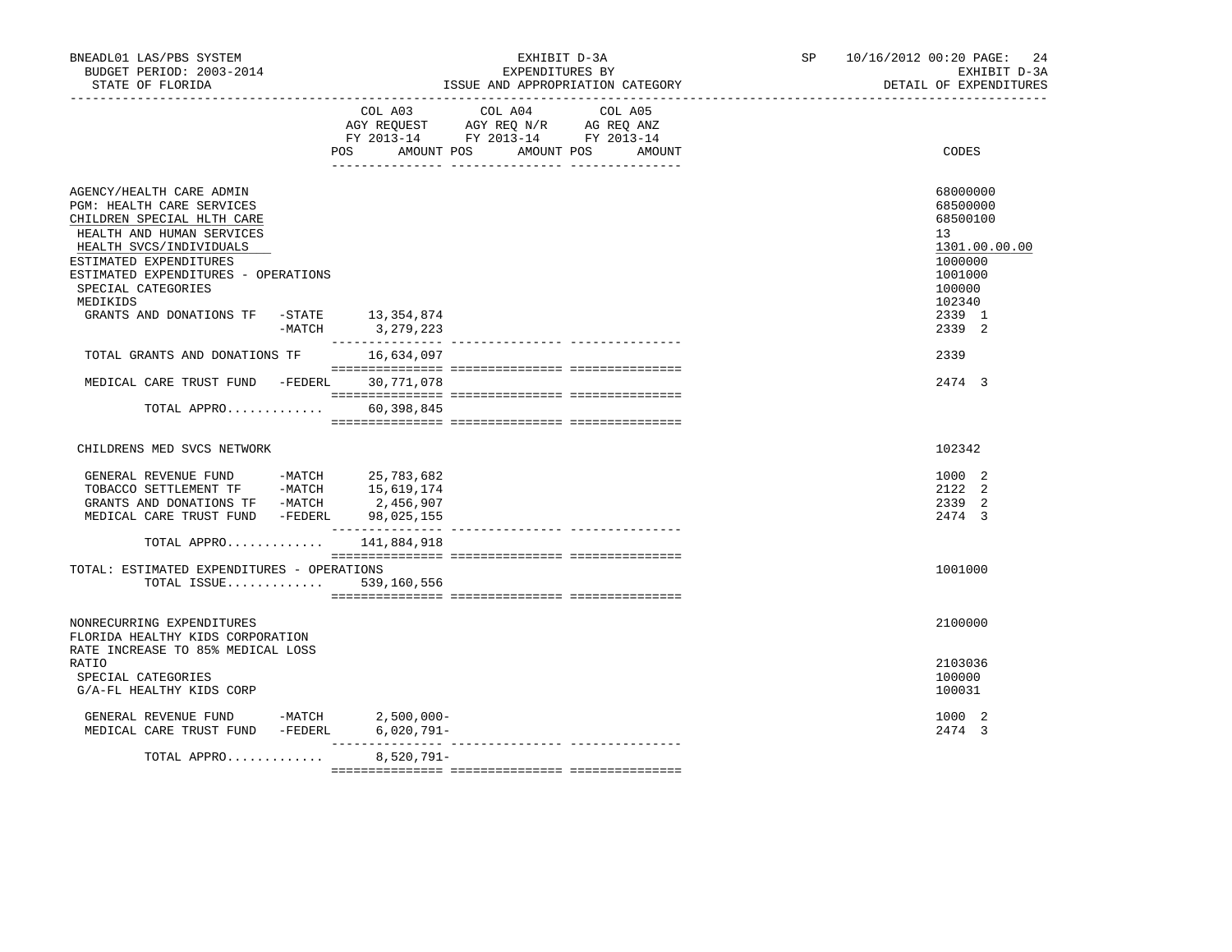| BNEADL01 LAS/PBS SYSTEM<br>BUDGET PERIOD: 2003-2014<br>STATE OF FLORIDA                                                                            | EXHIBIT D-3A<br>EXPENDITURES BY<br>ISSUE AND APPROPRIATION CATEGORY                                                                   | SP<br>10/16/2012 00:20 PAGE: 25<br>EXHIBIT D-3A<br>DETAIL OF EXPENDITURES |
|----------------------------------------------------------------------------------------------------------------------------------------------------|---------------------------------------------------------------------------------------------------------------------------------------|---------------------------------------------------------------------------|
|                                                                                                                                                    | COL A03 COL A04 COL A05<br>AGY REQUEST AGY REQ N/R AG REQ ANZ<br>FY 2013-14 FY 2013-14 FY 2013-14<br>POS AMOUNT POS AMOUNT POS AMOUNT | CODES                                                                     |
| AGENCY/HEALTH CARE ADMIN<br><b>PGM: HEALTH CARE SERVICES</b><br>CHILDREN SPECIAL HLTH CARE<br>HEALTH AND HUMAN SERVICES<br>HEALTH SVCS/INDIVIDUALS |                                                                                                                                       | 68000000<br>68500000<br>68500100<br>13<br>1301.00.00.00                   |
| TOTAL: HEALTH SVCS/INDIVIDUALS<br>BY FUND TYPE                                                                                                     |                                                                                                                                       | 1301.00.00.00                                                             |
| GENERAL REVENUE FUND<br>TRUST FUNDS                                                                                                                | 56,622,591<br>474,017,174                                                                                                             | 1000<br>2000                                                              |
| TOTAL PROG COMP 530,639,765                                                                                                                        |                                                                                                                                       |                                                                           |

=============== =============== ===============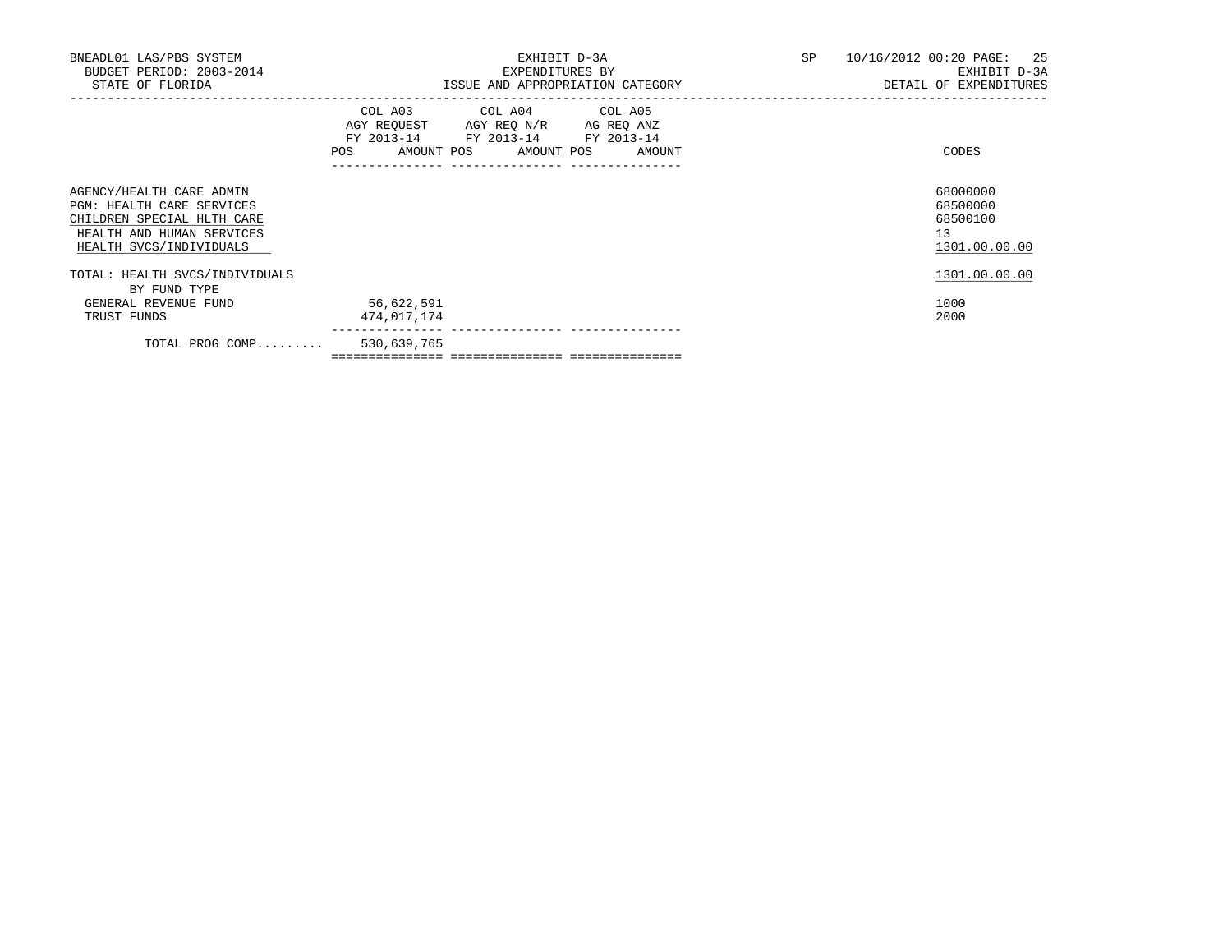| BNEADL01 LAS/PBS SYSTEM<br>BUDGET PERIOD: 2003-2014<br>STATE OF FLORIDA                                                                                                                                                                                      |                                                                       | EXHIBIT D-3A<br>EXPENDITURES BY<br>ISSUE AND APPROPRIATION CATEGORY | 10/16/2012 00:20 PAGE:<br>26<br>SP and the set of the set of the set of the set of the set of the set of the set of the set of the set of the set of the set of the set of the set of the set of the set of the set of the set of the set of the set of the se<br>EXHIBIT D-3A<br>DETAIL OF EXPENDITURES |
|--------------------------------------------------------------------------------------------------------------------------------------------------------------------------------------------------------------------------------------------------------------|-----------------------------------------------------------------------|---------------------------------------------------------------------|----------------------------------------------------------------------------------------------------------------------------------------------------------------------------------------------------------------------------------------------------------------------------------------------------------|
|                                                                                                                                                                                                                                                              | COL A03                                                               | COL A04<br>COL A05<br>POS AMOUNT POS AMOUNT POS AMOUNT              | CODES                                                                                                                                                                                                                                                                                                    |
| AGENCY/HEALTH CARE ADMIN<br><b>PGM: HEALTH CARE SERVICES</b><br>EXECUTIVE DIR/SUPPORT SVCS<br>GOV OPERATIONS/SUPPORT<br>EXEC LEADERSHIP/SUPPRT SVC<br>ESTIMATED EXPENDITURES<br>ESTIMATED EXPENDITURES - OPERATIONS<br>SALARY RATE<br>SALARY RATE 31,536,877 |                                                                       |                                                                     | 68000000<br>68500000<br>68500200<br>16<br>1602.00.00.00<br>1000000<br>1001000<br>000000                                                                                                                                                                                                                  |
| SALARIES AND BENEFITS                                                                                                                                                                                                                                        |                                                                       |                                                                     | 010000                                                                                                                                                                                                                                                                                                   |
| GENERAL REVENUE FUND                                                                                                                                                                                                                                         | -MATCH 2,617,254                                                      |                                                                     | 1000 2                                                                                                                                                                                                                                                                                                   |
| MEDICAL CARE TRUST FUND<br>$-STATE$                                                                                                                                                                                                                          | 62,606<br>-MATCH 16,286,844<br>-FEDERL 22,585,819<br>________________ | ______________________________________                              | 2474 1<br>2474 2<br>2474 3                                                                                                                                                                                                                                                                               |
| TOTAL MEDICAL CARE TRUST FUND                                                                                                                                                                                                                                | 38,935,269                                                            |                                                                     | 2474                                                                                                                                                                                                                                                                                                     |
| TOTAL POSITIONS 747.00<br>TOTAL APPRO 41,552,523                                                                                                                                                                                                             |                                                                       |                                                                     |                                                                                                                                                                                                                                                                                                          |
| OTHER PERSONAL SERVICES                                                                                                                                                                                                                                      |                                                                       |                                                                     | 030000                                                                                                                                                                                                                                                                                                   |
| GENERAL REVENUE FUND                                                                                                                                                                                                                                         | -MATCH 1,774,139                                                      |                                                                     | 1000 2                                                                                                                                                                                                                                                                                                   |
| MEDICAL CARE TRUST FUND<br>$-MATCH$<br>-FEDERL                                                                                                                                                                                                               | 6,726,265<br>16,968,321                                               |                                                                     | 2474 2<br>2474 3                                                                                                                                                                                                                                                                                         |
| TOTAL MEDICAL CARE TRUST FUND                                                                                                                                                                                                                                | 23,694,586                                                            |                                                                     | 2474                                                                                                                                                                                                                                                                                                     |
| TOTAL APPRO 25,468,725                                                                                                                                                                                                                                       |                                                                       |                                                                     |                                                                                                                                                                                                                                                                                                          |
| EXPENSES                                                                                                                                                                                                                                                     |                                                                       |                                                                     | 040000                                                                                                                                                                                                                                                                                                   |
| GENERAL REVENUE FUND                                                                                                                                                                                                                                         | -MATCH 906,891                                                        |                                                                     | 1000 2                                                                                                                                                                                                                                                                                                   |
| MEDICAL CARE TRUST FUND<br>$-$ STATE<br>-FEDERL                                                                                                                                                                                                              | 11,320<br>$-MATCH$ 471,631<br>6,257,855                               |                                                                     | 2474 1<br>2474 2<br>2474 3                                                                                                                                                                                                                                                                               |
| TOTAL MEDICAL CARE TRUST FUND                                                                                                                                                                                                                                | _______________<br>6,740,806                                          |                                                                     | 2474                                                                                                                                                                                                                                                                                                     |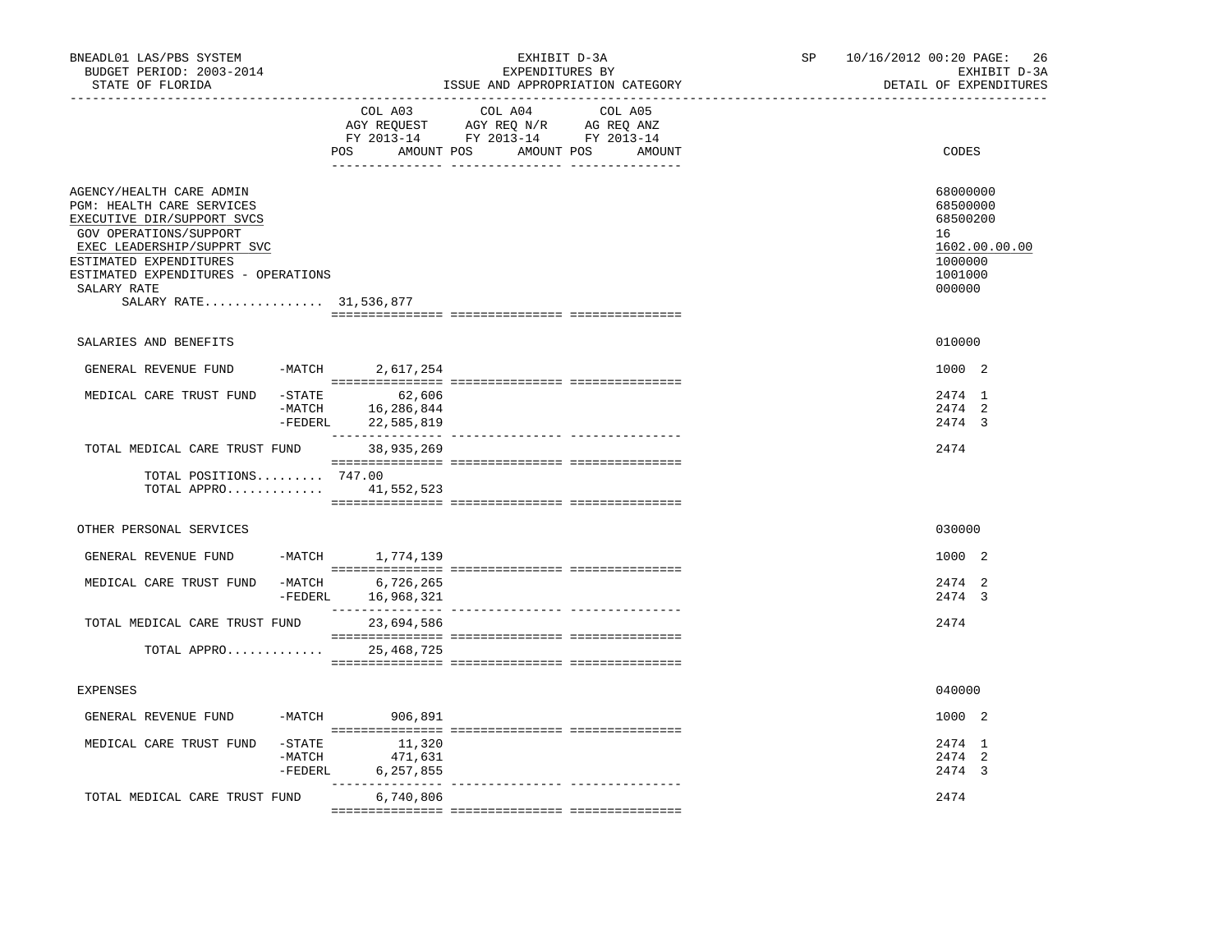| BNEADL01 LAS/PBS SYSTEM<br>BUDGET PERIOD: 2003-2014<br>STATE OF FLORIDA                                                                                                                                                                                  |          |                              | EXHIBIT D-3A<br>EXPENDITURES BY<br>ISSUE AND APPROPRIATION CATEGORY                                                                                                                                                                                                                                                                                                                                                                                                                                                                              | SP and the set of the set of the set of the set of the set of the set of the set of the set of the set of the set of the set of the set of the set of the set of the set of the set of the set of the set of the set of the se | 10/16/2012 00:20 PAGE:<br>27<br>EXHIBIT D-3A<br>DETAIL OF EXPENDITURES                  |
|----------------------------------------------------------------------------------------------------------------------------------------------------------------------------------------------------------------------------------------------------------|----------|------------------------------|--------------------------------------------------------------------------------------------------------------------------------------------------------------------------------------------------------------------------------------------------------------------------------------------------------------------------------------------------------------------------------------------------------------------------------------------------------------------------------------------------------------------------------------------------|--------------------------------------------------------------------------------------------------------------------------------------------------------------------------------------------------------------------------------|-----------------------------------------------------------------------------------------|
|                                                                                                                                                                                                                                                          |          |                              | COL A03 COL A04 COL A05<br>AGY REQUEST AGY REQ N/R AG REQ ANZ<br>FY 2013-14 FY 2013-14 FY 2013-14<br>POS AMOUNT POS AMOUNT POS AMOUNT                                                                                                                                                                                                                                                                                                                                                                                                            |                                                                                                                                                                                                                                | CODES                                                                                   |
| AGENCY/HEALTH CARE ADMIN<br>PGM: HEALTH CARE SERVICES<br>EXECUTIVE DIR/SUPPORT SVCS<br>GOV OPERATIONS/SUPPORT<br>EXEC LEADERSHIP/SUPPRT SVC<br>ESTIMATED EXPENDITURES<br>ESTIMATED EXPENDITURES - OPERATIONS<br><b>EXPENSES</b><br>TOTAL APPRO 7,647,697 |          |                              |                                                                                                                                                                                                                                                                                                                                                                                                                                                                                                                                                  |                                                                                                                                                                                                                                | 68000000<br>68500000<br>68500200<br>16<br>1602.00.00.00<br>1000000<br>1001000<br>040000 |
| OPERATING CAPITAL OUTLAY                                                                                                                                                                                                                                 |          |                              |                                                                                                                                                                                                                                                                                                                                                                                                                                                                                                                                                  |                                                                                                                                                                                                                                | 060000                                                                                  |
| GENERAL REVENUE FUND                                                                                                                                                                                                                                     |          | $-MATCH$ 45,391              |                                                                                                                                                                                                                                                                                                                                                                                                                                                                                                                                                  |                                                                                                                                                                                                                                | 1000 2                                                                                  |
| MEDICAL CARE TRUST FUND                                                                                                                                                                                                                                  | $-MATCH$ | 105,328<br>$-FEDERL$ 115,938 |                                                                                                                                                                                                                                                                                                                                                                                                                                                                                                                                                  |                                                                                                                                                                                                                                | 2474 2<br>2474 3                                                                        |
| TOTAL MEDICAL CARE TRUST FUND                                                                                                                                                                                                                            |          | 221,266                      |                                                                                                                                                                                                                                                                                                                                                                                                                                                                                                                                                  |                                                                                                                                                                                                                                | 2474                                                                                    |
| TOTAL APPRO                                                                                                                                                                                                                                              |          | 266,657                      | $\begin{minipage}{0.9\linewidth} \begin{minipage}{0.9\linewidth} \begin{minipage}{0.9\linewidth} \end{minipage} \begin{minipage}{0.9\linewidth} \begin{minipage}{0.9\linewidth} \end{minipage} \begin{minipage}{0.9\linewidth} \end{minipage} \begin{minipage}{0.9\linewidth} \begin{minipage}{0.9\linewidth} \end{minipage} \begin{minipage}{0.9\linewidth} \end{minipage} \begin{minipage}{0.9\linewidth} \end{minipage} \begin{minipage}{0.9\linewidth} \begin{minipage}{0.9\linewidth} \end{minipage} \begin{minipage}{0.9\linewidth} \end{$ |                                                                                                                                                                                                                                |                                                                                         |
| LUMP SUM<br>ICD-10 CONVERSION PROJECT                                                                                                                                                                                                                    |          |                              |                                                                                                                                                                                                                                                                                                                                                                                                                                                                                                                                                  |                                                                                                                                                                                                                                | 090000<br>090020                                                                        |
| MEDICAL CARE TRUST FUND -MATCH $1,853,926$<br>-FEDERL $6,669,331$                                                                                                                                                                                        |          |                              |                                                                                                                                                                                                                                                                                                                                                                                                                                                                                                                                                  |                                                                                                                                                                                                                                | 2474 2<br>2474 3                                                                        |
| TOTAL MEDICAL CARE TRUST FUND                                                                                                                                                                                                                            |          | 8,523,257                    |                                                                                                                                                                                                                                                                                                                                                                                                                                                                                                                                                  |                                                                                                                                                                                                                                | 2474                                                                                    |
| TOTAL APPRO                                                                                                                                                                                                                                              |          | 8,523,257                    |                                                                                                                                                                                                                                                                                                                                                                                                                                                                                                                                                  |                                                                                                                                                                                                                                |                                                                                         |
| SPECIAL CATEGORIES<br>PHARMACEUTICAL EXPENSE AST                                                                                                                                                                                                         |          |                              |                                                                                                                                                                                                                                                                                                                                                                                                                                                                                                                                                  |                                                                                                                                                                                                                                | 100000<br>100549                                                                        |
| GENERAL REVENUE FUND                                                                                                                                                                                                                                     |          | $-STATE$ 50,000              |                                                                                                                                                                                                                                                                                                                                                                                                                                                                                                                                                  |                                                                                                                                                                                                                                | 1000 1                                                                                  |
| TRANS TO DIV ADM HEARINGS                                                                                                                                                                                                                                |          |                              |                                                                                                                                                                                                                                                                                                                                                                                                                                                                                                                                                  |                                                                                                                                                                                                                                | 100565                                                                                  |
| GENERAL REVENUE FUND -MATCH<br>MEDICAL CARE TRUST FUND -FEDERL                                                                                                                                                                                           |          | 50,616<br>50,616             |                                                                                                                                                                                                                                                                                                                                                                                                                                                                                                                                                  |                                                                                                                                                                                                                                | 1000 2<br>2474 3                                                                        |
| TOTAL APPRO                                                                                                                                                                                                                                              |          | 101,232                      |                                                                                                                                                                                                                                                                                                                                                                                                                                                                                                                                                  |                                                                                                                                                                                                                                |                                                                                         |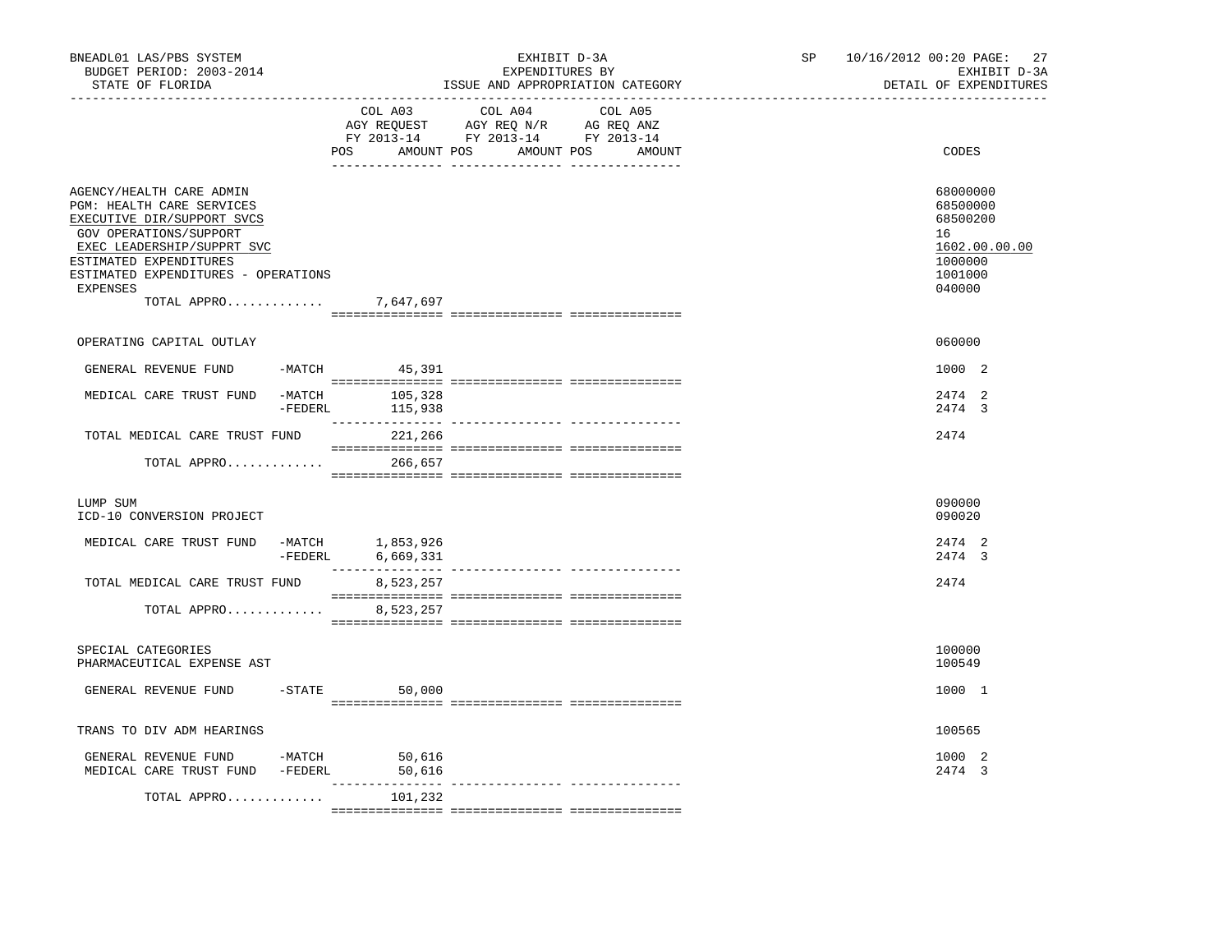| BNEADL01 LAS/PBS SYSTEM<br>BUDGET PERIOD: 2003-2014<br>STATE OF FLORIDA                                                                                                                                                                                       |                     |                                        | EXHIBIT D-3A<br>EXPENDITURES BY<br>ISSUE AND APPROPRIATION CATEGORY                                                                                                                                                                            |         | SP | 10/16/2012 00:20 PAGE:<br>28<br>EXHIBIT D-3A<br>DETAIL OF EXPENDITURES                            |
|---------------------------------------------------------------------------------------------------------------------------------------------------------------------------------------------------------------------------------------------------------------|---------------------|----------------------------------------|------------------------------------------------------------------------------------------------------------------------------------------------------------------------------------------------------------------------------------------------|---------|----|---------------------------------------------------------------------------------------------------|
|                                                                                                                                                                                                                                                               |                     | COL A03                                | COL A04<br>$\begin{tabular}{lllllll} \bf AGY \,\, REQUEST \,\, & \bf AGY \,\, REQ \,\, N/R & \bf AG \,\, REQ \,\, ANZ \\ \bf FY \,\, 2013-14 & \bf FY \,\, 2013-14 & \bf FY \,\, 2013-14 \\ \end{tabular}$<br>POS AMOUNT POS AMOUNT POS AMOUNT | COL A05 |    | CODES                                                                                             |
| AGENCY/HEALTH CARE ADMIN<br>PGM: HEALTH CARE SERVICES<br>EXECUTIVE DIR/SUPPORT SVCS<br>GOV OPERATIONS/SUPPORT<br>EXEC LEADERSHIP/SUPPRT SVC<br>ESTIMATED EXPENDITURES<br>ESTIMATED EXPENDITURES - OPERATIONS<br>SPECIAL CATEGORIES<br>CONT NRSNG HOME AUD PRG |                     |                                        |                                                                                                                                                                                                                                                |         |    | 68000000<br>68500000<br>68500200<br>16<br>1602.00.00.00<br>1000000<br>1001000<br>100000<br>100693 |
| GENERAL REVENUE FUND                                                                                                                                                                                                                                          |                     | -MATCH 827,653                         |                                                                                                                                                                                                                                                |         |    | 1000 2                                                                                            |
| MEDICAL CARE TRUST FUND                                                                                                                                                                                                                                       | -MATCH              | 150,721<br>-FEDERL 978,374             |                                                                                                                                                                                                                                                |         |    | 2474 2<br>2474 3                                                                                  |
| TOTAL MEDICAL CARE TRUST FUND                                                                                                                                                                                                                                 |                     | 1,129,095                              |                                                                                                                                                                                                                                                |         |    | 2474                                                                                              |
| TOTAL APPRO 1,956,748                                                                                                                                                                                                                                         |                     |                                        |                                                                                                                                                                                                                                                |         |    |                                                                                                   |
| CONTRACTED SERVICES                                                                                                                                                                                                                                           |                     |                                        |                                                                                                                                                                                                                                                |         |    | 100777                                                                                            |
| GENERAL REVENUE FUND                                                                                                                                                                                                                                          | $-MATCH$            | 19,244,519                             |                                                                                                                                                                                                                                                |         |    | 1000 2                                                                                            |
| GRANTS AND DONATIONS TF                                                                                                                                                                                                                                       | $-MATCH$<br>-FEDERL | 714,604<br>355,931                     |                                                                                                                                                                                                                                                |         |    | 2339 2<br>2339 3                                                                                  |
| TOTAL GRANTS AND DONATIONS TF                                                                                                                                                                                                                                 |                     | 1,070,535                              |                                                                                                                                                                                                                                                |         |    | 2339                                                                                              |
| MEDICAL CARE TRUST FUND                                                                                                                                                                                                                                       |                     | -MATCH 7,663,841<br>-FEDERL 40,527,001 |                                                                                                                                                                                                                                                |         |    | 2474<br>2<br>2474 3                                                                               |
| TOTAL MEDICAL CARE TRUST FUND                                                                                                                                                                                                                                 |                     | 48,190,842                             |                                                                                                                                                                                                                                                |         |    | 2474                                                                                              |
| TOTAL APPRO 68,505,896                                                                                                                                                                                                                                        |                     |                                        |                                                                                                                                                                                                                                                |         |    |                                                                                                   |
| MEDICAID FISCAL CONTRACT                                                                                                                                                                                                                                      |                     |                                        |                                                                                                                                                                                                                                                |         |    | 102086                                                                                            |
| GENERAL REVENUE FUND                                                                                                                                                                                                                                          |                     | -MATCH 20,233,293                      |                                                                                                                                                                                                                                                |         |    | 1000 2                                                                                            |
| MEDICAL CARE TRUST FUND                                                                                                                                                                                                                                       | $-MATCH$            | 478,083<br>-FEDERL 52,128,477          |                                                                                                                                                                                                                                                |         |    | 2474 2<br>2474 3                                                                                  |
| TOTAL MEDICAL CARE TRUST FUND                                                                                                                                                                                                                                 |                     | 52,606,560                             |                                                                                                                                                                                                                                                |         |    | 2474                                                                                              |
| REFUGEE ASSISTANCE TF                                                                                                                                                                                                                                         |                     | -FEDERL 118,705                        |                                                                                                                                                                                                                                                |         |    | 2579 3                                                                                            |
|                                                                                                                                                                                                                                                               |                     |                                        |                                                                                                                                                                                                                                                |         |    |                                                                                                   |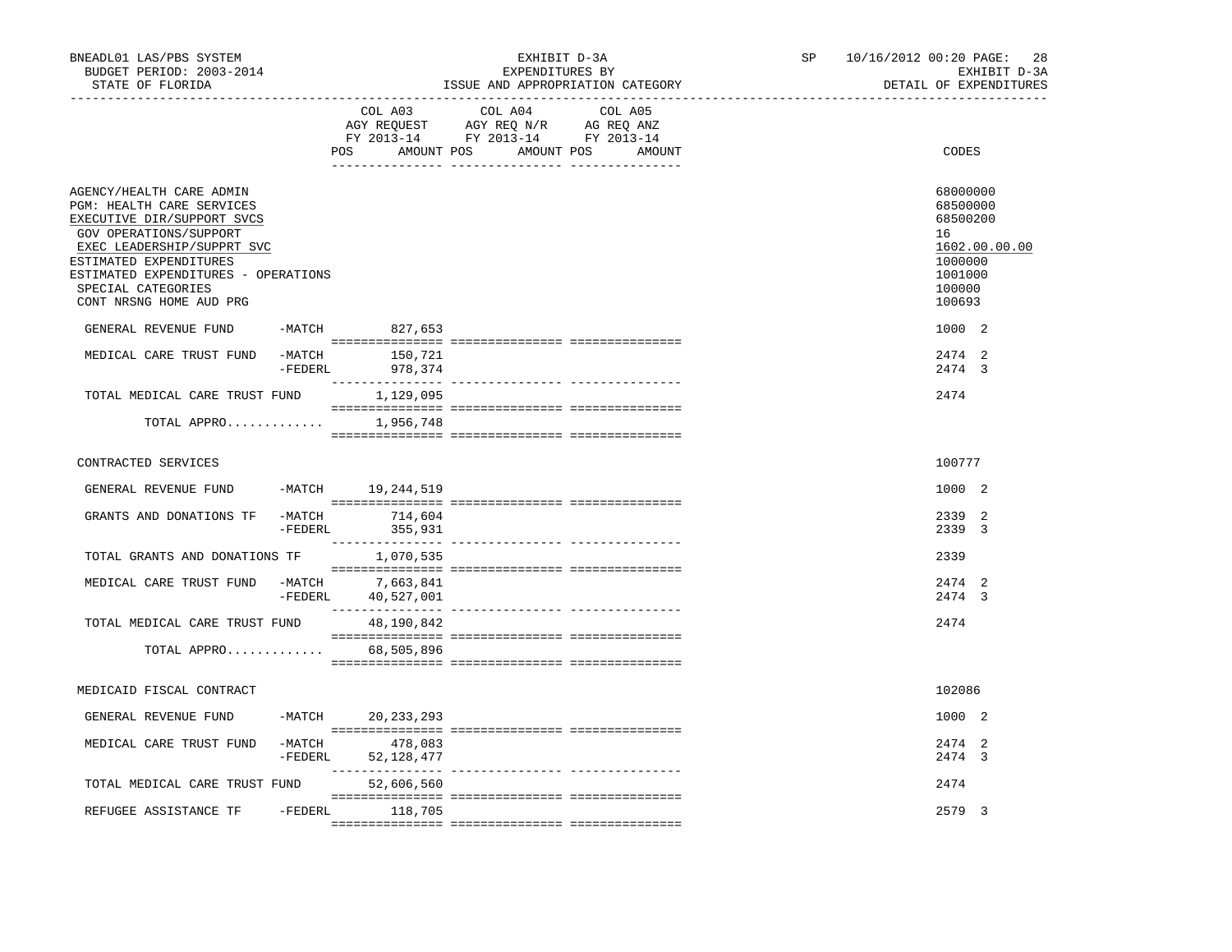| BNEADL01 LAS/PBS SYSTEM<br>BUDGET PERIOD: 2003-2014<br>STATE OF FLORIDA                                                                                                                                                                                                       |                     |                                      | EXHIBIT D-3A<br>EXPENDITURES BY<br>ISSUE AND APPROPRIATION CATEGORY                                                                                                                                                                                               | SP<br>__________________________________ | 10/16/2012 00:20 PAGE:<br>-29<br>EXHIBIT D-3A<br>DETAIL OF EXPENDITURES |                                                                                                   |
|-------------------------------------------------------------------------------------------------------------------------------------------------------------------------------------------------------------------------------------------------------------------------------|---------------------|--------------------------------------|-------------------------------------------------------------------------------------------------------------------------------------------------------------------------------------------------------------------------------------------------------------------|------------------------------------------|-------------------------------------------------------------------------|---------------------------------------------------------------------------------------------------|
|                                                                                                                                                                                                                                                                               |                     | COL A03                              | COL A04<br>$\begin{tabular}{lllllllll} \bf{AGY} & \bf{REQUEST} & \bf{AGY} & \bf{REQ} & \bf{N/R} & \bf{AG} & \bf{REQ} & \bf{ANZ} \\ \bf{FY} & \bf{2013-14} & \bf{FY} & \bf{2013-14} & \bf{FY} & \bf{2013-14} \\ \end{tabular}$<br>POS AMOUNT POS AMOUNT POS AMOUNT | COL A05                                  |                                                                         | CODES                                                                                             |
| AGENCY/HEALTH CARE ADMIN<br>PGM: HEALTH CARE SERVICES<br>EXECUTIVE DIR/SUPPORT SVCS<br>GOV OPERATIONS/SUPPORT<br>EXEC LEADERSHIP/SUPPRT SVC<br>ESTIMATED EXPENDITURES<br>ESTIMATED EXPENDITURES - OPERATIONS<br>SPECIAL CATEGORIES<br>MEDICAID FISCAL CONTRACT<br>TOTAL APPRO |                     | 72,958,558                           |                                                                                                                                                                                                                                                                   |                                          |                                                                         | 68000000<br>68500000<br>68500200<br>16<br>1602.00.00.00<br>1000000<br>1001000<br>100000<br>102086 |
| MEDICAID PEER REVIEW                                                                                                                                                                                                                                                          |                     |                                      |                                                                                                                                                                                                                                                                   |                                          |                                                                         | 102093                                                                                            |
| GENERAL REVENUE FUND                                                                                                                                                                                                                                                          |                     | -MATCH 1,093,903                     |                                                                                                                                                                                                                                                                   |                                          |                                                                         | 1000 2                                                                                            |
| MEDICAL CARE TRUST FUND                                                                                                                                                                                                                                                       | $-FEDERL$           | -MATCH 275,236<br>4,128,112          |                                                                                                                                                                                                                                                                   |                                          |                                                                         | 2474 2<br>2474 3                                                                                  |
| TOTAL MEDICAL CARE TRUST FUND                                                                                                                                                                                                                                                 |                     | 4,403,348                            |                                                                                                                                                                                                                                                                   |                                          |                                                                         | 2474                                                                                              |
| TOTAL APPRO                                                                                                                                                                                                                                                                   |                     | 5,497,251                            |                                                                                                                                                                                                                                                                   |                                          |                                                                         |                                                                                                   |
| RISK MANAGEMENT INSURANCE                                                                                                                                                                                                                                                     |                     |                                      |                                                                                                                                                                                                                                                                   |                                          |                                                                         | 103241                                                                                            |
| GENERAL REVENUE FUND                                                                                                                                                                                                                                                          |                     | -MATCH 400,133                       |                                                                                                                                                                                                                                                                   |                                          |                                                                         | 1000 2                                                                                            |
| MEDICAL CARE TRUST FUND                                                                                                                                                                                                                                                       | $-MATCH$<br>-FEDERL | 129,834<br>537,860                   |                                                                                                                                                                                                                                                                   |                                          |                                                                         | 2474 2<br>2474 3                                                                                  |
| TOTAL MEDICAL CARE TRUST FUND                                                                                                                                                                                                                                                 |                     | 667,694                              |                                                                                                                                                                                                                                                                   |                                          |                                                                         | 2474                                                                                              |
| TOTAL APPRO                                                                                                                                                                                                                                                                   |                     | 1,067,827                            |                                                                                                                                                                                                                                                                   |                                          |                                                                         |                                                                                                   |
| LEASE/PURCHASE/EQUIPMENT                                                                                                                                                                                                                                                      |                     |                                      |                                                                                                                                                                                                                                                                   |                                          |                                                                         | 105281                                                                                            |
| GENERAL REVENUE FUND                                                                                                                                                                                                                                                          |                     | $-MATCH$ 26,165                      |                                                                                                                                                                                                                                                                   |                                          |                                                                         | 1000 2                                                                                            |
| MEDICAL CARE TRUST FUND                                                                                                                                                                                                                                                       |                     | $-MATCH$ 77,308<br>$-FEDERL$ 103,473 |                                                                                                                                                                                                                                                                   |                                          |                                                                         | 2474 2<br>2474 3                                                                                  |
| TOTAL MEDICAL CARE TRUST FUND                                                                                                                                                                                                                                                 |                     | 180,781                              |                                                                                                                                                                                                                                                                   |                                          |                                                                         | 2474                                                                                              |
| TOTAL APPRO                                                                                                                                                                                                                                                                   |                     | 206,946                              |                                                                                                                                                                                                                                                                   |                                          |                                                                         |                                                                                                   |
|                                                                                                                                                                                                                                                                               |                     |                                      |                                                                                                                                                                                                                                                                   |                                          |                                                                         |                                                                                                   |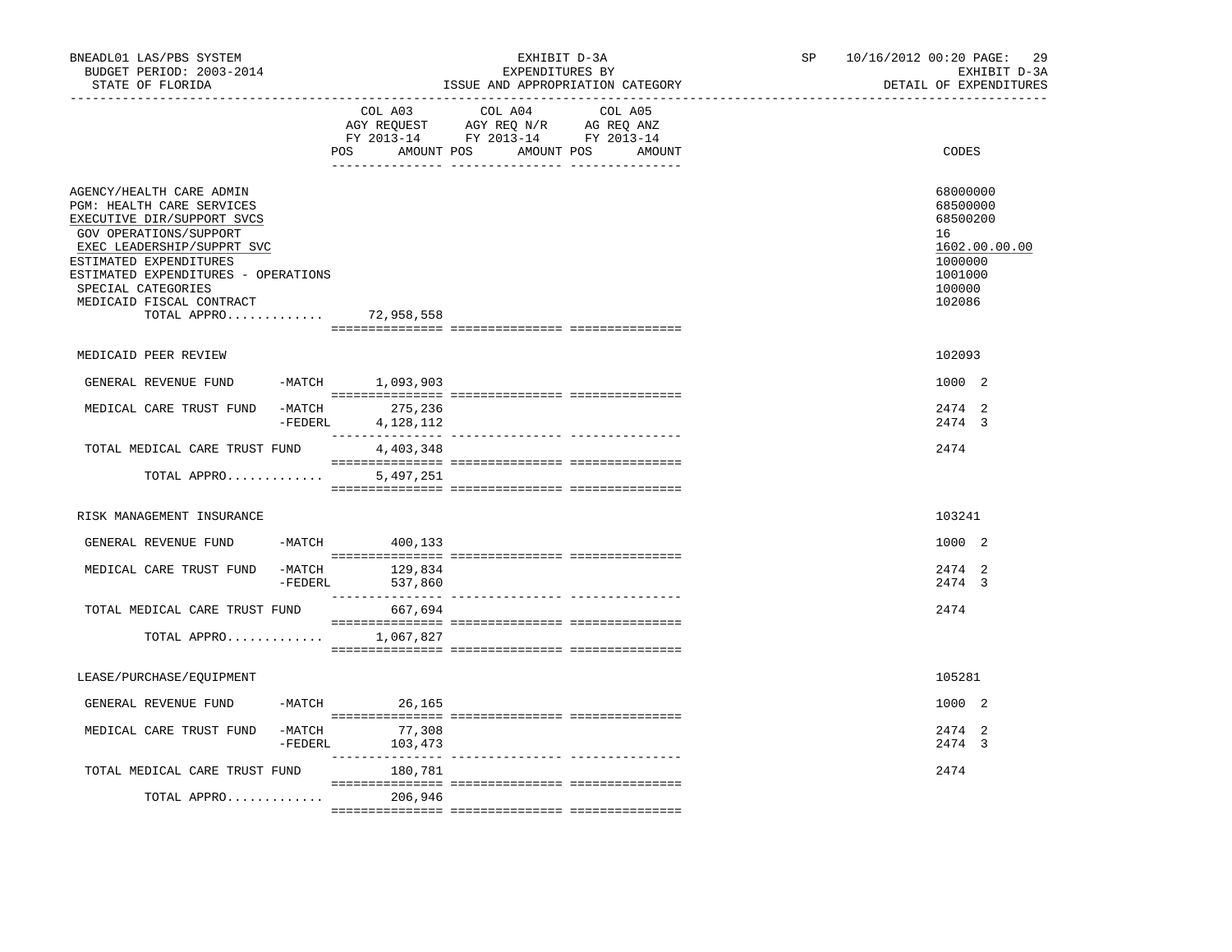| BNEADL01 LAS/PBS SYSTEM<br>BUDGET PERIOD: 2003-2014<br>STATE OF FLORIDA                                                                                                                                                                                                 |                                  | EXPENDITURES BY                                                                           | EXHIBIT D-3A<br>ISSUE AND APPROPRIATION CATEGORY | SP and the set of the set of the set of the set of the set of the set of the set of the set of the set of the set of the set of the set of the set of the set of the set of the set of the set of the set of the set of the se | 10/16/2012 00:20 PAGE: 30<br>EXHIBIT D-3A<br>DETAIL OF EXPENDITURES |                                                                                                   |
|-------------------------------------------------------------------------------------------------------------------------------------------------------------------------------------------------------------------------------------------------------------------------|----------------------------------|-------------------------------------------------------------------------------------------|--------------------------------------------------|--------------------------------------------------------------------------------------------------------------------------------------------------------------------------------------------------------------------------------|---------------------------------------------------------------------|---------------------------------------------------------------------------------------------------|
|                                                                                                                                                                                                                                                                         |                                  | COL A03 COL A04<br>AGY REQUEST AGY REQ N/R AG REQ ANZ<br>FY 2013-14 FY 2013-14 FY 2013-14 | COL A05<br>POS AMOUNT POS AMOUNT POS AMOUNT      |                                                                                                                                                                                                                                | CODES                                                               |                                                                                                   |
| AGENCY/HEALTH CARE ADMIN<br><b>PGM: HEALTH CARE SERVICES</b><br>EXECUTIVE DIR/SUPPORT SVCS<br>GOV OPERATIONS/SUPPORT<br>EXEC LEADERSHIP/SUPPRT SVC<br>ESTIMATED EXPENDITURES<br>ESTIMATED EXPENDITURES - OPERATIONS<br>SPECIAL CATEGORIES<br>TR/DMS/HR SVCS/STW CONTRCT |                                  |                                                                                           |                                                  |                                                                                                                                                                                                                                |                                                                     | 68000000<br>68500000<br>68500200<br>16<br>1602.00.00.00<br>1000000<br>1001000<br>100000<br>107040 |
| GENERAL REVENUE FUND -MATCH 92,698                                                                                                                                                                                                                                      |                                  |                                                                                           |                                                  |                                                                                                                                                                                                                                |                                                                     | 1000 2                                                                                            |
| MEDICAL CARE TRUST FUND                                                                                                                                                                                                                                                 | $-$ STATE<br>$-MATCH$<br>-FEDERL | 347<br>$547$<br>$65,665$<br>110,831                                                       |                                                  |                                                                                                                                                                                                                                |                                                                     | 2474 1<br>2474 2<br>2474 3                                                                        |
| TOTAL MEDICAL CARE TRUST FUND                                                                                                                                                                                                                                           |                                  | 176,843                                                                                   |                                                  |                                                                                                                                                                                                                                |                                                                     | 2474                                                                                              |
| TOTAL APPRO<br>TOTAL: ESTIMATED EXPENDITURES - OPERATIONS<br>TOTAL POSITIONS 747.00<br>TOTAL ISSUE 234,072,858<br>TOTAL SALARY RATE 31,536,877                                                                                                                          |                                  | 269,541                                                                                   |                                                  |                                                                                                                                                                                                                                |                                                                     | 1001000                                                                                           |
|                                                                                                                                                                                                                                                                         |                                  |                                                                                           |                                                  |                                                                                                                                                                                                                                |                                                                     |                                                                                                   |
| CASUALTY INSURANCE PREMIUM<br>ADJUSTMENT<br>SPECIAL CATEGORIES<br>RISK MANAGEMENT INSURANCE                                                                                                                                                                             |                                  |                                                                                           |                                                  |                                                                                                                                                                                                                                |                                                                     | 1001090<br>100000<br>103241                                                                       |
| GENERAL REVENUE FUND                                                                                                                                                                                                                                                    |                                  | $-MATCH$ 66.534-                                                                          |                                                  |                                                                                                                                                                                                                                |                                                                     | 1000 2                                                                                            |
| MEDICAL CARE TRUST FUND -MATCH 21,589-                                                                                                                                                                                                                                  | -FEDERL                          | $89,435-$                                                                                 |                                                  |                                                                                                                                                                                                                                |                                                                     | 2474 2<br>2474 3                                                                                  |
| TOTAL MEDICAL CARE TRUST FUND                                                                                                                                                                                                                                           |                                  | 111,024-                                                                                  |                                                  |                                                                                                                                                                                                                                |                                                                     | 2474                                                                                              |
| TOTAL APPRO                                                                                                                                                                                                                                                             |                                  | 177,558–                                                                                  |                                                  |                                                                                                                                                                                                                                |                                                                     |                                                                                                   |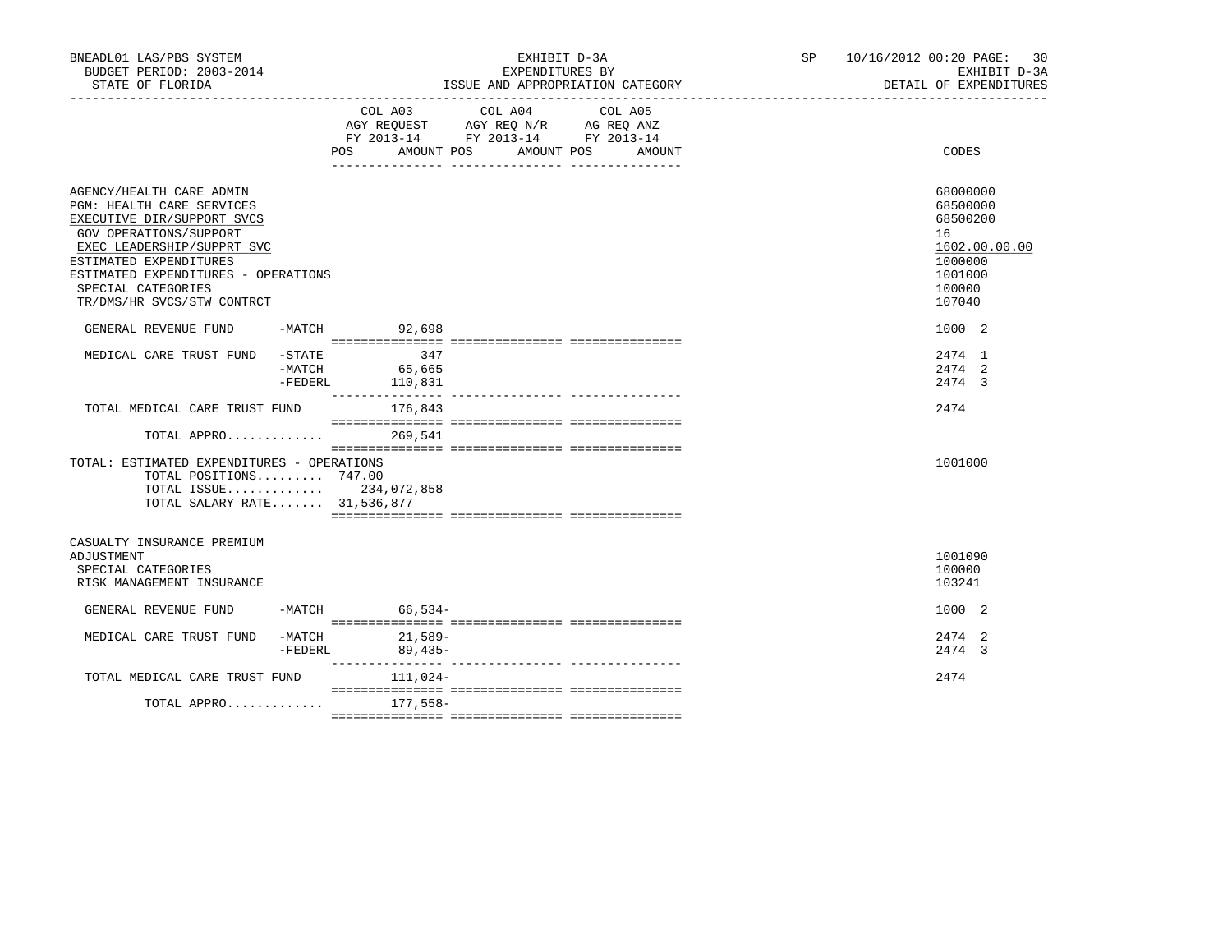| BNEADL01 LAS/PBS SYSTEM<br>BUDGET PERIOD: 2003-2014<br>STATE OF FLORIDA                                                                                                                                                           |                                |                                | EXHIBIT D-3A<br>EXPENDITURES BY                                                                                                                                                                                                                 | ISSUE AND APPROPRIATION CATEGORY            | SP and the set of the set of the set of the set of the set of the set of the set of the set of the set of the set of the set of the set of the set of the set of the set of the set of the set of the set of the set of the se<br>-------------------------------- | 10/16/2012 00:20 PAGE: 31<br>EXHIBIT D-3A<br>DETAIL OF EXPENDITURES |
|-----------------------------------------------------------------------------------------------------------------------------------------------------------------------------------------------------------------------------------|--------------------------------|--------------------------------|-------------------------------------------------------------------------------------------------------------------------------------------------------------------------------------------------------------------------------------------------|---------------------------------------------|--------------------------------------------------------------------------------------------------------------------------------------------------------------------------------------------------------------------------------------------------------------------|---------------------------------------------------------------------|
|                                                                                                                                                                                                                                   |                                | COL A03                        | COL A04<br>$\begin{tabular}{lllllll} \bf AGY \;\; RegUEST \hspace{1cm} AGY \;\; REG \;\; N/R \hspace{1cm} \bf AG \;\; REG \;\; ANZ \end{tabular}$ $\begin{tabular}{lllllllllll} \bf FY \;\; 2013-14 \hspace{1cm} FY \;\; 2013-14 \end{tabular}$ | COL A05<br>POS AMOUNT POS AMOUNT POS AMOUNT |                                                                                                                                                                                                                                                                    | CODES                                                               |
| AGENCY/HEALTH CARE ADMIN<br>PGM: HEALTH CARE SERVICES<br>EXECUTIVE DIR/SUPPORT SVCS<br>GOV OPERATIONS/SUPPORT<br>EXEC LEADERSHIP/SUPPRT SVC<br>ESTIMATED EXPENDITURES<br>FLORIDA RETIREMENT SYSTEM<br>CONTRIBUTION ADJUSTMENT FOR |                                |                                |                                                                                                                                                                                                                                                 |                                             |                                                                                                                                                                                                                                                                    | 68000000<br>68500000<br>68500200<br>16<br>1602.00.00.00<br>1000000  |
| FISCAL YEAR 2012-2013<br>SALARIES AND BENEFITS                                                                                                                                                                                    |                                |                                |                                                                                                                                                                                                                                                 |                                             |                                                                                                                                                                                                                                                                    | 1001240<br>010000                                                   |
| GENERAL REVENUE FUND                                                                                                                                                                                                              |                                | $-MATCH$ 6,598                 |                                                                                                                                                                                                                                                 |                                             |                                                                                                                                                                                                                                                                    | 1000 2                                                              |
| MEDICAL CARE TRUST FUND                                                                                                                                                                                                           | $-$ STATE<br>-MATCH<br>-FEDERL | 157<br>41,046<br>56,922        |                                                                                                                                                                                                                                                 |                                             |                                                                                                                                                                                                                                                                    | 2474 1<br>2474 2<br>2474 3                                          |
| TOTAL MEDICAL CARE TRUST FUND                                                                                                                                                                                                     |                                | _______________<br>98,125      |                                                                                                                                                                                                                                                 |                                             |                                                                                                                                                                                                                                                                    | 2474                                                                |
| TOTAL APPRO                                                                                                                                                                                                                       |                                | 104,723                        |                                                                                                                                                                                                                                                 |                                             |                                                                                                                                                                                                                                                                    |                                                                     |
| ADJUSTMENT TO STATE HEALTH<br>INSURANCE PREMIUM CONTRIBUTION -<br>FISCAL YEAR 2012-13<br>SALARIES AND BENEFITS                                                                                                                    |                                |                                |                                                                                                                                                                                                                                                 |                                             |                                                                                                                                                                                                                                                                    | 1001830<br>010000                                                   |
| GENERAL REVENUE FUND                                                                                                                                                                                                              | $-MATCH$                       | 5,412                          |                                                                                                                                                                                                                                                 |                                             |                                                                                                                                                                                                                                                                    | 1000 2                                                              |
| MEDICAL CARE TRUST FUND                                                                                                                                                                                                           | -MATCH<br>$-$ FEDERL           | -STATE 129<br>33,673<br>46,697 |                                                                                                                                                                                                                                                 |                                             |                                                                                                                                                                                                                                                                    | 2474 1<br>2474 2<br>2474 3                                          |
| TOTAL MEDICAL CARE TRUST FUND                                                                                                                                                                                                     |                                | 80,499                         |                                                                                                                                                                                                                                                 |                                             |                                                                                                                                                                                                                                                                    | 2474                                                                |
| TOTAL APPRO                                                                                                                                                                                                                       |                                | 85,911                         |                                                                                                                                                                                                                                                 |                                             |                                                                                                                                                                                                                                                                    |                                                                     |
| REALLOCATION OF HUMAN RESOURCES<br>OUTSOURCING<br>SPECIAL CATEGORIES<br>TR/DMS/HR SVCS/STW CONTRCT                                                                                                                                |                                |                                |                                                                                                                                                                                                                                                 |                                             |                                                                                                                                                                                                                                                                    | 1005900<br>100000<br>107040                                         |
| GENERAL REVENUE FUND                                                                                                                                                                                                              | -MATCH                         | 717                            |                                                                                                                                                                                                                                                 |                                             |                                                                                                                                                                                                                                                                    | 1000 2                                                              |
| MEDICAL CARE TRUST FUND                                                                                                                                                                                                           | $-$ STATE<br>-MATCH<br>-FEDERL | $\sim$ 3<br>508<br>857         |                                                                                                                                                                                                                                                 |                                             |                                                                                                                                                                                                                                                                    | 2474 1<br>2474 2<br>2474 3                                          |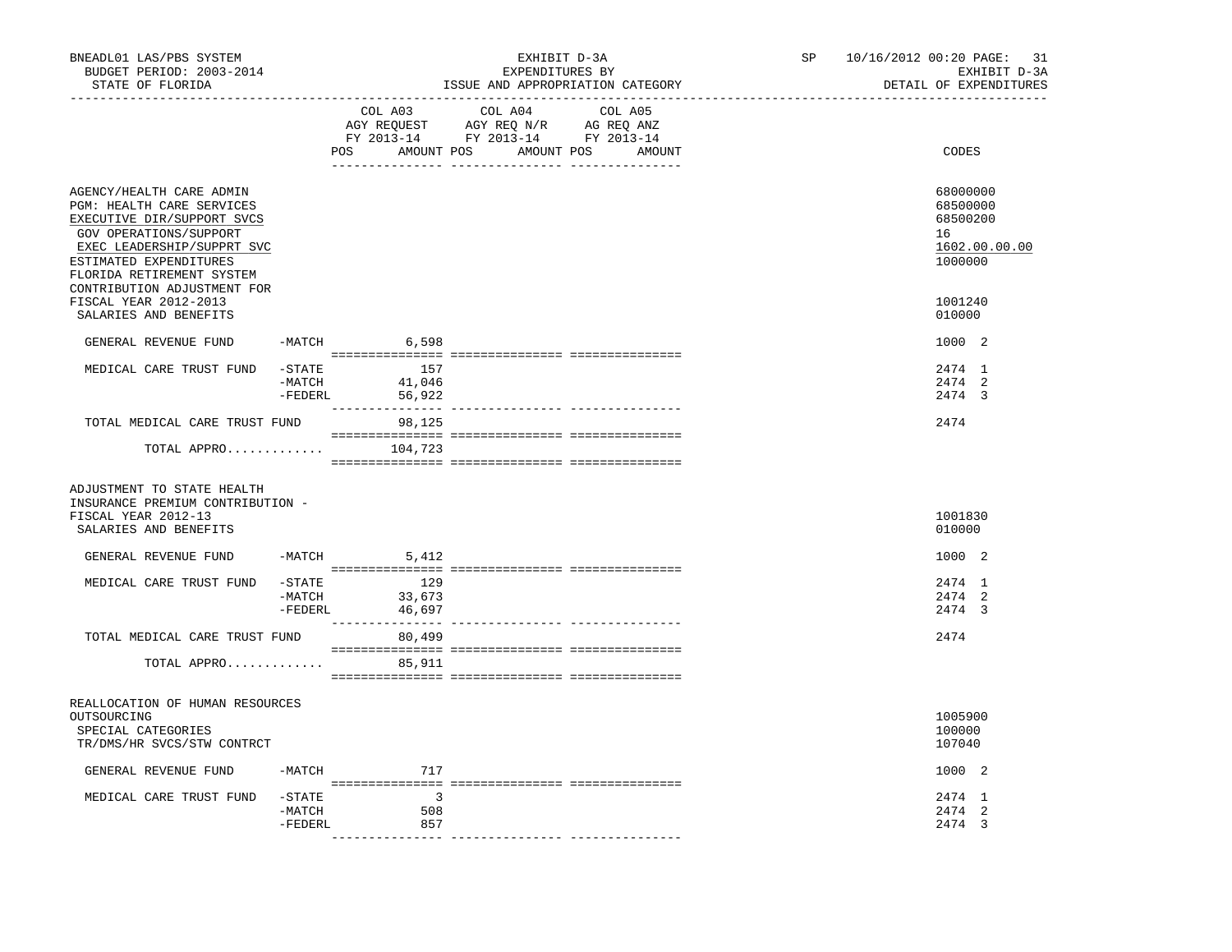| BNEADL01 LAS/PBS SYSTEM<br>BUDGET PERIOD: 2003-2014<br>STATE OF FLORIDA                                                                                               | EXHIBIT D-3A<br>EXPENDITURES BY<br>ISSUE AND APPROPRIATION CATEGORY                                                                         | 10/16/2012 00:20 PAGE: 32<br>SP <sub>2</sub><br>EXHIBIT D-3A<br>DETAIL OF EXPENDITURES |
|-----------------------------------------------------------------------------------------------------------------------------------------------------------------------|---------------------------------------------------------------------------------------------------------------------------------------------|----------------------------------------------------------------------------------------|
|                                                                                                                                                                       | COL A03 COL A04 COL A05<br>AGY REQUEST AGY REQ N/R AG REQ ANZ<br>FY 2013-14 FY 2013-14 FY 2013-14<br>AMOUNT POS AMOUNT POS<br>POS<br>AMOUNT | CODES                                                                                  |
|                                                                                                                                                                       |                                                                                                                                             |                                                                                        |
| AGENCY/HEALTH CARE ADMIN<br>PGM: HEALTH CARE SERVICES<br>EXECUTIVE DIR/SUPPORT SVCS<br>GOV OPERATIONS/SUPPORT<br>EXEC LEADERSHIP/SUPPRT SVC<br>ESTIMATED EXPENDITURES |                                                                                                                                             | 68000000<br>68500000<br>68500200<br>16<br>1602.00.00.00<br>1000000                     |
| REALLOCATION OF HUMAN RESOURCES<br>OUTSOURCING<br>SPECIAL CATEGORIES<br>TR/DMS/HR SVCS/STW CONTRCT<br>TOTAL MEDICAL CARE TRUST FUND                                   | 1,368                                                                                                                                       | 1005900<br>100000<br>107040<br>2474                                                    |
| TOTAL APPRO $\ldots \ldots \ldots$                                                                                                                                    |                                                                                                                                             |                                                                                        |
| ESTIMATED EXPENDITURES REALIGNMENT<br>TRANSFER POSITION FROM MEDICAID<br>PROGRAM INTEGRITY TO THE OFFICE OF<br>THE INSPECTOR GENERAL - DEDUCT                         |                                                                                                                                             | 2000000<br>2000140                                                                     |
| SALARY RATE<br>SALARY RATE 46,560-                                                                                                                                    |                                                                                                                                             | 000000                                                                                 |
| SALARIES AND BENEFITS                                                                                                                                                 |                                                                                                                                             | 010000                                                                                 |
| MEDICAL CARE TRUST FUND -MATCH 31,939-<br>-FEDERL                                                                                                                     | 31,940-                                                                                                                                     | 2474 2<br>2474 3                                                                       |
| TOTAL MEDICAL CARE TRUST FUND                                                                                                                                         | $63,879-$                                                                                                                                   | 2474                                                                                   |
| TOTAL POSITIONS $1.00-$<br>TOTAL APPRO                                                                                                                                | 63,879-                                                                                                                                     |                                                                                        |
| TOTAL: TRANSFER POSITION FROM MEDICAID<br>PROGRAM INTEGRITY TO THE OFFICE OF<br>THE INSPECTOR GENERAL - DEDUCT<br>TOTAL POSITIONS 1.00-                               |                                                                                                                                             | 2000140                                                                                |
| TOTAL ISSUE<br>TOTAL SALARY RATE 46,560-                                                                                                                              | $63,879-$                                                                                                                                   |                                                                                        |
|                                                                                                                                                                       |                                                                                                                                             |                                                                                        |
| AGENCY ISSUE NARRATIVE:<br>2013-2014 BUDGET YEAR NARRATIVE:                                                                                                           | IT COMPONENT? NO<br>ISSUE TITLE: Transfer Position from Medicaid Program Integrity to the Office of the Inspector General - DEDUCT          |                                                                                        |

 ISSUE SUMMARY: This issue requests the transfer of budget authority, full-time equivalent (FTE) position, and salary rate between budget entities to realign expenditures.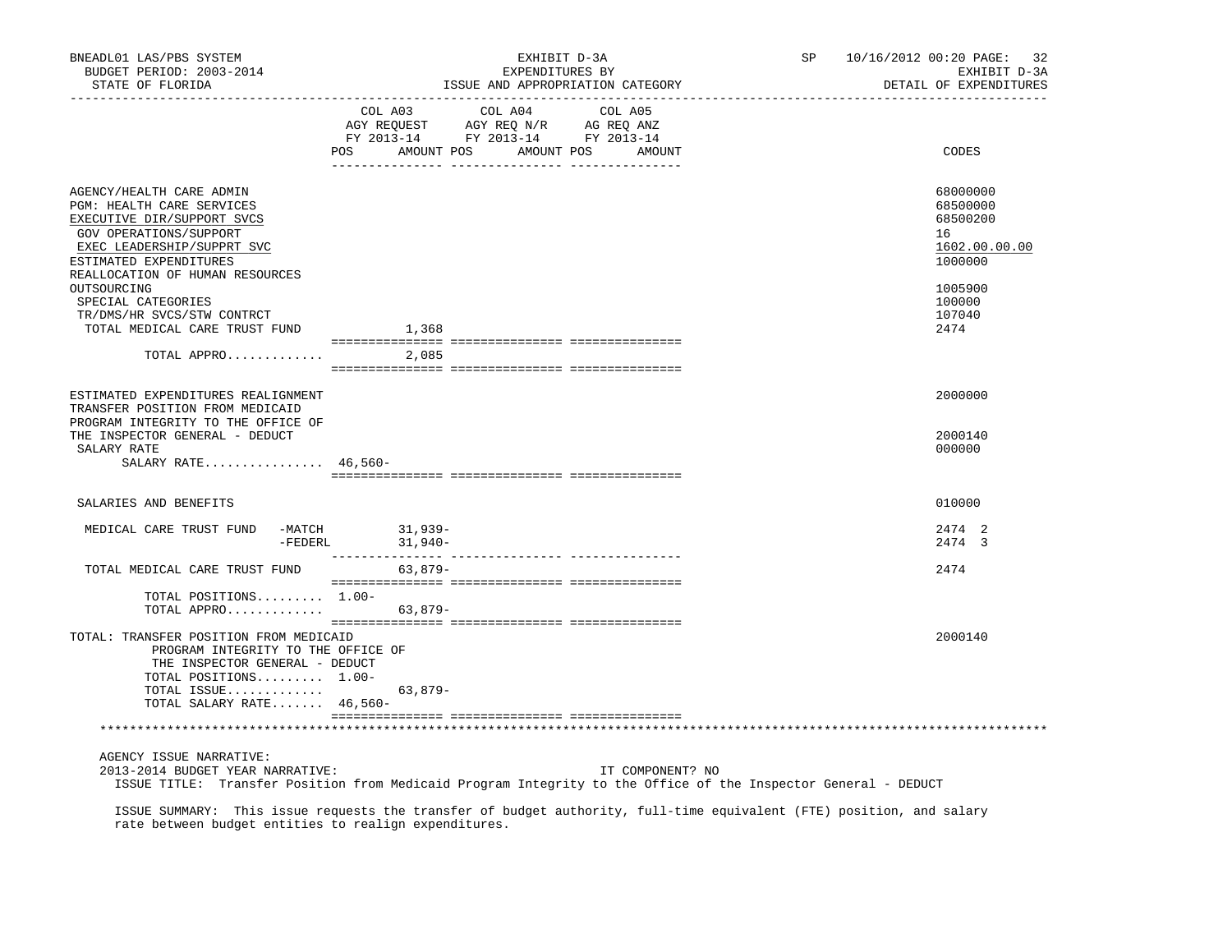| BNEADL01 LAS/PBS SYSTEM<br>BUDGET PERIOD: 2003-2014<br>STATE OF FLORIDA                                                                                                                                                                                           |         | EXHIBIT D-3A<br>EXPENDITURES BY                                                                                                   | ISSUE AND APPROPRIATION CATEGORY | SP | 10/16/2012 00:20 PAGE: 33<br>EXHIBIT D-3A<br>DETAIL OF EXPENDITURES |
|-------------------------------------------------------------------------------------------------------------------------------------------------------------------------------------------------------------------------------------------------------------------|---------|-----------------------------------------------------------------------------------------------------------------------------------|----------------------------------|----|---------------------------------------------------------------------|
|                                                                                                                                                                                                                                                                   | POS FOR | COL A03 COL A04 COL A05<br>AGY REQUEST AGY REO N/R AG REO ANZ<br>FY 2013-14 FY 2013-14 FY 2013-14<br>AMOUNT POS AMOUNT POS AMOUNT |                                  |    | CODES                                                               |
| AGENCY/HEALTH CARE ADMIN<br><b>PGM: HEALTH CARE SERVICES</b><br>EXECUTIVE DIR/SUPPORT SVCS<br>GOV OPERATIONS/SUPPORT<br>EXEC LEADERSHIP/SUPPRT SVC<br>ESTIMATED EXPENDITURES REALIGNMENT<br>TRANSFER POSITION FROM MEDICAID<br>PROGRAM INTEGRITY TO THE OFFICE OF |         |                                                                                                                                   |                                  |    | 68000000<br>68500000<br>68500200<br>16<br>1602.00.00.00<br>2000000  |
| THE INSPECTOR GENERAL - DEDUCT                                                                                                                                                                                                                                    |         |                                                                                                                                   |                                  |    | 2000140                                                             |

 ISSUE DETAIL: The Agency for Health Care Administration (AHCA) requests the transfer of one FTE position, \$63,879 in Salaries and Benefits appropriation, and 46,560 in Salary Rate from the Bureau of Medicaid Program Integrity (MPI) to the Office of the Inspector General (OIG). This position will be utilized to conduct internal AHCA audits.

Please see Companion Issue 2000150 in Administration and Support.

BUDGET SUMMARY:

| CLASS TITLE                                                                                            | CC. | PG | FTE       | ANNUAL<br>RATE               | ANNUAL<br>SALARIES          | FY 2013-14<br>TOTAL            |       |                 |
|--------------------------------------------------------------------------------------------------------|-----|----|-----------|------------------------------|-----------------------------|--------------------------------|-------|-----------------|
| Senior Management Analyst II - SES 2225 426 (1.0)                                                      |     |    |           | (46, 560)                    | ( \$63, 879)                | ( \$63, 879)                   |       |                 |
|                                                                                                        |     |    |           | RECURRING<br>FY 2013-14      | NON-RECURRING<br>FY 2013-14 | TOTAL<br>FY 2013-14            |       |                 |
| Salaries and Benefits (010000)<br>Medical Care Trust Fund (2474-2)<br>Medical Care Trust Fund (2474-3) |     |    |           | ( \$31, 939)<br>( \$31, 940) | \$0<br>\$0                  | $($ \$31,939)<br>$($ \$31,940) |       |                 |
| Issue Total                                                                                            |     |    |           | ( \$63, 879)                 | \$0                         | ( \$63, 879)                   |       |                 |
| POSITION DETAIL OF SALARIES AND BENEFITS:                                                              |     |    |           |                              |                             |                                | LAPSE | LAPSED SALARIES |
|                                                                                                        | FTE |    | BASE RATE | ADDITIVES                    | BENEFITS                    | SUBTOTAL                       | ፟፠    | AND BENEFITS    |

 CHANGES TO CURRENTLY AUTHORIZED POSITIONS 2225 SENIOR MANAGEMENT ANALYST II - SES

 64691 001 1.00- 46,560- 17,319- 63,879- 0.00 63,879- ---------- -------------- -------------- -------------- -------------- ------ --------------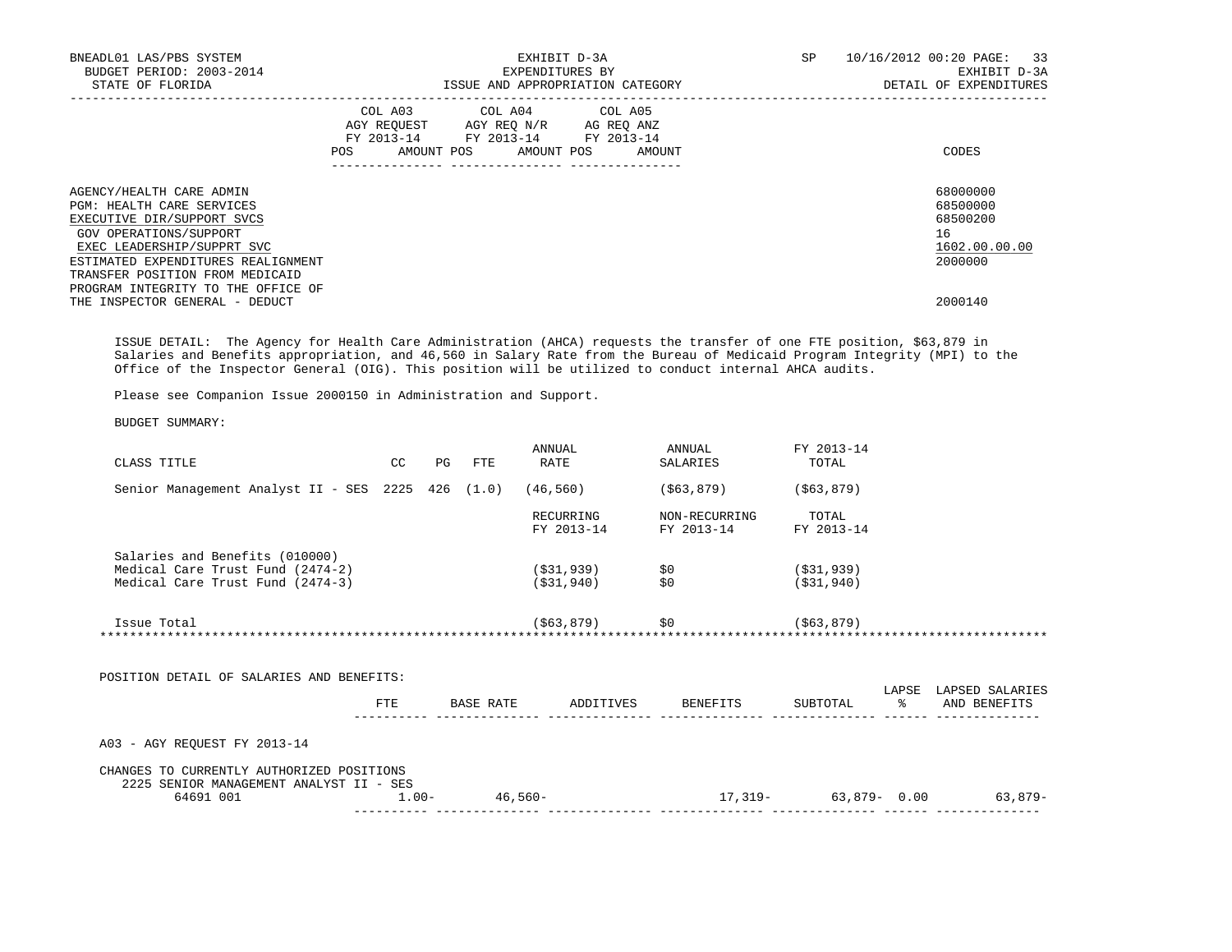| BNEADL01 LAS/PBS SYSTEM<br>BUDGET PERIOD: 2003-2014<br>STATE OF FLORIDA                                                                                                                                                                                    |                                                                                                                                                                                                               | ISSUE AND APPROPRIATION CATEGORY      | EXHIBIT D-3A<br>EXPENDITURES BY |                              |                    |                   |              | SP 10/16/2012 00:20 PAGE: 34<br>EXHIBIT D-3A<br>DETAIL OF EXPENDITURES |
|------------------------------------------------------------------------------------------------------------------------------------------------------------------------------------------------------------------------------------------------------------|---------------------------------------------------------------------------------------------------------------------------------------------------------------------------------------------------------------|---------------------------------------|---------------------------------|------------------------------|--------------------|-------------------|--------------|------------------------------------------------------------------------|
|                                                                                                                                                                                                                                                            | COL A03<br>$\begin{tabular}{lllllll} \bf AGY \,\, REQUEST \,\, &\bf AGY \,\, REQ \,\, N/R &\bf AG \,\, REQ \,\, ANZ \\ \bf FY \,\, 2013-14 &\bf FY \,\, 2013-14 &\bf FY \,\, 2013-14 \\ \end{tabular}$<br>POS | COL A04<br>AMOUNT POS<br>____________ |                                 | COL A05<br>AMOUNT POS AMOUNT |                    |                   |              | CODES                                                                  |
| AGENCY/HEALTH CARE ADMIN<br>PGM: HEALTH CARE SERVICES<br>EXECUTIVE DIR/SUPPORT SVCS<br>GOV OPERATIONS/SUPPORT<br>EXEC LEADERSHIP/SUPPRT SVC<br>ESTIMATED EXPENDITURES REALIGNMENT<br>TRANSFER POSITION FROM MEDICAID<br>PROGRAM INTEGRITY TO THE OFFICE OF |                                                                                                                                                                                                               |                                       |                                 |                              |                    |                   |              | 68000000<br>68500000<br>68500200<br>16<br>1602.00.00.00<br>2000000     |
| THE INSPECTOR GENERAL - DEDUCT                                                                                                                                                                                                                             |                                                                                                                                                                                                               |                                       |                                 |                              |                    |                   |              | 2000140                                                                |
| POSITION DETAIL OF SALARIES AND BENEFITS:                                                                                                                                                                                                                  | FTE                                                                                                                                                                                                           | BASE RATE                             |                                 |                              | ADDITIVES BENEFITS | SUBTOTAL          | $\mathbb{R}$ | LAPSE LAPSED SALARIES<br>AND BENEFITS                                  |
| A03 - AGY REOUEST FY 2013-14                                                                                                                                                                                                                               |                                                                                                                                                                                                               |                                       |                                 |                              |                    |                   |              |                                                                        |
|                                                                                                                                                                                                                                                            |                                                                                                                                                                                                               |                                       |                                 |                              |                    |                   |              |                                                                        |
| CHANGES TO CURRENTLY AUTHORIZED POSITIONS                                                                                                                                                                                                                  |                                                                                                                                                                                                               |                                       |                                 |                              |                    |                   |              |                                                                        |
| TOTALS FOR ISSUE BY FUND<br>2474 MEDICAL CARE TRUST FUND                                                                                                                                                                                                   |                                                                                                                                                                                                               |                                       |                                 |                              |                    |                   |              | 63,879-                                                                |
|                                                                                                                                                                                                                                                            |                                                                                                                                                                                                               | $1.00 - 46,560 -$                     |                                 |                              |                    | $17,319-$ 63,879- |              | _____________<br>$63,879-$<br>==============                           |
|                                                                                                                                                                                                                                                            |                                                                                                                                                                                                               |                                       |                                 |                              |                    |                   |              |                                                                        |
| NONRECURRING EXPENDITURES<br>PLANNING FOR DIAGNOSIS CODE                                                                                                                                                                                                   |                                                                                                                                                                                                               |                                       |                                 |                              |                    |                   |              | 2100000                                                                |
| CONVERSION<br>LUMP SUM<br>ICD-10 CONVERSION PROJECT                                                                                                                                                                                                        |                                                                                                                                                                                                               |                                       |                                 |                              |                    |                   |              | 2103011<br>090000<br>090020                                            |
| MEDICAL CARE TRUST FUND<br>$-$ FEDERL                                                                                                                                                                                                                      | -MATCH 1,853,926-<br>$6,669,331-$                                                                                                                                                                             |                                       |                                 |                              |                    |                   |              | 2474 2<br>2474 3                                                       |
| TOTAL MEDICAL CARE TRUST FUND                                                                                                                                                                                                                              | $8,523,257-$                                                                                                                                                                                                  |                                       |                                 |                              |                    |                   |              | 2474                                                                   |
| TOTAL APPRO                                                                                                                                                                                                                                                | $8,523,257-$                                                                                                                                                                                                  |                                       |                                 |                              |                    |                   |              |                                                                        |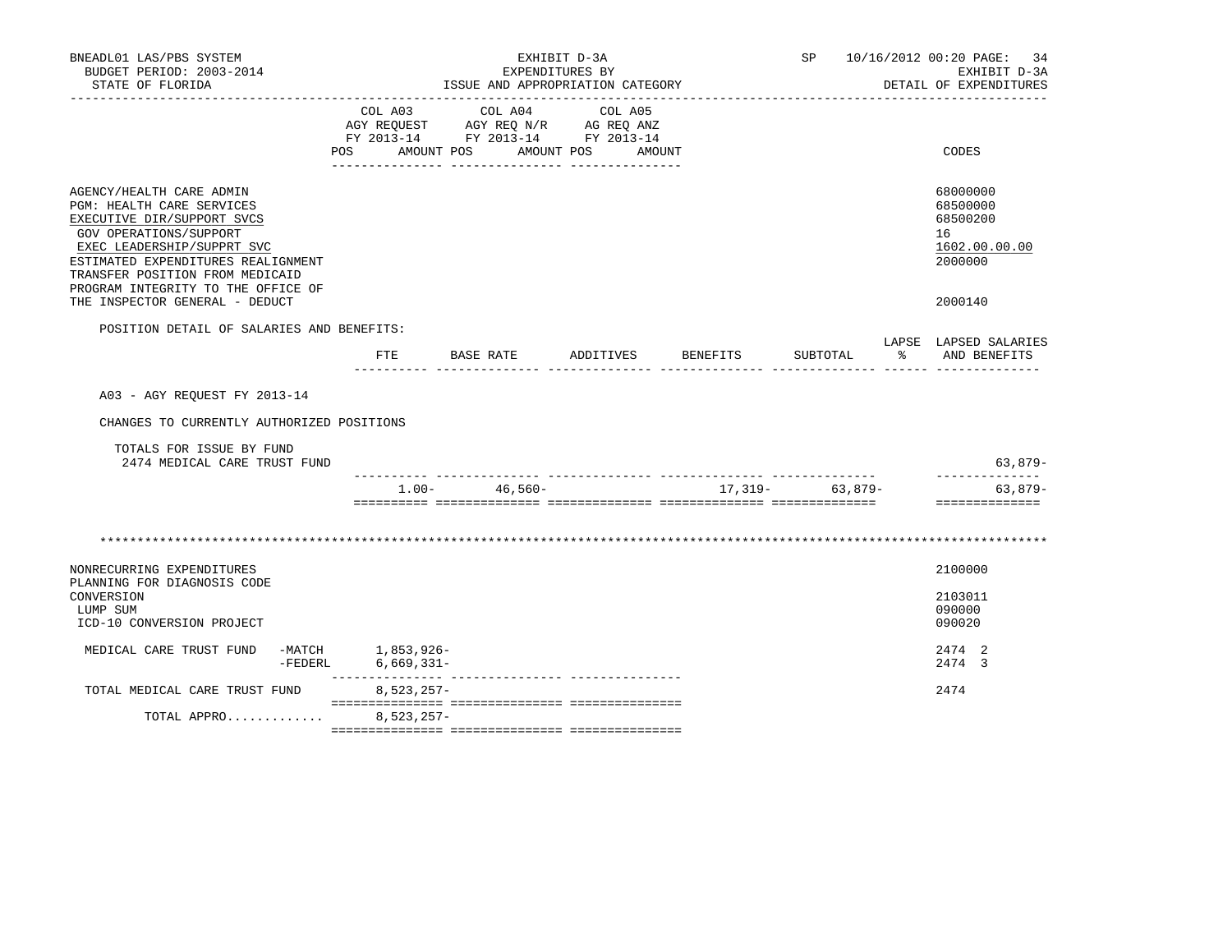| BNEADL01 LAS/PBS SYSTEM<br>BUDGET PERIOD: 2003-2014<br>STATE OF FLORIDA                                                                                                                                                                                                                                                                                                                                                                                           | EXHIBIT D-3A<br>EXPENDITURES BY<br>ISSUE AND APPROPRIATION CATEGORY                                                               |        | SP 10/16/2012 00:20 PAGE: 35<br>EXHIBIT D-3A<br>DETAIL OF EXPENDITURES |
|-------------------------------------------------------------------------------------------------------------------------------------------------------------------------------------------------------------------------------------------------------------------------------------------------------------------------------------------------------------------------------------------------------------------------------------------------------------------|-----------------------------------------------------------------------------------------------------------------------------------|--------|------------------------------------------------------------------------|
|                                                                                                                                                                                                                                                                                                                                                                                                                                                                   | COL A03 COL A04 COL A05<br>AGY REQUEST AGY REQ N/R AG REQ ANZ<br>FY 2013-14 FY 2013-14 FY 2013-14<br>AMOUNT POS AMOUNT POS<br>POS | AMOUNT | CODES                                                                  |
| AGENCY/HEALTH CARE ADMIN<br>PGM: HEALTH CARE SERVICES<br>EXECUTIVE DIR/SUPPORT SVCS<br>GOV OPERATIONS/SUPPORT<br>EXEC LEADERSHIP/SUPPRT SVC<br>NONRECURRING EXPENDITURES<br>DEVELOPMENT OF FLORIDA DIAGNOSIS<br>RELATED GROUPS (DRG) FOR HOSPITAL                                                                                                                                                                                                                 |                                                                                                                                   |        | 68000000<br>68500000<br>68500200<br>16<br>1602.00.00.00<br>2100000     |
| SERVICES UNDER MEDICAID<br>SPECIAL CATEGORIES<br>CONTRACTED SERVICES                                                                                                                                                                                                                                                                                                                                                                                              |                                                                                                                                   |        | 2103037<br>100000<br>100777                                            |
| GENERAL REVENUE FUND -MATCH $-$ 500,000-MEDICAL CARE TRUST FUND -FEDERL 500,000-                                                                                                                                                                                                                                                                                                                                                                                  |                                                                                                                                   |        | 1000 2<br>2474 3                                                       |
| TOTAL APPRO $1,000,000-$                                                                                                                                                                                                                                                                                                                                                                                                                                          |                                                                                                                                   |        |                                                                        |
| MEDICAID FISCAL CONTRACT                                                                                                                                                                                                                                                                                                                                                                                                                                          |                                                                                                                                   |        | 102086                                                                 |
| GENERAL REVENUE FUND -MATCH 275,000-<br>MEDICAL CARE TRUST FUND -FEDERL 825,000-                                                                                                                                                                                                                                                                                                                                                                                  |                                                                                                                                   |        | 1000 2<br>2474 3                                                       |
| TOTAL APPRO                                                                                                                                                                                                                                                                                                                                                                                                                                                       | $1,100,000 -$                                                                                                                     |        |                                                                        |
| TOTAL: DEVELOPMENT OF FLORIDA DIAGNOSIS<br>RELATED GROUPS (DRG) FOR HOSPITAL<br>SERVICES UNDER MEDICAID<br>TOTAL ISSUE                                                                                                                                                                                                                                                                                                                                            | $2,100,000 -$                                                                                                                     |        | 2103037                                                                |
| MEDICAID ELIGIBILITY SYSTEM<br><b>EVALUATION</b><br>SPECIAL CATEGORIES<br>CONTRACTED SERVICES                                                                                                                                                                                                                                                                                                                                                                     |                                                                                                                                   |        | 2103038<br>100000<br>100777                                            |
| $\begin{tabular}{lllllllll} \multicolumn{2}{c}{\textbf{GENERAL}} & \textbf{REVENUE} & \textbf{FUND} & & \multicolumn{2}{c}{\textbf{-MATCH}} & & 350,000-\\ \multicolumn{2}{c}{\textbf{MEDICAL CARE TRUST FUND}} & \multicolumn{2}{c}{\textbf{-FEDERL}} & & 350,000-\\ \multicolumn{2}{c}{\textbf{MEDICAL CARE TRUST FUND}} & \multicolumn{2}{c}{\textbf{-FEDERL}} & & 350,000-\\ \multicolumn{2}{c}{\textbf{MEDICAL CARE TRUST FUND}} & \multicolumn{2}{c}{\text$ |                                                                                                                                   |        | 1000 2<br>2474 3                                                       |
| TOTAL APPRO                                                                                                                                                                                                                                                                                                                                                                                                                                                       | $700,000 -$                                                                                                                       |        |                                                                        |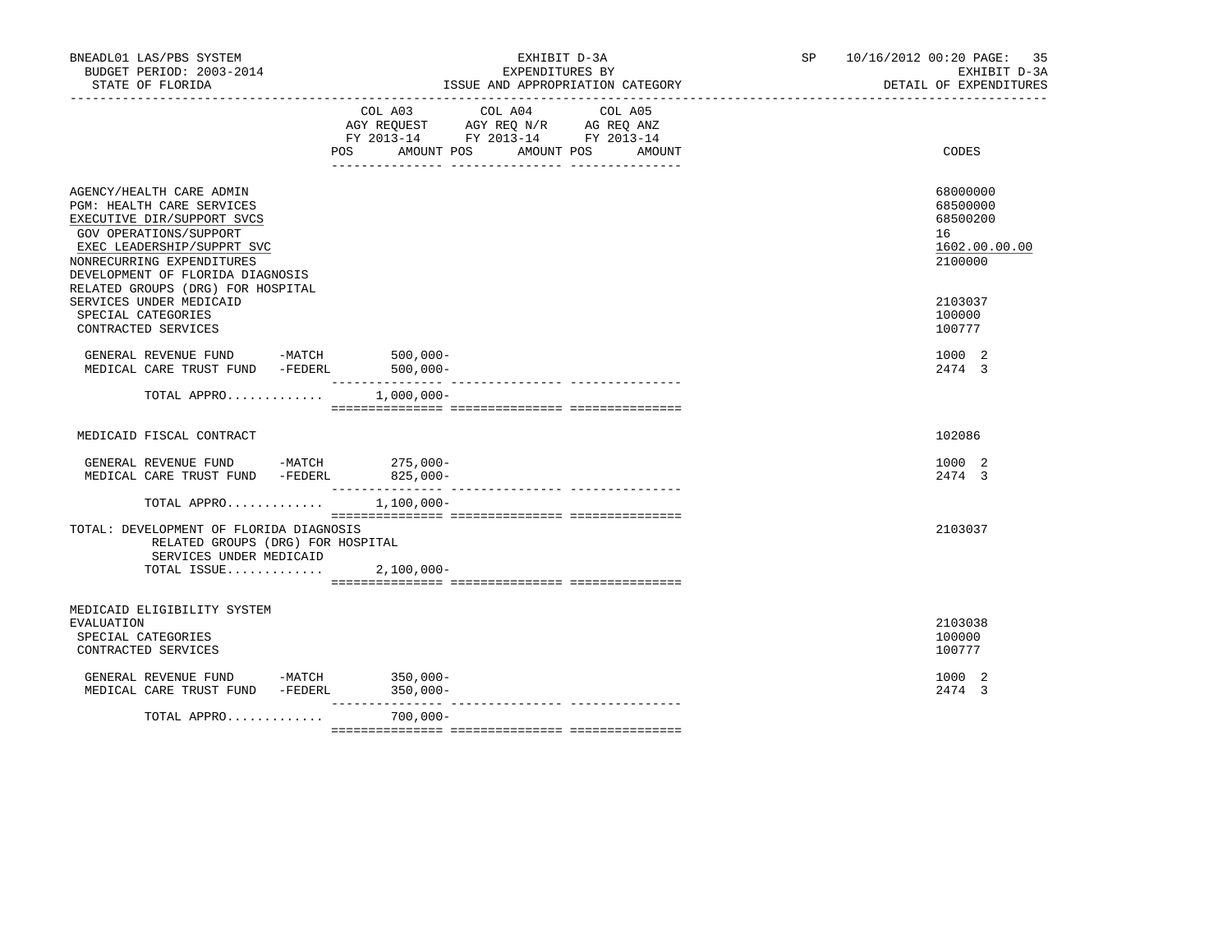| BNEADL01 LAS/PBS SYSTEM<br>BUDGET PERIOD: 2003-2014<br>STATE OF FLORIDA                                                                                                                                 | EXHIBIT D-3A<br>EXPENDITURES BY<br>ISSUE AND APPROPRIATION CATEGORY                                                                         | 10/16/2012 00:20 PAGE: 36<br>SP <sub>2</sub><br>EXHIBIT D-3A<br>DETAIL OF EXPENDITURES |
|---------------------------------------------------------------------------------------------------------------------------------------------------------------------------------------------------------|---------------------------------------------------------------------------------------------------------------------------------------------|----------------------------------------------------------------------------------------|
|                                                                                                                                                                                                         | COL A03<br>COL A04<br>COL A05<br>AGY REQUEST AGY REQ N/R AG REQ ANZ<br>FY 2013-14 FY 2013-14 FY 2013-14<br>POS AMOUNT POS AMOUNT POS AMOUNT | CODES                                                                                  |
| AGENCY/HEALTH CARE ADMIN<br>PGM: HEALTH CARE SERVICES<br>EXECUTIVE DIR/SUPPORT SVCS<br>GOV OPERATIONS/SUPPORT<br>EXEC LEADERSHIP/SUPPRT SVC<br>NONRECURRING EXPENDITURES<br>FLORIDA MEDICAID MANAGEMENT |                                                                                                                                             | 68000000<br>68500000<br>68500200<br>16<br>1602.00.00.00<br>2100000                     |
| INFORMATION SYSTEM (FMMIS)<br>EVALUATION<br>SPECIAL CATEGORIES<br>CONTRACTED SERVICES                                                                                                                   |                                                                                                                                             | 2103039<br>100000<br>100777                                                            |
| GENERAL REVENUE FUND -MATCH $750,000-$ MEDICAL CARE TRUST FUND -FEDERL $750,000-$                                                                                                                       |                                                                                                                                             | 1000 2<br>2474 3                                                                       |
| TOTAL APPRO 1,500,000-                                                                                                                                                                                  |                                                                                                                                             |                                                                                        |
| EXPANSION OF THE TELEPHONY PROJECT<br>AND THE COMPREHENSIVE CARE<br>MANAGEMENT PILOT PROGRAM TO PREVENT<br>FRAUD<br>SPECIAL CATEGORIES<br>CONTRACTED SERVICES                                           |                                                                                                                                             | 2103040<br>100000<br>100777                                                            |
| GENERAL REVENUE FUND -MATCH<br>MEDICAL CARE TRUST FUND -FEDERL 862,397-                                                                                                                                 | 862,397-                                                                                                                                    | 1000 2<br>2474 3                                                                       |
| TOTAL APPRO                                                                                                                                                                                             | 1,724,794-                                                                                                                                  |                                                                                        |
| ANNUALIZATION OF ADMINISTERED<br>FUNDS APPROPRIATIONS<br>STATE HEALTH INSURANCE ADJUSTMENT<br>FOR FY 2012-13 - 10 MONTHS                                                                                |                                                                                                                                             | 26A0000                                                                                |
| <b>ANNUALIZATION</b><br>SALARIES AND BENEFITS                                                                                                                                                           |                                                                                                                                             | 26A1830<br>010000                                                                      |
| GENERAL REVENUE FUND                                                                                                                                                                                    | $-MATCH$ 27,060                                                                                                                             | 1000 2                                                                                 |
| $-$ STATE<br>MEDICAL CARE TRUST FUND<br>-MATCH<br>-FEDERL                                                                                                                                               | 645<br>168,365<br>233,485                                                                                                                   | 2474 1<br>2474 2<br>2474 3                                                             |
| TOTAL MEDICAL CARE TRUST FUND                                                                                                                                                                           | 402,495                                                                                                                                     | 2474                                                                                   |
| TOTAL APPRO                                                                                                                                                                                             | 429,555                                                                                                                                     |                                                                                        |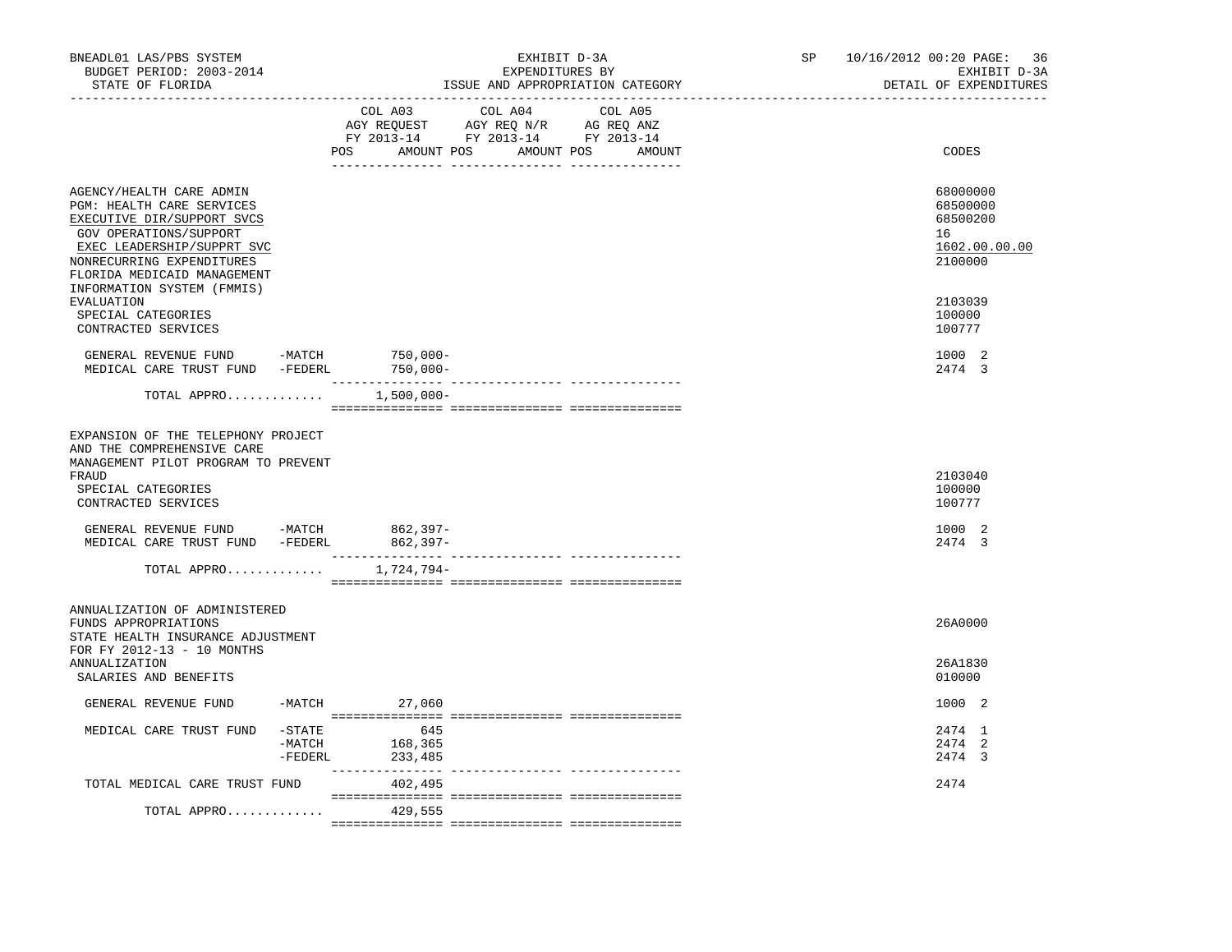| BNEADL01 LAS/PBS SYSTEM<br>BUDGET PERIOD: 2003-2014<br>STATE OF FLORIDA                                                                                                                                                                                                                                                    |                                                                                                                                                                                                                                                                                                 | EXHIBIT D-3A<br>EXPENDITURES BY<br>ISSUE AND APPROPRIATION CATEGORY | 10/16/2012 00:20 PAGE: 37<br>SP <sub>2</sub><br>EXHIBIT D-3A<br>DETAIL OF EXPENDITURES |                                                                    |  |
|----------------------------------------------------------------------------------------------------------------------------------------------------------------------------------------------------------------------------------------------------------------------------------------------------------------------------|-------------------------------------------------------------------------------------------------------------------------------------------------------------------------------------------------------------------------------------------------------------------------------------------------|---------------------------------------------------------------------|----------------------------------------------------------------------------------------|--------------------------------------------------------------------|--|
|                                                                                                                                                                                                                                                                                                                            | COL A03 COL A04 COL A05<br>$\begin{tabular}{lllllll} AGY & \texttt{REQUEST} & \texttt{AGY} & \texttt{REG} & \texttt{N/R} & \texttt{AG} & \texttt{REQ} & \texttt{ANZ} \end{tabular}$<br>FY 2013-14 FY 2013-14 FY 2013-14<br>POS AMOUNT POS AMOUNT POS AMOUNT<br>--------------- ---------------- |                                                                     |                                                                                        | CODES                                                              |  |
| AGENCY/HEALTH CARE ADMIN<br><b>PGM: HEALTH CARE SERVICES</b><br>EXECUTIVE DIR/SUPPORT SVCS<br>GOV OPERATIONS/SUPPORT<br>EXEC LEADERSHIP/SUPPRT SVC<br>ANNUALIZATION OF ISSUES PARTIALLY<br>FUNDED IN PRIOR YEAR<br>EXPANSION OF THE TELEPHONY PROJECT<br>AND THE COMPREHENSIVE CARE<br>MANAGEMENT PILOT PROGRAM TO PREVENT |                                                                                                                                                                                                                                                                                                 |                                                                     |                                                                                        | 68000000<br>68500000<br>68500200<br>16<br>1602.00.00.00<br>2600000 |  |
| FRAUD<br>SPECIAL CATEGORIES<br>CONTRACTED SERVICES                                                                                                                                                                                                                                                                         |                                                                                                                                                                                                                                                                                                 |                                                                     |                                                                                        | 2600300<br>100000<br>100777                                        |  |
| GENERAL REVENUE FUND -MATCH 427,102<br>MEDICAL CARE TRUST FUND<br>-FEDERL                                                                                                                                                                                                                                                  | 427,102                                                                                                                                                                                                                                                                                         |                                                                     |                                                                                        | 1000 2<br>2474 3                                                   |  |
| TOTAL APPRO                                                                                                                                                                                                                                                                                                                | 854,204                                                                                                                                                                                                                                                                                         |                                                                     |                                                                                        |                                                                    |  |

AGENCY ISSUE NARRATIVE:

2013-2014 BUDGET YEAR NARRATIVE: IT COMPONENT? NO

ISSUE TITLE: Expansion of the Telephony Project and the Comprehensive Care Management Pilot Program to Prevent Fraud

 ISSUE SUMMARY: This issue is the annualization of Issue 4100700, which was partially funded in Fiscal Year 2012-2013 to expand the home health agency monitoring pilot project and the comprehensive care management pilot project.

 ISSUE DETAIL: The Agency for Health Care Administration (AHCA) was appropriated partial funding in Fiscal Year 2012-2013 to expand the home health agency monitoring pilot project in Miami-Dade on a statewide basis and to expand the comprehensive care management pilot project for home health services to include private duty nursing and personal care services on a statewide basis. This issue provides the additional three months of funding to annualize Issue 4100700 - Expansion of the Telephony Project and the Comprehensive Care Management Pilot Program to Prevent Fraud.

|                                  | RECURRING  | NON-RECURRING | TOTAL      |
|----------------------------------|------------|---------------|------------|
|                                  | FY 2013-14 | FY 2013-14    | FY 2013-14 |
| Contracted Services (100777)     |            |               |            |
| General Revenue (1000-2)         | \$427,102  | S0            | \$427,102  |
| Medical Care Trust Fund (2474-3) | \$427,102  | \$0           | \$427,102  |
| Issue Total                      | \$854,204  | S0            | \$854,204  |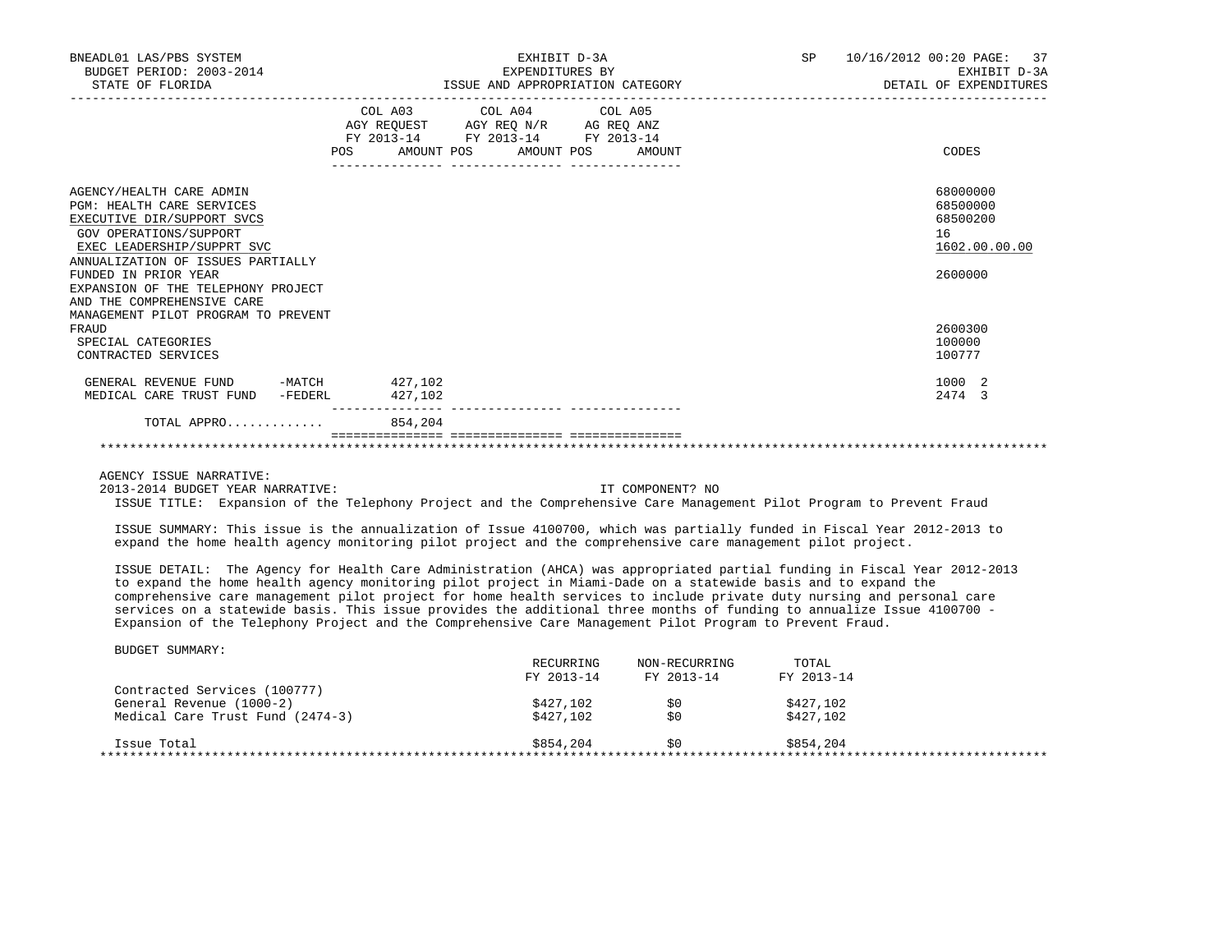| BNEADL01 LAS/PBS SYSTEM<br>BUDGET PERIOD: 2003-2014<br>STATE OF FLORIDA                                                                                                                                                                                                                           |                           | EXHIBIT D-3A<br>EXPENDITURES BY<br>ISSUE AND APPROPRIATION CATEGORY                                                               | SP 10/16/2012 00:20 PAGE: 38<br>EXHIBIT D-3A<br>DETAIL OF EXPENDITURES                            |
|---------------------------------------------------------------------------------------------------------------------------------------------------------------------------------------------------------------------------------------------------------------------------------------------------|---------------------------|-----------------------------------------------------------------------------------------------------------------------------------|---------------------------------------------------------------------------------------------------|
|                                                                                                                                                                                                                                                                                                   | POS                       | COL A03 COL A04 COL A05<br>AGY REQUEST AGY REQ N/R AG REQ ANZ<br>FY 2013-14 FY 2013-14 FY 2013-14<br>AMOUNT POS AMOUNT POS AMOUNT | CODES                                                                                             |
| AGENCY/HEALTH CARE ADMIN<br><b>PGM: HEALTH CARE SERVICES</b><br>EXECUTIVE DIR/SUPPORT SVCS<br><b>GOV OPERATIONS/SUPPORT</b><br>EXEC LEADERSHIP/SUPPRT SVC<br>PROGRAM OR SERVICE-LEVEL<br>INFORMATION TECHNOLOGY<br>MANAGED CARE NETWORK VERIFICATION<br>SPECIAL CATEGORIES<br>CONTRACTED SERVICES |                           |                                                                                                                                   | 68000000<br>68500000<br>68500200<br>16<br>1602.00.00.00<br>3630000<br>36319C0<br>100000<br>100777 |
| MEDICAL CARE TRUST FUND<br>-FEDERL                                                                                                                                                                                                                                                                | -MATCH 744,400<br>744,400 | 744,400<br>744,400                                                                                                                | 2.474 2<br>2474 3                                                                                 |
| TOTAL MEDICAL CARE TRUST FUND                                                                                                                                                                                                                                                                     | 1,488,800 1,488,800       |                                                                                                                                   | 2474                                                                                              |
| TOTAL APPRO 1,488,800 1,488,800                                                                                                                                                                                                                                                                   |                           |                                                                                                                                   |                                                                                                   |
|                                                                                                                                                                                                                                                                                                   |                           |                                                                                                                                   |                                                                                                   |

 AGENCY ISSUE NARRATIVE: 2013-2014 BUDGET YEAR NARRATIVE: IT COMPONENT? YES ISSUE TITLE: Managed Care Network Verification

 Linkage to the Governor's Priorities: (1) Strengthen collaboration and alignment among state, regional, and local entities toward the state's economic vision. (18) Renovate permitting, development, and other regulatory processes to meet changing business needs and provide a predictable legal and regulatory environment. (19) Ensure state, regional, and local agencies provide collaborative, seamless, consistent and timely customer service to businesses.

 ISSUE SUMMARY: This budget issue seeks a total of \$1,488,800 funding for FY 2013-2014 to enhance the automated Provider Network Verification system that provides the Agency for Health Care Administration (AHCA) with the tools to ensure managed care network reviews are complete and thorough as well as providing a rapid response to all stakeholders. As a benefit, AHCA will be able to perform ongoing and targeted managed care network provider verification and oversight thus ensuring the adequacy, accuracy, and quality of health care in Florida. Enhancements will enable managed care plans to monitor and manage the quality of their networks, providing faster, more detailed information regarding network providers. The initial system meets basic automation needs for Medicaid Managed Long Term Care (LTC) implementation. However, enhancements are necessary to expand use for the Medicaid Medical Assistance Managed Care and increase overall functionality. This request will utilize federal matching funding (50 percent federal) under Medicaid.

 ISSUE DETAIL: AHCA s broad health care oversight responsibility involves receiving and processing significant amounts of health care data that directly and indirectly impact the administration and operation of the Medicaid program, including maintaining program integrity through fraud and abuse monitoring. The Provider Network Verification (PNV) links managed care plan provider network submissions with AHCA's Medicaid fiscal agent and facility licensing systems, the Department of Health (DOH) licensing database, and the Office of the Inspector General's (OIG) excluded provider lists. The PNV process replaces manual processes with automation. Enhancements will expand data connectivity to include Medicaid Program Integrity status, other state and federal health care provider exclusions systems, and additional licensing information. Other enhancements will expand qualitative information from existing system connections. For example, the current connections address basic licensure status, but enhancements will provide detailed licensing information such as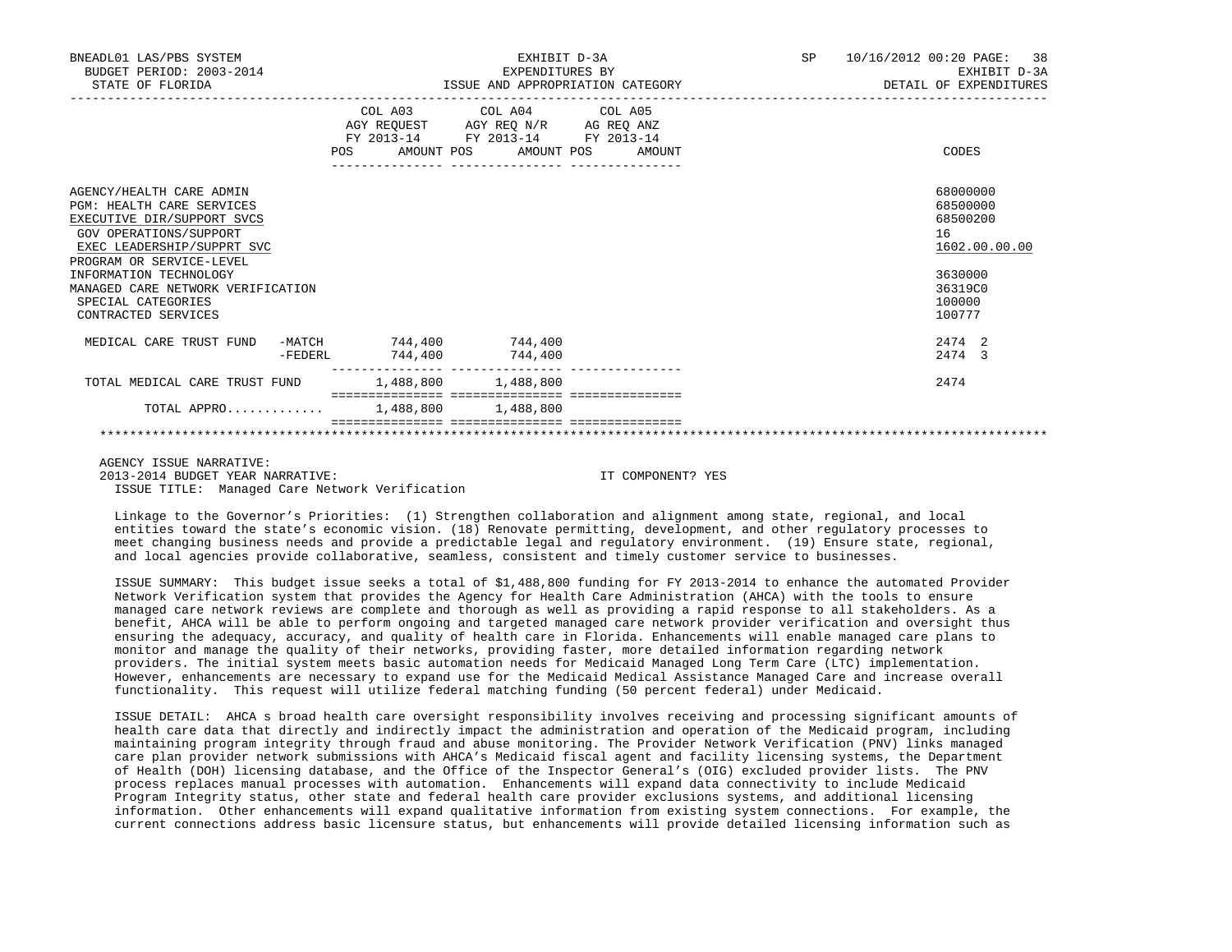| BNEADL01 LAS/PBS SYSTEM<br>BUDGET PERIOD: 2003-2014<br>STATE OF FLORIDA                    | EXHIBIT D-3A<br>EXPENDITURES BY<br>ISSUE AND APPROPRIATION CATEGORY                                                                                     | 10/16/2012 00:20 PAGE: 39<br>SP<br>EXHIBIT D-3A<br>DETAIL OF EXPENDITURES |
|--------------------------------------------------------------------------------------------|---------------------------------------------------------------------------------------------------------------------------------------------------------|---------------------------------------------------------------------------|
|                                                                                            | COL A03<br>COL A04 COL A05<br>AGY REOUEST<br>AGY REO N/R<br>AG REQ ANZ<br>FY 2013-14 FY 2013-14 FY 2013-14<br>AMOUNT POS<br>AMOUNT POS<br>POS<br>AMOUNT | CODES                                                                     |
| AGENCY/HEALTH CARE ADMIN<br><b>PGM: HEALTH CARE SERVICES</b><br>EXECUTIVE DIR/SUPPORT SVCS |                                                                                                                                                         | 68000000<br>68500000<br>68500200                                          |
| GOV OPERATIONS/SUPPORT<br>EXEC LEADERSHIP/SUPPRT SVC                                       |                                                                                                                                                         | 16<br>1602.00.00.00                                                       |
| PROGRAM OR SERVICE-LEVEL<br>INFORMATION TECHNOLOGY<br>MANAGED CARE NETWORK VERIFICATION    |                                                                                                                                                         | 3630000<br>36319C0                                                        |

 sanctions and violations. Automation of additional and more detailed interfaces will further relieve manual and labor intensive processes. Professional staff who spend a significant amount of time making manual comparisons across various data sources, allowing only a sample of networks to be reviewed, will now be able to conduct more thorough network reviews and assist plans in network adequacy maintenance. With the implementation of statewide Medicaid managed care, the quantity of plan network reviews increases significantly and the volume necessitates automation of data submission and review to enable the seamless coordination and integration of data across various databases maintained both within AHCA and at other state agencies. The inability to implement this project would result in the loss of an opportunity to improve service delivery, increase communication with citizens and the health care provider community, and enhance administrative effectiveness of monitoring and compliance enforcement within a managed care environment.

 BUDGET SUMMARY: This request will utilize federal matching funding (50 percent federal). The fiscal impact of this request is based on expanding the scope of work currently being performed by an existing contractor (linking databases) and acquiring additional technical expertise and resources (through contracted services). The \$1,488,800 initial funding request is for FY 2013-2014. Funding for this project will utilize federal matching funding (50 percent federal 50 percent state) under Medicaid. FY 2013-2014 seeks funding to expand the scope of work an Agency contractor is currently performing (unfunded) and contracting for technical expertise to document business rules and requirements to establish the comprehensive framework on which to build the final system.

|                                | Recurring  | Non-Recurring | Total       |
|--------------------------------|------------|---------------|-------------|
| Special Category:              | FY 2013-14 | FY 2013-14    | FY 2013-14  |
| Contracted Services (100777)   |            |               |             |
| Medical Care Trust Fund 2474-2 | \$0        | \$744.400     | \$744,400   |
| Medical Care Trust Fund 2474-3 | \$0        | \$744.400     | \$744,400   |
| Total                          | \$0        | \$1,488,800   | \$1,488,000 |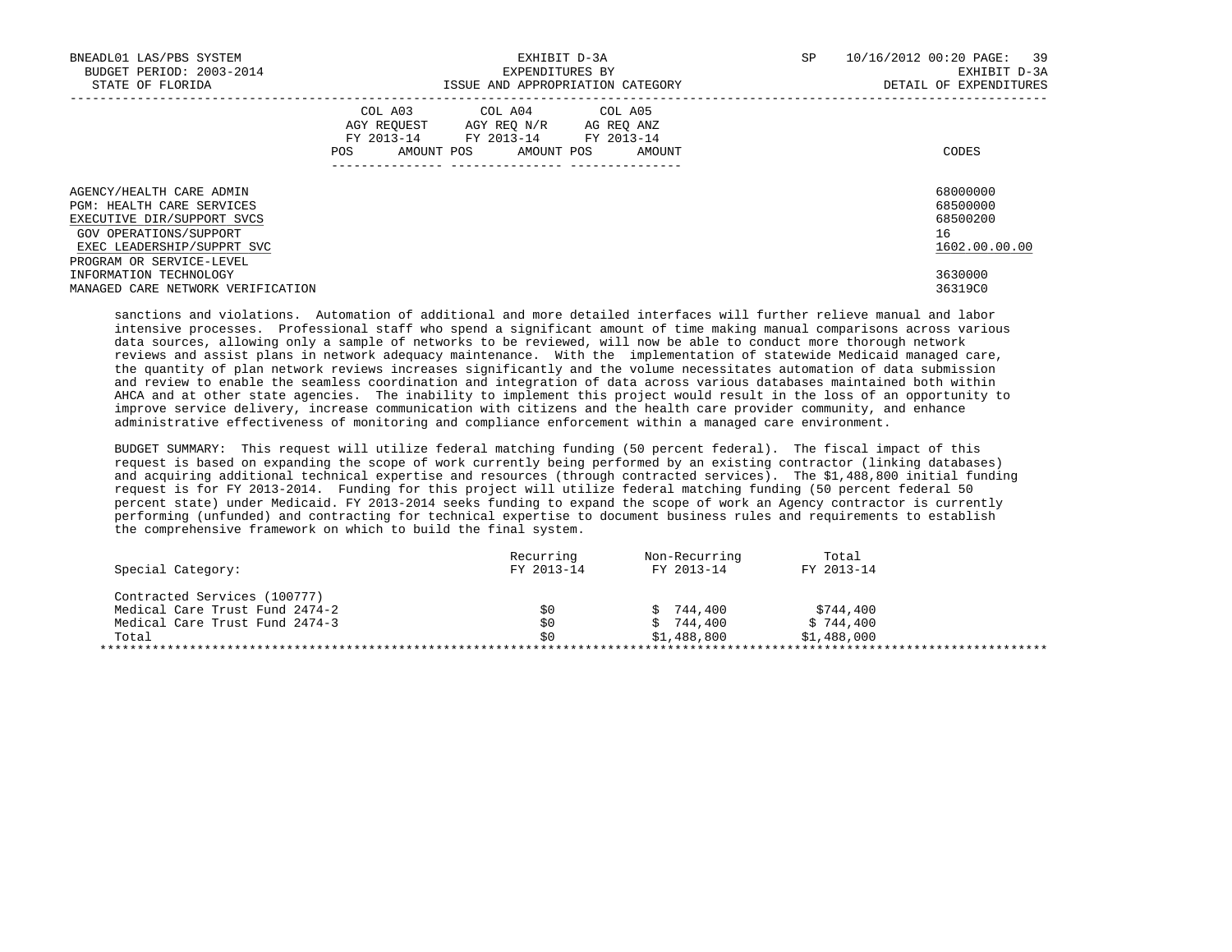| BNEADL01 LAS/PBS SYSTEM<br>BUDGET PERIOD: 2003-2014<br>STATE OF FLORIDA |  | EXHIBIT D-3A<br>EXPENDITURES BY | ISSUE AND APPROPRIATION CATEGORY                                       | SP<br>10/16/2012 00:20 PAGE:<br>EXHIBIT D-3A<br>DETAIL OF EXPENDITURES |  |                      |
|-------------------------------------------------------------------------|--|---------------------------------|------------------------------------------------------------------------|------------------------------------------------------------------------|--|----------------------|
|                                                                         |  |                                 | COL A03 COL A04 COL A05                                                |                                                                        |  |                      |
|                                                                         |  |                                 | AGY REQUEST AGY REQ N/R AG REQ ANZ<br>FY 2013-14 FY 2013-14 FY 2013-14 |                                                                        |  |                      |
|                                                                         |  |                                 | POS AMOUNT POS AMOUNT POS AMOUNT                                       |                                                                        |  | CODES                |
|                                                                         |  |                                 |                                                                        |                                                                        |  |                      |
| AGENCY/HEALTH CARE ADMIN<br><b>PGM: HEALTH CARE SERVICES</b>            |  |                                 |                                                                        |                                                                        |  | 68000000<br>68500000 |
| EXECUTIVE DIR/SUPPORT SVCS                                              |  |                                 |                                                                        |                                                                        |  | 68500200             |
| <b>GOV OPERATIONS/SUPPORT</b>                                           |  |                                 |                                                                        |                                                                        |  | 16                   |
| EXEC LEADERSHIP/SUPPRT SVC                                              |  |                                 |                                                                        |                                                                        |  | 1602.00.00.00        |
| AMERICAN RECOVERY AND REINVESTMENT                                      |  |                                 |                                                                        |                                                                        |  |                      |
| ACT OF 2009                                                             |  |                                 |                                                                        |                                                                        |  | 40S0000              |
| MEDICAID ELECTRONIC HEALTH RECORD                                       |  |                                 |                                                                        |                                                                        |  |                      |
| INCENTIVE PROGRAM (EHRIP)                                               |  |                                 |                                                                        |                                                                        |  | 40S0170              |
| SPECIAL CATEGORIES                                                      |  |                                 |                                                                        |                                                                        |  | 100000<br>102086     |
| MEDICAID FISCAL CONTRACT                                                |  |                                 |                                                                        |                                                                        |  |                      |
| MEDICAL CARE TRUST FUND                                                 |  | -MATCH 134,720 134,720          |                                                                        |                                                                        |  | 2474 2               |
|                                                                         |  | -FEDERL 1, 212, 480 1, 212, 480 |                                                                        |                                                                        |  | 2474 3               |
| TOTAL MEDICAL CARE TRUST FUND                                           |  | 1,347,200 1,347,200             |                                                                        |                                                                        |  | 2474                 |
| TOTAL APPRO 1.347.200 1.347.200                                         |  |                                 |                                                                        |                                                                        |  |                      |
|                                                                         |  |                                 |                                                                        |                                                                        |  |                      |

AGENCY ISSUE NARRATIVE:

2013-2014 BUDGET YEAR NARRATIVE: IT COMPONENT? NO

ISSUE TITLE: Medicaid Electronic Health Record Incentive Program

 Linkage to the Governor's Priorities: (27) Create and sustain vibrant, safe and healthy communities that attract workers, businesses, residents and visitors.

 ISSUE SUMMARY: This issue requests authorization for continued implementation of the Medicaid Electronic Health Record Technology Incentive Program (the Program) and authority to provide incentives to hospitals and eligible professionals as directed in 42 Code of Federal Regulation (CFR) 495.

 Section 4201 of the American Recovery and Reinvestment Act (ARRA) provides funding support for certified electronic health records (EHRs) through incentive payments to eligible Medicaid providers and hospitals. Initial incentive payments were made in September 2011. The program will continue to make incentive payments through 2021. A system has been developed to administer the payments to providers and hospitals. The administration of the program includes payment, eligibility verification, auditing, provider outreach, and technical assistance.

 ISSUE DETAIL: The Agency for Health Care Administration (AHCA) is responsible for implementing federal incentive payments to Medicaid providers for the adoption and use of EHRs. The Centers for Medicare and Medicaid Services (CMS) provides 90 percent matching funds to AHCA for planning and implementing this program. The incentives paid to providers are 100 percent federal funds. Providers include hospitals and eligible professionals defined as non-hospital-based physicians, dentists, nurse-midwives, nurse practitioners, and some physician assistants. Eligible professionals can receive up to \$63,750 over six years for adopting and meaningfully using EHR technology. In order to be eligible for incentive payments these professionals must meet certain Medicaid patient volume thresholds. Hospitals eligible for Medicaid incentive payments are acute care hospitals, critical access hospitals and children's hospitals. Acute care and critical access hospitals must have a Medicaid patient volume of at least 10 percent to be eligible to receive payments. Incentive payments to eligible hospitals are based on a complex formula in which a base incentive amount for all hospitals is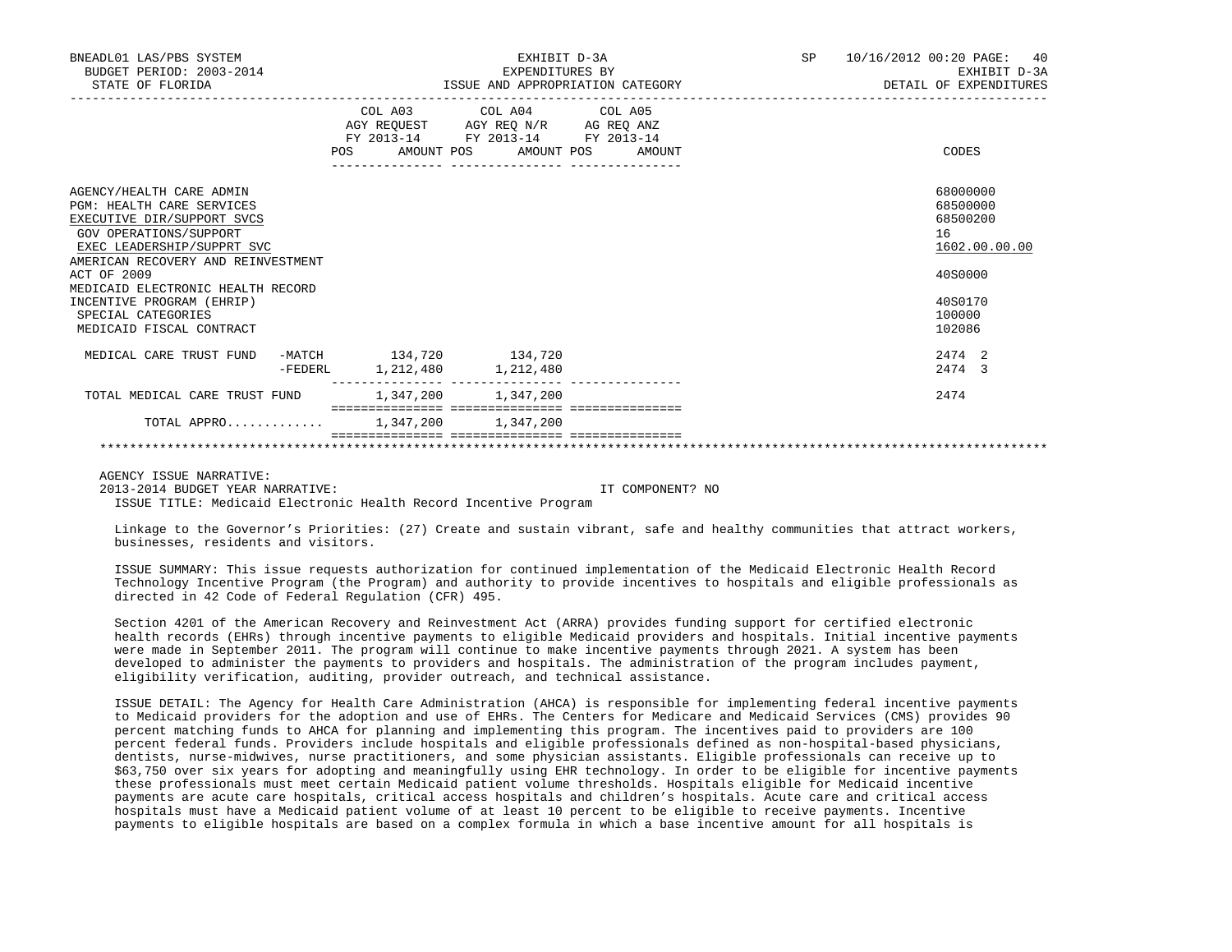| BNEADL01 LAS/PBS SYSTEM<br>BUDGET PERIOD: 2003-2014<br>STATE OF FLORIDA                                                                     |     | EXHIBIT D-3A<br>EXPENDITURES BY<br>ISSUE AND APPROPRIATION CATEGORY                                                               | SP | 10/16/2012 00:20 PAGE: 41<br>EXHIBIT D-3A<br>DETAIL OF EXPENDITURES |
|---------------------------------------------------------------------------------------------------------------------------------------------|-----|-----------------------------------------------------------------------------------------------------------------------------------|----|---------------------------------------------------------------------|
|                                                                                                                                             | POS | COL A03 COL A04 COL A05<br>AGY REQUEST AGY REO N/R AG REO ANZ<br>FY 2013-14 FY 2013-14 FY 2013-14<br>AMOUNT POS AMOUNT POS AMOUNT |    | CODES                                                               |
| AGENCY/HEALTH CARE ADMIN<br>PGM: HEALTH CARE SERVICES<br>EXECUTIVE DIR/SUPPORT SVCS<br>GOV OPERATIONS/SUPPORT<br>EXEC LEADERSHIP/SUPPRT SVC |     |                                                                                                                                   |    | 68000000<br>68500000<br>68500200<br>16<br>1602.00.00.00             |
| AMERICAN RECOVERY AND REINVESTMENT<br>ACT OF 2009<br>MEDICAID ELECTRONIC HEALTH RECORD<br>INCENTIVE PROGRAM (EHRIP)                         |     |                                                                                                                                   |    | 40S0000<br>40S0170                                                  |

modified by the number of Medicaid patient discharges as well as other factors.

 AHCA completed a detailed plan for implementing the program approved by CMS in February 2011 and began registering providers into the program and making payments in September 2011. AHCA received approval on an updated plan in April 2012.

BUDGET SUMMARY:

 For Fiscal Year 2013-2014, this issue requests \$77,926,079 in budget authority which includes \$76,578,879 in incentive payments to providers and hospitals which are matched at 100 percent Federal Financial Participation (FFP). This issue requests \$1,347,200 for Medicaid Management Information System (MMIS) activities related to this program. MMIS staff was augmented to implement the requirements of the EHR incentive payment. System engineers and business analysts customize and maintain the registration and attestation system, provider enrollment staff enroll Medicaid providers in the MMIS and maintain and update provider information in the system, and call center staff provide customer service dedicated to the incentive program. This request includes continued development, infrastructure and support for the registration and attestation system. These activities are matched at 90 percent FFP.

|                                  | RECURRING  | NON-RECURRING | <b>TOTAL</b> |
|----------------------------------|------------|---------------|--------------|
|                                  | FY 2013-14 | FY 2013-14    | FY 2013-14   |
| Fiscal Agent (102086)            |            |               |              |
| Medical Care Trust Fund (2474-2) | \$0        | \$134.720     | \$134.720    |
| Medical Care Trust Fund (2474-3) | \$0        | \$1,212,480   | \$1,212,480  |
| ARRA 2009 (109911)               |            |               |              |
| Health Care Trust Fund (2003-3)  | \$0        | \$76,578,879  | \$76,578,879 |
| Issue Total                      | \$0        | \$77,926,079  | \$77,926,079 |
|                                  |            |               |              |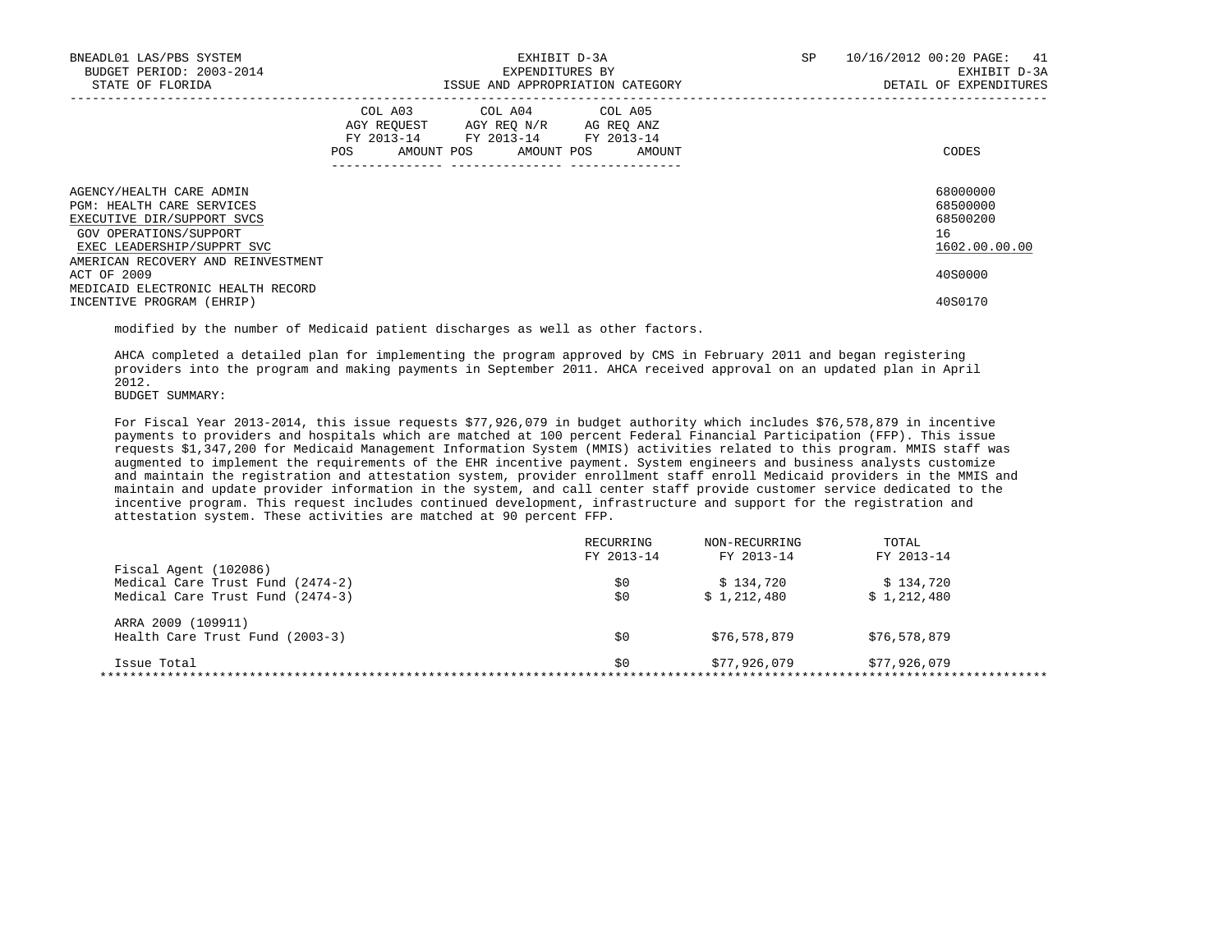| BNEADL01 LAS/PBS SYSTEM<br>BUDGET PERIOD: 2003-2014<br>STATE OF FLORIDA                                                                                                                                                                                                    |         |     |            | EXHIBIT D-3A<br>EXPENDITURES BY<br>ISSUE AND APPROPRIATION CATEGORY                               |                   | SP | 10/16/2012 00:20 PAGE: 42<br>EXHIBIT D-3A<br>DETAIL OF EXPENDITURES                               |
|----------------------------------------------------------------------------------------------------------------------------------------------------------------------------------------------------------------------------------------------------------------------------|---------|-----|------------|---------------------------------------------------------------------------------------------------|-------------------|----|---------------------------------------------------------------------------------------------------|
|                                                                                                                                                                                                                                                                            |         | POS | AMOUNT POS | COL A03 COL A04 COL A05<br>AGY REQUEST AGY REQ N/R AG REQ ANZ<br>FY 2013-14 FY 2013-14 FY 2013-14 | AMOUNT POS AMOUNT |    | CODES                                                                                             |
| AGENCY/HEALTH CARE ADMIN<br><b>PGM: HEALTH CARE SERVICES</b><br>EXECUTIVE DIR/SUPPORT SVCS<br><b>GOV OPERATIONS/SUPPORT</b><br>EXEC LEADERSHIP/SUPPRT SVC<br>ENSURING ACCESS TO CARE<br>PLANNING FOR DIAGNOSIS CODE<br>CONVERSION<br>LUMP SUM<br>ICD-10 CONVERSION PROJECT |         |     |            |                                                                                                   |                   |    | 68000000<br>68500000<br>68500200<br>16<br>1602.00.00.00<br>4100000<br>4100160<br>090000<br>090020 |
| MEDICAL CARE TRUST FUND                                                                                                                                                                                                                                                    | -FEDERL |     |            | -MATCH 1,481,854 1,481,854<br>5,420,959 5,420,959                                                 |                   |    | 2.474 2<br>2474 3                                                                                 |
| TOTAL MEDICAL CARE TRUST FUND                                                                                                                                                                                                                                              |         |     |            | 6,902,813 6,902,813                                                                               |                   |    | 2474                                                                                              |
| TOTAL APPRO 6,902,813 6,902,813                                                                                                                                                                                                                                            |         |     |            |                                                                                                   |                   |    |                                                                                                   |
|                                                                                                                                                                                                                                                                            |         |     |            |                                                                                                   |                   |    |                                                                                                   |

 AGENCY ISSUE NARRATIVE: 2013-2014 BUDGET YEAR NARRATIVE: IT COMPONENT? NO ISSUE TITLE: Planning for Diagnosis Code Conversion

 Linkage to the Governor's Priorities: (27) Create and sustain vibrant, safe and healthy communities that attract workers, businesses, residents and visitors.

 ISSUE SUMMARY: This issue request \$6,902,813 to ensure continued funding for the competitively procured services of a Consultant, who is working with Medicaid's Policy and Reimbursement staff to develop a new code set, as well as, funding for the Medicaid Fiscal Agent (Fiscal Agent), who, in compliance with a federal mandate to adopt a national coding standard, is converting all of Medicaid's policy and billing procedures from the International Classification of Disease (ICD-9) coding format to the ICD-10 coding format. The Health Insurance Portability and Accountability Act (HIPAA) mandated that all providers and payers begin using the ICD-10 by October 1, 2014. During this period of transition, the Agency for Health Care Administration (AHCA) must remain proactive with the more than 80,000 enrolled Medicaid providers regarding Medicaid policy changes and billing procedures and it must enhance its current provider outreach and training programs. The Fiscal Agent must augment its staff and provider training materials to ensure providers are fully apprised of the changes arising from the implementation of the ICD-10 code set.

 In Fiscal Year 2012-2013, the General Appropriation Act (GAA) approved Year 2 of the Consultant related services and Year 1 of the Fiscal Agent related services. This request is for continued funding for Year 3 (Fiscal Year 2013-2014) and it will allow for the activities started in Year 1 and Year 2 to continue uninterrupted.

 ISSUE DETAIL: ICD-10 is a system that codes for diseases, signs and symptoms, abnormal findings, complaints, social circumstances, and external causes of injury or diseases, as classified by the World Health Organization (WHO). Compliance with this standard set of diagnosis and inpatient hospital procedure codes will necessitate that Florida revises not only its codes, but also the Medicaid policies that govern the application of the codes. These changes will include, in part, major revisions of most provider coverage and limitation handbooks, reimbursement handbooks, Medicaid reporting to internal and external entities, Medicaid operating procedures, the rules that govern the administration of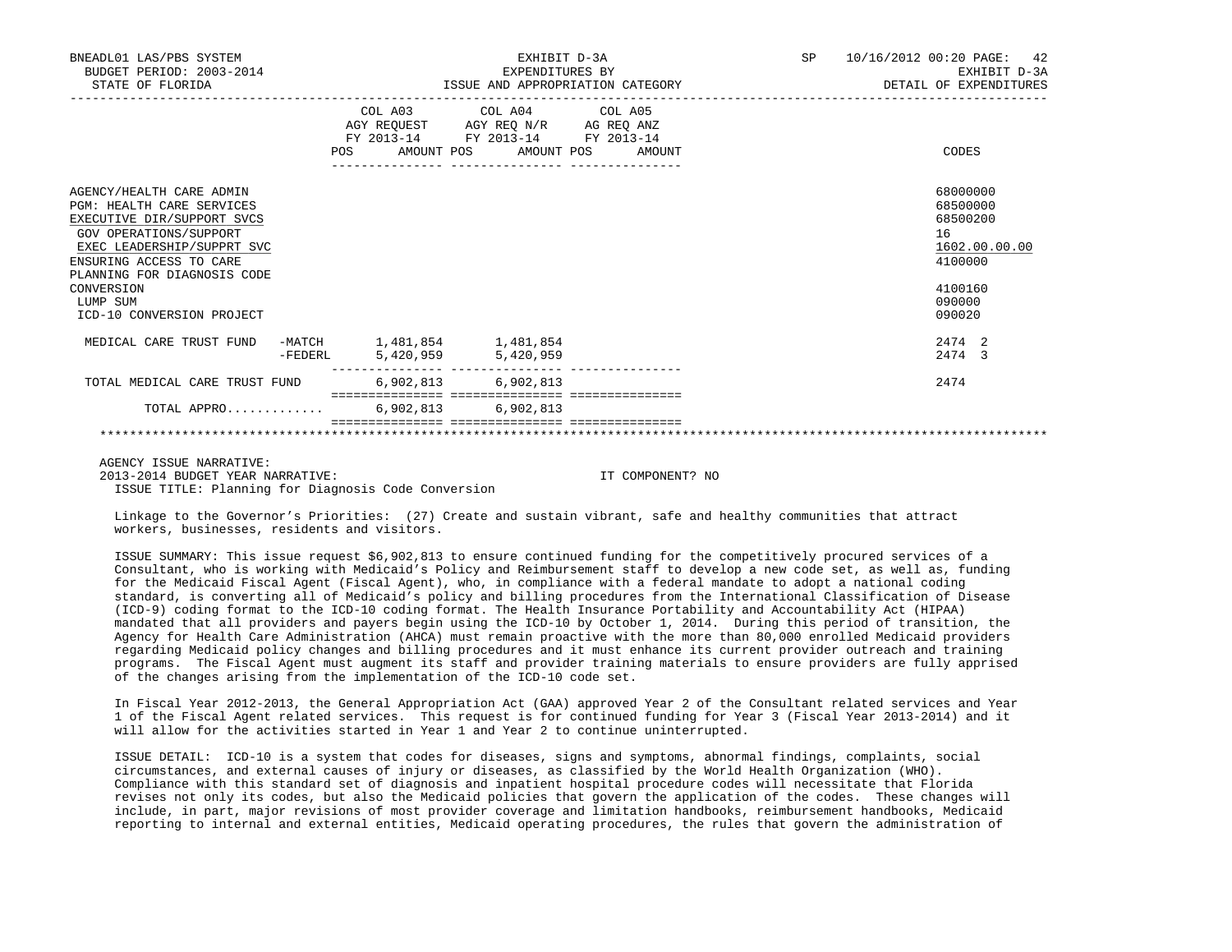| BNEADL01 LAS/PBS SYSTEM<br>BUDGET PERIOD: 2003-2014<br>STATE OF FLORIDA                                                                                                                               | EXHIBIT D-3A<br>EXPENDITURES BY<br>ISSUE AND APPROPRIATION CATEGORY                                                                         | 10/16/2012 00:20 PAGE: 43<br>SP<br>EXHIBIT D-3A<br>DETAIL OF EXPENDITURES |
|-------------------------------------------------------------------------------------------------------------------------------------------------------------------------------------------------------|---------------------------------------------------------------------------------------------------------------------------------------------|---------------------------------------------------------------------------|
|                                                                                                                                                                                                       | COL A03 COL A04 COL A05<br>AGY REOUEST AGY REO N/R AG REO ANZ<br>FY 2013-14 FY 2013-14 FY 2013-14<br>AMOUNT POS AMOUNT POS<br>POS<br>AMOUNT | CODES                                                                     |
| AGENCY/HEALTH CARE ADMIN<br>PGM: HEALTH CARE SERVICES<br>EXECUTIVE DIR/SUPPORT SVCS<br>GOV OPERATIONS/SUPPORT<br>EXEC LEADERSHIP/SUPPRT SVC<br>ENSURING ACCESS TO CARE<br>PLANNING FOR DIAGNOSIS CODE |                                                                                                                                             | 68000000<br>68500000<br>68500200<br>16<br>1602.00.00.00<br>4100000        |
| CONVERSION                                                                                                                                                                                            |                                                                                                                                             | 4100160                                                                   |

Medicaid policy, the Medicaid claims processing system, as well as changes to Medicaid fraud and abuse detection systems.

This effort will encompass two broad categories of Consultant and Fiscal Agent related services:

## Consultant related Services:

 The original start date of the Consultant related portion of this project was delayed until May 2012. Diagnosis changes represent for Florida Medicaid, as well as all health care entities, an impact to health care policy, business rules, and claims adjudication processes, and will have a direct effect on submitted health care claims, and the resulting Medicaid claims payments. Funding was approved in Fiscal Year 2011-2012 GAA for the first year of the Consultant related services. The Consultant will change Medicaid policy that governs the use of diagnosis and inpatient hospital procedure codes; and determine the most appropriate reimbursement rates for the new procedure code system in a budget neutral manner. AHCA must continue using the services of the Consultant, who has sufficient expertise to guide policy specialists in determining the most appropriate application of the new coding system. Policy changes will necessitate the revision of Medicaid policy and reimbursement handbooks, as well as internal and external reporting mechanisms. Medicaid efforts in fraud and abuse detection will also require updating. Policy and reimbursement changes will cover a four year timeline, and Consultant costs are projected to be as follows: Year 1 - \$1,582,216; Year 2 - \$5,270,857; Year 3 - \$3,594,261; and Year 4 - \$2,663,657. These expenditures will be eligible for 90 percent federal match. The Consultant contract to change Medicaid policy that governs the use of diagnosis and inpatient hospital procedure codes and determination of the most appropriate reimbursement rates for the new procedure code system in a budget neutral manner occurred in Fiscal Year 2011-2012 (Year 1). The same contract will continue in Years 2, 3, and 4.

## Fiscal Agent related Services:

 The Fiscal Agent related services also entail making changes to Medicaid's system policy, and conducting outreach and training. The Fiscal Agent will also help make changes to Medicaid's system policy, conduct outreach, and training. The ICD-10 changes apply to the entire United States health care industry and represent a significant modification to diagnosis coding that all health care providers and payers must adopt. Medicaid policy and claims billing rules encompass a complex set of operations and standards. The Fiscal Agent related portion of this project started in the first quarter of Fiscal Year 2012-2013. The Fiscal Agent will augment staffing for the provider call center and provider training for the ICD-10 transition.

## This effort will be staged in essentially two phases:

 Phase I: In Year 1 (Fiscal Year 2012-2013), the Fiscal Agent will prepare for the actual outreach and training with the provider community. The activities involved with Year 1 will include: developing an overall communication plan for all provider outreach and training activities; assessing the broad areas of impact and the provider types that will be most affected; preparing the training materials to be used to train providers on the changes needed in Medicaid for the conversion; preparing the outreach material, including letters, flyers, web announcements, collaboration with provider associations, collaboration with other state agencies and provider call center scripts. All of this material will have to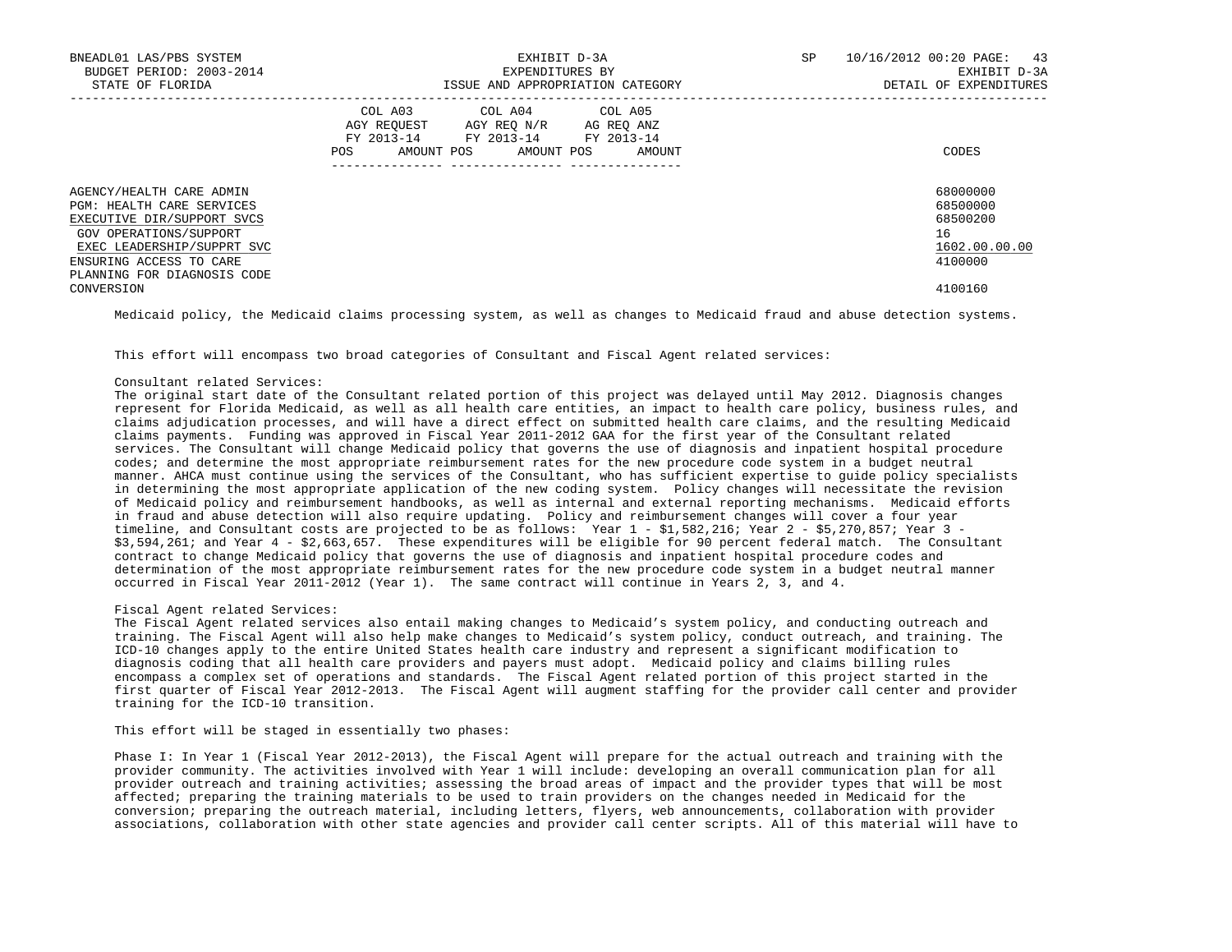| BNEADL01 LAS/PBS SYSTEM<br>BUDGET PERIOD: 2003-2014<br>STATE OF FLORIDA                                                                                                                                      | EXHIBIT D-3A<br>EXPENDITURES BY<br>ISSUE AND APPROPRIATION CATEGORY                                                                            | SP.<br>10/16/2012 00:20 PAGE:<br>44<br>EXHIBIT D-3A<br>DETAIL OF EXPENDITURES |
|--------------------------------------------------------------------------------------------------------------------------------------------------------------------------------------------------------------|------------------------------------------------------------------------------------------------------------------------------------------------|-------------------------------------------------------------------------------|
|                                                                                                                                                                                                              | COL A03 COL A04 COL A05<br>AGY REQUEST AGY REQ N/R AG REQ ANZ<br>FY 2013-14 FY 2013-14 FY 2013-14<br>AMOUNT POS<br>AMOUNT POS<br>POS<br>AMOUNT | CODES                                                                         |
| AGENCY/HEALTH CARE ADMIN<br><b>PGM: HEALTH CARE SERVICES</b><br>EXECUTIVE DIR/SUPPORT SVCS<br>GOV OPERATIONS/SUPPORT<br>EXEC LEADERSHIP/SUPPRT SVC<br>ENSURING ACCESS TO CARE<br>PLANNING FOR DIAGNOSIS CODE |                                                                                                                                                | 68000000<br>68500000<br>68500200<br>16<br>1602.00.00.00<br>4100000            |
| CONVERSION                                                                                                                                                                                                   |                                                                                                                                                | 4100160                                                                       |

 be developed to effectively work with providers to ensure they understand the changes required when billing/reporting Medicaid services, and developing the plan for provider training sessions.

 Phase II: In Year 2 and 3, the Fiscal Agent activities will continue with some of the Year 1 type efforts, and concentrate on the actual outreach and training and provider testing. In conjunction with the augmented provider support, the state will incur related travel and training for state staff. The total new expenses for additional Fiscal Agent provider support will cover a three year timeline starting in Fiscal Year 2012-2013 and are projected to be: Year 2 - \$1,948,515; Year 3 - \$1,978,933; and Year 4 - \$1,631,968. These expenditures will be eligible for 50 percent federal match. Year 3 Fiscal Agent outreach activities will consist of producing monthly reports of ICD-10 provider outreach and training activities; tracking of provider outreach and training activities in the work breakdown structure; ensuring deliverables and tasks are completed on time; completing training material to be used to train providers; completing outreach material; conducting provider training as described in the plan and maintaining collaboration with stakeholders.

 Fiscal Agent staffing is also required to augment for system changes during the ICD-10 transition. Additional Fiscal Agent system programmers are needed for the increase in work associated with the ICD-10 transition. Additional Fiscal Agent staffing for system changes will cover a three year timeline starting in Fiscal Year 2012-2013 and costs are projected to be: Year 2 - \$1,303,885; Year 3 - \$1,329,619; and Year 4 - \$1,036,901. These expenditures will be eligible for a 90 percent federal match. Year 4 Fiscal Agent system staff will continue to install and test system changes required by the diagnosis code transition.

The total costs to make these revisions per year are as follows:

| Phase I: Year 1  |  | \$1,582,216  |
|------------------|--|--------------|
| Phase II: Year 2 |  | \$8,523,257  |
| Phase II: Year 3 |  | \$6,902,813  |
| Phase II: Year 4 |  | \$5,332,526  |
| Total            |  | \$22,340,812 |

 BUDGET SUMMARY: The following is a fiscal breakdown by the three major components for Fiscal Year 2013-2014 detailed above:

ICD-10 Estimates

| 1. Consultant-related Services -90% FFP   | Total       | State     | Federal     |
|-------------------------------------------|-------------|-----------|-------------|
| Year 3                                    | \$3,594,262 | \$359,426 | \$3,234,835 |
| 2. Fiscal Agent Provider Support -50% FFP |             |           |             |
| Year 3                                    | \$1,978,932 | \$989,466 | \$989,466   |
| 3. Fiscal Agent System Staff -90% FFP     |             |           |             |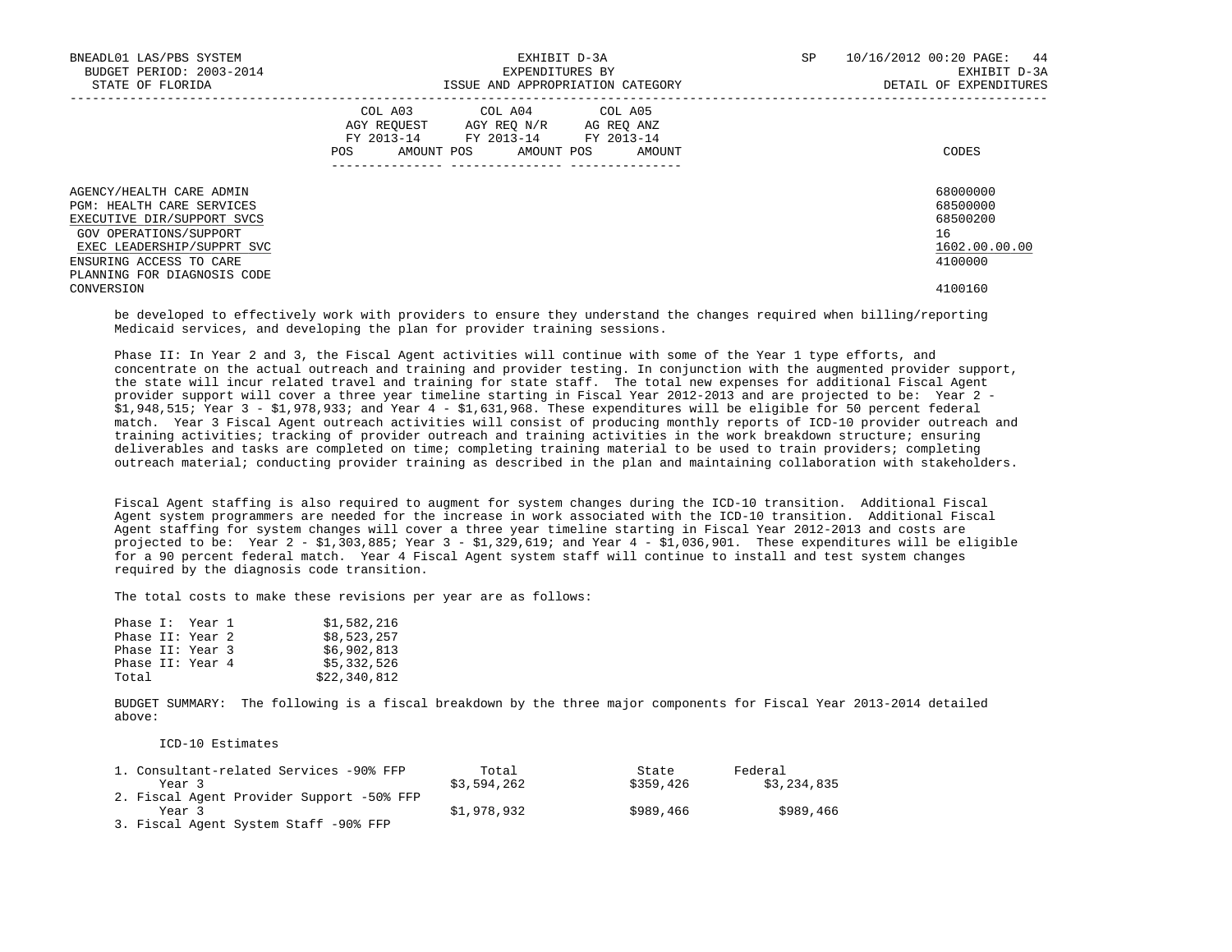| BNEADL01 LAS/PBS SYSTEM<br>BUDGET PERIOD: 2003-2014<br>STATE OF FLORIDA                                                                                                                                                                                         | EXHIBIT D-3A<br>EXPENDITURES BY                                                                                                                                                                | ISSUE AND APPROPRIATION CATEGORY                                                                  | SP          | 10/16/2012 00:20 PAGE: 45<br>EXHIBIT D-3A<br>DETAIL OF EXPENDITURES |
|-----------------------------------------------------------------------------------------------------------------------------------------------------------------------------------------------------------------------------------------------------------------|------------------------------------------------------------------------------------------------------------------------------------------------------------------------------------------------|---------------------------------------------------------------------------------------------------|-------------|---------------------------------------------------------------------|
|                                                                                                                                                                                                                                                                 | $\begin{tabular}{lcccc} COL A03 & COL A04 & COL A05 \\ AGY REQUEST & AGY REQ N/R & AG REQ ANZ \\ FY & 2013-14 & FY & 2013-14 & FY & 2013-14 \end{tabular}$<br>POS AMOUNT POS AMOUNT POS AMOUNT |                                                                                                   |             | CODES                                                               |
|                                                                                                                                                                                                                                                                 |                                                                                                                                                                                                |                                                                                                   |             |                                                                     |
| AGENCY/HEALTH CARE ADMIN<br>PGM: HEALTH CARE SERVICES<br>EXECUTIVE DIR/SUPPORT SVCS<br>GOV OPERATIONS/SUPPORT<br>EXEC LEADERSHIP/SUPPRT SVC<br>ENSURING ACCESS TO CARE<br>PLANNING FOR DIAGNOSIS CODE                                                           |                                                                                                                                                                                                |                                                                                                   |             | 68000000<br>68500000<br>68500200<br>16<br>1602.00.00.00<br>4100000  |
| CONVERSION                                                                                                                                                                                                                                                      |                                                                                                                                                                                                |                                                                                                   |             | 4100160                                                             |
| Year 3                                                                                                                                                                                                                                                          | \$1,329,619                                                                                                                                                                                    | \$132,962                                                                                         | \$1,196,657 |                                                                     |
| Grand Total                                                                                                                                                                                                                                                     | \$6,902,813                                                                                                                                                                                    | \$1,481,854                                                                                       | \$5,420,959 |                                                                     |
| Health Care Services (68500000)<br>Executive Direction and Support Services (68500200)<br>Executive Leadership and Support Services (1602000000)                                                                                                                |                                                                                                                                                                                                |                                                                                                   |             |                                                                     |
|                                                                                                                                                                                                                                                                 |                                                                                                                                                                                                | Recurring Mon-Recurring Total<br>FY 2013-14 FY 2013-14 FY 2013-14                                 |             |                                                                     |
| Lump Sum ICD-10 Conversion (090020)<br>Medical Care Trust Fund (2474-2)<br>Medical Care Trust Fund (2474-3)<br>Total                                                                                                                                            | FY 2013-14<br>\$0 D<br>\$0<br>\$0                                                                                                                                                              | $$1,481,854$ $$1,481,854$<br>\$5,420,959           \$5,420,959<br>\$6,902,813         \$6,902,813 |             |                                                                     |
| Issue Total                                                                                                                                                                                                                                                     | \$0                                                                                                                                                                                            | \$6,902,813 \$6,902,813<br>***********                                                            |             |                                                                     |
| ENROLLMENT BROKER SERVICES<br>STATEWIDE MEDICAID MANAGED CARE<br>SPECIAL CATEGORIES<br>CONTRACTED SERVICES                                                                                                                                                      |                                                                                                                                                                                                |                                                                                                   |             | *******************************<br>4100360<br>100000<br>100777      |
|                                                                                                                                                                                                                                                                 |                                                                                                                                                                                                |                                                                                                   |             | 1000 2<br>2474 3                                                    |
| TOTAL APPRO                                                                                                                                                                                                                                                     | 6,889,248 4,092,850                                                                                                                                                                            |                                                                                                   |             |                                                                     |
|                                                                                                                                                                                                                                                                 |                                                                                                                                                                                                |                                                                                                   |             |                                                                     |
| AGENCY ISSUE NARRATIVE:<br>2013-2014 BUDGET YEAR NARRATIVE:<br>ISSUE TITLE: Enrollment Broker Services for Statewide Medicaid Managed Care<br>Linkage to the Governor's Priorities: (25) Improve the efficiency and effectiveness of government agencies at all |                                                                                                                                                                                                | IT COMPONENT? NO                                                                                  |             |                                                                     |

 levels. (27) Create and sustain vibrant, safe and healthy communities that attract workers, businesses, residents, and visitors.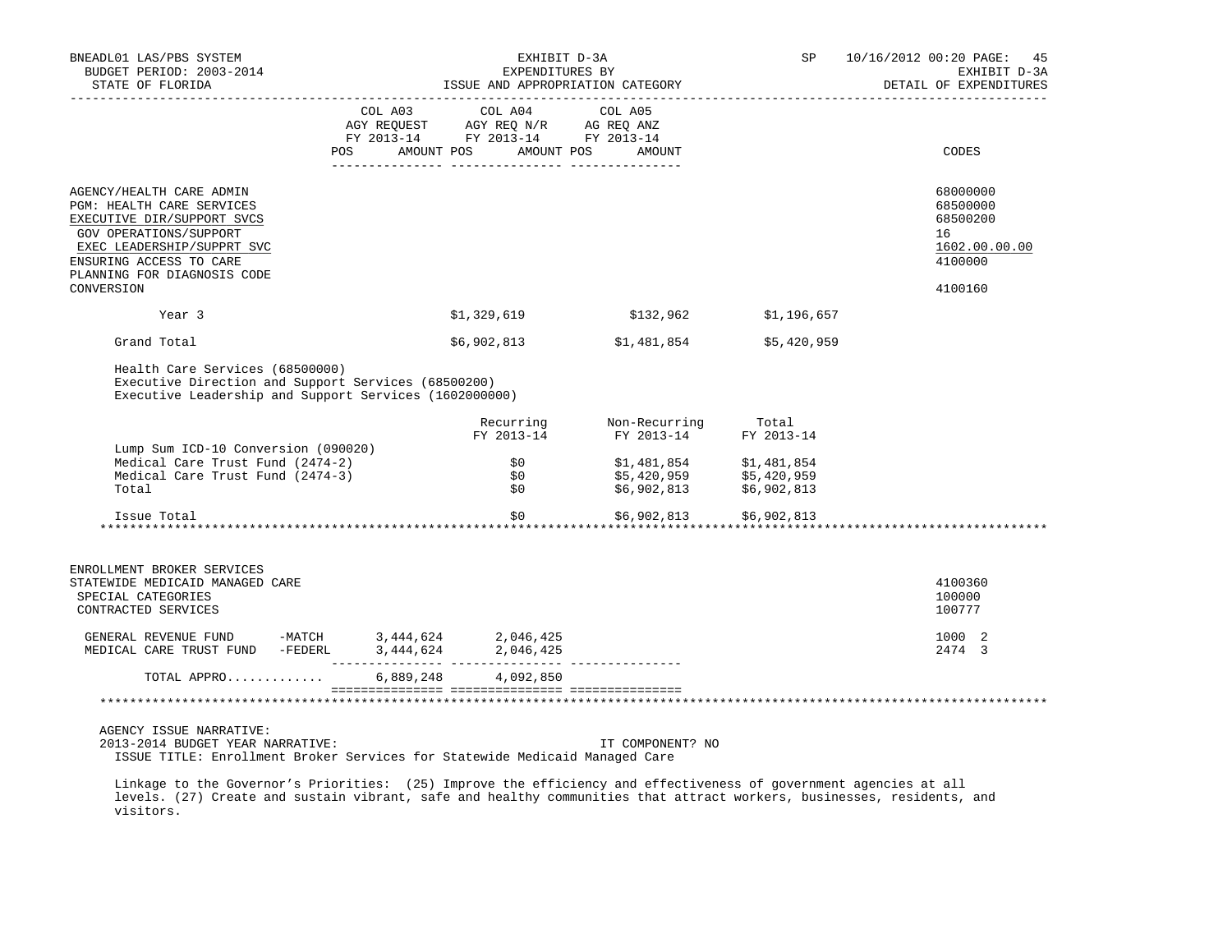| BNEADL01 LAS/PBS SYSTEM<br>BUDGET PERIOD: 2003-2014<br>STATE OF FLORIDA | EXHIBIT D-3A<br>EXPENDITURES BY<br>ISSUE AND APPROPRIATION CATEGORY                                                                         | 10/16/2012 00:20 PAGE:<br>46<br>SP<br>EXHIBIT D-3A<br>DETAIL OF EXPENDITURES |
|-------------------------------------------------------------------------|---------------------------------------------------------------------------------------------------------------------------------------------|------------------------------------------------------------------------------|
|                                                                         | COL A03 COL A04 COL A05<br>AGY REQUEST AGY REQ N/R AG REQ ANZ<br>FY 2013-14 FY 2013-14 FY 2013-14<br>AMOUNT POS AMOUNT POS<br>POS<br>AMOUNT | CODES                                                                        |
| AGENCY/HEALTH CARE ADMIN<br>PGM: HEALTH CARE SERVICES                   |                                                                                                                                             | 68000000<br>68500000                                                         |
| EXECUTIVE DIR/SUPPORT SVCS                                              |                                                                                                                                             | 68500200                                                                     |
| GOV OPERATIONS/SUPPORT                                                  |                                                                                                                                             | 16                                                                           |
| EXEC LEADERSHIP/SUPPRT SVC                                              |                                                                                                                                             | 1602.00.00.00                                                                |
| ENSURING ACCESS TO CARE                                                 |                                                                                                                                             | 4100000                                                                      |
| ENROLLMENT BROKER SERVICES                                              |                                                                                                                                             |                                                                              |
| STATEWIDE MEDICAID MANAGED CARE                                         |                                                                                                                                             | 4100360                                                                      |

 ISSUE SUMMARY: This issue request \$6,889,248 (\$4,092,850 Non-Recurring) for Enrollment Broker Services as part of the implementation of the Managed Medical Assistance (MMA) component of the Statewide Medicaid Managed Care (SMMC) program.

 ISSUE DETAIL: Chapter 409 Part IV, F.S., directs the Agency for Health Care Administration (AHCA) to implement the MMA component of the SMMC program by October 1, 2014. The program requires AHCA to transition Medicaid recipients, who meet the eligibility criteria, from their current service plans to the MMA component of the SMMC program. AHCA expects to transition between 250,000 and 500,000 enrolled recipients per month into the MMA component. Waiver authority will be necessary to implement the transition to MMA. Discussions between the Center for Medicare and Medicaid Services (CMS) on the approval of these waivers are continuing.

 The workload requirements associated with this transition will be significant. It is anticipated that the transition to MMA will move an additional 1 million beneficiaries into managed care. Currently, there are approximately 1.8 million beneficiaries in managed care. AHCA's current Enrollment Broker Services contract vendor has the resources to only support the current managed care population. The managed care population is expected to increase to approximately 2.8 million. In order to provide enrollment broker services to the additional population, AHCA will require additional enrollment broker call center and support staffing. The additional staff will provide assistance to beneficiaries regarding plan choices and making managed care plan selections. AHCA intends to change the Enrollment Broker Service contract to permit an increase in the number of call center staff available. To support the additional call center staff an increase in funding is also needed for expanding existing physical space and IT infrastructure.

 For AHCA to accomplish the enrollment transition to MMA, notification to recipients will need to begin no later than May 1, 2014. To meet this critical notification date requirement, AHCA must ensure the hiring and training of additional Enrollment Broker Services staff begins by January 2014.

 Approval of this issue request will minimize the risk of interruptions to SMMC enrollment services due to increases caused by the MMA transition requirements and the shortage of call center staff, as well as allow better management of potential continuity of care issues associated with the implementation of MMA. Additionally, new jobs will be created.

|                                  | Recurring   | Non-Recurring | Total       |
|----------------------------------|-------------|---------------|-------------|
|                                  | FY 2013-14  | FY 2013-14    | FY 2013-14  |
| Contracted Services (100777)     |             |               |             |
| General Revenue (1000-1)         | \$1,398,199 | \$2,046,425   | \$3,444,624 |
| Medical Care Trust Fund (2474-3) | \$1,398,199 | \$2,046,425   | \$3,444,624 |
| Issue Total                      | \$2,796,398 | \$4,092,850   | \$6,889,248 |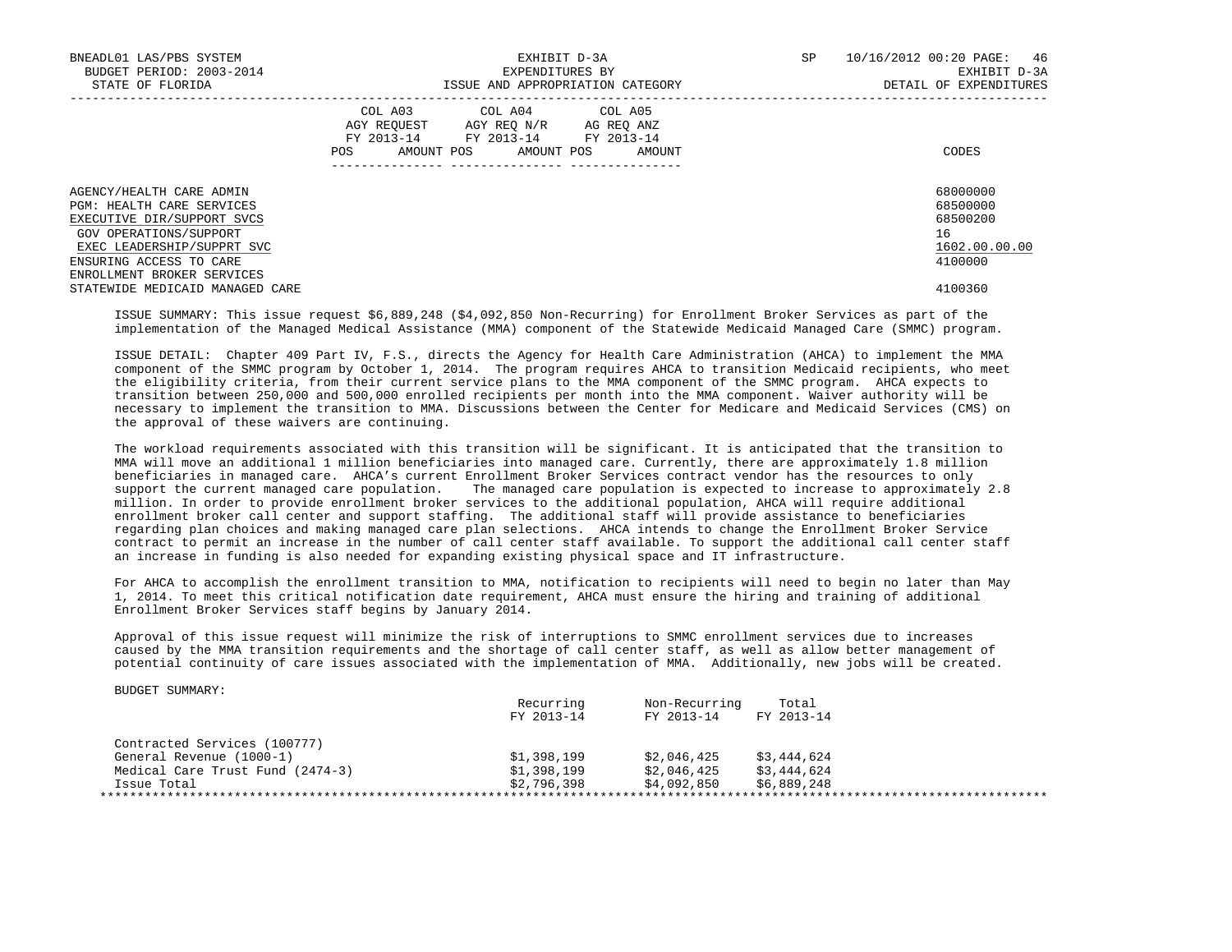| BNEADL01 LAS/PBS SYSTEM<br>BUDGET PERIOD: 2003-2014<br>STATE OF FLORIDA                                                                                                                                                                               |         | EXHIBIT D-3A<br>EXPENDITURES BY<br>ISSUE AND APPROPRIATION CATEGORY                                                               | SP 10/16/2012 00:20 PAGE: 47<br>EXHIBIT D-3A<br>DETAIL OF EXPENDITURES                            |
|-------------------------------------------------------------------------------------------------------------------------------------------------------------------------------------------------------------------------------------------------------|---------|-----------------------------------------------------------------------------------------------------------------------------------|---------------------------------------------------------------------------------------------------|
|                                                                                                                                                                                                                                                       | POS     | COL A03 COL A04 COL A05<br>AGY REQUEST AGY REQ N/R AG REQ ANZ<br>FY 2013-14 FY 2013-14 FY 2013-14<br>AMOUNT POS AMOUNT POS AMOUNT | CODES                                                                                             |
| AGENCY/HEALTH CARE ADMIN<br>PGM: HEALTH CARE SERVICES<br>EXECUTIVE DIR/SUPPORT SVCS<br>GOV OPERATIONS/SUPPORT<br>EXEC LEADERSHIP/SUPPRT SVC<br>ENSURING ACCESS TO CARE<br>CONSULTANT FOR MEDICAID REFORM<br>SPECIAL CATEGORIES<br>CONTRACTED SERVICES |         |                                                                                                                                   | 68000000<br>68500000<br>68500200<br>16<br>1602.00.00.00<br>4100000<br>4107100<br>100000<br>100777 |
| GENERAL REVENUE FUND -MATCH 210,000 210,000<br>MEDICAL CARE TRUST FUND<br>-FEDERL                                                                                                                                                                     | 210,000 | 210,000                                                                                                                           | 1000 2<br>2474 3                                                                                  |
| TOTAL APPRO $\ldots \ldots \ldots$                                                                                                                                                                                                                    |         |                                                                                                                                   |                                                                                                   |
|                                                                                                                                                                                                                                                       |         |                                                                                                                                   |                                                                                                   |

 AGENCY ISSUE NARRATIVE: 2013-2014 BUDGET YEAR NARRATIVE: IT COMPONENT? NO ISSUE TITLE: Consultant for Medicaid Reform

 Linkage to the Governor's Priorities: (25) Improve the efficiency and effectiveness of government agencies at all levels. (27) Create and sustain vibrant, safe and healthy communities that attract workers, businesses, residents and visitors.

 ISSUE SUMMARY: This issue requests funding to support consulting services for the implementation of the Statewide Medicaid Managed Care (SMMC) program. These funds will be used to focus on work moving forward with waiver authority. During the 2011 Legislative Session, \$2,000,000 was appropriated to the Agency for Health Care Administration (AHCA) for Fiscal Year 2011-2012 to be used for consulting services related to the roll out of the SMMC. Unexpended funds were re-appropriated in Fiscal Year 2012-2013 to be used for its original purpose.

 ISSUE DETAIL: During 2011, a vendor was awarded the consulting services contract and began work in June 2011. As part of this contract, the vendor has assisted AHCA in numerous areas related to the preparation of the Long-term Care (LTC) and Managed Medical Assistance (MMA)Invitation to Negotiate (ITNs). This includes, but is not limited to assistance with, the drafting of transition and implementation plans; drafting waiver and/or State Plan amendments; drafting the LTC and MMA competitive solicitation documents; drafting the LTC plan readiness tool; performing work related to the Medically Needy Program; and drafting the MMA ITN components. There have also been several program design issues that arose during the process that have required AHCA to ask the vendor to utilize their national experience and to provide technical assistance.

 Funding for Consulting Services is critical to continued success and timeliness of the implementation of the SMMC and MMA programs. Although consulting work regarding the LTC component will be concluded in Fiscal Year 2012-2013, significant work will remain regarding the MMA component for Fiscal Year 2013-2014. Specifically, the vendor would be used for finalizing waiver documents and waiver support, including budget neutrality demonstrations if needed; reviewing cost proposals submitted by potential MMA plans, and preparation of plan readiness and monitoring tools. The vendor would also provide information on comprehensive Medicaid programs integrating LTC and MMA programs from a national perspective while providing responses to AHCA's ad-hoc requests.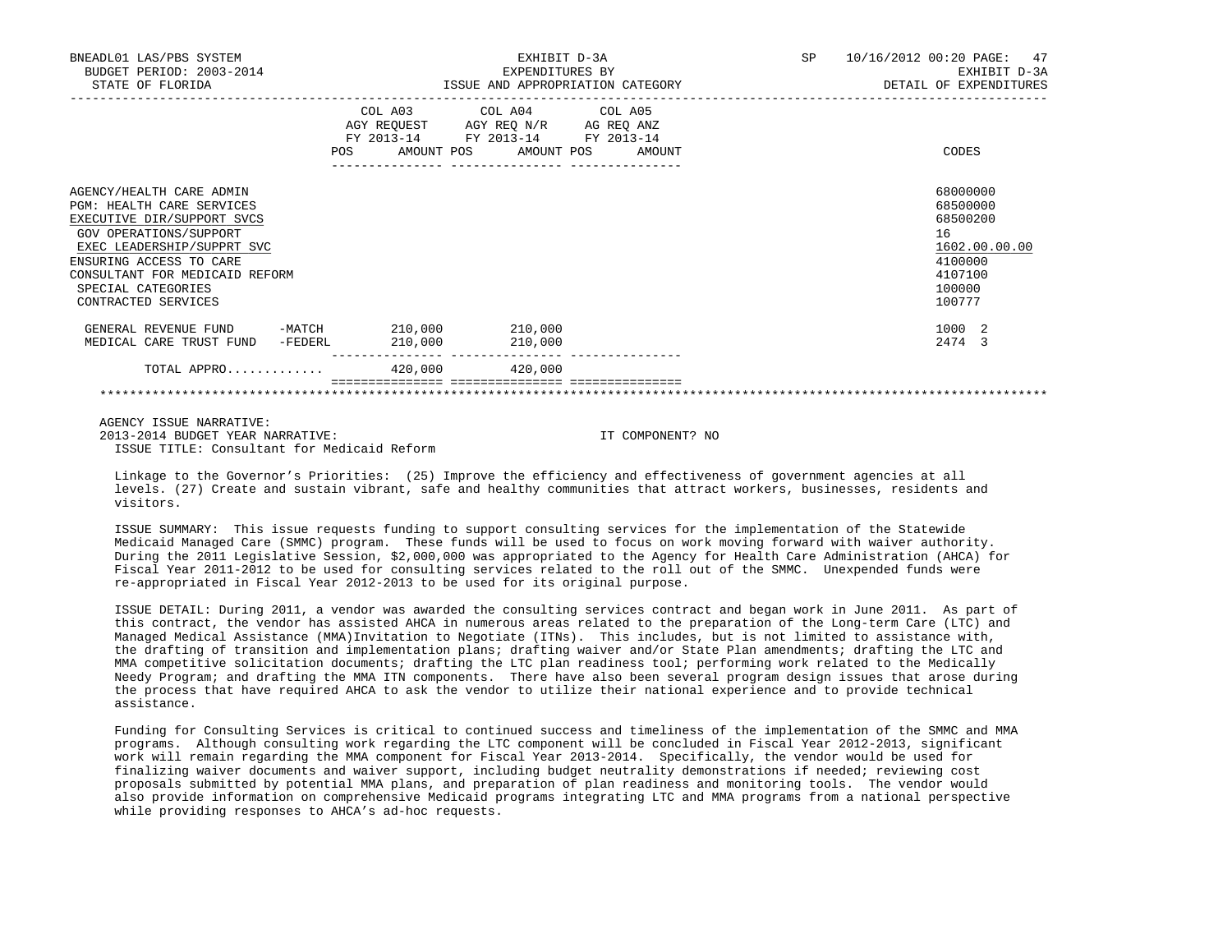| BNEADL01 LAS/PBS SYSTEM<br>BUDGET PERIOD: 2003-2014<br>STATE OF FLORIDA                                                                                                                                  | EXHIBIT D-3A<br>EXPENDITURES BY<br>ISSUE AND APPROPRIATION CATEGORY                                                                                     | SP<br>10/16/2012 00:20 PAGE: 48<br>EXHIBIT D-3A<br>DETAIL OF EXPENDITURES     |
|----------------------------------------------------------------------------------------------------------------------------------------------------------------------------------------------------------|---------------------------------------------------------------------------------------------------------------------------------------------------------|-------------------------------------------------------------------------------|
|                                                                                                                                                                                                          | COL A03<br>COL A04 COL A05<br>AGY REOUEST<br>AGY REO N/R<br>AG REO ANZ<br>FY 2013-14 FY 2013-14 FY 2013-14<br>AMOUNT POS<br>AMOUNT POS<br>POS<br>AMOUNT | CODES                                                                         |
| AGENCY/HEALTH CARE ADMIN<br>PGM: HEALTH CARE SERVICES<br>EXECUTIVE DIR/SUPPORT SVCS<br>GOV OPERATIONS/SUPPORT<br>EXEC LEADERSHIP/SUPPRT SVC<br>ENSURING ACCESS TO CARE<br>CONSULTANT FOR MEDICAID REFORM |                                                                                                                                                         | 68000000<br>68500000<br>68500200<br>16<br>1602.00.00.00<br>4100000<br>4107100 |

 Since no additional Full Time Equivalent (FTE) staff resources are requested during the transition period between the current Medicaid system and the SMMC, during which current programs must be maintained while the new program is developed and implemented, consultant services will be a critical component in AHCA's ability to successfully implement the SMMC program.

| Budget Summary:                   |                            |                      |               |            |               |
|-----------------------------------|----------------------------|----------------------|---------------|------------|---------------|
|                                   |                            | Recurring            | Non-Recurring | Total      |               |
|                                   |                            | FY 2013-14           | FY 2013-14    | FY 2013-14 |               |
| Contracted Services (100777)      |                            |                      |               |            |               |
| General Revenue (1000-2)          |                            | \$0                  | \$210,000     | \$210,000  |               |
| Medical Care Trust Fund (2474-3)  |                            | \$0                  | \$210,000     | \$210,000  |               |
| Total Issue                       |                            | \$0                  | \$420,000     | \$420,000  |               |
| ***********************           |                            |                      |               |            |               |
| TOTAL: EXEC LEADERSHIP/SUPPRT SVC |                            |                      |               |            | 1602.00.00.00 |
| BY FUND TYPE                      |                            |                      |               |            |               |
| GENERAL REVENUE FUND              |                            | 48,680,237 2,256,425 |               |            | 1000          |
| TRUST FUNDS                       | 189, 127, 672 11, 995, 238 |                      |               |            | 2000          |
| TOTAL POSITIONS $746.00$          |                            |                      |               |            |               |
| TOTAL PROG COMP 237,807,909       |                            | 14,251,663           |               |            |               |
| TOTAL SALARY RATE 31,490,317      |                            |                      |               |            |               |
|                                   |                            |                      |               |            |               |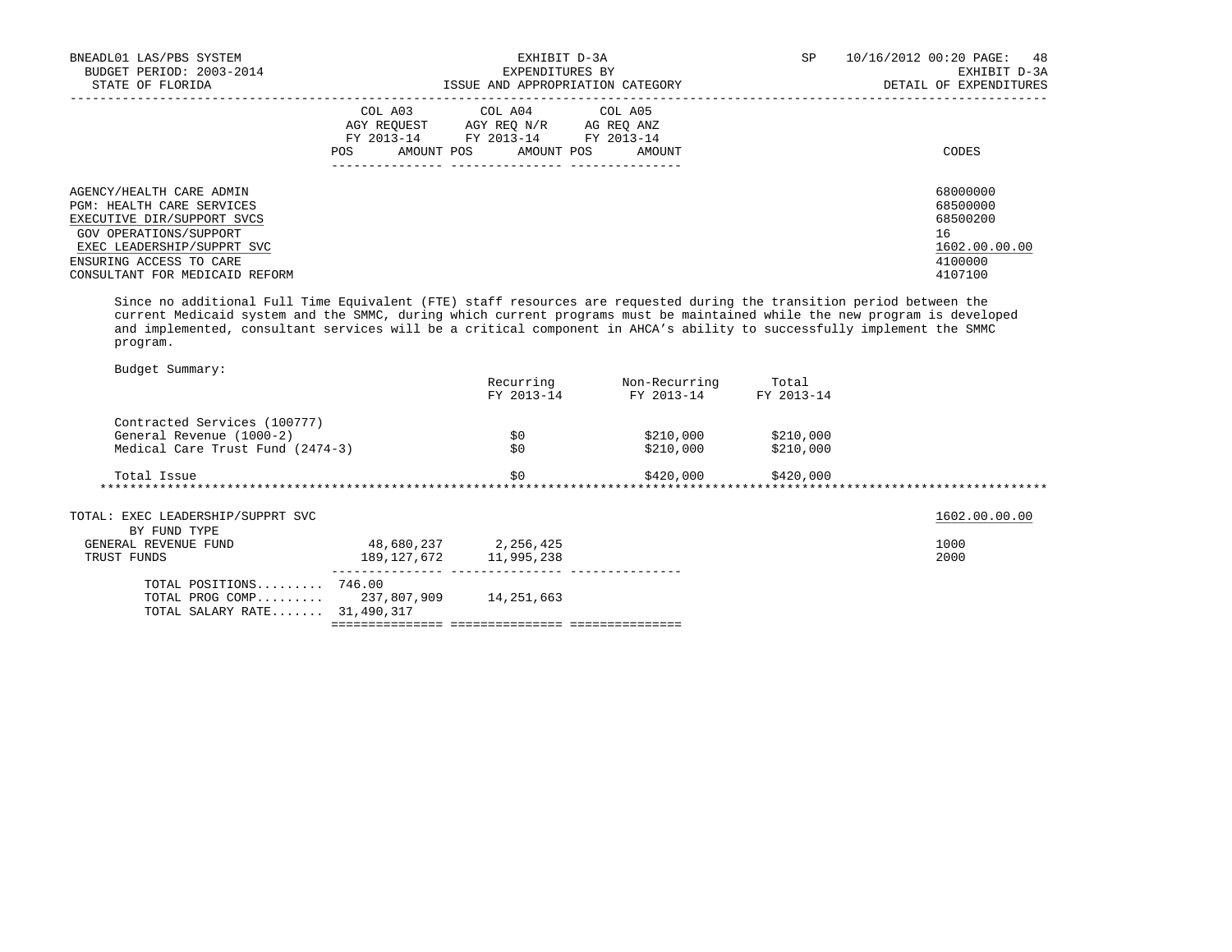| BNEADL01 LAS/PBS SYSTEM<br>BUDGET PERIOD: 2003-2014<br>STATE OF FLORIDA                                                                                                                                                                                                                     |                                          | EXHIBIT D-3A<br>EXPENDITURES BY                                                   | ISSUE AND APPROPRIATION CATEGORY | SP | 10/16/2012 00:20 PAGE: 49<br>EXHIBIT D-3A<br>DETAIL OF EXPENDITURES                               |
|---------------------------------------------------------------------------------------------------------------------------------------------------------------------------------------------------------------------------------------------------------------------------------------------|------------------------------------------|-----------------------------------------------------------------------------------|----------------------------------|----|---------------------------------------------------------------------------------------------------|
|                                                                                                                                                                                                                                                                                             | COL A03<br>POS AMOUNT POS                | COL A04<br>AGY REQUEST AGY REQ N/R AG REQ ANZ<br>FY 2013-14 FY 2013-14 FY 2013-14 | COL A05<br>AMOUNT POS<br>AMOUNT  |    | CODES                                                                                             |
| AGENCY/HEALTH CARE ADMIN<br>PGM: HEALTH CARE SERVICES<br>MEDICAID SERV/INDIVIDUALS<br>HEALTH AND HUMAN SERVICES<br>HEALTH SVCS/INDIVIDUALS<br>ESTIMATED EXPENDITURES<br>ESTIMATED EXPENDITURES - OPERATIONS<br>SPECIAL CATEGORIES<br>ADULT VISION/HEARING SVCS                              |                                          |                                                                                   |                                  |    | 68000000<br>68500000<br>68501400<br>13<br>1301.00.00.00<br>1000000<br>1001000<br>100000<br>100062 |
| $\begin{tabular}{lllllllllll} \multicolumn{4}{c}{\textbf{GENERAL}} &\textbf{REVENUE} & \textbf{FUND} & & -\textbf{MATCH} & & 7,617,533 \\ \multicolumn{4}{c}{\textbf{MEDICAL CARE TRUST FUND}} & -\textbf{FEDERL} & & 10,403,603 \\ \end{tabular}$<br>REFUGEE ASSISTANCE TF -FEDERL 316,543 |                                          |                                                                                   |                                  |    | 1000 2<br>2474 3<br>2579 3                                                                        |
| TOTAL APPRO                                                                                                                                                                                                                                                                                 | 18,337,679                               |                                                                                   |                                  |    |                                                                                                   |
| CASE MANAGEMENT                                                                                                                                                                                                                                                                             |                                          |                                                                                   |                                  |    | 100311                                                                                            |
| GENERAL REVENUE FUND                                                                                                                                                                                                                                                                        | -MATCH 43,759,419                        |                                                                                   |                                  |    | 1000 2                                                                                            |
| MEDICAL CARE TRUST FUND                                                                                                                                                                                                                                                                     | $-MATCH$ 450,000<br>-FEDERL 60,378,751   |                                                                                   |                                  |    | 2474 2<br>2474 3                                                                                  |
| TOTAL MEDICAL CARE TRUST FUND 60,828,751                                                                                                                                                                                                                                                    |                                          |                                                                                   |                                  |    | 2474                                                                                              |
| REFUGEE ASSISTANCE TF -FEDERL 28,629                                                                                                                                                                                                                                                        |                                          |                                                                                   |                                  |    | 2579 3                                                                                            |
| TOTAL APPRO $104,616,799$                                                                                                                                                                                                                                                                   |                                          |                                                                                   |                                  |    |                                                                                                   |
| THERAPEUTIC SVCS - CHILD                                                                                                                                                                                                                                                                    |                                          |                                                                                   |                                  |    | 100436                                                                                            |
| GENERAL REVENUE FUND -MATCH 31,130,034<br>MEDICAL CARE TRUST FUND -FEDERL 42,515,657<br>REFUGEE ASSISTANCE TF -FEDERL 896                                                                                                                                                                   |                                          |                                                                                   |                                  |    | 1000 2<br>2474 3<br>2579 3                                                                        |
| TOTAL APPRO                                                                                                                                                                                                                                                                                 | 73,646,587                               |                                                                                   |                                  |    |                                                                                                   |
| COMMUNITY MENTAL HEALTH SV                                                                                                                                                                                                                                                                  |                                          |                                                                                   |                                  |    | 100616                                                                                            |
| GENERAL REVENUE FUND                                                                                                                                                                                                                                                                        | -MATCH 25,924,806                        |                                                                                   |                                  |    | 1000 2                                                                                            |
| MEDICAL CARE TRUST FUND                                                                                                                                                                                                                                                                     | $-MATCH$ 2,000,000<br>-FEDERL 41,046,453 |                                                                                   |                                  |    | 2474 2<br>2474 3                                                                                  |
| TOTAL MEDICAL CARE TRUST FUND                                                                                                                                                                                                                                                               | 43,046,453                               |                                                                                   |                                  |    | 2474                                                                                              |
|                                                                                                                                                                                                                                                                                             |                                          |                                                                                   |                                  |    |                                                                                                   |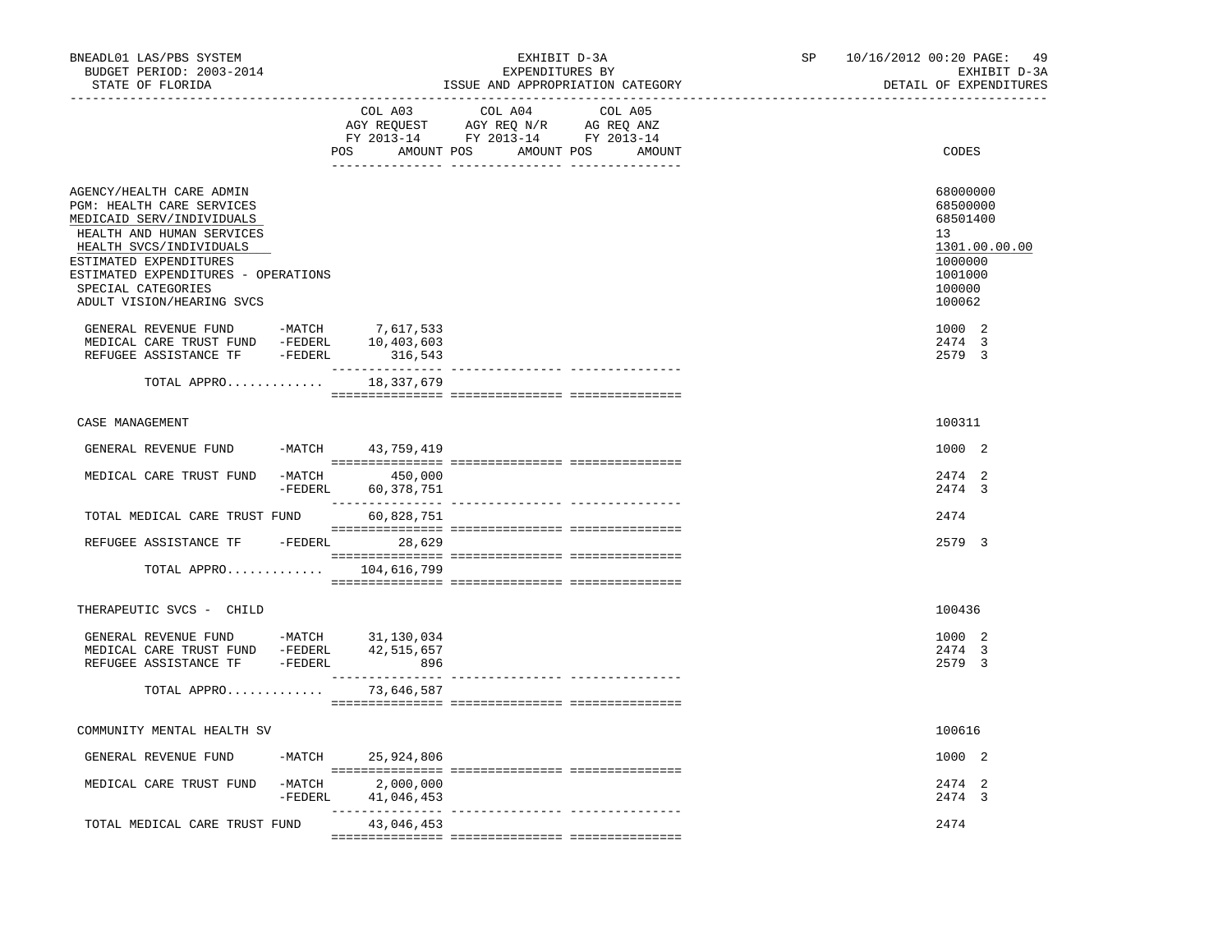| BNEADL01 LAS/PBS SYSTEM<br>BUDGET PERIOD: 2003-2014<br>STATE OF FLORIDA                                                                                                                                                                                                        | EXHIBIT D-3A<br>EXPENDITURES BY<br>ISSUE AND APPROPRIATION CATEGORY<br>--------------------------------                                     | SP<br>_______________________ | 10/16/2012 00:20 PAGE:<br>50<br>EXHIBIT D-3A<br>DETAIL OF EXPENDITURES                            |
|--------------------------------------------------------------------------------------------------------------------------------------------------------------------------------------------------------------------------------------------------------------------------------|---------------------------------------------------------------------------------------------------------------------------------------------|-------------------------------|---------------------------------------------------------------------------------------------------|
|                                                                                                                                                                                                                                                                                | COL A03<br>COL A04<br>COL A05<br>AGY REQUEST AGY REQ N/R AG REQ ANZ<br>FY 2013-14 FY 2013-14 FY 2013-14<br>POS AMOUNT POS AMOUNT POS AMOUNT |                               | CODES                                                                                             |
| AGENCY/HEALTH CARE ADMIN<br>PGM: HEALTH CARE SERVICES<br>MEDICAID SERV/INDIVIDUALS<br>HEALTH AND HUMAN SERVICES<br>HEALTH SVCS/INDIVIDUALS<br>ESTIMATED EXPENDITURES<br>ESTIMATED EXPENDITURES - OPERATIONS<br>SPECIAL CATEGORIES<br>COMMUNITY MENTAL HEALTH SV<br>TOTAL APPRO | 68,971,259                                                                                                                                  |                               | 68000000<br>68500000<br>68501400<br>13<br>1301.00.00.00<br>1000000<br>1001000<br>100000<br>100616 |
| ADULT DENTAL SERVICES                                                                                                                                                                                                                                                          |                                                                                                                                             |                               | 100903                                                                                            |
| GENERAL REVENUE FUND -MATCH 13,913,359<br>MEDICAL CARE TRUST FUND -FEDERL 19,002,088<br>REFUGEE ASSISTANCE TF -FEDERL 285,283                                                                                                                                                  | ________________                                                                                                                            |                               | 1000 2<br>2474 3<br>2579 3                                                                        |
| TOTAL APPRO                                                                                                                                                                                                                                                                    | --------------- ---------------<br>33,200,730                                                                                               |                               |                                                                                                   |
| DEVEL EVAL & INTERV/PART C                                                                                                                                                                                                                                                     |                                                                                                                                             |                               | 100919                                                                                            |
| MEDICAL CARE TRUST FUND -MATCH 3,712,484                                                                                                                                                                                                                                       | -FEDERL 5,070,305                                                                                                                           |                               | 2474 2<br>2474 3                                                                                  |
| TOTAL MEDICAL CARE TRUST FUND                                                                                                                                                                                                                                                  | 8,782,789                                                                                                                                   |                               | 2474                                                                                              |
| TOTAL APPRO                                                                                                                                                                                                                                                                    | 8,782,789                                                                                                                                   |                               |                                                                                                   |
| EARLY/PERIOD SCREEN/CHILD                                                                                                                                                                                                                                                      |                                                                                                                                             |                               | 101029                                                                                            |
| GENERAL REVENUE FUND -MATCH 115,504,341<br>MEDICAL CARE TRUST FUND -FEDERL 157,790,533<br>REFUGEE ASSISTANCE TF - FEDERL 241,517                                                                                                                                               |                                                                                                                                             |                               | 1000 2<br>2474 3<br>2579 3                                                                        |
| TOTAL APPRO 273,536,391                                                                                                                                                                                                                                                        |                                                                                                                                             |                               |                                                                                                   |
| G/A-RURAL HOSP FIN ASST                                                                                                                                                                                                                                                        |                                                                                                                                             |                               | 101240                                                                                            |
|                                                                                                                                                                                                                                                                                |                                                                                                                                             |                               | 1000 2<br>2339 2<br>2474 3                                                                        |
| TOTAL APPRO 14,030,766                                                                                                                                                                                                                                                         | ________________                                                                                                                            |                               |                                                                                                   |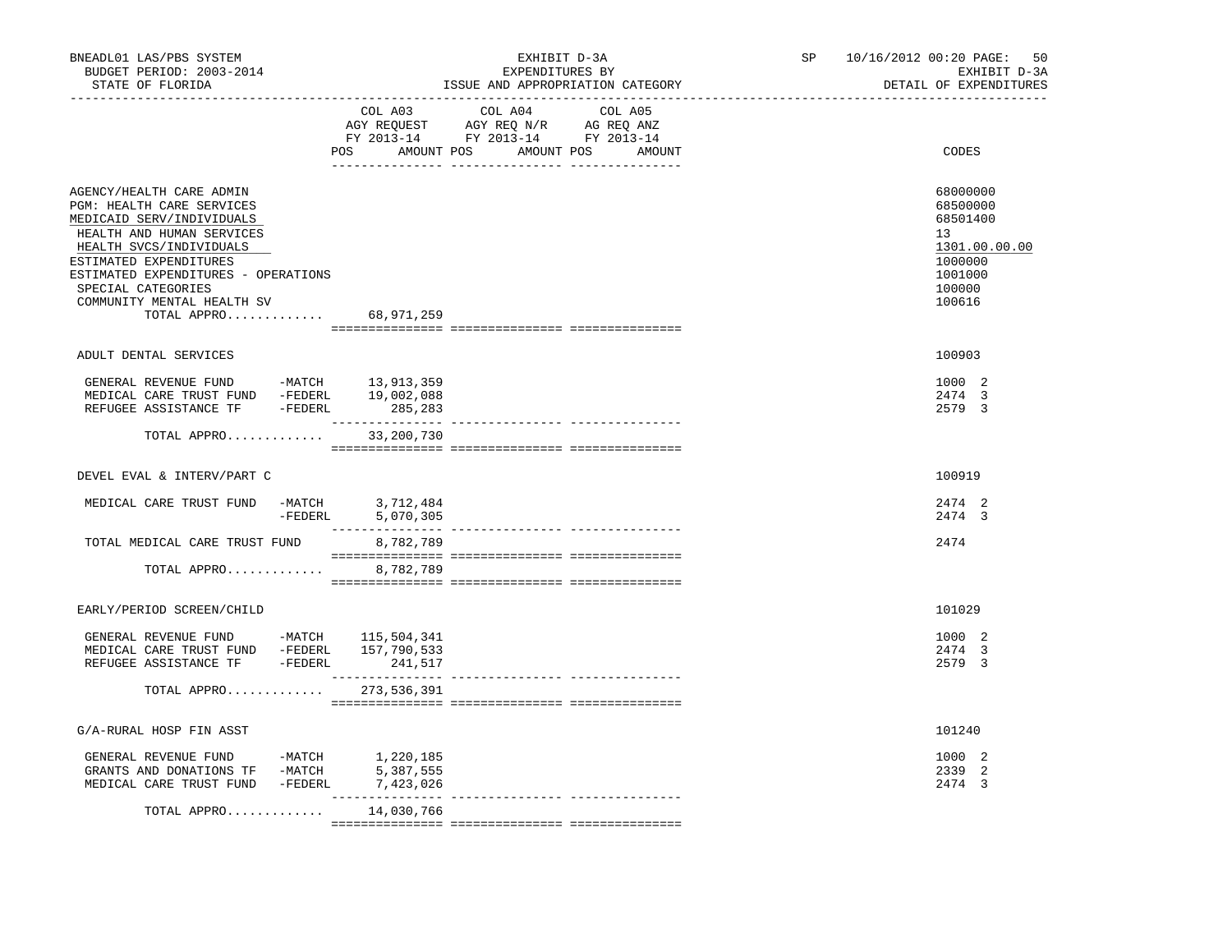| BNEADL01 LAS/PBS SYSTEM<br>BUDGET PERIOD: 2003-2014<br>STATE OF FLORIDA                                                                                                                                                                                                                                                                  |                     | EXHIBIT D-3A<br>EXPENDITURES BY                                                                                 | ISSUE AND APPROPRIATION CATEGORY | SP 10/16/2012 00:20 PAGE: 51<br>EXHIBIT D-3A<br>DETAIL OF EXPENDITURES                            |
|------------------------------------------------------------------------------------------------------------------------------------------------------------------------------------------------------------------------------------------------------------------------------------------------------------------------------------------|---------------------|-----------------------------------------------------------------------------------------------------------------|----------------------------------|---------------------------------------------------------------------------------------------------|
|                                                                                                                                                                                                                                                                                                                                          | POS<br>AMOUNT POS   | COL A03 COL A04 COL A05<br>AGY REQUEST AGY REQ N/R AG REQ ANZ<br>FY 2013-14 FY 2013-14 FY 2013-14<br>AMOUNT POS | <b>AMOUNT</b>                    | CODES                                                                                             |
| AGENCY/HEALTH CARE ADMIN<br>PGM: HEALTH CARE SERVICES<br>MEDICAID SERV/INDIVIDUALS<br>HEALTH AND HUMAN SERVICES<br>HEALTH SVCS/INDIVIDUALS<br>ESTIMATED EXPENDITURES<br>ESTIMATED EXPENDITURES - OPERATIONS<br>SPECIAL CATEGORIES<br>FAMILY PLANNING                                                                                     |                     |                                                                                                                 |                                  | 68000000<br>68500000<br>68501400<br>13<br>1301.00.00.00<br>1000000<br>1001000<br>100000<br>101246 |
| GENERAL REVENUE FUND -MATCH 2,333,512<br>MEDICAL CARE TRUST FUND -FEDERL 21,001,609<br>REFUGEE ASSISTANCE TF -FEDERL                                                                                                                                                                                                                     | 41,435              |                                                                                                                 |                                  | 1000 2<br>2474 3<br>2579 3                                                                        |
| TOTAL APPRO 23,376,556                                                                                                                                                                                                                                                                                                                   |                     |                                                                                                                 |                                  |                                                                                                   |
| G/A-SHANDS TEACHING HOSP                                                                                                                                                                                                                                                                                                                 |                     |                                                                                                                 |                                  | 101321                                                                                            |
| GENERAL REVENUE FUND -MATCH 9,673,569                                                                                                                                                                                                                                                                                                    |                     |                                                                                                                 |                                  | 1000 2                                                                                            |
| HEALTHY START SERVICES                                                                                                                                                                                                                                                                                                                   |                     |                                                                                                                 |                                  | 101405                                                                                            |
| MEDICAL CARE TRUST FUND -FEDERL 23,641,947                                                                                                                                                                                                                                                                                               |                     |                                                                                                                 |                                  | 2474 3                                                                                            |
| HOME HEALTH SERVICES                                                                                                                                                                                                                                                                                                                     |                     |                                                                                                                 |                                  | 101561                                                                                            |
| GENERAL REVENUE FUND -MATCH 79,140,167<br>MEDICAL CARE TRUST FUND -FEDERL 108,105,988<br>REFUGEE ASSISTANCE TF -FEDERL 131,917                                                                                                                                                                                                           |                     |                                                                                                                 |                                  | 1000 2<br>2474 3<br>2579 3                                                                        |
| TOTAL APPRO 187,378,072                                                                                                                                                                                                                                                                                                                  |                     |                                                                                                                 |                                  |                                                                                                   |
| HOSPICE SERVICES                                                                                                                                                                                                                                                                                                                         |                     |                                                                                                                 |                                  | 101575                                                                                            |
| $\begin{tabular}{lllllllll} \multicolumn{2}{c}{\textbf{GENERAL}} &\textbf{REVENUE} & \textbf{FUND} & & \textbf{-MATCH} & & \textbf{77,769,399} \\ \multicolumn{2}{c}{\textbf{HEALTH CARE TRUST FUND}} & & \textbf{-MATCH} & & \textbf{42,000,000} \end{tabular}$<br>GRANTS AND DONATIONS TF -MATCH 16,179,701<br>MEDICAL CARE TRUST FUND | -FEDERL 185,671,671 |                                                                                                                 |                                  | 1000 2<br>2003 2<br>2339<br>-2<br>2474 3                                                          |
| TOTAL APPRO                                                                                                                                                                                                                                                                                                                              | 321,620,771         |                                                                                                                 |                                  |                                                                                                   |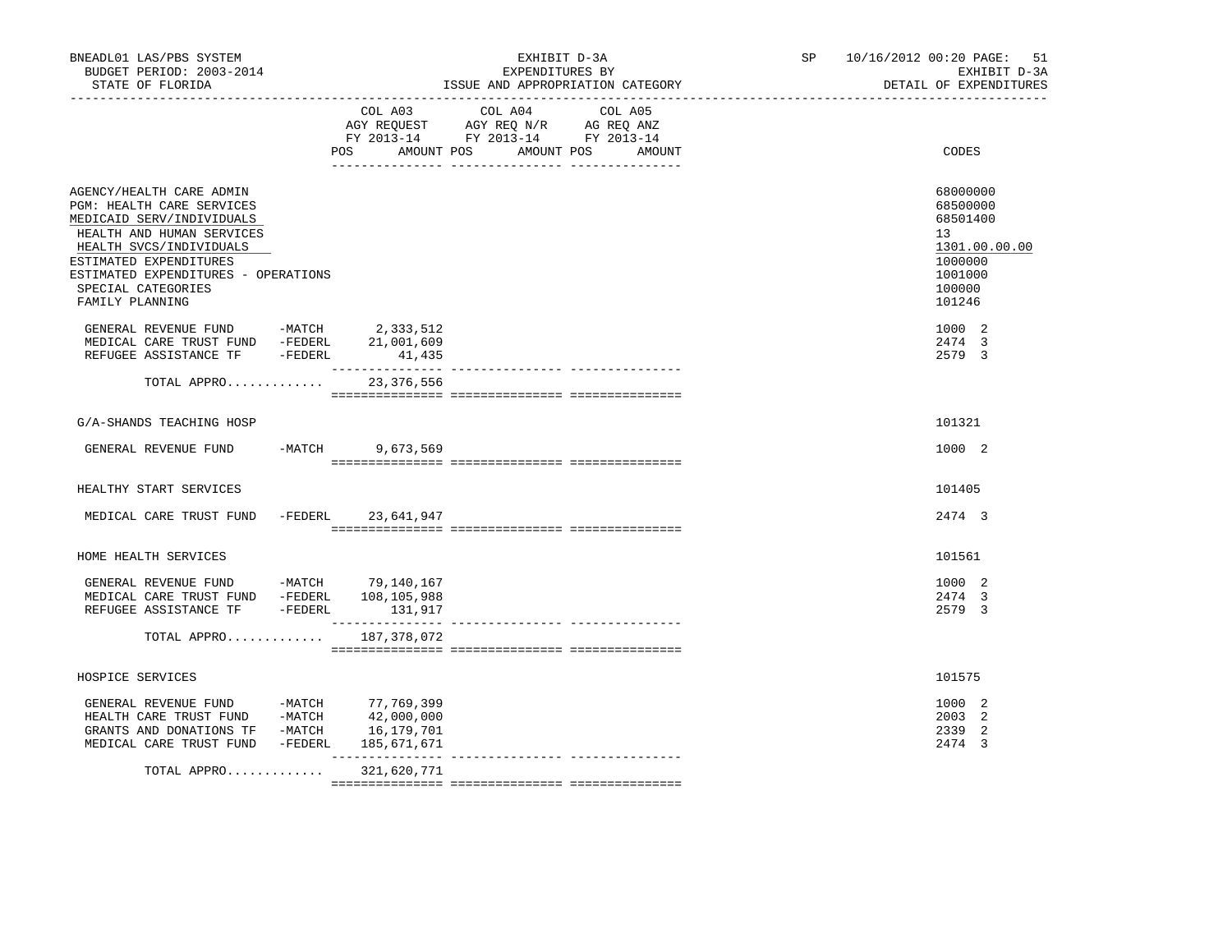| BNEADL01 LAS/PBS SYSTEM<br>BUDGET PERIOD: 2003-2014<br>STATE OF FLORIDA                                                                                                                                                                                         |        |                                      | EXPENDITURES BY                                                                                                                                                                                                                                                      | EXHIBIT D-3A<br>ISSUE AND APPROPRIATION CATEGORY | SP | 10/16/2012 00:20 PAGE:<br>-52<br>EXHIBIT D-3A<br>DETAIL OF EXPENDITURES                                        |
|-----------------------------------------------------------------------------------------------------------------------------------------------------------------------------------------------------------------------------------------------------------------|--------|--------------------------------------|----------------------------------------------------------------------------------------------------------------------------------------------------------------------------------------------------------------------------------------------------------------------|--------------------------------------------------|----|----------------------------------------------------------------------------------------------------------------|
|                                                                                                                                                                                                                                                                 |        |                                      | COL A03 COL A04<br>$\begin{tabular}{lllllll} \bf AGY \;\; RegUEST\hspace{1cm}AGY \;\; REG\;\; N/R\hspace{1cm}AG \;\; REG \;\; ANZ \\ \hline \texttt{FY} \;\; 2013\text{--}14 & \texttt{FY} \;\; 2013\text{--}14 & \texttt{FY} \;\; 2013\text{--}14 \\ \end{tabular}$ | COL A05<br>POS AMOUNT POS AMOUNT POS AMOUNT      |    | CODES                                                                                                          |
| AGENCY/HEALTH CARE ADMIN<br>PGM: HEALTH CARE SERVICES<br>MEDICAID SERV/INDIVIDUALS<br>HEALTH AND HUMAN SERVICES<br>HEALTH SVCS/INDIVIDUALS<br>ESTIMATED EXPENDITURES<br>ESTIMATED EXPENDITURES - OPERATIONS<br>SPECIAL CATEGORIES<br>HOSPITAL INPATIENT SERVICE |        |                                      |                                                                                                                                                                                                                                                                      |                                                  |    | 68000000<br>68500000<br>68501400<br>13 <sup>7</sup><br>1301.00.00.00<br>1000000<br>1001000<br>100000<br>101582 |
| GENERAL REVENUE FUND                                                                                                                                                                                                                                            |        | -MATCH 553,406,334                   |                                                                                                                                                                                                                                                                      |                                                  |    | 1000 2                                                                                                         |
| GRANTS AND DONATIONS TF                                                                                                                                                                                                                                         |        | -MATCH 586,006,813                   |                                                                                                                                                                                                                                                                      |                                                  |    | 2339 2                                                                                                         |
| MEDICAL CARE TRUST FUND                                                                                                                                                                                                                                         | -MATCH | 25,927,942<br>-FEDERL 2132, 425, 442 |                                                                                                                                                                                                                                                                      |                                                  |    | 2474 2<br>2474 3                                                                                               |
| TOTAL MEDICAL CARE TRUST FUND                                                                                                                                                                                                                                   |        | 2158,353,384                         |                                                                                                                                                                                                                                                                      |                                                  |    | 2474                                                                                                           |
| PUB MEDICAL ASST TF                                                                                                                                                                                                                                             |        | -MATCH 395,610,000                   |                                                                                                                                                                                                                                                                      |                                                  |    | 2565 2                                                                                                         |
| REFUGEE ASSISTANCE TF - FEDERL 4,028,044                                                                                                                                                                                                                        |        |                                      |                                                                                                                                                                                                                                                                      |                                                  |    | 2579 3                                                                                                         |
| TOTAL APPRO 3697,404,575                                                                                                                                                                                                                                        |        |                                      |                                                                                                                                                                                                                                                                      |                                                  |    |                                                                                                                |
| REGULAR DISPROP SHARE                                                                                                                                                                                                                                           |        |                                      |                                                                                                                                                                                                                                                                      |                                                  |    | 101583                                                                                                         |
| GENERAL REVENUE FUND -MATCH<br>GRANTS AND DONATIONS TF -MATCH 102,612,386<br>MEDICAL CARE TRUST FUND -FEDERL 143,208,191                                                                                                                                        |        | 750,000                              |                                                                                                                                                                                                                                                                      |                                                  |    | 1000 2<br>2339 2<br>2474 3                                                                                     |
| TOTAL APPRO                                                                                                                                                                                                                                                     |        | 246,570,577                          |                                                                                                                                                                                                                                                                      |                                                  |    |                                                                                                                |
| LOW INCOME POOL                                                                                                                                                                                                                                                 |        |                                      |                                                                                                                                                                                                                                                                      |                                                  |    | 101584                                                                                                         |
| GENERAL REVENUE FUND -MATCH 9,249,591<br>GRANTS AND DONATIONS TF -MATCH 413,700,411<br>MEDICAL CARE TRUST FUND -FEDERL 577,300,001                                                                                                                              |        |                                      |                                                                                                                                                                                                                                                                      |                                                  |    | 1000 2<br>2339 2<br>2474 3                                                                                     |
| TOTAL APPRO $1000, 250, 003$                                                                                                                                                                                                                                    |        |                                      |                                                                                                                                                                                                                                                                      |                                                  |    |                                                                                                                |
| FREESTANDING DIALYSIS CTRS                                                                                                                                                                                                                                      |        |                                      |                                                                                                                                                                                                                                                                      |                                                  |    | 101585                                                                                                         |
| GENERAL REVENUE FUND<br>MEDICAL CARE TRUST FUND -FEDERL                                                                                                                                                                                                         |        | -MATCH 8,072,839<br>11,025,429       |                                                                                                                                                                                                                                                                      |                                                  |    | 1000 2<br>2474 3                                                                                               |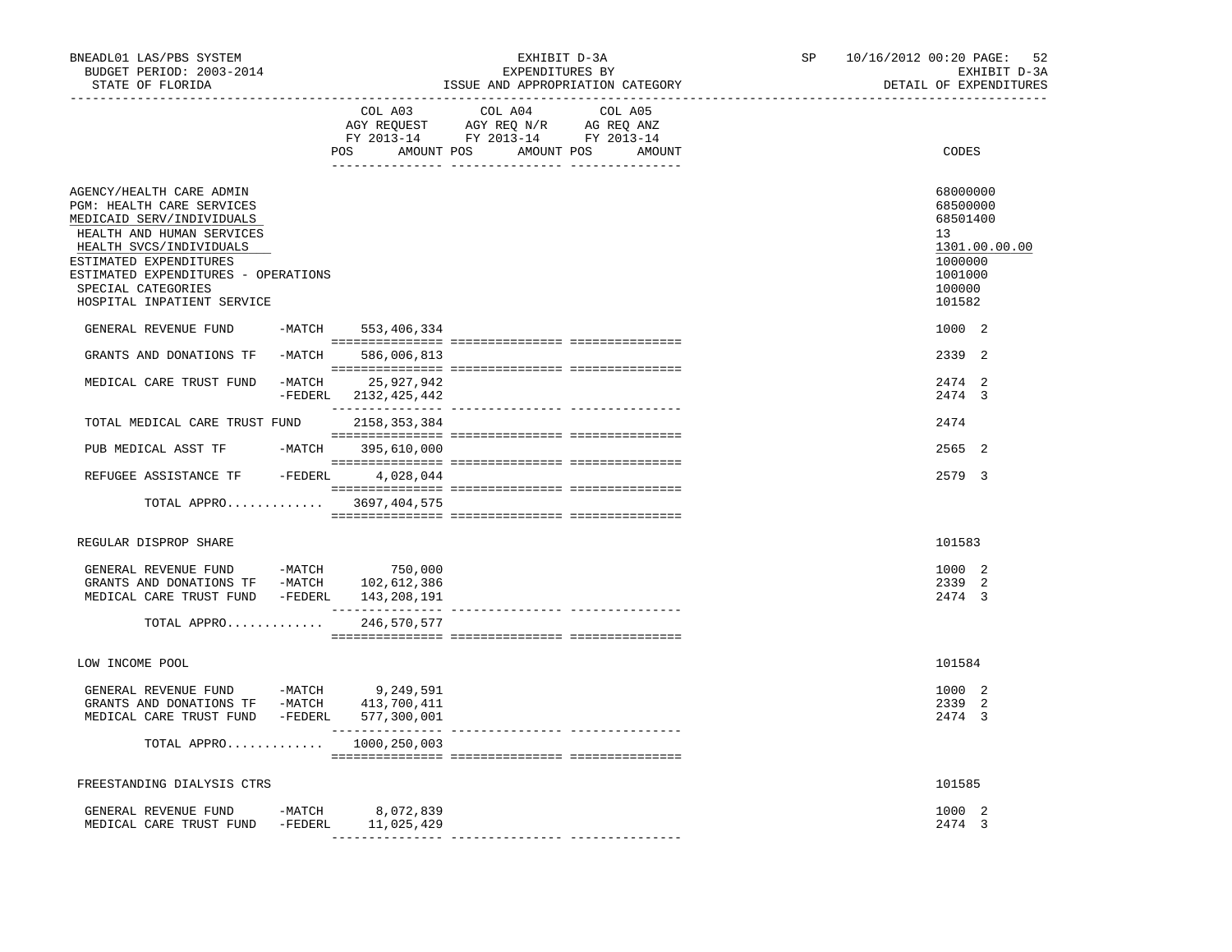| COL A03 COL A04 COL A05<br>AGY REQUEST AGY REQ N/R AG REQ ANZ                                                                                                                                                                                                                                |                                                                                                   |
|----------------------------------------------------------------------------------------------------------------------------------------------------------------------------------------------------------------------------------------------------------------------------------------------|---------------------------------------------------------------------------------------------------|
| FY 2013-14 FY 2013-14 FY 2013-14<br>POS AMOUNT POS AMOUNT POS AMOUNT                                                                                                                                                                                                                         | CODES                                                                                             |
| AGENCY/HEALTH CARE ADMIN<br>PGM: HEALTH CARE SERVICES<br>MEDICAID SERV/INDIVIDUALS<br>HEALTH AND HUMAN SERVICES<br>HEALTH SVCS/INDIVIDUALS<br>ESTIMATED EXPENDITURES<br>ESTIMATED EXPENDITURES - OPERATIONS<br>SPECIAL CATEGORIES<br>FREESTANDING DIALYSIS CTRS<br>TOTAL APPRO<br>19,098,268 | 68000000<br>68500000<br>68501400<br>13<br>1301.00.00.00<br>1000000<br>1001000<br>100000<br>101585 |
| HOSPITAL INSURANCE BENEFIT                                                                                                                                                                                                                                                                   | 101589                                                                                            |
| GENERAL REVENUE FUND -MATCH 67,624,696<br>MEDICAL CARE TRUST FUND -FEDERL 92,358,024                                                                                                                                                                                                         | 1000 2<br>2474 3                                                                                  |
| TOTAL APPRO $159,982,720$                                                                                                                                                                                                                                                                    |                                                                                                   |
| HOSPITAL OUTPATIENT SVCS                                                                                                                                                                                                                                                                     | 101596                                                                                            |
| GENERAL REVENUE FUND -MATCH 184,531,773<br>GRANTS AND DONATIONS TF -MATCH 166,544,712<br>MEDICAL CARE TRUST FUND -FEDERL 622,895,181<br>TOTAL APPRO $1080, 546, 432$                                                                                                                         | 1000 2<br>2339 2<br>2474 3<br>2565 2<br>2579 3                                                    |
|                                                                                                                                                                                                                                                                                              |                                                                                                   |
| RESPIRATORY THERAPY SVCS                                                                                                                                                                                                                                                                     | 101938                                                                                            |
| GENERAL REVENUE FUND -MATCH 8,519,392<br>MEDICAL CARE TRUST FUND -FEDERL 11,638,934                                                                                                                                                                                                          | 1000 2<br>2474 3                                                                                  |
| TOTAL APPRO 20,158,326                                                                                                                                                                                                                                                                       |                                                                                                   |
| NURSE PRACTITIONER SERVICE                                                                                                                                                                                                                                                                   | 102212                                                                                            |
| GENERAL REVENUE FUND -MATCH<br>3,044,620<br>MEDICAL CARE TRUST FUND -FEDERL 4,158,180                                                                                                                                                                                                        | 1000 2<br>2474 3                                                                                  |
| --------------- --------------<br>TOTAL APPRO<br>7,202,800                                                                                                                                                                                                                                   |                                                                                                   |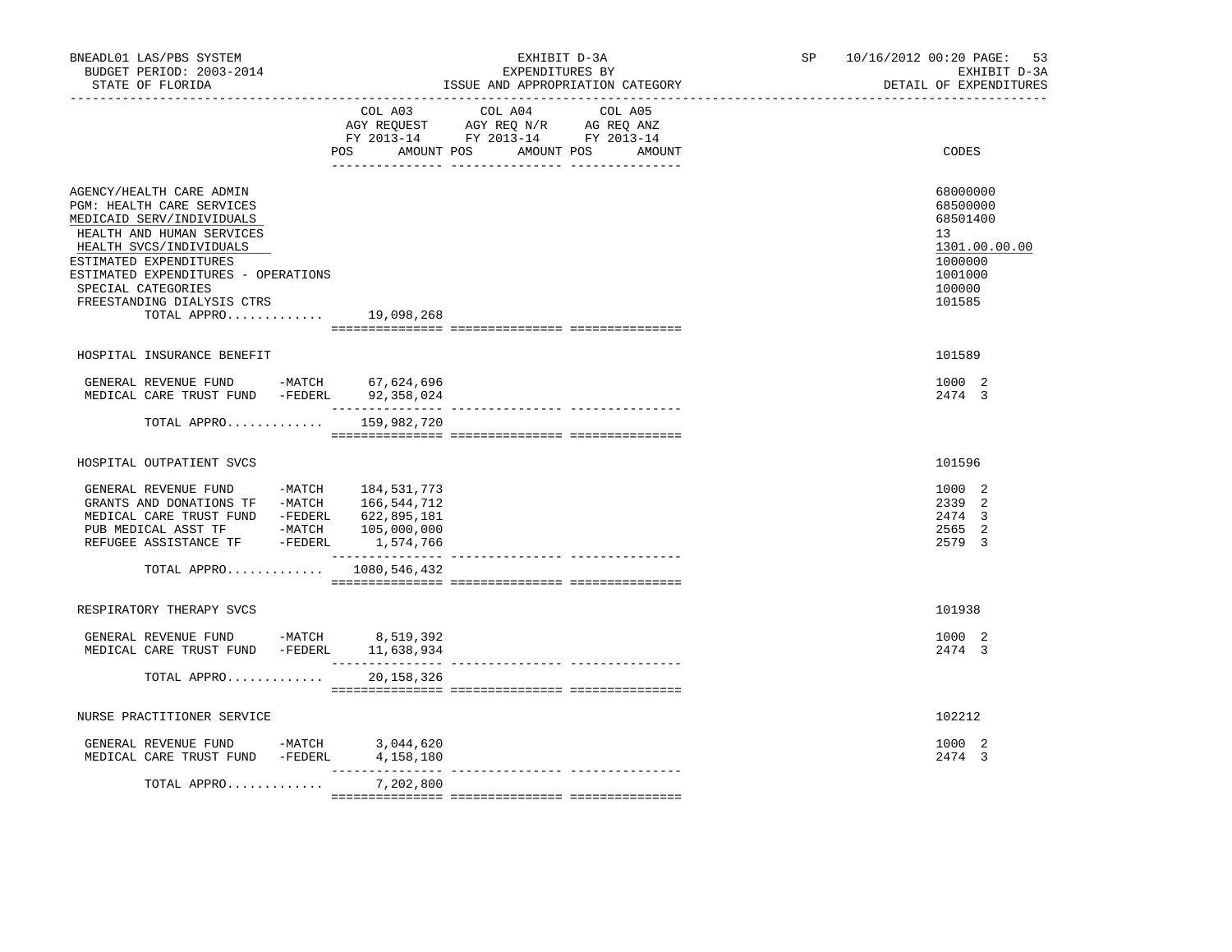| COL A03<br>COL A04<br>COL A05<br>AGY REQUEST AGY REQ N/R AG REQ ANZ<br>FY 2013-14 FY 2013-14 FY 2013-14<br>POS AMOUNT POS AMOUNT POS AMOUNT<br>AGENCY/HEALTH CARE ADMIN                                                                                                                                                                                                                                                                                        | CODES<br>68000000<br>68500000<br>68501400                                   |
|----------------------------------------------------------------------------------------------------------------------------------------------------------------------------------------------------------------------------------------------------------------------------------------------------------------------------------------------------------------------------------------------------------------------------------------------------------------|-----------------------------------------------------------------------------|
|                                                                                                                                                                                                                                                                                                                                                                                                                                                                |                                                                             |
| PGM: HEALTH CARE SERVICES<br>MEDICAID SERV/INDIVIDUALS<br>HEALTH AND HUMAN SERVICES<br>13<br>HEALTH SVCS/INDIVIDUALS<br>ESTIMATED EXPENDITURES<br>ESTIMATED EXPENDITURES - OPERATIONS<br>SPECIAL CATEGORIES<br>BIRTHING CENTER SERVICES<br>GENERAL REVENUE FUND -MATCH 670,472<br>MEDICAL CARE TRUST FUND -FEDERL<br>915,694                                                                                                                                   | 1301.00.00.00<br>1000000<br>1001000<br>100000<br>102234<br>1000 2<br>2474 3 |
| TOTAL APPRO $1,586,166$                                                                                                                                                                                                                                                                                                                                                                                                                                        |                                                                             |
| OTHER LAB & X-RAY SERVICES                                                                                                                                                                                                                                                                                                                                                                                                                                     | 102324                                                                      |
| GENERAL REVENUE FUND -MATCH 45,356,292<br>MEDICAL CARE TRUST FUND -FEDERL 61,947,618<br>REFUGEE ASSISTANCE TF -FEDERL 605,890                                                                                                                                                                                                                                                                                                                                  | 1000 2<br>2474 3<br>2579 3                                                  |
| TOTAL APPRO $107,909,800$                                                                                                                                                                                                                                                                                                                                                                                                                                      |                                                                             |
| PATIENT TRANSPORTATION                                                                                                                                                                                                                                                                                                                                                                                                                                         | 102387                                                                      |
| GENERAL REVENUE FUND -MATCH 60,529,149<br>MEDICAL CARE TRUST FUND -FEDERL 82,667,326<br>REFUGEE ASSISTANCE TF -FEDERL 30,155                                                                                                                                                                                                                                                                                                                                   | 1000 2<br>2474 3<br>2579 3                                                  |
| TOTAL APPRO 143,226,630<br>$\begin{minipage}{0.03\textwidth} \begin{tabular}{l} \textbf{1} & \textbf{2} & \textbf{3} & \textbf{5} & \textbf{5} & \textbf{6} & \textbf{6} & \textbf{7} & \textbf{8} & \textbf{8} & \textbf{9} & \textbf{9} & \textbf{9} & \textbf{9} & \textbf{9} & \textbf{9} & \textbf{9} & \textbf{9} & \textbf{9} & \textbf{9} & \textbf{9} & \textbf{9} & \textbf{9} & \textbf{9} & \textbf{9} & \textbf{9} & \textbf{9} & \textbf{9} & \$ |                                                                             |
| PHYSICIAN ASSISTANT SVCS                                                                                                                                                                                                                                                                                                                                                                                                                                       | 102528                                                                      |
| GENERAL REVENUE FUND -MATCH 4,803,924<br>MEDICAL CARE TRUST FUND -FEDERL<br>6,561,883<br>REFUGEE ASSISTANCE TF -FEDERL<br>16,463                                                                                                                                                                                                                                                                                                                               | 1000 2<br>2474 3<br>2579 3                                                  |
| TOTAL APPRO<br>11,382,270                                                                                                                                                                                                                                                                                                                                                                                                                                      |                                                                             |
| PERSONAL CARE SERVICES                                                                                                                                                                                                                                                                                                                                                                                                                                         | 102538                                                                      |
| GENERAL REVENUE FUND -MATCH 16,492,298<br>MEDICAL CARE TRUST FUND -FEDERL 22,535,243                                                                                                                                                                                                                                                                                                                                                                           | 1000 2<br>2474 3                                                            |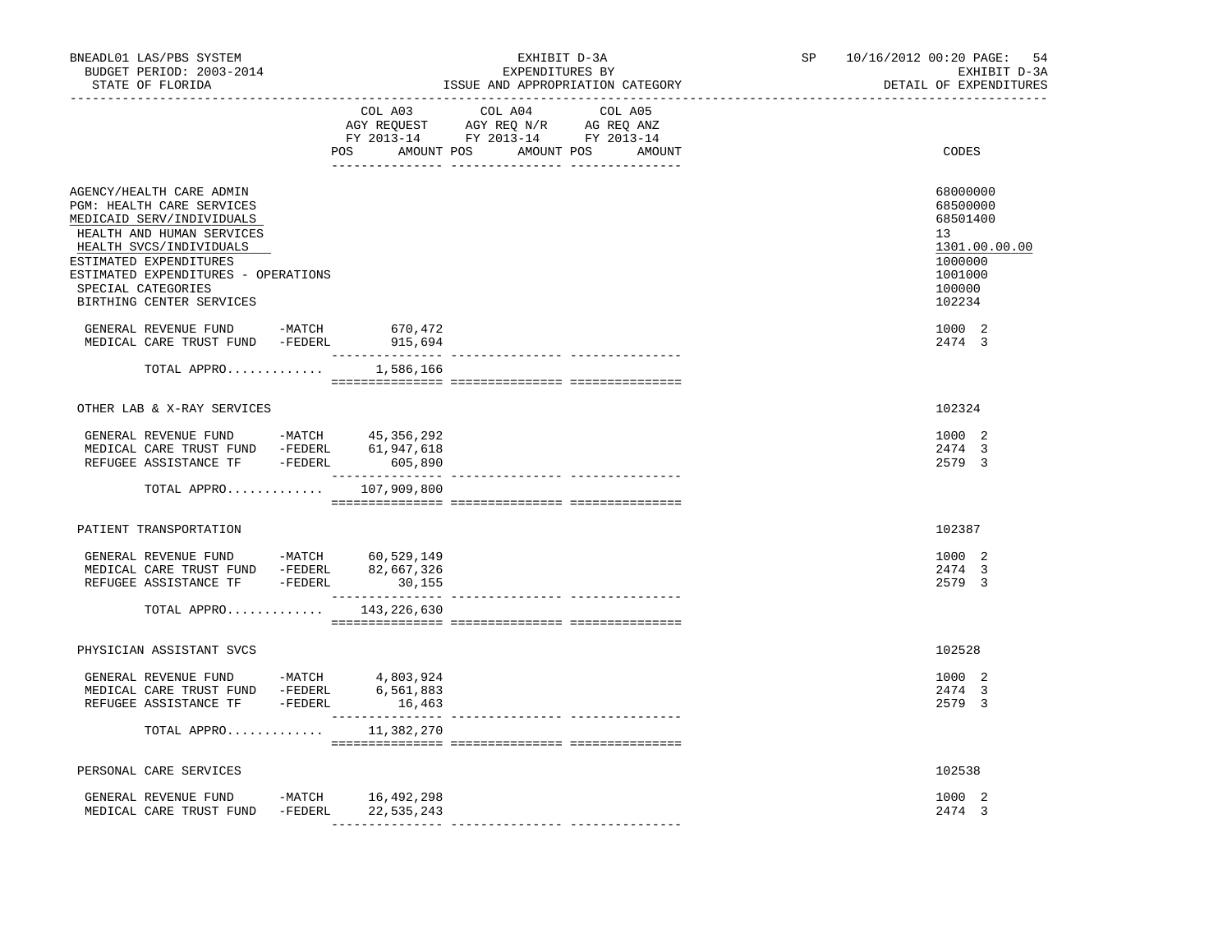| BNEADL01 LAS/PBS SYSTEM<br>BUDGET PERIOD: 2003-2014<br>STATE OF FLORIDA                                                                                                                                                                                                               |          |                                  | EXHIBIT D-3A<br>EXPENDITURES BY<br>ISSUE AND APPROPRIATION CATEGORY                                                                                                                                                                       | SP                                          | 10/16/2012 00:20 PAGE:<br>55<br>EXHIBIT D-3A<br>DETAIL OF EXPENDITURES |                                                                                                   |
|---------------------------------------------------------------------------------------------------------------------------------------------------------------------------------------------------------------------------------------------------------------------------------------|----------|----------------------------------|-------------------------------------------------------------------------------------------------------------------------------------------------------------------------------------------------------------------------------------------|---------------------------------------------|------------------------------------------------------------------------|---------------------------------------------------------------------------------------------------|
|                                                                                                                                                                                                                                                                                       |          | COL A03                          | COL A04<br>$\begin{tabular}{lllllllll} \bf AGY \;\; RegUEST \hspace{1cm} AGY \;\; REG \;\; N/R \hspace{1cm} \bf AG \;\; REG \;\; ANZ \;\; \\ \bf FY \;\; 2013-14 \hspace{1cm} FY \;\; 2013-14 \hspace{1cm} FY \;\; 2013-14 \end{tabular}$ | COL A05<br>POS AMOUNT POS AMOUNT POS AMOUNT |                                                                        | CODES                                                                                             |
| AGENCY/HEALTH CARE ADMIN<br>PGM: HEALTH CARE SERVICES<br>MEDICAID SERV/INDIVIDUALS<br>HEALTH AND HUMAN SERVICES<br>HEALTH SVCS/INDIVIDUALS<br>ESTIMATED EXPENDITURES<br>ESTIMATED EXPENDITURES - OPERATIONS<br>SPECIAL CATEGORIES<br>PERSONAL CARE SERVICES<br>TOTAL APPRO 39,027,541 |          |                                  |                                                                                                                                                                                                                                           |                                             |                                                                        | 68000000<br>68500000<br>68501400<br>13<br>1301.00.00.00<br>1000000<br>1001000<br>100000<br>102538 |
|                                                                                                                                                                                                                                                                                       |          |                                  |                                                                                                                                                                                                                                           |                                             |                                                                        |                                                                                                   |
| PHYSICAL REHAB THERAPY<br>GENERAL REVENUE FUND -MATCH 3,750,728<br>MEDICAL CARE TRUST FUND -FEDERL<br>TOTAL APPRO                                                                                                                                                                     |          | 5,122,536<br>8,873,264           |                                                                                                                                                                                                                                           |                                             |                                                                        | 102540<br>1000 2<br>2474 3                                                                        |
|                                                                                                                                                                                                                                                                                       |          |                                  |                                                                                                                                                                                                                                           |                                             |                                                                        |                                                                                                   |
| PHYSICIAN SERVICES                                                                                                                                                                                                                                                                    |          |                                  |                                                                                                                                                                                                                                           |                                             |                                                                        | 102541                                                                                            |
| GENERAL REVENUE FUND -MATCH 342,470,598<br>HEALTH CARE TRUST FUND -MATCH 19,200,000<br>PUB MEDICAL ASST TF -MATCH 60,800,000<br>REFUGEE ASSISTANCE TF - FEDERL 2,801,265                                                                                                              |          | 777,587,778<br>_________________ |                                                                                                                                                                                                                                           |                                             |                                                                        | 1000 2<br>2003 2<br>2122<br>-2<br>2339 2<br>2474<br>$\overline{3}$<br>2565 2<br>2579 3            |
| TOTAL APPRO 1261,869,795                                                                                                                                                                                                                                                              |          |                                  |                                                                                                                                                                                                                                           | ---------------- ----------------           |                                                                        |                                                                                                   |
| PREPAID HEALTH PLANS                                                                                                                                                                                                                                                                  |          |                                  |                                                                                                                                                                                                                                           |                                             |                                                                        | 102673                                                                                            |
| GENERAL REVENUE FUND -MATCH 1027, 226, 779<br>HEALTH CARE TRUST FUND -MATCH 490,600,000<br>MEDICAL CARE TRUST FUND -FEDERL 2073,296,829<br>REFUGEE ASSISTANCE TF -FEDERL 14,311,953                                                                                                   |          |                                  |                                                                                                                                                                                                                                           |                                             |                                                                        | 1000 2<br>2003 2<br>2474 3<br>2579 3                                                              |
| TOTAL APPRO 3605,435,561                                                                                                                                                                                                                                                              |          |                                  |                                                                                                                                                                                                                                           |                                             |                                                                        |                                                                                                   |
| PRESCRIBED MEDICINE/DRUGS                                                                                                                                                                                                                                                             |          |                                  |                                                                                                                                                                                                                                           |                                             |                                                                        | 102681                                                                                            |
| GENERAL REVENUE FUND                                                                                                                                                                                                                                                                  |          | -MATCH 379,937,139               |                                                                                                                                                                                                                                           |                                             |                                                                        | 1000 2                                                                                            |
| HEALTH CARE TRUST FUND                                                                                                                                                                                                                                                                | $-MATCH$ | 1,500,000                        |                                                                                                                                                                                                                                           |                                             |                                                                        | 2003 2                                                                                            |
|                                                                                                                                                                                                                                                                                       |          |                                  |                                                                                                                                                                                                                                           |                                             |                                                                        |                                                                                                   |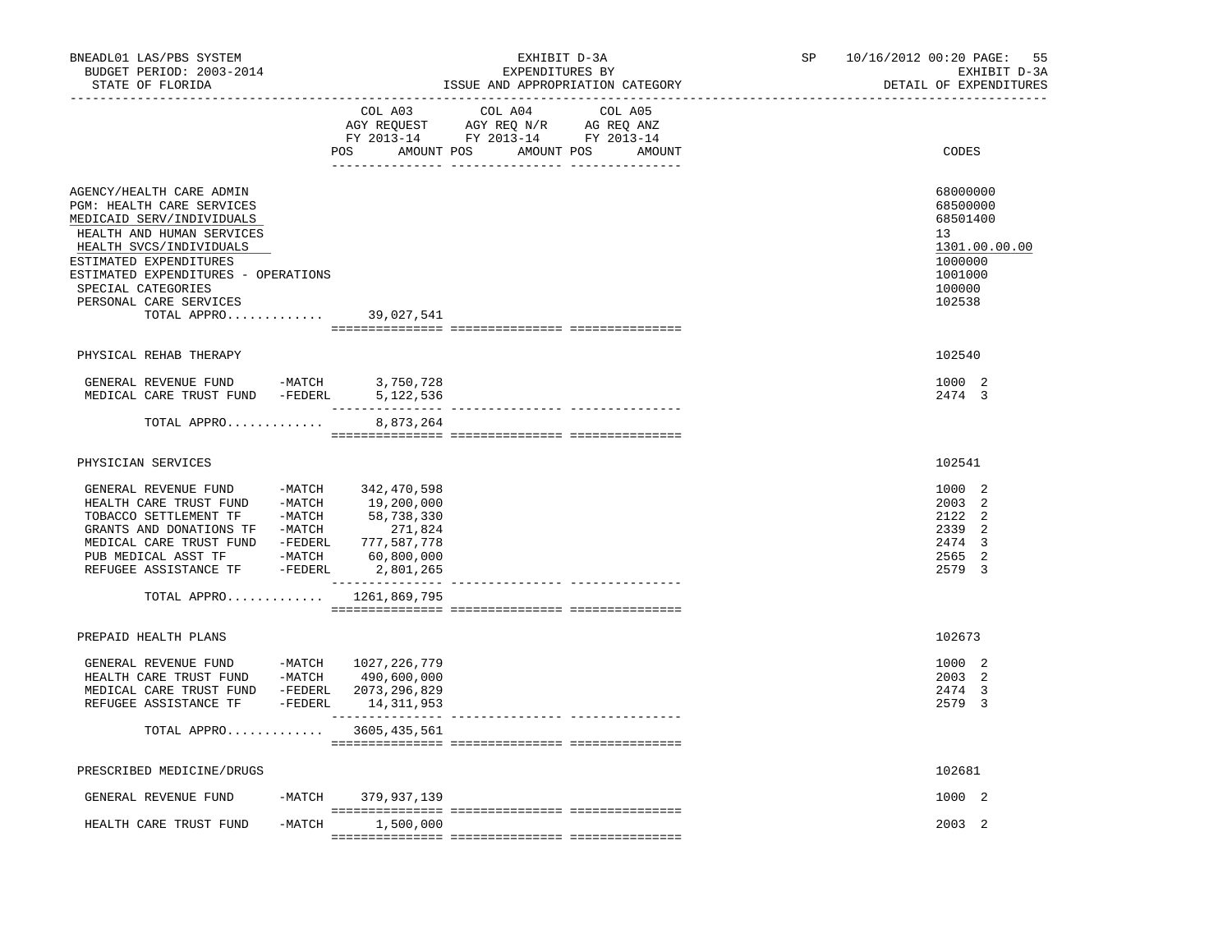| BNEADL01 LAS/PBS SYSTEM<br>BUDGET PERIOD: 2003-2014<br>STATE OF FLORIDA                                                                                                                                                                                        |                     | EXHIBIT D-3A<br>EXPENDITURES BY<br>ISSUE AND APPROPRIATION CATEGORY                                                                  | SP <sub>2</sub> | 10/16/2012 00:20 PAGE:<br>56<br>EXHIBIT D-3A<br>DETAIL OF EXPENDITURES                            |
|----------------------------------------------------------------------------------------------------------------------------------------------------------------------------------------------------------------------------------------------------------------|---------------------|--------------------------------------------------------------------------------------------------------------------------------------|-----------------|---------------------------------------------------------------------------------------------------|
|                                                                                                                                                                                                                                                                | POS                 | COL A03 COL A04<br>COL A05<br>AGY REQUEST AGY REQ N/R AG REQ ANZ<br>FY 2013-14 FY 2013-14 FY 2013-14<br>AMOUNT POS AMOUNT POS AMOUNT |                 | CODES                                                                                             |
| AGENCY/HEALTH CARE ADMIN<br>PGM: HEALTH CARE SERVICES<br>MEDICAID SERV/INDIVIDUALS<br>HEALTH AND HUMAN SERVICES<br>HEALTH SVCS/INDIVIDUALS<br>ESTIMATED EXPENDITURES<br>ESTIMATED EXPENDITURES - OPERATIONS<br>SPECIAL CATEGORIES<br>PRESCRIBED MEDICINE/DRUGS |                     |                                                                                                                                      |                 | 68000000<br>68500000<br>68501400<br>13<br>1301.00.00.00<br>1000000<br>1001000<br>100000<br>102681 |
| GRANTS AND DONATIONS TF -MATCH 270,788,484                                                                                                                                                                                                                     | -FEDERL 459,767,441 |                                                                                                                                      |                 | 2339 2<br>2339 3                                                                                  |
| TOTAL GRANTS AND DONATIONS TF                                                                                                                                                                                                                                  | 730,555,925         |                                                                                                                                      |                 | 2339                                                                                              |
| MEDICAL CARE TRUST FUND -MATCH 3,465,461                                                                                                                                                                                                                       | -FEDERL 357,840,275 |                                                                                                                                      |                 | 2474 2<br>2474 3                                                                                  |
| TOTAL MEDICAL CARE TRUST FUND                                                                                                                                                                                                                                  | 361,305,736         |                                                                                                                                      |                 | 2474                                                                                              |
| REFUGEE ASSISTANCE TF -FEDERL 2,476,841                                                                                                                                                                                                                        |                     |                                                                                                                                      |                 | 2579 3                                                                                            |
| TOTAL APPRO 1475, 775, 641                                                                                                                                                                                                                                     |                     |                                                                                                                                      |                 |                                                                                                   |
| MEDICARE PART D PAYMENT                                                                                                                                                                                                                                        |                     |                                                                                                                                      |                 | 102683                                                                                            |
| GENERAL REVENUE FUND                                                                                                                                                                                                                                           | -MATCH 491,317,257  |                                                                                                                                      |                 | 1000 2                                                                                            |
| PRIVATE DUTY NURSING SVCS                                                                                                                                                                                                                                      |                     |                                                                                                                                      |                 | 102685                                                                                            |
| GENERAL REVENUE FUND -MATCH 72,563,289<br>MEDICAL CARE TRUST FUND -FEDERL 99,102,880                                                                                                                                                                           |                     |                                                                                                                                      |                 | 1000 2<br>2474 3                                                                                  |
| TOTAL APPRO 171,666,169                                                                                                                                                                                                                                        |                     |                                                                                                                                      |                 |                                                                                                   |
| RURAL HEALTH SERVICES                                                                                                                                                                                                                                          |                     |                                                                                                                                      |                 | 103276                                                                                            |
| GENERAL REVENUE FUND -MATCH 53,071,723<br>MEDICAL CARE TRUST FUND -FEDERL 72,487,793<br>REFUGEE ASSISTANCE TF -FEDERL                                                                                                                                          | 118,091             |                                                                                                                                      |                 | 1000 2<br>2474 3<br>2579 3                                                                        |
| TOTAL APPRO 125,677,607                                                                                                                                                                                                                                        |                     |                                                                                                                                      |                 |                                                                                                   |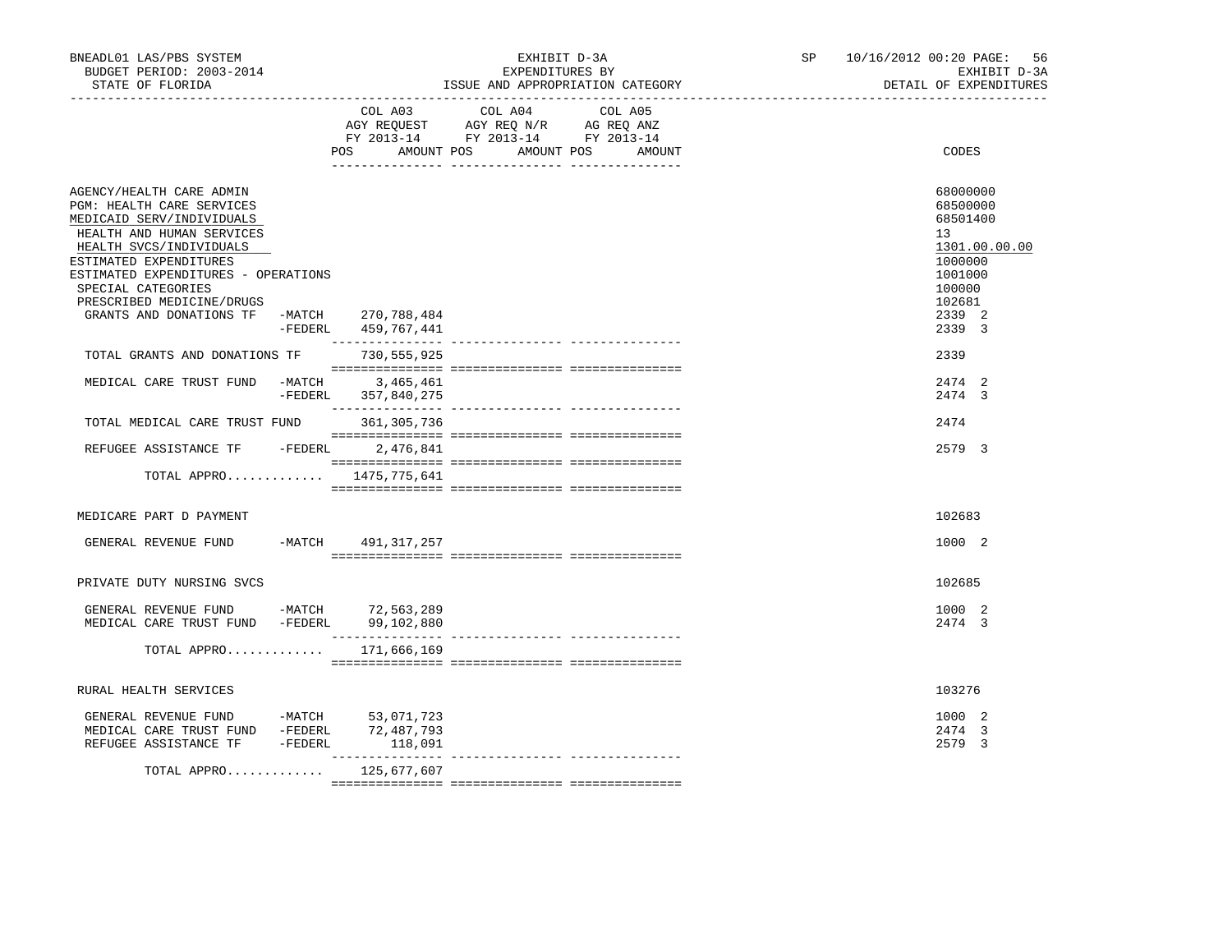| BNEADL01 LAS/PBS SYSTEM<br>BUDGET PERIOD: 2003-2014<br>STATE OF FLORIDA                                                                                                                                                                                                                                                                              | ________________________________    | EXHIBIT D-3A<br>EXPENDITURES BY<br>ISSUE AND APPROPRIATION CATEGORY               | SP <sub>2</sub>                                                           | 10/16/2012 00:20 PAGE: 57<br>EXHIBIT D-3A<br>DETAIL OF EXPENDITURES |                                                                                                                       |
|------------------------------------------------------------------------------------------------------------------------------------------------------------------------------------------------------------------------------------------------------------------------------------------------------------------------------------------------------|-------------------------------------|-----------------------------------------------------------------------------------|---------------------------------------------------------------------------|---------------------------------------------------------------------|-----------------------------------------------------------------------------------------------------------------------|
|                                                                                                                                                                                                                                                                                                                                                      | COL A03<br>---------------- ------- | COL A04<br>AGY REQUEST AGY REQ N/R AG REQ ANZ<br>FY 2013-14 FY 2013-14 FY 2013-14 | COL A05<br>POS AMOUNT POS AMOUNT POS AMOUNT<br>__________________________ |                                                                     | CODES                                                                                                                 |
| AGENCY/HEALTH CARE ADMIN<br>PGM: HEALTH CARE SERVICES<br>MEDICAID SERV/INDIVIDUALS<br>HEALTH AND HUMAN SERVICES<br>HEALTH SVCS/INDIVIDUALS<br>ESTIMATED EXPENDITURES<br>ESTIMATED EXPENDITURES - OPERATIONS<br>SPECIAL CATEGORIES<br>SPEECH THERAPY SERVICES<br>GENERAL REVENUE FUND -MATCH 22,911,934<br>MEDICAL CARE TRUST FUND -FEDERL 31,293,749 |                                     |                                                                                   |                                                                           |                                                                     | 68000000<br>68500000<br>68501400<br>13<br>1301.00.00.00<br>1000000<br>1001000<br>100000<br>103529<br>1000 2<br>2474 3 |
| REFUGEE ASSISTANCE TF - FEDERL 2,444<br>TOTAL APPRO                                                                                                                                                                                                                                                                                                  | 54,208,127                          |                                                                                   |                                                                           |                                                                     | 2579 3                                                                                                                |
|                                                                                                                                                                                                                                                                                                                                                      |                                     |                                                                                   |                                                                           |                                                                     |                                                                                                                       |
| MEDIPASS SERVICES                                                                                                                                                                                                                                                                                                                                    |                                     |                                                                                   |                                                                           |                                                                     | 103558                                                                                                                |
| GENERAL REVENUE FUND -MATCH 9,425,885<br>MEDICAL CARE TRUST FUND -FEDERL 12,875,069<br>REFUGEE ASSISTANCE TF -FEDERL 50,464                                                                                                                                                                                                                          | _________________                   | --------------- ---------------                                                   |                                                                           |                                                                     | 1000 2<br>2474 3<br>2579 3                                                                                            |
| TOTAL APPRO                                                                                                                                                                                                                                                                                                                                          | 22,351,418                          |                                                                                   |                                                                           |                                                                     |                                                                                                                       |
| SUPPLEMENTAL MEDICAL INS                                                                                                                                                                                                                                                                                                                             |                                     |                                                                                   |                                                                           |                                                                     | 103724                                                                                                                |
| GENERAL REVENUE FUND -MATCH 543,095,225<br>MEDICAL CARE TRUST FUND -FEDERL 728,897,645                                                                                                                                                                                                                                                               |                                     |                                                                                   |                                                                           |                                                                     | 1000 2<br>2474 3                                                                                                      |
| TOTAL APPRO 1271,992,870                                                                                                                                                                                                                                                                                                                             |                                     |                                                                                   |                                                                           |                                                                     |                                                                                                                       |
| OCCUPATIONAL THERAPY SVCS                                                                                                                                                                                                                                                                                                                            |                                     |                                                                                   |                                                                           |                                                                     | 103740                                                                                                                |
| GENERAL REVENUE FUND -MATCH 14,629,011<br>MEDICAL CARE TRUST FUND -FEDERL 19,980,408                                                                                                                                                                                                                                                                 |                                     |                                                                                   |                                                                           |                                                                     | 1000 2<br>2474 3                                                                                                      |
| TOTAL APPRO                                                                                                                                                                                                                                                                                                                                          | 34,609,419                          |                                                                                   |                                                                           |                                                                     |                                                                                                                       |
| CLINIC SERVICES                                                                                                                                                                                                                                                                                                                                      |                                     |                                                                                   |                                                                           |                                                                     | 103742                                                                                                                |
|                                                                                                                                                                                                                                                                                                                                                      |                                     |                                                                                   |                                                                           |                                                                     | 1000 2<br>2339 2<br>2474<br>$\overline{3}$<br>2579 3                                                                  |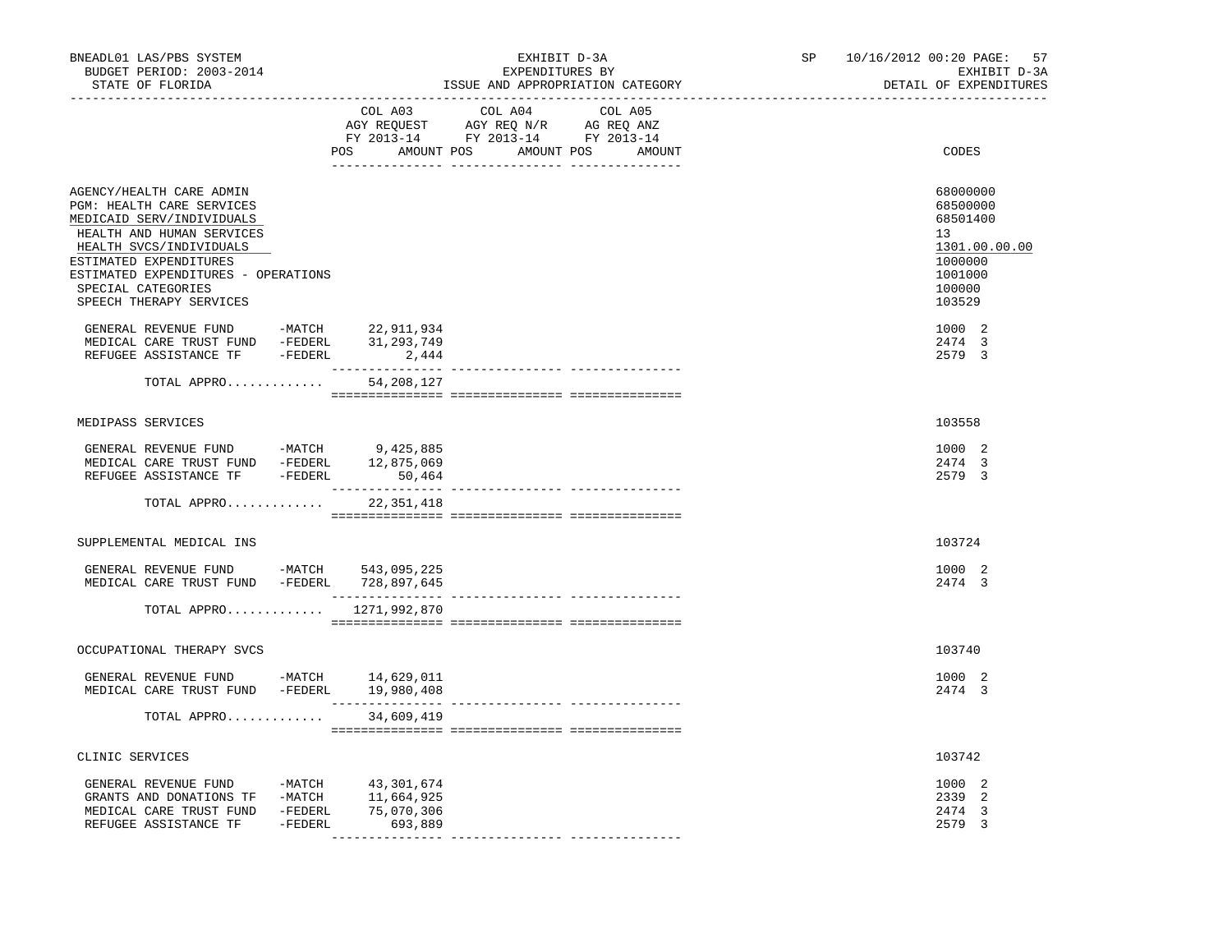| COL A03 COL A04 COL A05<br>AGY REQUEST AGY REQ N/R AG REQ ANZ<br>FY 2013-14 FY 2013-14 FY 2013-14<br>AMOUNT POS AMOUNT POS AMOUNT<br>CODES<br>POS<br>68000000<br>AGENCY/HEALTH CARE ADMIN<br>PGM: HEALTH CARE SERVICES<br>68500000<br>MEDICAID SERV/INDIVIDUALS<br>68501400<br>HEALTH AND HUMAN SERVICES<br>13<br>HEALTH SVCS/INDIVIDUALS<br>ESTIMATED EXPENDITURES<br>1000000<br>ESTIMATED EXPENDITURES - OPERATIONS<br>1001000<br>SPECIAL CATEGORIES<br>100000<br>CLINIC SERVICES<br>103742<br>TOTAL APPRO 130,730,794<br>MEDICAID SCHOOL REFINANCE<br>105445<br>MEDICAL CARE TRUST FUND -FEDERL 97,569,420<br>2474 3<br>TOTAL: ESTIMATED EXPENDITURES - OPERATIONS<br>1001000<br>TOTAL ISSUE $16447,237,365$<br>2100000<br>NONRECURRING EXPENDITURES<br>RESTORE HOSPITAL INPATIENT RATE<br>REDUCTION<br>2103041<br>100000<br>SPECIAL CATEGORIES<br>HOSPITAL INPATIENT SERVICE<br>101582<br>GENERAL REVENUE FUND -MATCH 16,343,579-<br>1000 2<br>GRANTS AND DONATIONS TF -MATCH 9,571,853-<br>MEDICAL CARE TRUST FUND -FEDERL 35,398,617-<br>2339 2<br>2474 3<br>REFUGEE ASSISTANCE TF -FEDERL<br>2579 3<br>68,310-<br>61,382,359-<br>TOTAL APPRO<br>RESTORE HOSPITAL OUTPATIENT RATE<br>2103042<br>REDUCTION<br>100000<br>SPECIAL CATEGORIES<br>101596<br>HOSPITAL OUTPATIENT SVCS<br>1000 2<br>$\begin{tabular}{lllllllll} \multicolumn{2}{llll} \textbf{GENERAL} & \textbf{REVENUE} & \textbf{FUND} & & -\textbf{MATCH} & & 4\, ,070\, ,090-\\ \textbf{GRANTS} & \textbf{AND} & \textbf{DOMATIONS} & \textbf{TF} & & -\textbf{MATCH} & & 2\, ,771\, ,025-\\ \end{tabular}$<br>2339 2<br>MEDICAL CARE TRUST FUND -FEDERL<br>$9,345,050-$<br>2474 3<br>REFUGEE ASSISTANCE TF -FEDERL<br>$23,833-$<br>2579 3<br>TOTAL APPRO | BNEADL01 LAS/PBS SYSTEM<br>BUDGET PERIOD: 2003-2014<br>STATE OF FLORIDA |             | EXHIBIT D-3A<br>EXPENDITURES BY<br>ISSUE AND APPROPRIATION CATEGORY | SP and the set of the set of the set of the set of the set of the set of the set of the set of the set of the set of the set of the set of the set of the set of the set of the set of the set of the set of the set of the se | 10/16/2012 00:20 PAGE:<br>58<br>EXHIBIT D-3A<br>DETAIL OF EXPENDITURES |
|-------------------------------------------------------------------------------------------------------------------------------------------------------------------------------------------------------------------------------------------------------------------------------------------------------------------------------------------------------------------------------------------------------------------------------------------------------------------------------------------------------------------------------------------------------------------------------------------------------------------------------------------------------------------------------------------------------------------------------------------------------------------------------------------------------------------------------------------------------------------------------------------------------------------------------------------------------------------------------------------------------------------------------------------------------------------------------------------------------------------------------------------------------------------------------------------------------------------------------------------------------------------------------------------------------------------------------------------------------------------------------------------------------------------------------------------------------------------------------------------------------------------------------------------------------------------------------------------------------------------------------------------------------------------------------------------------------------------------------|-------------------------------------------------------------------------|-------------|---------------------------------------------------------------------|--------------------------------------------------------------------------------------------------------------------------------------------------------------------------------------------------------------------------------|------------------------------------------------------------------------|
|                                                                                                                                                                                                                                                                                                                                                                                                                                                                                                                                                                                                                                                                                                                                                                                                                                                                                                                                                                                                                                                                                                                                                                                                                                                                                                                                                                                                                                                                                                                                                                                                                                                                                                                               |                                                                         |             |                                                                     |                                                                                                                                                                                                                                |                                                                        |
|                                                                                                                                                                                                                                                                                                                                                                                                                                                                                                                                                                                                                                                                                                                                                                                                                                                                                                                                                                                                                                                                                                                                                                                                                                                                                                                                                                                                                                                                                                                                                                                                                                                                                                                               |                                                                         |             |                                                                     |                                                                                                                                                                                                                                | 1301.00.00.00                                                          |
|                                                                                                                                                                                                                                                                                                                                                                                                                                                                                                                                                                                                                                                                                                                                                                                                                                                                                                                                                                                                                                                                                                                                                                                                                                                                                                                                                                                                                                                                                                                                                                                                                                                                                                                               |                                                                         |             |                                                                     |                                                                                                                                                                                                                                |                                                                        |
|                                                                                                                                                                                                                                                                                                                                                                                                                                                                                                                                                                                                                                                                                                                                                                                                                                                                                                                                                                                                                                                                                                                                                                                                                                                                                                                                                                                                                                                                                                                                                                                                                                                                                                                               |                                                                         |             |                                                                     |                                                                                                                                                                                                                                |                                                                        |
|                                                                                                                                                                                                                                                                                                                                                                                                                                                                                                                                                                                                                                                                                                                                                                                                                                                                                                                                                                                                                                                                                                                                                                                                                                                                                                                                                                                                                                                                                                                                                                                                                                                                                                                               |                                                                         |             |                                                                     |                                                                                                                                                                                                                                |                                                                        |
|                                                                                                                                                                                                                                                                                                                                                                                                                                                                                                                                                                                                                                                                                                                                                                                                                                                                                                                                                                                                                                                                                                                                                                                                                                                                                                                                                                                                                                                                                                                                                                                                                                                                                                                               |                                                                         |             |                                                                     |                                                                                                                                                                                                                                |                                                                        |
|                                                                                                                                                                                                                                                                                                                                                                                                                                                                                                                                                                                                                                                                                                                                                                                                                                                                                                                                                                                                                                                                                                                                                                                                                                                                                                                                                                                                                                                                                                                                                                                                                                                                                                                               |                                                                         |             |                                                                     |                                                                                                                                                                                                                                |                                                                        |
|                                                                                                                                                                                                                                                                                                                                                                                                                                                                                                                                                                                                                                                                                                                                                                                                                                                                                                                                                                                                                                                                                                                                                                                                                                                                                                                                                                                                                                                                                                                                                                                                                                                                                                                               |                                                                         |             |                                                                     |                                                                                                                                                                                                                                |                                                                        |
|                                                                                                                                                                                                                                                                                                                                                                                                                                                                                                                                                                                                                                                                                                                                                                                                                                                                                                                                                                                                                                                                                                                                                                                                                                                                                                                                                                                                                                                                                                                                                                                                                                                                                                                               |                                                                         |             |                                                                     |                                                                                                                                                                                                                                |                                                                        |
|                                                                                                                                                                                                                                                                                                                                                                                                                                                                                                                                                                                                                                                                                                                                                                                                                                                                                                                                                                                                                                                                                                                                                                                                                                                                                                                                                                                                                                                                                                                                                                                                                                                                                                                               |                                                                         |             |                                                                     |                                                                                                                                                                                                                                |                                                                        |
|                                                                                                                                                                                                                                                                                                                                                                                                                                                                                                                                                                                                                                                                                                                                                                                                                                                                                                                                                                                                                                                                                                                                                                                                                                                                                                                                                                                                                                                                                                                                                                                                                                                                                                                               |                                                                         | 16,209,998– |                                                                     |                                                                                                                                                                                                                                |                                                                        |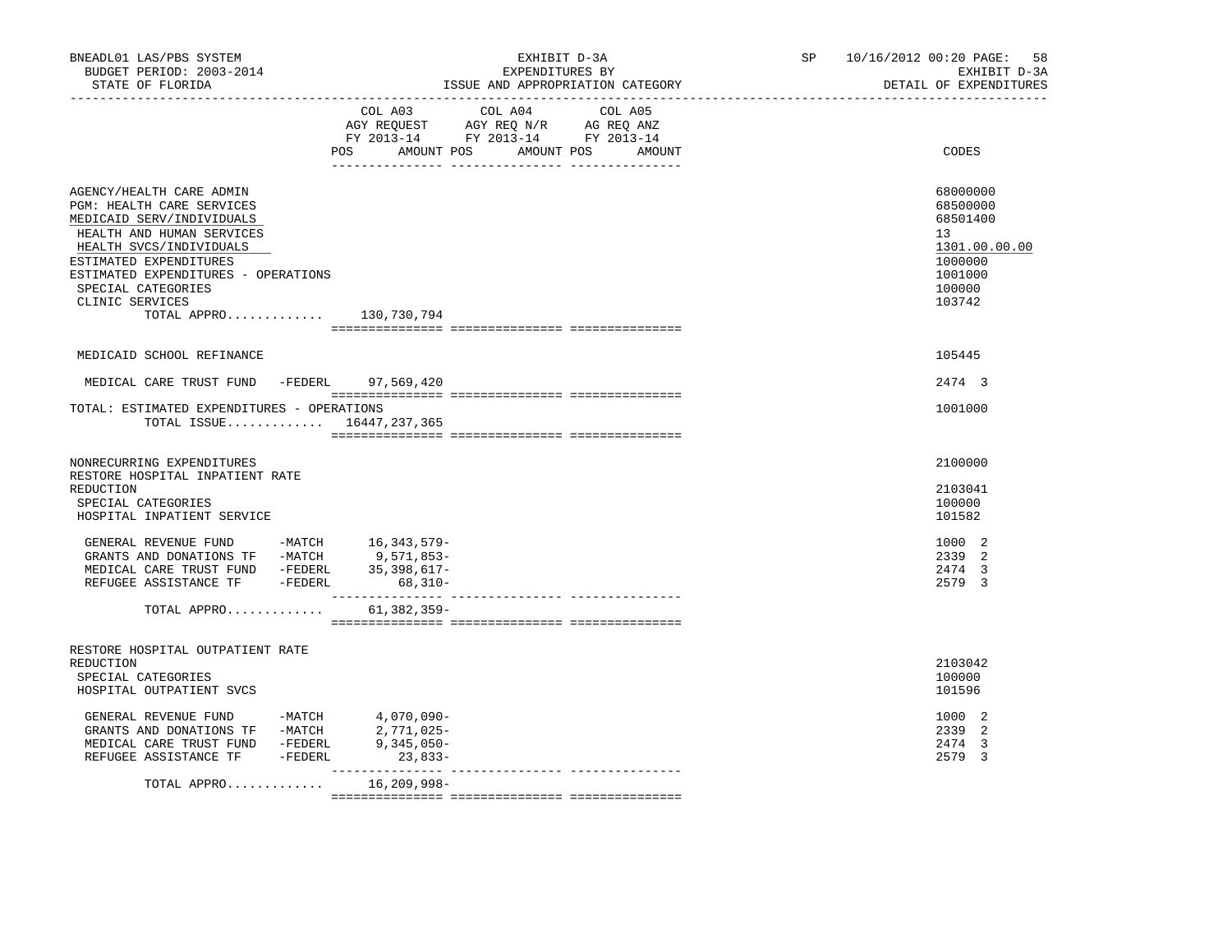| BNEADL01 LAS/PBS SYSTEM<br>BUDGET PERIOD: 2003-2014<br>STATE OF FLORIDA                                                                                                                                                                                    | EXHIBIT D-3A<br>EXPENDITURES BY<br>ISSUE AND APPROPRIATION CATEGORY                                                                      | SP 10/16/2012 00:20 PAGE: 59<br>EXHIBIT D-3A<br>DETAIL OF EXPENDITURES                  |
|------------------------------------------------------------------------------------------------------------------------------------------------------------------------------------------------------------------------------------------------------------|------------------------------------------------------------------------------------------------------------------------------------------|-----------------------------------------------------------------------------------------|
|                                                                                                                                                                                                                                                            | COL A03 COL A04<br>COL A05<br>AGY REQUEST AGY REQ N/R AG REQ ANZ<br>FY 2013-14 FY 2013-14 FY 2013-14<br>POS AMOUNT POS AMOUNT POS AMOUNT | CODES                                                                                   |
| AGENCY/HEALTH CARE ADMIN<br>PGM: HEALTH CARE SERVICES<br>MEDICAID SERV/INDIVIDUALS<br>HEALTH AND HUMAN SERVICES<br>HEALTH SVCS/INDIVIDUALS<br>NONRECURRING EXPENDITURES<br>RESTORE HEALTH MAINTENANCE<br>ORGANIZATION RATE REDUCTION<br>SPECIAL CATEGORIES |                                                                                                                                          | 68000000<br>68500000<br>68501400<br>13<br>1301.00.00.00<br>2100000<br>2103043<br>100000 |
| PREPAID HEALTH PLANS<br>GENERAL REVENUE FUND -MATCH 9,586,331-<br>MEDICAL CARE TRUST FUND -FEDERL 13,086,811-<br>REFUGEE ASSISTANCE TF -FEDERL                                                                                                             | $90,209-$                                                                                                                                | 102673<br>1000 2<br>2474 3<br>2579 3                                                    |
| TOTAL APPRO 22,763,351-                                                                                                                                                                                                                                    |                                                                                                                                          |                                                                                         |
| PUTNAM COMMUNITY MEDICAL CENTER<br>SPECIAL CATEGORIES<br>HOSPITAL INPATIENT SERVICE                                                                                                                                                                        |                                                                                                                                          | 2103044<br>100000<br>101582                                                             |
| GENERAL REVENUE FUND -MATCH 167,702-<br>MEDICAL CARE TRUST FUND -FEDERL 229,037-                                                                                                                                                                           |                                                                                                                                          | 1000 2<br>2474 3                                                                        |
| TOTAL APPRO 396,739-                                                                                                                                                                                                                                       |                                                                                                                                          |                                                                                         |
| HOSPITAL OUTPATIENT SVCS                                                                                                                                                                                                                                   |                                                                                                                                          | 101596                                                                                  |
| GENERAL REVENUE FUND -MATCH 121,482-<br>MEDICAL CARE TRUST FUND -FEDERL                                                                                                                                                                                    | 165,914–                                                                                                                                 | 1000 2<br>2474 3                                                                        |
| TOTAL APPRO                                                                                                                                                                                                                                                | $287, 396 -$                                                                                                                             |                                                                                         |
| TOTAL: PUTNAM COMMUNITY MEDICAL CENTER<br>TOTAL ISSUE $684,135-$                                                                                                                                                                                           |                                                                                                                                          | 2103044                                                                                 |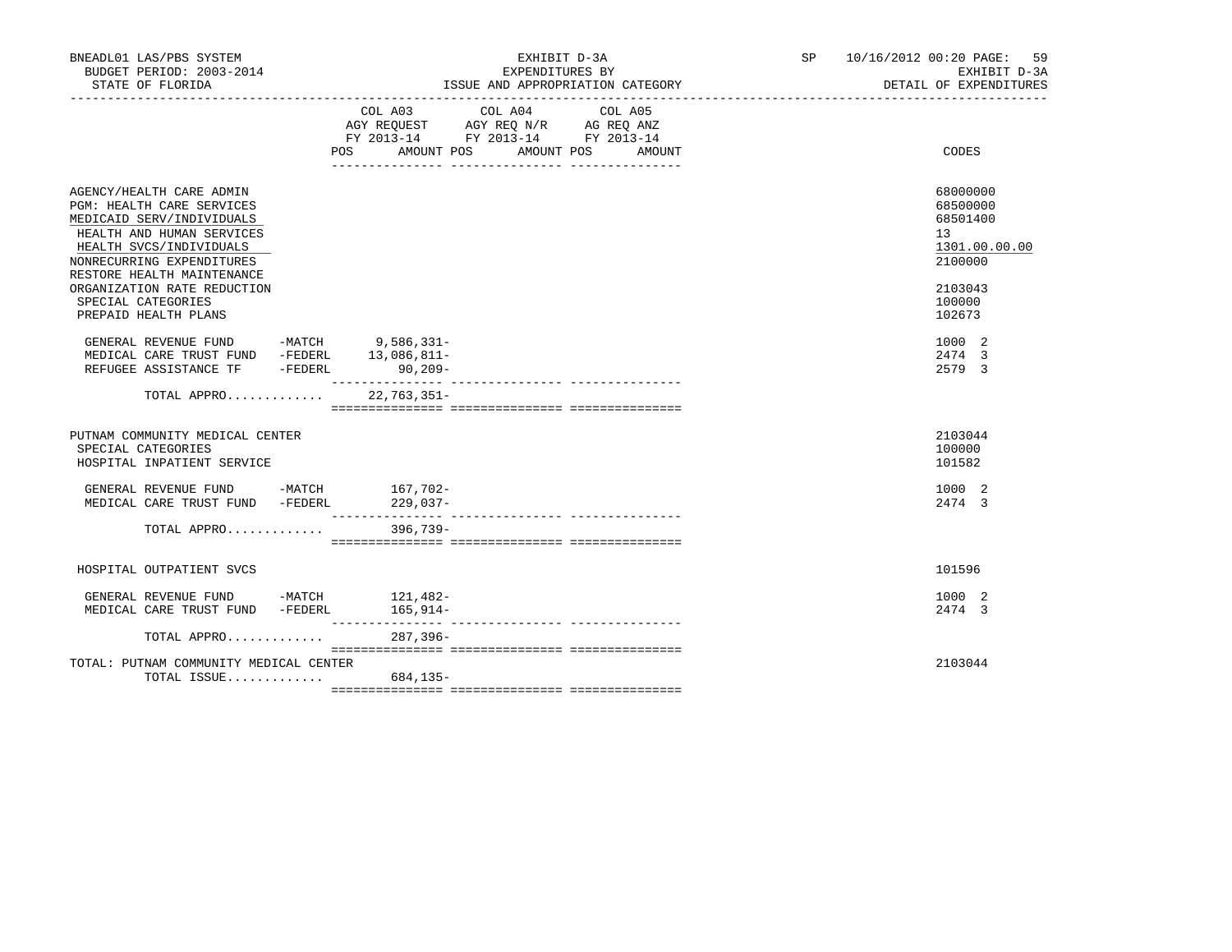| BNEADL01 LAS/PBS SYSTEM<br>BUDGET PERIOD: 2003-2014<br>STATE OF FLORIDA | EXHIBIT D-3A<br>EXPENDITURES BY<br>ISSUE AND APPROPRIATION CATEGORY                               | SP <sub>2</sub><br>10/16/2012 00:20 PAGE: 60<br>EXHIBIT D-3A<br>DETAIL OF EXPENDITURES |
|-------------------------------------------------------------------------|---------------------------------------------------------------------------------------------------|----------------------------------------------------------------------------------------|
|                                                                         | COL A03 COL A04 COL A05<br>AGY REQUEST AGY REQ N/R AG REQ ANZ<br>FY 2013-14 FY 2013-14 FY 2013-14 |                                                                                        |
|                                                                         | POS<br>AMOUNT POS AMOUNT POS AMOUNT<br>_____________________________________                      | CODES                                                                                  |
| AGENCY/HEALTH CARE ADMIN                                                |                                                                                                   | 68000000                                                                               |
| <b>PGM: HEALTH CARE SERVICES</b>                                        |                                                                                                   | 68500000                                                                               |
| MEDICAID SERV/INDIVIDUALS<br>HEALTH AND HUMAN SERVICES                  |                                                                                                   | 68501400<br>13                                                                         |
| HEALTH SVCS/INDIVIDUALS                                                 |                                                                                                   | 1301.00.00.00                                                                          |
| ANNUALIZATION OF ISSUES PARTIALLY                                       |                                                                                                   |                                                                                        |
| FUNDED IN PRIOR YEAR                                                    |                                                                                                   | 2600000                                                                                |
| HEALTH MAINTENANCE ORGANIZATION                                         |                                                                                                   |                                                                                        |
| RATE REDUCTION                                                          |                                                                                                   | 2600680                                                                                |
| SPECIAL CATEGORIES                                                      |                                                                                                   | 100000                                                                                 |
| PREPAID HEALTH PLANS                                                    |                                                                                                   | 102673                                                                                 |
| GENERAL REVENUE FUND -MATCH 7,718,493-                                  |                                                                                                   | 1000 2                                                                                 |
| MEDICAL CARE TRUST FUND<br>-FEDERL                                      | 10,542,239-                                                                                       | 2474 3                                                                                 |
| REFUGEE ASSISTANCE TF -FEDERL                                           | 72,769-                                                                                           | 2579 3                                                                                 |
| TOTAL APPRO 18,333,501-                                                 |                                                                                                   |                                                                                        |
|                                                                         |                                                                                                   |                                                                                        |

 AGENCY ISSUE NARRATIVE: 2013-2014 BUDGET YEAR NARRATIVE: IT COMPONENT? NO ISSUE TITLE: Health Maintenance Organization Rate Reduction

 ISSUE SUMMARY: This issue is the annualization of Issue 33V7040, which reduced health maintenance organizations reimbursement rates in Fiscal Year 2012-2013.

 ISSUE DETAIL: This issue represents a three-month adjustment to annualize Issue 33V7040, which reduced managed care rates as a result of reducing hospital inpatient and outpatient service reimbursement rates. Rate reductions for managed care organizations are effective as of October 1, 2012.

|                                        | RECURRING       | NON-RECURRING | TOTAL             |
|----------------------------------------|-----------------|---------------|-------------------|
|                                        | FY 2013-14      | FY 2013-14    | FY 2013-14        |
| Prepaid Health Plans (102673)          |                 |               |                   |
| General Revenue (1000-2)               | (S 7, 718, 493) | \$0           | (S 7, 718, 493)   |
| Medical Care Trust Fund (2474-3)       | (S10, 542, 239) | SO.           | ( \$10, 542, 239) |
| Refugee Assistance Trust Fund (2579-3) | 72,769)<br>`S   | \$0           | 72,769)<br>( S )  |
| Issue Total                            | (S18, 333, 501) | SO.           | ( \$18, 333, 501) |
|                                        |                 |               |                   |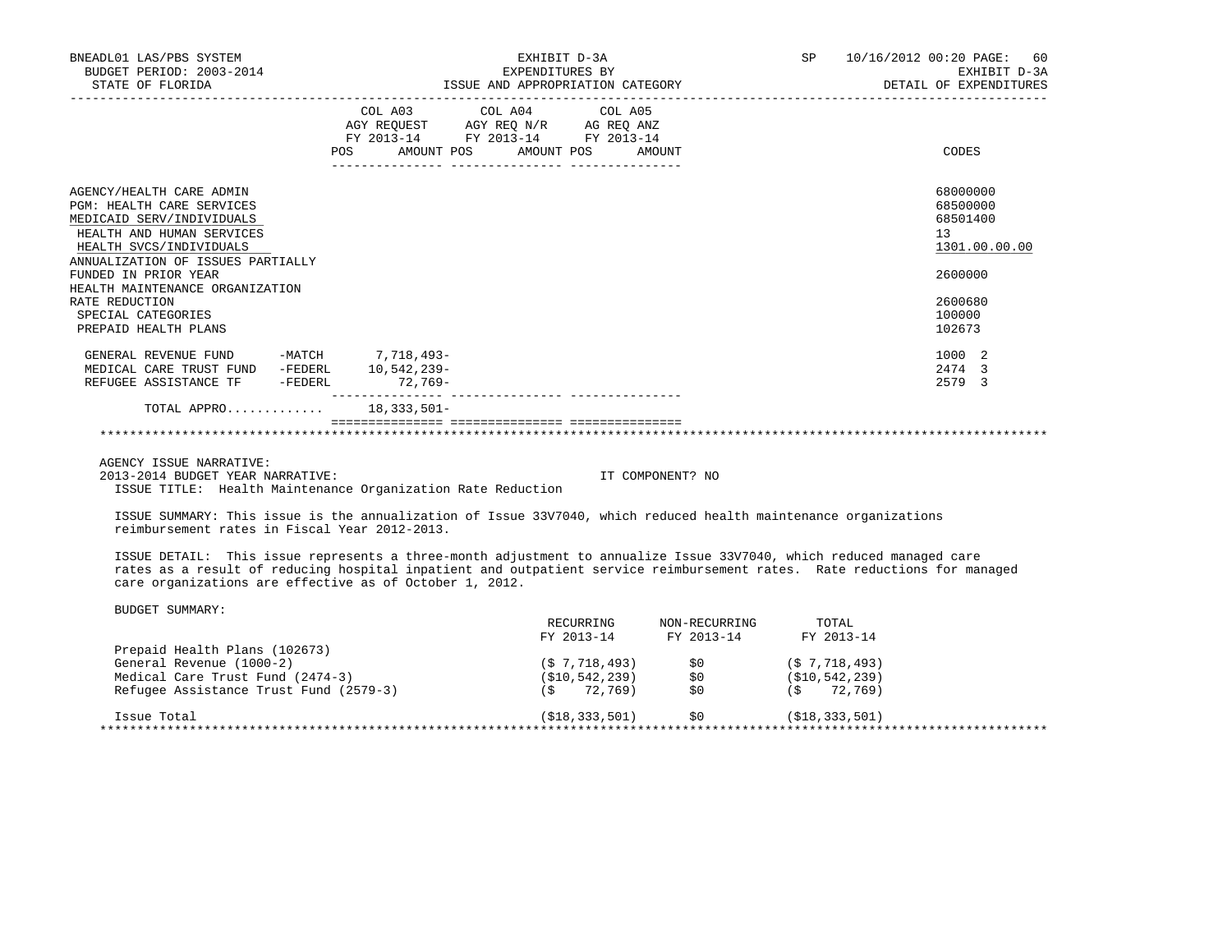| BNEADL01 LAS/PBS SYSTEM<br>BUDGET PERIOD: 2003-2014<br>STATE OF FLORIDA                                                                    |                    | EXHIBIT D-3A<br>EXPENDITURES BY<br>ISSUE AND APPROPRIATION CATEGORY                                                                                                                                                                                 | SP <sub>2</sub>     | 10/16/2012 00:20 PAGE:<br>61<br>EXHIBIT D-3A<br>DETAIL OF EXPENDITURES |
|--------------------------------------------------------------------------------------------------------------------------------------------|--------------------|-----------------------------------------------------------------------------------------------------------------------------------------------------------------------------------------------------------------------------------------------------|---------------------|------------------------------------------------------------------------|
|                                                                                                                                            | POS<br>AMOUNT POS  | COL A03 COL A04 COL A05<br>AGY REQUEST AGY REQ N/R AG REQ ANZ<br>FY 2013-14 FY 2013-14 FY 2013-14<br>AMOUNT POS<br>AMOUNT                                                                                                                           |                     | CODES                                                                  |
| AGENCY/HEALTH CARE ADMIN<br>PGM: HEALTH CARE SERVICES<br>MEDICAID SERV/INDIVIDUALS<br>HEALTH AND HUMAN SERVICES<br>HEALTH SVCS/INDIVIDUALS |                    |                                                                                                                                                                                                                                                     |                     | 68000000<br>68500000<br>68501400<br>13<br>1301.00.00.00                |
| ANNUALIZATION OF ISSUES PARTIALLY<br>FUNDED IN PRIOR YEAR<br>LIMIT HOME HEALTH VISITS<br>SPECIAL CATEGORIES<br>HOME HEALTH SERVICES        |                    |                                                                                                                                                                                                                                                     |                     | 2600000<br>2600910<br>100000<br>101561                                 |
| GENERAL REVENUE FUND -MATCH 39,718-<br>MEDICAL CARE TRUST FUND -FEDERL<br>REFUGEE ASSISTANCE TF -FEDERL                                    | 54,257-<br>$66-$   |                                                                                                                                                                                                                                                     |                     | 1000 2<br>2474 3<br>2579 3                                             |
| TOTAL APPRO                                                                                                                                | 94,041-            |                                                                                                                                                                                                                                                     |                     |                                                                        |
| PREPAID HEALTH PLANS                                                                                                                       |                    |                                                                                                                                                                                                                                                     |                     | 102673                                                                 |
| GENERAL REVENUE FUND -MATCH 7,107-<br>MEDICAL CARE TRUST FUND -FEDERL<br>REFUGEE ASSISTANCE TF -FEDERL                                     | $9,708-$<br>$67 -$ |                                                                                                                                                                                                                                                     |                     | 1000 2<br>2474 3<br>2579 3                                             |
| TOTAL APPRO                                                                                                                                | 16,882-            |                                                                                                                                                                                                                                                     |                     |                                                                        |
| TOTAL: LIMIT HOME HEALTH VISITS<br>TOTAL ISSUE $110,923-$                                                                                  |                    |                                                                                                                                                                                                                                                     |                     | 2600910                                                                |
|                                                                                                                                            |                    |                                                                                                                                                                                                                                                     |                     |                                                                        |
| AGENCY ISSUE NARRATIVE:<br>2013-2014 BUDGET YEAR NARRATIVE:<br>ISSUE TITLE: Limit Home Health Care Visits                                  |                    | IT COMPONENT? NO                                                                                                                                                                                                                                    |                     |                                                                        |
| home health care visits in Fiscal Year 2012-2013.                                                                                          |                    | ISSUE SUMMARY: This issue is the annualization of Issue 33V0225, which reduced funding as a result of limits placed on                                                                                                                              |                     |                                                                        |
| as of August 1, 2012.                                                                                                                      |                    | ISSUE DETAIL: This issue represents a one-month adjustment to annualize Issue 33V0225, which reduced funding as a result<br>of limits placed on home health care for non-pregnant adults to three visits per day. Service limitations are effective |                     |                                                                        |
| BUDGET SUMMARY:                                                                                                                            |                    | NON-RECURRING<br>RECURRING<br>FY 2013-14<br>FY 2013-14                                                                                                                                                                                              | TOTAL<br>FY 2013-14 |                                                                        |

|                                  | 11 2019 11            | . | 11 2019 11   |
|----------------------------------|-----------------------|---|--------------|
| Home Health Services (101561)    |                       |   |              |
| General Revenue (1000-2)         | (S <sub>39,718)</sub> |   | (5, 39, 718) |
| Medical Care Trust Fund (2474-3) | (S 54, 257)           |   | (S 54.257)   |
|                                  |                       |   |              |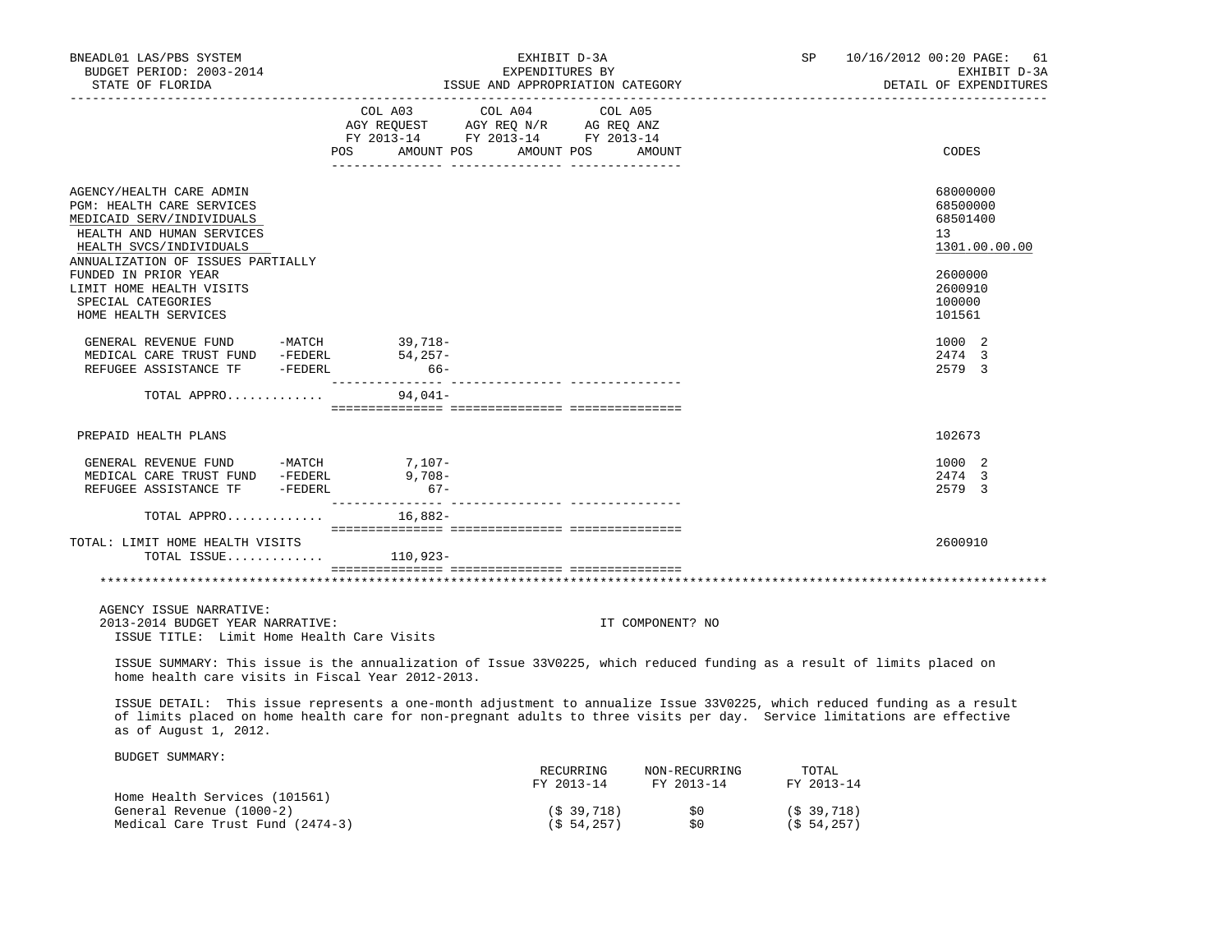| BNEADL01 LAS/PBS SYSTEM<br>BUDGET PERIOD: 2003-2014<br>STATE OF FLORIDA                                                                                                                                                             |                                  | ISSUE AND APPROPRIATION CATEGORY                                                                                                                           | EXHIBIT D-3A<br>EXPENDITURES BY |     |                                                                                                                                                                                                                                                                                                                    | SP  |     | 10/16/2012 00:20 PAGE: 62<br>EXHIBIT D-3A<br>DETAIL OF EXPENDITURES           |
|-------------------------------------------------------------------------------------------------------------------------------------------------------------------------------------------------------------------------------------|----------------------------------|------------------------------------------------------------------------------------------------------------------------------------------------------------|---------------------------------|-----|--------------------------------------------------------------------------------------------------------------------------------------------------------------------------------------------------------------------------------------------------------------------------------------------------------------------|-----|-----|-------------------------------------------------------------------------------|
|                                                                                                                                                                                                                                     | POS AMOUNT POS AMOUNT POS AMOUNT | $\begin{tabular}{lcccc} CDL A03 & CDL A04 & CDL A05 \\ AGY REQUEST & AGY REQ N/R & AG REQ ANZ \\ FY & 2013-14 & FY & 2013-14 & FY & 2013-14 \end{tabular}$ |                                 |     |                                                                                                                                                                                                                                                                                                                    |     |     | CODES                                                                         |
| AGENCY/HEALTH CARE ADMIN<br>PGM: HEALTH CARE SERVICES<br>MEDICAID SERV/INDIVIDUALS<br>HEALTH AND HUMAN SERVICES<br>HEALTH SVCS/INDIVIDUALS<br>ANNUALIZATION OF ISSUES PARTIALLY<br>FUNDED IN PRIOR YEAR<br>LIMIT HOME HEALTH VISITS |                                  |                                                                                                                                                            |                                 |     |                                                                                                                                                                                                                                                                                                                    |     |     | 68000000<br>68500000<br>68501400<br>13<br>1301.00.00.00<br>2600000<br>2600910 |
| Refugee Assistance Trust Fund (2579-3)                                                                                                                                                                                              |                                  |                                                                                                                                                            | (\$                             | 66) | \$0                                                                                                                                                                                                                                                                                                                | (\$ | 66) |                                                                               |
| Prepaid Health Plans (102673)<br>General Revenue (1000-2)<br>Medical Care Trust Fund (2474-3)<br>Refugee Assistance Trust Fund (2579 3)                                                                                             |                                  |                                                                                                                                                            |                                 |     | $\begin{array}{lllllllllllll} (\begin{array}{ccccc} \xi & 7\,, 107) \ 7\, & 7\,, 9\,, 708 \end{array}) & \begin{array}{llllll} \xi\,0 & \xi\,0 & \xi\,0 & 7\,, 107 \end{array} \\ (\begin{array}{ccccc} \xi & 9\,, 708 \end{array}) & \begin{array}{llllll} \xi\,0 & \xi\,0 & \xi\,0 & 67 \end{array} \end{array}$ |     |     |                                                                               |
| Issue Total                                                                                                                                                                                                                         |                                  |                                                                                                                                                            |                                 |     | $($ \$110,923) $\qquad$ \$0 $($ \$110,923)                                                                                                                                                                                                                                                                         |     |     |                                                                               |
| LIMIT GENERAL PHYSICIAN VISITS<br>SPECIAL CATEGORIES<br>NURSE PRACTITIONER SERVICE<br>GENERAL REVENUE FUND -MATCH 488-<br>MEDICAL CARE TRUST FUND -FEDERL                                                                           |                                  | $667-$                                                                                                                                                     |                                 |     |                                                                                                                                                                                                                                                                                                                    |     |     | 2600920<br>100000<br>102212<br>1000 2<br>2474 3                               |
| TOTAL APPRO                                                                                                                                                                                                                         | $1,155-$                         |                                                                                                                                                            |                                 |     |                                                                                                                                                                                                                                                                                                                    |     |     |                                                                               |
|                                                                                                                                                                                                                                     |                                  |                                                                                                                                                            |                                 |     |                                                                                                                                                                                                                                                                                                                    |     |     |                                                                               |
| PHYSICIAN ASSISTANT SVCS                                                                                                                                                                                                            |                                  |                                                                                                                                                            |                                 |     |                                                                                                                                                                                                                                                                                                                    |     |     | 102528                                                                        |
|                                                                                                                                                                                                                                     |                                  |                                                                                                                                                            |                                 |     |                                                                                                                                                                                                                                                                                                                    |     |     | 1000 2<br>2474 3<br>2579 3                                                    |
| TOTAL APPRO                                                                                                                                                                                                                         |                                  | 2,163-                                                                                                                                                     |                                 |     |                                                                                                                                                                                                                                                                                                                    |     |     |                                                                               |
| PHYSICIAN SERVICES                                                                                                                                                                                                                  |                                  |                                                                                                                                                            |                                 |     |                                                                                                                                                                                                                                                                                                                    |     |     | 102541                                                                        |
| GENERAL REVENUE FUND -MATCH                                                                                                                                                                                                         | $82,348-$                        |                                                                                                                                                            |                                 |     |                                                                                                                                                                                                                                                                                                                    |     |     | 1000 2                                                                        |
| MEDICAL CARE TRUST FUND -FEDERL<br>REFUGEE ASSISTANCE TF -FEDERL 600-                                                                                                                                                               | 120,784-                         |                                                                                                                                                            |                                 |     |                                                                                                                                                                                                                                                                                                                    |     |     | 2474 3<br>2579 3                                                              |
| TOTAL APPRO                                                                                                                                                                                                                         |                                  | 203,732-                                                                                                                                                   |                                 |     |                                                                                                                                                                                                                                                                                                                    |     |     |                                                                               |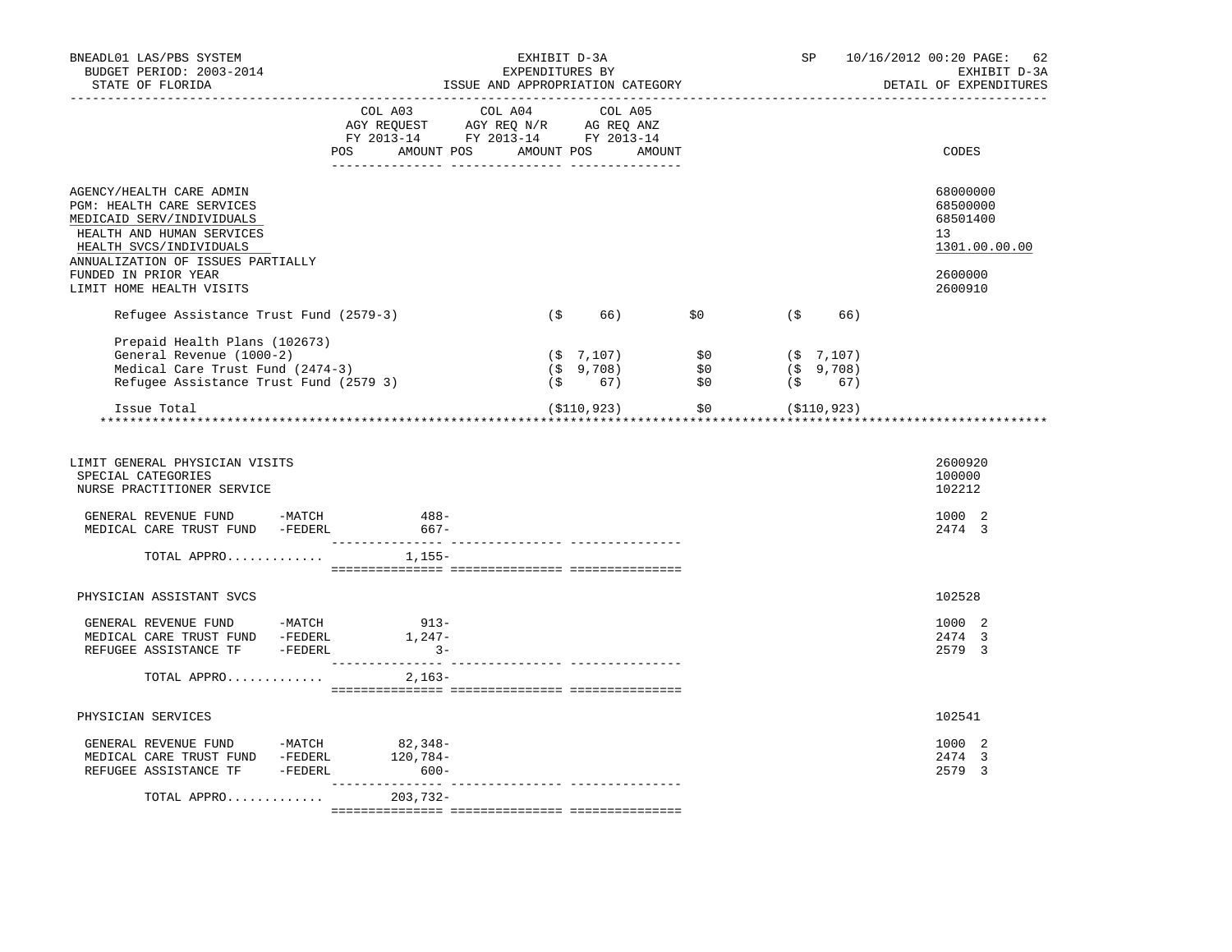| BNEADL01 LAS/PBS SYSTEM<br>BUDGET PERIOD: 2003-2014<br>STATE OF FLORIDA                                                                                                                                                                                                              |                                                                               | EXHIBIT D-3A<br>EXPENDITURES BY       |                         | ISSUE AND APPROPRIATION CATEGORY       | SP         |         | 10/16/2012 00:20 PAGE:<br>63<br>EXHIBIT D-3A<br>DETAIL OF EXPENDITURES |
|--------------------------------------------------------------------------------------------------------------------------------------------------------------------------------------------------------------------------------------------------------------------------------------|-------------------------------------------------------------------------------|---------------------------------------|-------------------------|----------------------------------------|------------|---------|------------------------------------------------------------------------|
|                                                                                                                                                                                                                                                                                      | AGY REQUEST AGY REQ N/R AG REQ ANZ<br>FY 2013-14 FY 2013-14 FY 2013-14<br>POS | COL A03 COL A04 COL A05<br>AMOUNT POS | AMOUNT POS              | AMOUNT                                 |            |         | CODES                                                                  |
| AGENCY/HEALTH CARE ADMIN<br>PGM: HEALTH CARE SERVICES<br>MEDICAID SERV/INDIVIDUALS<br>HEALTH AND HUMAN SERVICES<br>HEALTH SVCS/INDIVIDUALS                                                                                                                                           |                                                                               |                                       |                         |                                        |            |         | 68000000<br>68500000<br>68501400<br>13<br>1301.00.00.00                |
| ANNUALIZATION OF ISSUES PARTIALLY<br>FUNDED IN PRIOR YEAR<br>LIMIT GENERAL PHYSICIAN VISITS<br>SPECIAL CATEGORIES<br>PREPAID HEALTH PLANS                                                                                                                                            |                                                                               |                                       |                         |                                        |            |         | 2600000<br>2600920<br>100000<br>102673                                 |
| GENERAL REVENUE FUND -MATCH 69,058-<br>MEDICAL CARE TRUST FUND -FEDERL<br>REFUGEE ASSISTANCE TF -FEDERL 786-                                                                                                                                                                         | 127,967-                                                                      |                                       |                         |                                        |            |         | 1000 2<br>2474 3<br>2579 3                                             |
| TOTAL APPRO $197,811-$                                                                                                                                                                                                                                                               |                                                                               |                                       |                         |                                        |            |         |                                                                        |
| TOTAL: LIMIT GENERAL PHYSICIAN VISITS<br>TOTAL ISSUE $404,861-$                                                                                                                                                                                                                      |                                                                               |                                       |                         |                                        |            |         | 2600920                                                                |
|                                                                                                                                                                                                                                                                                      |                                                                               |                                       |                         |                                        |            |         |                                                                        |
| AGENCY ISSUE NARRATIVE:<br>2013-2014 BUDGET YEAR NARRATIVE:<br>ISSUE TITLE: Limit General Physician Visits                                                                                                                                                                           |                                                                               |                                       |                         | IT COMPONENT? NO                       |            |         |                                                                        |
| ISSUE SUMMARY: This issue is the annualization of Issue 33V0290, which reduced funding as a result of limits placed on<br>general physician visits in Fiscal Year 2012-2013.                                                                                                         |                                                                               |                                       |                         |                                        |            |         |                                                                        |
| ISSUE DETAIL: This issue represents a one-month adjustment to annualize Issue 33V0290, which reduced funding as a result<br>of limits placed on general physician visits for non-pregnant adults to two visits per month. Service limitations are<br>effective as of August 1, 2012. |                                                                               |                                       |                         |                                        |            |         |                                                                        |
| BUDGET SUMMARY:                                                                                                                                                                                                                                                                      |                                                                               |                                       | RECURRING<br>FY 2013-14 | NON-RECURRING<br>FY 2013-14 FY 2013-14 | TOTAL      |         |                                                                        |
| Nurse Practitioner Service (102212)<br>General Revenue (1000-2)<br>Medical Care Trust Fund (2474-3)                                                                                                                                                                                  |                                                                               | (\$<br>(\$                            | 488)<br>667)            | \$0<br>\$0                             | $($ \$488) | (S 667) |                                                                        |
| Physician Assistant Services (102528)<br>General Revenue (1000-2)                                                                                                                                                                                                                    |                                                                               | (\$                                   | 913)                    | \$0                                    | (\$        | 913)    |                                                                        |

 Medical Care Trust Fund (2474-3) (\$ 1,247) \$0 (\$ 1,247) Refugee Assistance Trust Fund (2579-3) (\$ 3) \$0 (\$ 3) Physician Services (102541)  $(\frac{1}{2}82,348)$   $\frac{1}{20}$  ( $\frac{1}{2}82,348$ )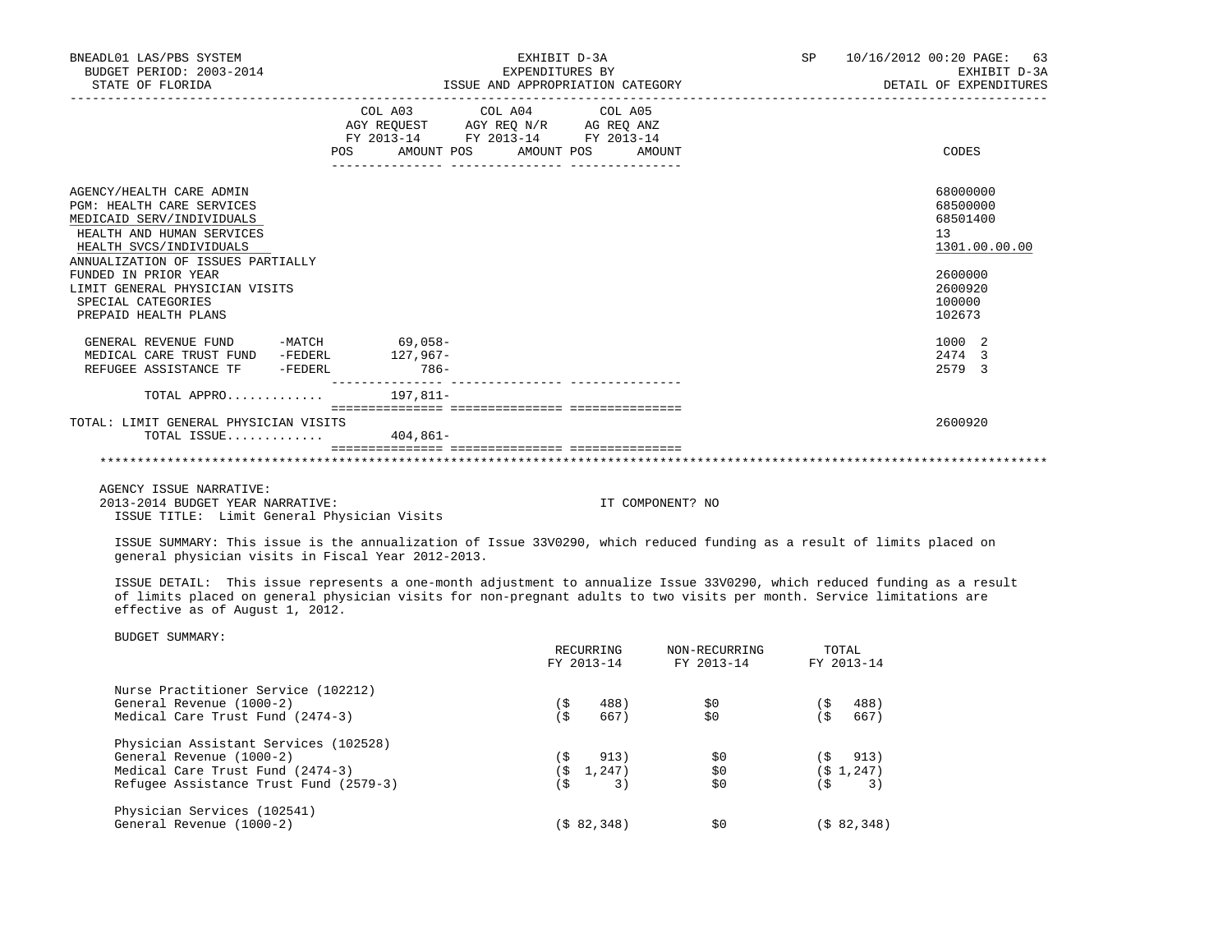| BNEADL01 LAS/PBS SYSTEM<br>BUDGET PERIOD: 2003-2014<br>STATE OF FLORIDA                                                                                                                |                                                                                                                                                                                                | EXHIBIT D-3A<br>EXPENDITURES BY<br>ISSUE AND APPROPRIATION CATEGORY |             |                    |                                                                                                   |            |                            | SP 10/16/2012 00:20 PAGE: 64<br>EXHIBIT D-3A<br>DETAIL OF EXPENDITURES |
|----------------------------------------------------------------------------------------------------------------------------------------------------------------------------------------|------------------------------------------------------------------------------------------------------------------------------------------------------------------------------------------------|---------------------------------------------------------------------|-------------|--------------------|---------------------------------------------------------------------------------------------------|------------|----------------------------|------------------------------------------------------------------------|
|                                                                                                                                                                                        | $\begin{tabular}{lcccc} COL A03 & COL A04 & COL A05 \\ AGY REQUEST & AGY REQ N/R & AG REQ ANZ \\ FY & 2013-14 & FY & 2013-14 & FY & 2013-14 \end{tabular}$<br>POS AMOUNT POS AMOUNT POS AMOUNT |                                                                     |             |                    |                                                                                                   |            |                            | CODES                                                                  |
| AGENCY/HEALTH CARE ADMIN<br>PGM: HEALTH CARE SERVICES<br>MEDICAID SERV/INDIVIDUALS<br>HEALTH AND HUMAN SERVICES<br>HEALTH SVCS/INDIVIDUALS<br>ANNUALIZATION OF ISSUES PARTIALLY        |                                                                                                                                                                                                |                                                                     |             |                    |                                                                                                   |            |                            | 68000000<br>68500000<br>68501400<br>13<br>1301.00.00.00                |
| FUNDED IN PRIOR YEAR<br>LIMIT GENERAL PHYSICIAN VISITS                                                                                                                                 |                                                                                                                                                                                                |                                                                     |             |                    |                                                                                                   |            |                            | 2600000<br>2600920                                                     |
| Medical Care Trust Fund (2474-3)<br>Refugee Assistance Trust Fund (2579-3)                                                                                                             |                                                                                                                                                                                                |                                                                     | $($ \$ 600) | $( $120, 784)$ \$0 | \$0                                                                                               |            | (\$120,784)<br>$($ \$ 600) |                                                                        |
| Prepaid Health Plans (102673)<br>General Revenue (1000-2)<br>Medical Care Trust Fund (2474-3)<br>Refugee Assistance Trust Fund (2579-3)                                                |                                                                                                                                                                                                |                                                                     |             |                    | (\$ 69,058)               \$0<br>(\$127,967)               \$0<br>(\$      786)               \$0 | (\$69,058) | (\$127,967)<br>(\$786)     |                                                                        |
| Issue Total                                                                                                                                                                            |                                                                                                                                                                                                |                                                                     | (\$404,861) |                    | $\mathcal{S}^0$                                                                                   |            | (\$404,861)                |                                                                        |
| SAVINGS ASSOCIATED WITH EXPANSION<br>OF THE TELEPHONY PROJECT AND THE<br>COMPREHENSIVE CARE MANAGEMENT PILOT<br>PROGRAM TO PREVENT FRAUD<br>SPECIAL CATEGORIES<br>HOME HEALTH SERVICES |                                                                                                                                                                                                |                                                                     |             |                    |                                                                                                   |            |                            | 2600930<br>100000<br>101561                                            |
| GENERAL REVENUE FUND -MATCH 91,739-                                                                                                                                                    |                                                                                                                                                                                                |                                                                     |             |                    |                                                                                                   |            |                            | 1000 2<br>2474 3<br>2579 3                                             |
| TOTAL APPRO                                                                                                                                                                            | 217,209-                                                                                                                                                                                       |                                                                     |             |                    |                                                                                                   |            |                            |                                                                        |
| PERSONAL CARE SERVICES                                                                                                                                                                 |                                                                                                                                                                                                |                                                                     |             |                    |                                                                                                   |            |                            | 102538                                                                 |
| GENERAL REVENUE FUND -MATCH $428,847$ -<br>MEDICAL CARE TRUST FUND -FEDERL                                                                                                             | 585,696-                                                                                                                                                                                       |                                                                     |             |                    |                                                                                                   |            |                            | 1000 2<br>2474 3                                                       |
| TOTAL APPRO $1,014,543-$                                                                                                                                                               |                                                                                                                                                                                                |                                                                     |             |                    |                                                                                                   |            |                            |                                                                        |
| PRIVATE DUTY NURSING SVCS                                                                                                                                                              |                                                                                                                                                                                                |                                                                     |             |                    |                                                                                                   |            |                            | 102685                                                                 |
| GENERAL REVENUE FUND -MATCH 1,497,551-<br>MEDICAL CARE TRUST FUND -FEDERL                                                                                                              | $2,045,272-$                                                                                                                                                                                   |                                                                     |             |                    |                                                                                                   |            |                            | 1000 2<br>2474 3                                                       |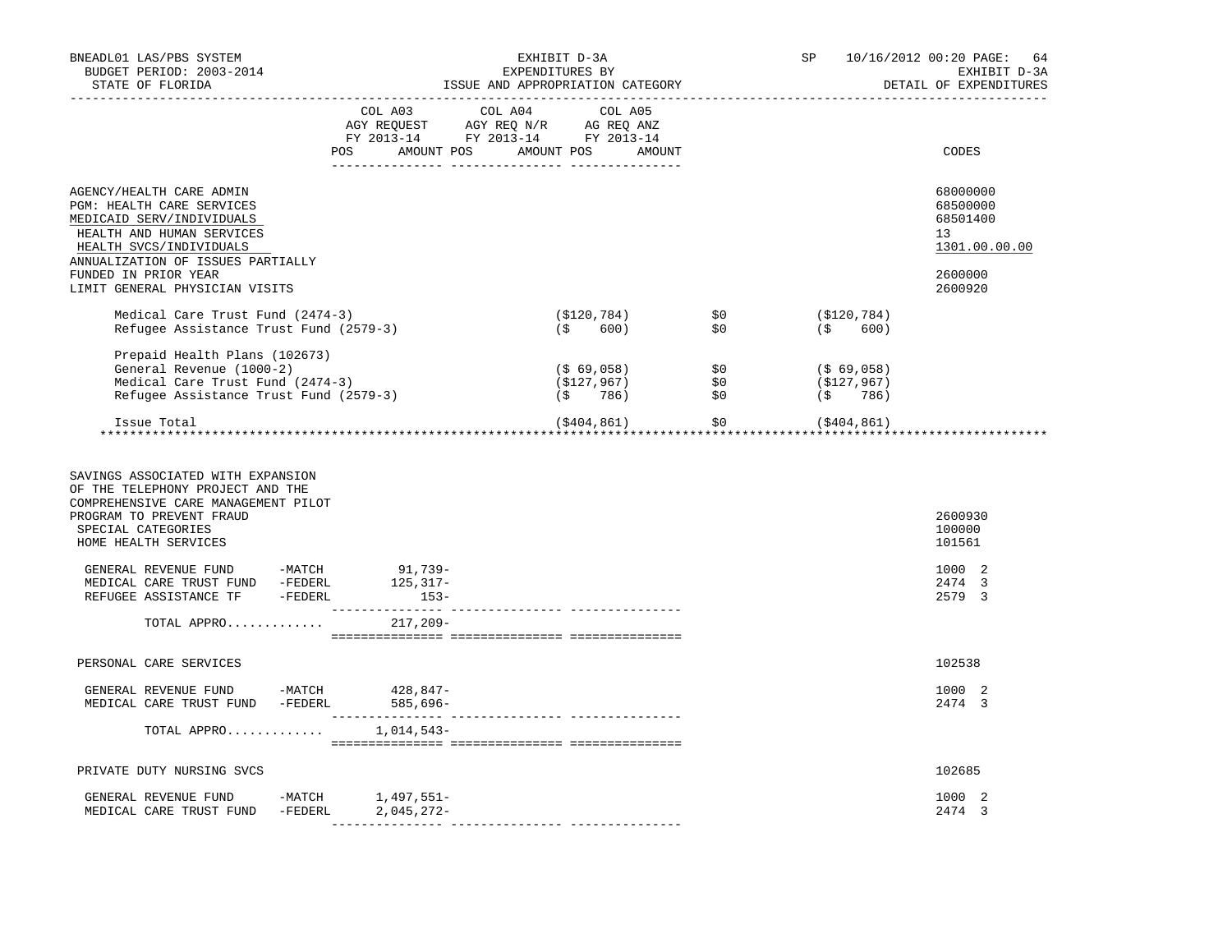| BNEADL01 LAS/PBS SYSTEM<br>BUDGET PERIOD: 2003-2014                                                                 |                                  | EXHIBIT D-3A<br>EXPENDITURES BY    |                                  | SP 10/16/2012 00:20 PAGE: 65<br>EXHIBIT D-3A |
|---------------------------------------------------------------------------------------------------------------------|----------------------------------|------------------------------------|----------------------------------|----------------------------------------------|
| STATE OF FLORIDA                                                                                                    |                                  |                                    | ISSUE AND APPROPRIATION CATEGORY | DETAIL OF EXPENDITURES                       |
|                                                                                                                     |                                  | COL A03 COL A04 COL A05            |                                  |                                              |
|                                                                                                                     |                                  | AGY REQUEST AGY REQ N/R AG REQ ANZ |                                  |                                              |
|                                                                                                                     |                                  | FY 2013-14 FY 2013-14 FY 2013-14   |                                  |                                              |
|                                                                                                                     | POS AMOUNT POS AMOUNT POS AMOUNT |                                    |                                  | CODES                                        |
| AGENCY/HEALTH CARE ADMIN                                                                                            |                                  |                                    |                                  | 68000000                                     |
| <b>PGM: HEALTH CARE SERVICES</b>                                                                                    |                                  |                                    |                                  | 68500000                                     |
| MEDICAID SERV/INDIVIDUALS                                                                                           |                                  |                                    |                                  | 68501400                                     |
| HEALTH AND HUMAN SERVICES                                                                                           |                                  |                                    |                                  | 13                                           |
| HEALTH SVCS/INDIVIDUALS                                                                                             |                                  |                                    |                                  | 1301.00.00.00                                |
| ANNUALIZATION OF ISSUES PARTIALLY                                                                                   |                                  |                                    |                                  |                                              |
| FUNDED IN PRIOR YEAR                                                                                                |                                  |                                    |                                  | 2600000                                      |
| SAVINGS ASSOCIATED WITH EXPANSION                                                                                   |                                  |                                    |                                  |                                              |
| OF THE TELEPHONY PROJECT AND THE                                                                                    |                                  |                                    |                                  |                                              |
| COMPREHENSIVE CARE MANAGEMENT PILOT                                                                                 |                                  |                                    |                                  |                                              |
| PROGRAM TO PREVENT FRAUD                                                                                            |                                  |                                    |                                  | 2600930                                      |
| SPECIAL CATEGORIES                                                                                                  |                                  |                                    |                                  | 100000                                       |
| PRIVATE DUTY NURSING SVCS                                                                                           |                                  |                                    |                                  | 102685                                       |
| TOTAL APPRO 3.542.823-                                                                                              |                                  |                                    |                                  |                                              |
|                                                                                                                     |                                  |                                    |                                  |                                              |
| TOTAL: SAVINGS ASSOCIATED WITH EXPANSION                                                                            |                                  |                                    |                                  | 2600930                                      |
| OF THE TELEPHONY PROJECT AND THE                                                                                    |                                  |                                    |                                  |                                              |
| COMPREHENSIVE CARE MANAGEMENT PILOT                                                                                 |                                  |                                    |                                  |                                              |
| PROGRAM TO PREVENT FRAUD                                                                                            |                                  |                                    |                                  |                                              |
| TOTAL ISSUE                                                                                                         | 4,774,575-                       |                                    |                                  |                                              |
|                                                                                                                     |                                  |                                    |                                  |                                              |
| AGENCY ISSUE NARRATIVE:                                                                                             |                                  |                                    |                                  |                                              |
| 2013-2014 BUDGET YEAR NARRATIVE:                                                                                    |                                  |                                    | IT COMPONENT? NO                 |                                              |
| ISSUE TITLE: Savings Associated with Expansion of the Telephony Project and the Comprehensive Care Management Pilot |                                  |                                    |                                  |                                              |

Program to Prevent Fraud

 ISSUE SUMMARY: This issue is the annualization of a partial reduction to the savings associated with expansion of the Telephony Project and the Comprehensive Care Management Pilot Program to Prevent Fraud in Fiscal Year 2012-2013 for Issue 2600930.

 ISSUE DETAIL: This issue annualizes the impact to the savings from expanding the home health agency monitoring pilot project to Broward, Escambia, Martin, and Palm Beach counties and the comprehensive care management pilot project for home health service to include private duty nursing and personal care service in Miami-Dade, Broward, Orange, and Palm Beach counties.

|                                        |       | RECURRING<br>FY 2013-14 | NON-RECURRING<br>FY 2013-14 |     | TOTAL<br>FY 2013-14 |
|----------------------------------------|-------|-------------------------|-----------------------------|-----|---------------------|
| Home Health Services (101561)          |       |                         |                             |     |                     |
| General Revenue (1000-2)               | ( S   | 91,739)                 | SO.                         |     | (S 91, 739)         |
| Medical Care Trust Fund (2474-3)       | ( S   | 125,317)                | \$0                         |     | (S 125, 317)        |
| Refugee Assistance Trust Fund (2579-3) |       | 153)                    | \$0                         | (\$ | 153)                |
| Personal Care Services (102538)        |       |                         |                             |     |                     |
| General Revenue (1000-2)               | ( S ) | 428,847)                | SO.                         | 6 S | 428,847)            |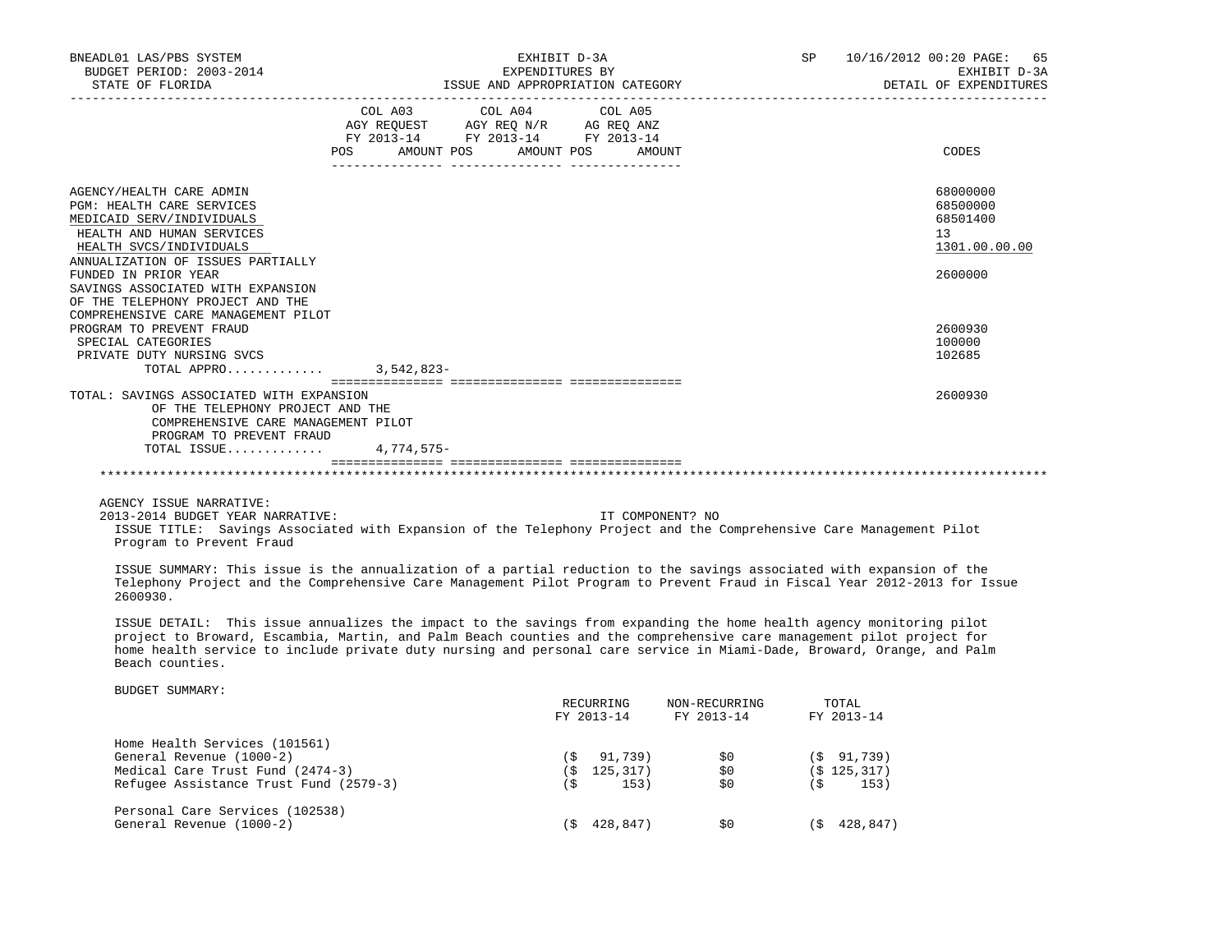| BNEADL01 LAS/PBS SYSTEM<br>BUDGET PERIOD: 2003-2014<br>STATE OF FLORIDA                                                                                                                                                                                                                                                                             |              | EXHIBIT D-3A<br>EXPENDITURES BY<br>ISSUE AND APPROPRIATION CATEGORY                                                                                                                            |                                                    |                                                                                        | SP |                                                      | 10/16/2012 00:20 PAGE: 66<br>EXHIBIT D-3A<br>DETAIL OF EXPENDITURES           |
|-----------------------------------------------------------------------------------------------------------------------------------------------------------------------------------------------------------------------------------------------------------------------------------------------------------------------------------------------------|--------------|------------------------------------------------------------------------------------------------------------------------------------------------------------------------------------------------|----------------------------------------------------|----------------------------------------------------------------------------------------|----|------------------------------------------------------|-------------------------------------------------------------------------------|
|                                                                                                                                                                                                                                                                                                                                                     |              | $\begin{tabular}{lcccc} COL A03 & COL A04 & COL A05 \\ AGY REQUEST & AGY REQ N/R & AG REQ ANZ \\ FY & 2013-14 & FY & 2013-14 & FY & 2013-14 \end{tabular}$<br>POS AMOUNT POS AMOUNT POS AMOUNT |                                                    |                                                                                        |    |                                                      | CODES                                                                         |
| AGENCY/HEALTH CARE ADMIN<br>PGM: HEALTH CARE SERVICES<br>MEDICAID SERV/INDIVIDUALS<br>HEALTH AND HUMAN SERVICES<br>HEALTH SVCS/INDIVIDUALS<br>ANNUALIZATION OF ISSUES PARTIALLY<br>FUNDED IN PRIOR YEAR<br>SAVINGS ASSOCIATED WITH EXPANSION<br>OF THE TELEPHONY PROJECT AND THE<br>COMPREHENSIVE CARE MANAGEMENT PILOT<br>PROGRAM TO PREVENT FRAUD |              |                                                                                                                                                                                                |                                                    |                                                                                        |    |                                                      | 68000000<br>68500000<br>68501400<br>13<br>1301.00.00.00<br>2600000<br>2600930 |
| Medical Care Trust Fund (2474-3)                                                                                                                                                                                                                                                                                                                    |              |                                                                                                                                                                                                | $(S 585, 696)$ \$0                                 |                                                                                        |    | (\$585,696)                                          |                                                                               |
| Private Duty Nursing Services (102685)<br>General Revenue (1000-2)<br>Medical Care Trust Fund (2474-3)<br>Issue Total                                                                                                                                                                                                                               |              |                                                                                                                                                                                                | (\$1,497,551)<br>(\$2,045,272)<br>( \$4, 774, 575) | $\begin{array}{c} 1 \ \text{S}^1 \ \text{S}^2 \ \text{S}^3 \ \text{S}^4 \ \end{array}$ |    | (\$1,497,551)<br>(\$2,045,272)<br>$$0$ (\$4,774,575) |                                                                               |
| LIMIT EMERGENCY ROOM VISITS FOR<br>NON-PREGNANT ADULTS<br>SPECIAL CATEGORIES<br>HOSPITAL OUTPATIENT SVCS                                                                                                                                                                                                                                            |              |                                                                                                                                                                                                |                                                    |                                                                                        |    |                                                      | 2600940<br>100000<br>101596                                                   |
|                                                                                                                                                                                                                                                                                                                                                     |              |                                                                                                                                                                                                |                                                    |                                                                                        |    |                                                      | 1000 2<br>2474 3<br>2579 3                                                    |
| TOTAL APPRO                                                                                                                                                                                                                                                                                                                                         | $3,087,075-$ |                                                                                                                                                                                                |                                                    |                                                                                        |    |                                                      |                                                                               |
| PREPAID HEALTH PLANS                                                                                                                                                                                                                                                                                                                                |              |                                                                                                                                                                                                |                                                    |                                                                                        |    |                                                      | 102673                                                                        |
| REFUGEE ASSISTANCE TF -FEDERL 10,127-                                                                                                                                                                                                                                                                                                               |              |                                                                                                                                                                                                |                                                    |                                                                                        |    |                                                      | 1000 2<br>2474 3<br>2579 3                                                    |
| TOTAL APPRO                                                                                                                                                                                                                                                                                                                                         | $2,551,415-$ |                                                                                                                                                                                                |                                                    |                                                                                        |    |                                                      |                                                                               |
| TOTAL: LIMIT EMERGENCY ROOM VISITS FOR<br>NON-PREGNANT ADULTS                                                                                                                                                                                                                                                                                       |              |                                                                                                                                                                                                |                                                    |                                                                                        |    |                                                      | 2600940                                                                       |
| TOTAL ISSUE                                                                                                                                                                                                                                                                                                                                         | $5,638,490-$ |                                                                                                                                                                                                |                                                    |                                                                                        |    |                                                      |                                                                               |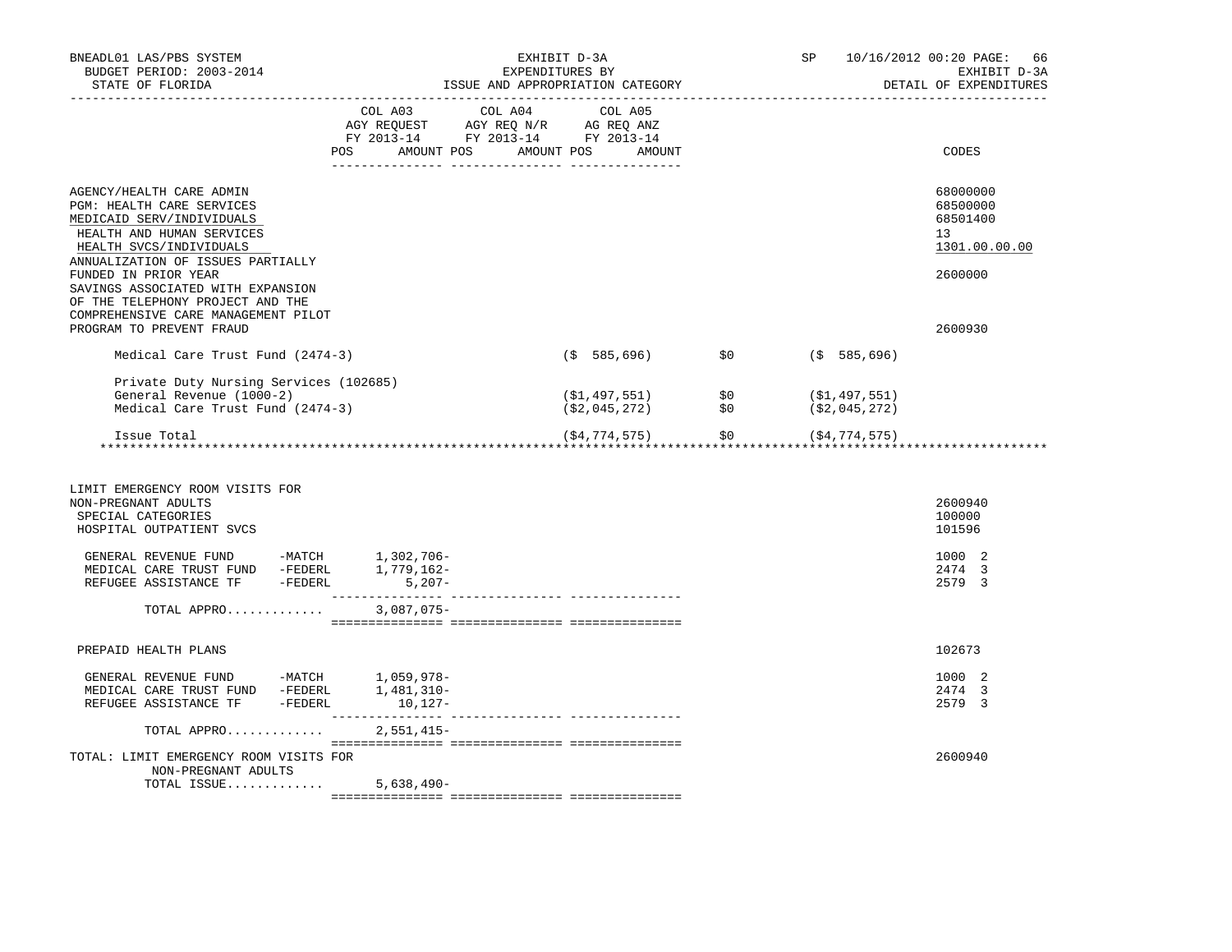| BNEADL01 LAS/PBS SYSTEM<br>BUDGET PERIOD: 2003-2014<br>STATE OF FLORIDA                                                                                                         | SP.<br>EXHIBIT D-3A<br>EXPENDITURES BY<br>ISSUE AND APPROPRIATION CATEGORY                                                                           | 10/16/2012 00:20 PAGE: 67<br>EXHIBIT D-3A<br>DETAIL OF EXPENDITURES |
|---------------------------------------------------------------------------------------------------------------------------------------------------------------------------------|------------------------------------------------------------------------------------------------------------------------------------------------------|---------------------------------------------------------------------|
|                                                                                                                                                                                 | COL A03 COL A04 COL A05<br>AGY REOUEST<br>AGY REO N/R<br>AG REQ ANZ<br>FY 2013-14 FY 2013-14 FY 2013-14<br>AMOUNT POS<br>AMOUNT POS<br>AMOUNT<br>POS | CODES                                                               |
| AGENCY/HEALTH CARE ADMIN<br>PGM: HEALTH CARE SERVICES<br>MEDICAID SERV/INDIVIDUALS<br>HEALTH AND HUMAN SERVICES<br>HEALTH SVCS/INDIVIDUALS<br>ANNUALIZATION OF ISSUES PARTIALLY |                                                                                                                                                      | 68000000<br>68500000<br>68501400<br>13<br>1301.00.00.00             |
| FUNDED IN PRIOR YEAR<br>LIMIT EMERGENCY ROOM VISITS FOR<br>NON-PREGNANT ADULTS                                                                                                  |                                                                                                                                                      | 2600000<br>2600940                                                  |

AGENCY ISSUE NARRATIVE:

2013-2014 BUDGET YEAR NARRATIVE: IT COMPONENT? NO

ISSUE TITLE: Limit Emergency Room Visits for Non-pregnant Adults

 ISSUE SUMMARY: This issue is the annualization of Issue 33V5500, which reduced funding as a result of limits placed on payments for emergency room visits for non-pregnant adults in Fiscal Year 2012-2013.

 ISSUE DETAIL: This issue represents a one-month adjustment to annualize Issue 33V5500, which reduced funding as a result of limits placed on payments for emergency room visits due to limiting non-pregnant adults to 12 visits per year. Service limitations are effective as of August 1, 2012.

| PODOBI DOMMANI.                        |               |                |                                    |                 |               |
|----------------------------------------|---------------|----------------|------------------------------------|-----------------|---------------|
|                                        |               | RECURRING      | NON-RECURRING                      | TOTAL           |               |
|                                        |               | FY 2013-14     | FY 2013-14                         | FY 2013-14      |               |
| Hospital Outpatient Services (101596)  |               |                |                                    |                 |               |
| General Revenue (1000-2                |               | (\$1,302,706)  | \$0                                | (\$1,302,706)   |               |
| Medical Care Trust Fund (2474-3)       |               | (\$1,779,162)  | \$0                                | (\$1,779,162)   |               |
| Refugee Assistance Trust Fund (2579-3) |               | $(S = 5, 207)$ | \$0                                | $(5 \t 5.207)$  |               |
| Prepaid Health Services (102673)       |               |                |                                    |                 |               |
| General Revenue (1000-2)               |               | (\$1,059,978)  | \$0                                | ( \$1,059,978 ) |               |
| Medical Care Trust Fund (2474-3)       |               | ( \$1,481,310) | \$0                                | (\$1,481,310)   |               |
| Refugee Assistance Trust Fund (2579-3) |               | $($ \$ 10,127) | \$0                                | $(S = 10, 127)$ |               |
|                                        |               |                |                                    |                 |               |
| Issue Total                            |               |                | $($ \$5,638,490) \$0 (\$5,638,490) |                 |               |
| ********************                   |               |                |                                    |                 |               |
| TOTAL: HEALTH SVCS/INDIVIDUALS         |               |                |                                    |                 | 1301.00.00.00 |
| BY FUND TYPE                           |               |                |                                    |                 |               |
| GENERAL REVENUE FUND                   | 4332,150,816  |                |                                    |                 | 1000          |
| TRUST FUNDS                            | 11984,784,356 |                |                                    |                 | 2000          |
| TOTAL PROG COMP 16316,935,172          |               |                |                                    |                 |               |
|                                        |               |                |                                    |                 |               |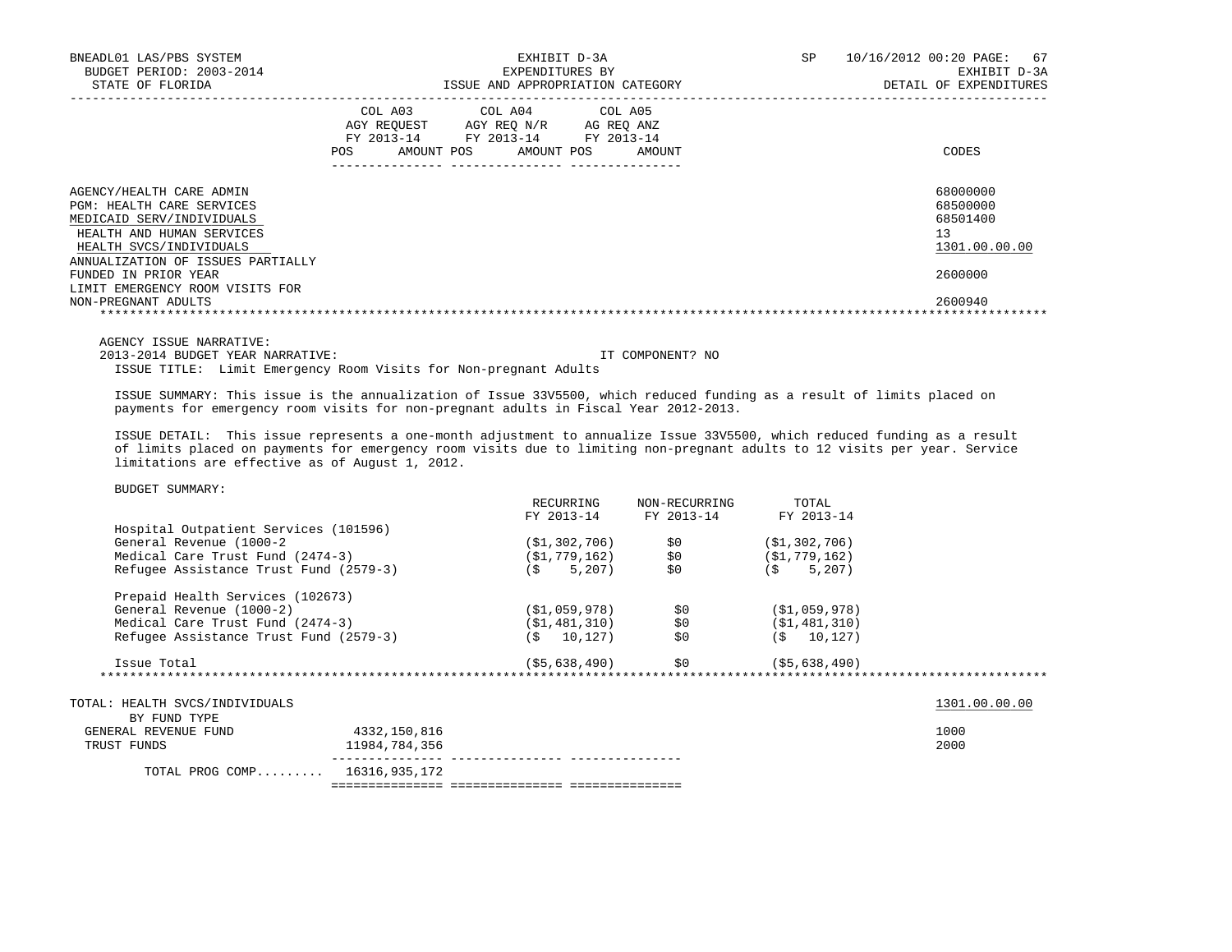| BNEADL01 LAS/PBS SYSTEM<br>BUDGET PERIOD: 2003-2014<br>STATE OF FLORIDA                                                                                                                                                                           |           |                                            | EXHIBIT D-3A<br>EXPENDITURES BY<br>ISSUE AND APPROPRIATION CATEGORY                                                                                                                                                                                                                                                                                                                                                                 | SP | 10/16/2012 00:20 PAGE:<br>68<br>EXHIBIT D-3A<br>DETAIL OF EXPENDITURES                            |
|---------------------------------------------------------------------------------------------------------------------------------------------------------------------------------------------------------------------------------------------------|-----------|--------------------------------------------|-------------------------------------------------------------------------------------------------------------------------------------------------------------------------------------------------------------------------------------------------------------------------------------------------------------------------------------------------------------------------------------------------------------------------------------|----|---------------------------------------------------------------------------------------------------|
|                                                                                                                                                                                                                                                   |           | COL A03                                    | COL A04<br>COL A05<br>$\begin{tabular}{lllllllll} \bf{AGY} & \bf{REQUEST} & \bf{AGY} & \bf{REQ} & \bf{N/R} & \bf{AG} & \bf{REQ} & \bf{ANZ} \\ \bf{FY} & \bf{2013-14} & \bf{FY} & \bf{2013-14} & \bf{FY} & \bf{2013-14} \\ \end{tabular}$<br>POS AMOUNT POS AMOUNT POS AMOUNT                                                                                                                                                        |    | CODES                                                                                             |
| AGENCY/HEALTH CARE ADMIN<br>PGM: HEALTH CARE SERVICES<br>MEDICAID LONG TERM CARE<br>HEALTH AND HUMAN SERVICES<br>LONG-TERM CARE<br>ESTIMATED EXPENDITURES<br>ESTIMATED EXPENDITURES - OPERATIONS<br>SPECIAL CATEGORIES<br>ASSISTIVE CARE SERVICES |           |                                            |                                                                                                                                                                                                                                                                                                                                                                                                                                     |    | 68000000<br>68500000<br>68501500<br>13<br>1303.00.00.00<br>1000000<br>1001000<br>100000<br>100602 |
| MEDICAL CARE TRUST FUND -MATCH 11,066,227                                                                                                                                                                                                         |           | -FEDERL 15, 113, 634                       |                                                                                                                                                                                                                                                                                                                                                                                                                                     |    | 2474 2<br>2474 3                                                                                  |
| TOTAL MEDICAL CARE TRUST FUND                                                                                                                                                                                                                     |           | 26,179,861                                 |                                                                                                                                                                                                                                                                                                                                                                                                                                     |    | 2474                                                                                              |
| TOTAL APPRO                                                                                                                                                                                                                                       |           | 26,179,861                                 |                                                                                                                                                                                                                                                                                                                                                                                                                                     |    |                                                                                                   |
| HOME & COMMUNITY BASED SVC                                                                                                                                                                                                                        |           |                                            |                                                                                                                                                                                                                                                                                                                                                                                                                                     |    | 101554                                                                                            |
| GENERAL REVENUE FUND                                                                                                                                                                                                                              | $-MATCH$  | 9,696,434                                  |                                                                                                                                                                                                                                                                                                                                                                                                                                     |    | 1000 2                                                                                            |
| MEDICAL CARE TRUST FUND                                                                                                                                                                                                                           |           | -MATCH 447,664,177<br>-FEDERL 624,975,272  |                                                                                                                                                                                                                                                                                                                                                                                                                                     |    | 2474 2<br>2474 3                                                                                  |
| TOTAL MEDICAL CARE TRUST FUND 1072,639,449                                                                                                                                                                                                        |           |                                            |                                                                                                                                                                                                                                                                                                                                                                                                                                     |    | 2474                                                                                              |
| TOTAL APPRO 1082,335,883                                                                                                                                                                                                                          |           |                                            | $\begin{minipage}{0.03\textwidth} \begin{tabular}{l} \textbf{1} & \textbf{2} & \textbf{3} & \textbf{5} & \textbf{5} & \textbf{6} & \textbf{6} & \textbf{7} & \textbf{8} & \textbf{9} & \textbf{9} & \textbf{9} & \textbf{1} & \textbf{9} & \textbf{1} & \textbf{1} & \textbf{1} & \textbf{1} & \textbf{1} & \textbf{1} & \textbf{1} & \textbf{1} & \textbf{1} & \textbf{1} & \textbf{1} & \textbf{1} & \textbf{1} & \textbf{1} & \$ |    |                                                                                                   |
| ALF WAIVER                                                                                                                                                                                                                                        |           |                                            |                                                                                                                                                                                                                                                                                                                                                                                                                                     |    | 101557                                                                                            |
| MEDICAL CARE TRUST FUND                                                                                                                                                                                                                           |           | -MATCH 15,748,662<br>$-$ FEDERL 21,508,641 |                                                                                                                                                                                                                                                                                                                                                                                                                                     |    | 2474 2<br>2474 3                                                                                  |
| TOTAL MEDICAL CARE TRUST FUND                                                                                                                                                                                                                     |           | 37, 257, 303                               |                                                                                                                                                                                                                                                                                                                                                                                                                                     |    | 2474                                                                                              |
| TOTAL APPRO                                                                                                                                                                                                                                       |           | 37,257,303                                 |                                                                                                                                                                                                                                                                                                                                                                                                                                     |    |                                                                                                   |
| ICF/MR - SUNLAND CENTER                                                                                                                                                                                                                           |           |                                            |                                                                                                                                                                                                                                                                                                                                                                                                                                     |    | 101644                                                                                            |
| MEDICAL CARE TRUST FUND                                                                                                                                                                                                                           | $-FEDERL$ | -MATCH 36,433,471<br>54, 214, 240          |                                                                                                                                                                                                                                                                                                                                                                                                                                     |    | 2474 2<br>2474 3                                                                                  |
| TOTAL MEDICAL CARE TRUST FUND                                                                                                                                                                                                                     |           | 90,647,711                                 |                                                                                                                                                                                                                                                                                                                                                                                                                                     |    | 2474                                                                                              |
|                                                                                                                                                                                                                                                   |           |                                            |                                                                                                                                                                                                                                                                                                                                                                                                                                     |    |                                                                                                   |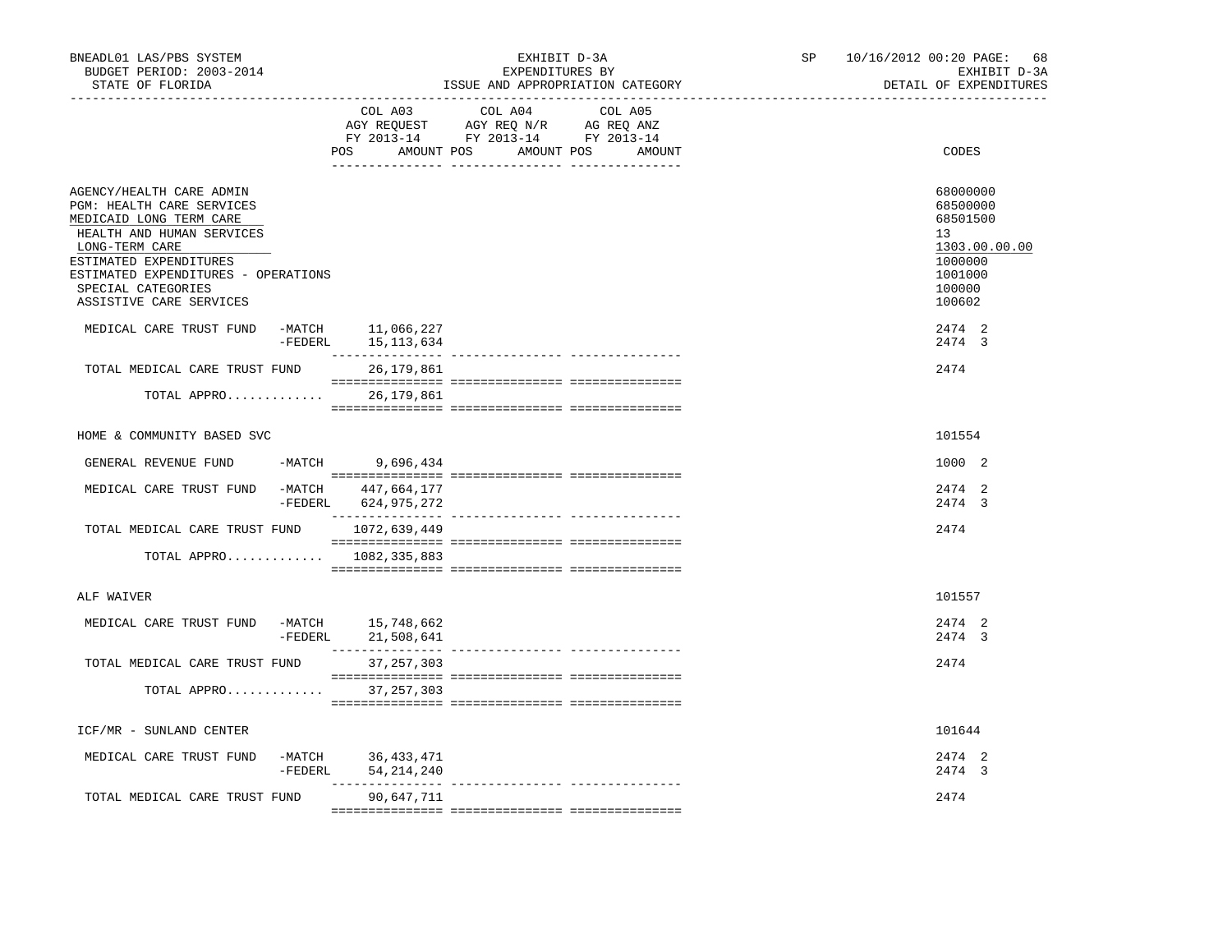| BNEADL01 LAS/PBS SYSTEM<br>BUDGET PERIOD: 2003-2014<br>STATE OF FLORIDA                                                                                                                                                                                                     |          |                                                                                                                          | ISSUE AND APPROPRIATION CATEGORY | EXHIBIT D-3A<br>EXPENDITURES BY |         |  | SP <sub>2</sub> | 10/16/2012 00:20 PAGE: 69<br>EXHIBIT D-3A<br>DETAIL OF EXPENDITURES                               |
|-----------------------------------------------------------------------------------------------------------------------------------------------------------------------------------------------------------------------------------------------------------------------------|----------|--------------------------------------------------------------------------------------------------------------------------|----------------------------------|---------------------------------|---------|--|-----------------|---------------------------------------------------------------------------------------------------|
|                                                                                                                                                                                                                                                                             |          | COL A03<br>AGY REQUEST AGY REQ N/R AG REQ ANZ<br>FY 2013-14 FY 2013-14 FY 2013-14<br>AMOUNT POS AMOUNT POS AMOUNT<br>POS | COL A04                          |                                 | COL A05 |  |                 | CODES                                                                                             |
| AGENCY/HEALTH CARE ADMIN<br>PGM: HEALTH CARE SERVICES<br>MEDICAID LONG TERM CARE<br>HEALTH AND HUMAN SERVICES<br>LONG-TERM CARE<br>ESTIMATED EXPENDITURES<br>ESTIMATED EXPENDITURES - OPERATIONS<br>SPECIAL CATEGORIES<br>ICF/MR - SUNLAND CENTER<br>TOTAL APPRO 90,647,711 |          |                                                                                                                          |                                  |                                 |         |  |                 | 68000000<br>68500000<br>68501500<br>13<br>1303.00.00.00<br>1000000<br>1001000<br>100000<br>101644 |
| ICF/DD COMMUNITY                                                                                                                                                                                                                                                            |          |                                                                                                                          |                                  |                                 |         |  |                 | 101649                                                                                            |
| GENERAL REVENUE FUND -MATCH 93,070,381<br>GRANTS AND DONATIONS TF -MATCH<br>MEDICAL CARE TRUST FUND -FEDERL 146,493,858                                                                                                                                                     |          | 14,192,659                                                                                                               |                                  |                                 |         |  |                 | 1000 2<br>2339 2<br>2474 3                                                                        |
| TOTAL APPRO                                                                                                                                                                                                                                                                 |          | 253,756,898                                                                                                              |                                  |                                 |         |  |                 |                                                                                                   |
| NURSING HOME CARE                                                                                                                                                                                                                                                           |          |                                                                                                                          |                                  |                                 |         |  |                 | 102233                                                                                            |
| GENERAL REVENUE FUND                                                                                                                                                                                                                                                        |          | -MATCH 485,569,881                                                                                                       |                                  |                                 |         |  |                 | 1000 2                                                                                            |
| HEALTH CARE TRUST FUND                                                                                                                                                                                                                                                      | $-MATCH$ | 270,000,000                                                                                                              |                                  |                                 |         |  |                 | 2003 2                                                                                            |
| GRANTS AND DONATIONS TF                                                                                                                                                                                                                                                     |          | -MATCH 401,879,880                                                                                                       |                                  |                                 |         |  |                 | 2339 2                                                                                            |
| MEDICAL CARE TRUST FUND                                                                                                                                                                                                                                                     |          | -MATCH 13,500,000<br>-FEDERL 1599, 295, 884                                                                              |                                  |                                 |         |  |                 | 2474 2<br>2474 3                                                                                  |
| TOTAL MEDICAL CARE TRUST FUND 1612, 795, 884                                                                                                                                                                                                                                |          |                                                                                                                          |                                  |                                 |         |  |                 | 2474                                                                                              |
| TOTAL APPRO $2770, 245, 645$                                                                                                                                                                                                                                                |          |                                                                                                                          |                                  |                                 |         |  |                 |                                                                                                   |
| ST MENTAL HEALTH HOSP PRG                                                                                                                                                                                                                                                   |          |                                                                                                                          |                                  |                                 |         |  |                 | 103556                                                                                            |
| MEDICAL CARE TRUST FUND                                                                                                                                                                                                                                                     |          | $-MATCH$ 4,711,946<br>-FEDERL 6,435,312                                                                                  |                                  |                                 |         |  |                 | 2474 2<br>2474 3                                                                                  |
| TOTAL MEDICAL CARE TRUST FUND                                                                                                                                                                                                                                               |          | 11,147,258                                                                                                               |                                  |                                 |         |  |                 | 2474                                                                                              |
| TOTAL APPRO $11,147,258$                                                                                                                                                                                                                                                    |          |                                                                                                                          |                                  |                                 |         |  |                 |                                                                                                   |
|                                                                                                                                                                                                                                                                             |          |                                                                                                                          |                                  |                                 |         |  |                 |                                                                                                   |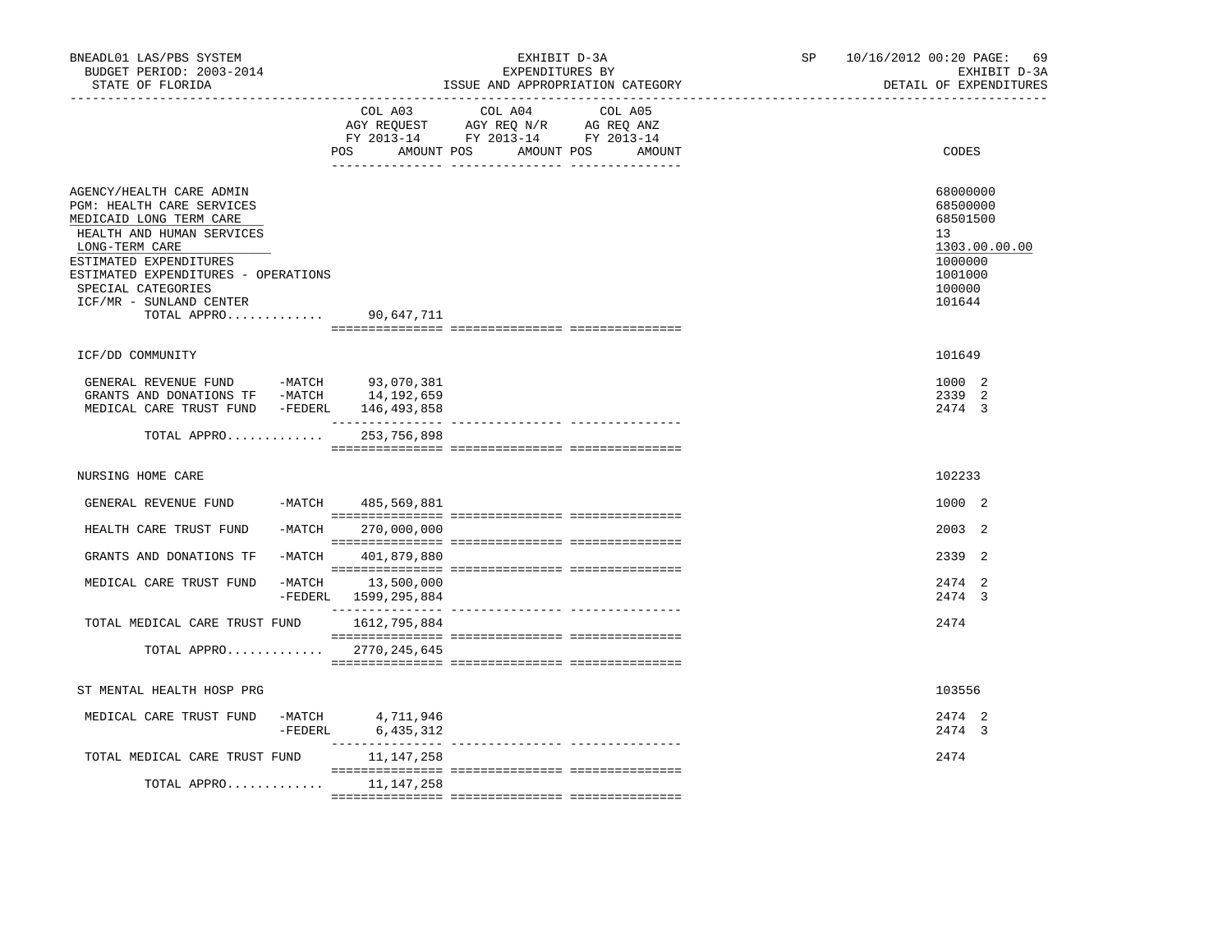| BNEADL01 LAS/PBS SYSTEM<br>BUDGET PERIOD: 2003-2014<br>STATE OF FLORIDA                                                                                                                                                                              |                                             | EXHIBIT D-3A<br>EXPENDITURES BY<br>ISSUE AND APPROPRIATION CATEGORY                                                                                                                                                                                                                          | SP 10/16/2012 00:20 PAGE: 70<br>EXHIBIT D-3A<br>DETAIL OF EXPENDITURES                            |
|------------------------------------------------------------------------------------------------------------------------------------------------------------------------------------------------------------------------------------------------------|---------------------------------------------|----------------------------------------------------------------------------------------------------------------------------------------------------------------------------------------------------------------------------------------------------------------------------------------------|---------------------------------------------------------------------------------------------------|
|                                                                                                                                                                                                                                                      | POS                                         | COL A03 COL A04 COL A05<br>$\begin{tabular}{lllllll} \bf AGY \;\; REQUEST \hspace{1cm} AGY \;\; REQ \;\; N/R \hspace{1cm} \bf AG \;\; REQ \;\; ANZ \\ \hline \tt FY \;\; 2013-14 \hspace{1cm} FY \;\; 2013-14 \hspace{1cm} FY \;\; 2013-14 \end{tabular}$<br>AMOUNT POS AMOUNT POS<br>AMOUNT | CODES                                                                                             |
| AGENCY/HEALTH CARE ADMIN<br>PGM: HEALTH CARE SERVICES<br>MEDICAID LONG TERM CARE<br>HEALTH AND HUMAN SERVICES<br>LONG-TERM CARE<br>ESTIMATED EXPENDITURES<br>ESTIMATED EXPENDITURES - OPERATIONS<br>SPECIAL CATEGORIES<br>MNTL HLTH HOSP DISPR SHARE |                                             |                                                                                                                                                                                                                                                                                              | 68000000<br>68500000<br>68501500<br>13<br>1303.00.00.00<br>1000000<br>1001000<br>100000<br>103559 |
| MEDICAL CARE TRUST FUND -FEDERL 69,602,260                                                                                                                                                                                                           |                                             |                                                                                                                                                                                                                                                                                              | 2474 3                                                                                            |
| TB HOSP DISPR SHARE                                                                                                                                                                                                                                  |                                             |                                                                                                                                                                                                                                                                                              | 103602                                                                                            |
| MEDICAL CARE TRUST FUND -FEDERL 2,444,444                                                                                                                                                                                                            |                                             |                                                                                                                                                                                                                                                                                              | 2474 3                                                                                            |
| NURSNG HOME DIVRSN WAIVER                                                                                                                                                                                                                            |                                             |                                                                                                                                                                                                                                                                                              | 109970                                                                                            |
| MEDICAL CARE TRUST FUND                                                                                                                                                                                                                              | -MATCH 151,764,563<br>-FEDERL 207, 271, 547 |                                                                                                                                                                                                                                                                                              | 2474 2<br>2474 3                                                                                  |
| TOTAL MEDICAL CARE TRUST FUND 359,036,110                                                                                                                                                                                                            |                                             |                                                                                                                                                                                                                                                                                              | 2474                                                                                              |
| TOTAL APPRO 359,036,110                                                                                                                                                                                                                              |                                             |                                                                                                                                                                                                                                                                                              |                                                                                                   |
| PROG CARE FOR THE ELDERLY                                                                                                                                                                                                                            |                                             |                                                                                                                                                                                                                                                                                              | 109971                                                                                            |
| MEDICAL CARE TRUST FUND                                                                                                                                                                                                                              | -MATCH 11,234,924<br>-FEDERL 15,344,027     |                                                                                                                                                                                                                                                                                              | 2474 2<br>2474 3                                                                                  |
| TOTAL MEDICAL CARE TRUST FUND                                                                                                                                                                                                                        | 26,578,951                                  |                                                                                                                                                                                                                                                                                              | 2474                                                                                              |
| TOTAL APPRO 26,578,951                                                                                                                                                                                                                               |                                             |                                                                                                                                                                                                                                                                                              |                                                                                                   |
| TOTAL: ESTIMATED EXPENDITURES - OPERATIONS<br>TOTAL ISSUE 4729, 232, 324                                                                                                                                                                             |                                             |                                                                                                                                                                                                                                                                                              | 1001000                                                                                           |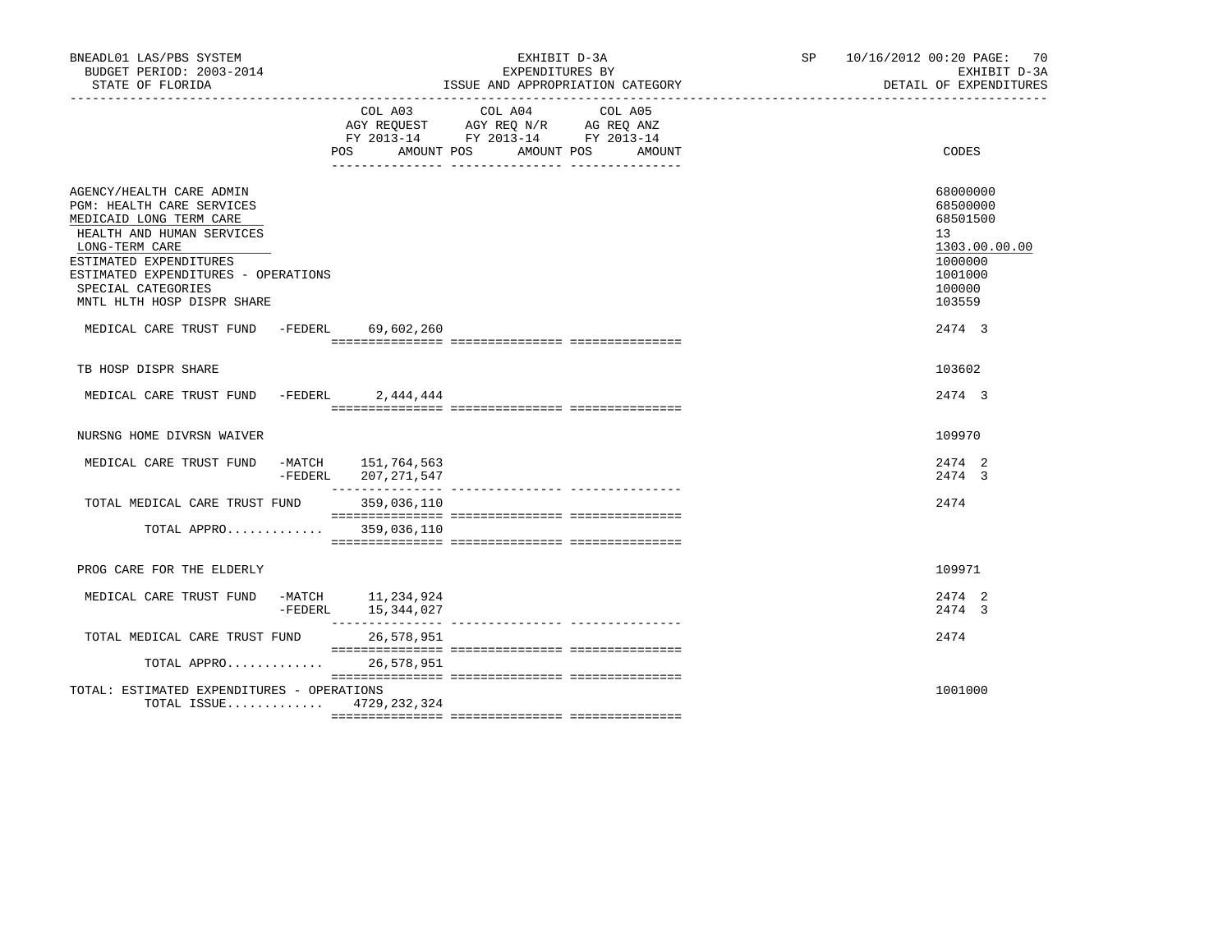| BNEADL01 LAS/PBS SYSTEM<br>BUDGET PERIOD: 2003-2014<br>STATE OF FLORIDA<br>-------------------<br>----------------                                                                                   |                   | EXHIBIT D-3A<br>EXPENDITURES BY                                                                         | ISSUE AND APPROPRIATION CATEGORY | SP <sub>2</sub> | 10/16/2012 00:20 PAGE: 71<br>EXHIBIT D-3A<br>DETAIL OF EXPENDITURES |
|------------------------------------------------------------------------------------------------------------------------------------------------------------------------------------------------------|-------------------|---------------------------------------------------------------------------------------------------------|----------------------------------|-----------------|---------------------------------------------------------------------|
|                                                                                                                                                                                                      | POS<br>AMOUNT POS | COL A03 COL A04<br>AGY REQUEST AGY REQ N/R AG REQ ANZ<br>FY 2013-14 FY 2013-14 FY 2013-14<br>AMOUNT POS | COL A05<br>AMOUNT                |                 | CODES                                                               |
| AGENCY/HEALTH CARE ADMIN<br>PGM: HEALTH CARE SERVICES<br>MEDICAID LONG TERM CARE<br>HEALTH AND HUMAN SERVICES<br>LONG-TERM CARE<br>INTER-AGENCY REORGANIZATIONS<br>TRANSFER ELDER RELATED WAIVERS TO |                   |                                                                                                         |                                  |                 | 68000000<br>68500000<br>68501500<br>13<br>1303.00.00.00<br>1700000  |
| THE AGENCY FOR HEALTH CARE<br>ADMINISTRATION - ADD<br>SPECIAL CATEGORIES<br>HOME & COMMUNITY BASED SVC                                                                                               |                   |                                                                                                         |                                  |                 | 1700060<br>100000<br>101554                                         |
| GENERAL REVENUE FUND -MATCH 47,333,691<br>MEDICAL CARE TRUST FUND -FEDERL 64,983,459                                                                                                                 |                   |                                                                                                         |                                  |                 | 1000 2<br>2474 3                                                    |
| TOTAL APPRO $112,317,150$                                                                                                                                                                            |                   |                                                                                                         |                                  |                 |                                                                     |
| ALF WAIVER                                                                                                                                                                                           |                   |                                                                                                         |                                  |                 | 101557                                                              |
| GENERAL REVENUE FUND -MATCH 15,748,662<br>MEDICAL CARE TRUST FUND -FEDERL 21,508,641                                                                                                                 | ___________       |                                                                                                         | _______________ _______________  |                 | 1000 2<br>2474 3                                                    |
| TOTAL APPRO                                                                                                                                                                                          | 37, 257, 303      |                                                                                                         |                                  |                 |                                                                     |
| NURSNG HOME DIVRSN WAIVER                                                                                                                                                                            |                   |                                                                                                         |                                  |                 | 109970                                                              |
| GENERAL REVENUE FUND -MATCH 151,764,563<br>MEDICAL CARE TRUST FUND -FEDERL                                                                                                                           | 207, 271, 547     |                                                                                                         |                                  |                 | 1000 2<br>2474 3                                                    |
| TOTAL APPRO                                                                                                                                                                                          | 359,036,110       |                                                                                                         |                                  |                 |                                                                     |
| TOTAL: TRANSFER ELDER RELATED WAIVERS TO<br>THE AGENCY FOR HEALTH CARE<br>ADMINISTRATION - ADD                                                                                                       |                   |                                                                                                         |                                  |                 | 1700060                                                             |
| TOTAL ISSUE 508,610,563                                                                                                                                                                              |                   |                                                                                                         |                                  |                 |                                                                     |
|                                                                                                                                                                                                      |                   |                                                                                                         |                                  |                 |                                                                     |
| AGENCY ISSUE NARRATIVE:<br>2013-2014 BUDGET YEAR NARRATIVE:<br>ISSUE TITLE: Transfer Elder Related Waivers to the Agency for Health Care Administration - ADD                                        |                   |                                                                                                         | IT COMPONENT? NO                 |                 |                                                                     |

 ISSUE SUMMARY: This issue requests the transfer of \$508,610,563 and the transition of four elder related waivers to the Agency for Health Care Administration (AHCA) for the implementation of the long-term care (LTC) components of the Statewide Medicaid Managed Care (SMMC) program.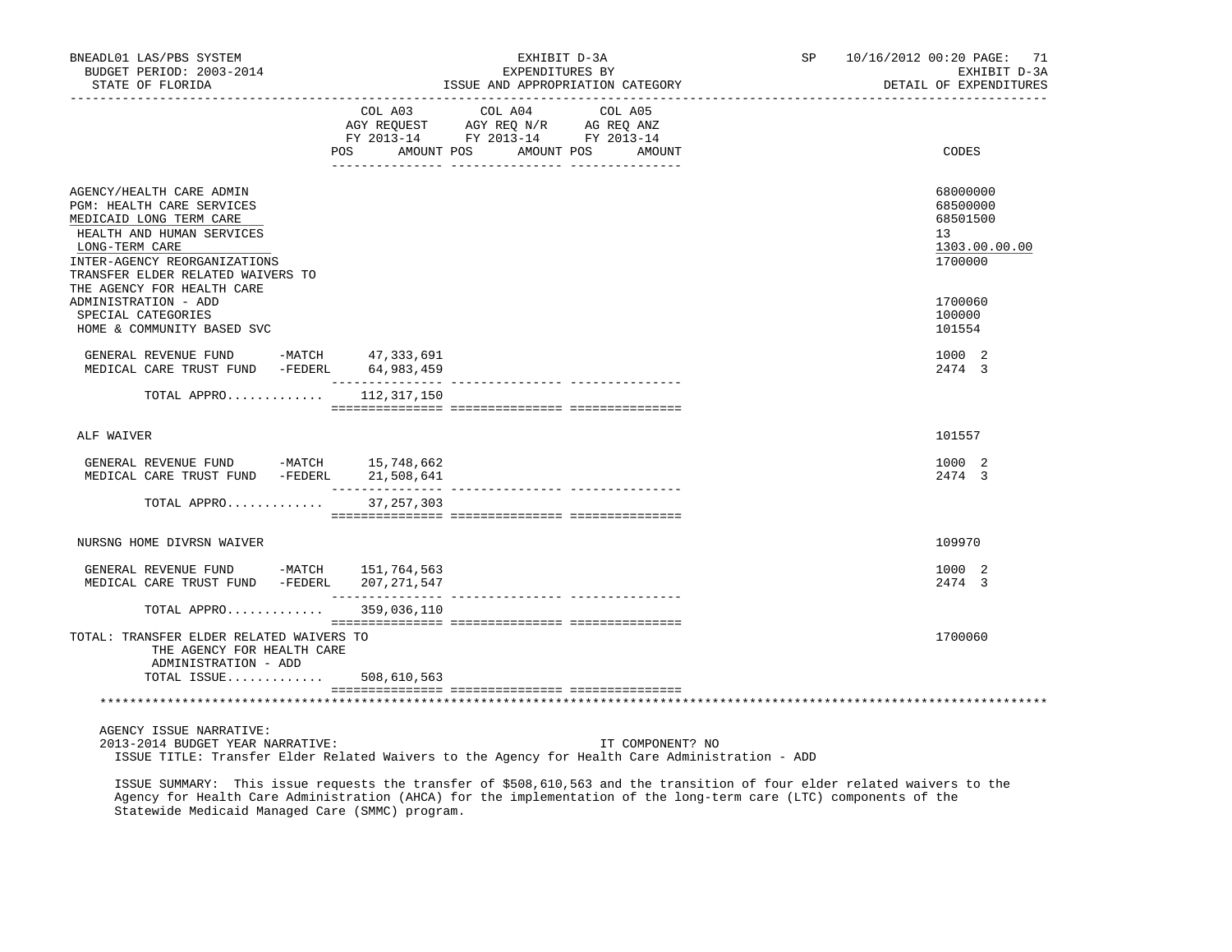| BNEADL01 LAS/PBS SYSTEM<br>BUDGET PERIOD: 2003-2014<br>STATE OF FLORIDA                                                                                         |     |                                                                                                                 | EXHIBIT D-3A<br>EXPENDITURES BY | ISSUE AND APPROPRIATION CATEGORY | SP | 72<br>10/16/2012 00:20 PAGE:<br>EXHIBIT D-3A<br>DETAIL OF EXPENDITURES |
|-----------------------------------------------------------------------------------------------------------------------------------------------------------------|-----|-----------------------------------------------------------------------------------------------------------------|---------------------------------|----------------------------------|----|------------------------------------------------------------------------|
|                                                                                                                                                                 | POS | COL A03 COL A04 COL A05<br>AGY REQUEST AGY REO N/R AG REO ANZ<br>FY 2013-14 FY 2013-14 FY 2013-14<br>AMOUNT POS | AMOUNT POS                      | AMOUNT                           |    | CODES                                                                  |
| AGENCY/HEALTH CARE ADMIN<br>PGM: HEALTH CARE SERVICES<br>MEDICAID LONG TERM CARE<br>HEALTH AND HUMAN SERVICES<br>LONG-TERM CARE<br>INTER-AGENCY REORGANIZATIONS |     |                                                                                                                 |                                 |                                  |    | 68000000<br>68500000<br>68501500<br>13<br>1303.00.00.00<br>1700000     |
| TRANSFER ELDER RELATED WAIVERS TO<br>THE AGENCY FOR HEALTH CARE<br>ADMINISTRATION - ADD                                                                         |     |                                                                                                                 |                                 |                                  |    | 1700060                                                                |

 ISSUE DETAIL: In 2011, the Florida Legislature created Part IV of Chapter 409, Florida Statute directing AHCA to create the SMMC program. The SMMC program has two key components: the Managed Medical Assistance (MMA) program and the LTC Managed Care program. For each component, the legislation establishes parameters for regional procurement; timeline for implementation; procurement methods; minimum and maximum number of plans; plan types and plan qualifications; eligible and excluded populations; plan and provider reimbursement; covered and excluded services; network requirements; and plan accountability. There are specific timelines for implementation of the SMMC program with implementation by October 1, 2013, for the LTC Managed Care component. The MMA program component will be implemented second by October 1, 2014. AHCA is required to competitively procure health plans to provide services in each of its 11 regions.

 AHCA, in collaboration with the Department of Elder Affairs (DOEA) is working to transition four of the home and community-based waiver programs into a single managed LTC waiver for implementation of the LTC component of the SMMC program. The new waiver program will include the populations that are currently being served under the Aged and Disabled Adult waiver program, the Assisted Living Facility (ALF) waiver program, the Channeling waiver program, and the Nursing Home Diversion waiver program.

| FY 2013-14<br>\$151,764,563<br>\$0<br>\$0<br>\$207,271,547<br>\$0<br>\$359,036,110<br>\$15,748,662<br>\$0<br>\$0<br>\$21,508,641<br>\$0<br>\$37,257,303 | FY 2013-14<br>FY 2013-14<br>\$151,764,563<br>\$207,271,547<br>\$359,036,110<br>\$15,748,662<br>\$21,508,641<br>\$37,257,303 |  |
|---------------------------------------------------------------------------------------------------------------------------------------------------------|-----------------------------------------------------------------------------------------------------------------------------|--|
|                                                                                                                                                         |                                                                                                                             |  |
|                                                                                                                                                         |                                                                                                                             |  |
|                                                                                                                                                         |                                                                                                                             |  |
|                                                                                                                                                         |                                                                                                                             |  |
|                                                                                                                                                         |                                                                                                                             |  |
|                                                                                                                                                         |                                                                                                                             |  |
|                                                                                                                                                         |                                                                                                                             |  |
|                                                                                                                                                         |                                                                                                                             |  |
|                                                                                                                                                         |                                                                                                                             |  |
|                                                                                                                                                         |                                                                                                                             |  |
| \$47,333,691<br>\$0                                                                                                                                     | \$47,333,691                                                                                                                |  |
| \$0<br>\$64,983,459                                                                                                                                     | \$64,983,459                                                                                                                |  |
| \$0<br>\$112,317,150                                                                                                                                    | \$112,317,150                                                                                                               |  |
| \$0                                                                                                                                                     | \$214,846,916                                                                                                               |  |
|                                                                                                                                                         | \$293,763,647                                                                                                               |  |
|                                                                                                                                                         |                                                                                                                             |  |
|                                                                                                                                                         | \$214,846,916<br>\$0<br>\$293,763,647                                                                                       |  |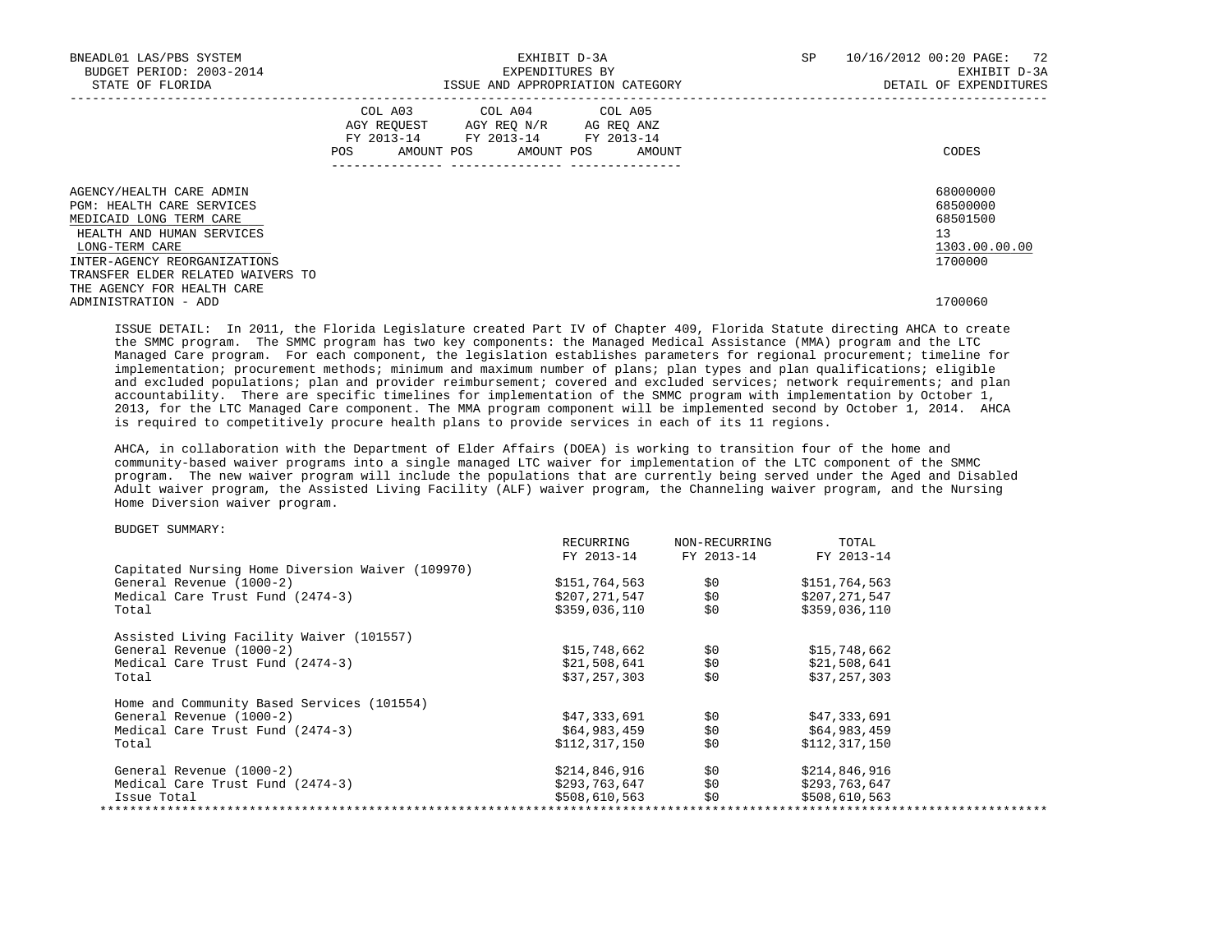| BNEADL01 LAS/PBS SYSTEM<br>BUDGET PERIOD: 2003-2014<br>STATE OF FLORIDA                                                                                                                                                                          | EXHIBIT D-3A<br>EXPENDITURES BY<br>ISSUE AND APPROPRIATION CATEGORY                                                                                |        | SP<br>10/16/2012 00:20 PAGE:<br>-73<br>EXHIBIT D-3A<br>DETAIL OF EXPENDITURES |  |  |
|--------------------------------------------------------------------------------------------------------------------------------------------------------------------------------------------------------------------------------------------------|----------------------------------------------------------------------------------------------------------------------------------------------------|--------|-------------------------------------------------------------------------------|--|--|
|                                                                                                                                                                                                                                                  | COL A03<br>COL A04 COL A05<br>AGY REQUEST AGY REQ $\texttt{N/R}$ AG REQ ANZ<br>FY 2013-14 FY 2013-14 FY 2013-14<br>AMOUNT POS<br>AMOUNT POS<br>POS | AMOUNT | CODES                                                                         |  |  |
| AGENCY/HEALTH CARE ADMIN<br><b>PGM: HEALTH CARE SERVICES</b><br>MEDICAID LONG TERM CARE<br>HEALTH AND HUMAN SERVICES<br>LONG-TERM CARE<br>INTER-AGENCY REORGANIZATIONS<br>TRANSFER HOME AND COMMUNITY BASED<br>SERVICES WAIVER TO THE AGENCY FOR |                                                                                                                                                    |        | 68000000<br>68500000<br>68501500<br>13<br>1303.00.00.00<br>1700000            |  |  |
| HEALTH CARE ADMINISTRATION - ADD<br>SPECIAL CATEGORIES<br>HOME & COMMUNITY BASED SVC                                                                                                                                                             |                                                                                                                                                    |        | 1700100<br>100000<br>101554                                                   |  |  |
| GENERAL REVENUE FUND<br>MEDICAL CARE TRUST FUND<br>-FEDERL                                                                                                                                                                                       | -MATCH 20,828,176<br>28,445,957                                                                                                                    |        | 1000 2<br>2474 3                                                              |  |  |
| TOTAL APPRO 49, 274, 133                                                                                                                                                                                                                         |                                                                                                                                                    |        |                                                                               |  |  |
|                                                                                                                                                                                                                                                  |                                                                                                                                                    |        |                                                                               |  |  |

AGENCY ISSUE NARRATIVE:

BUDGET SUMMARY:

 2013-2014 BUDGET YEAR NARRATIVE: IT COMPONENT? NO ISSUE TITLE: Transfer Home and Community Based Services Waiver to the Agency for Health Care Administration - ADD

 ISSUE SUMMARY: This issue requests the transfer of \$49,274,133 and the transition of home and community based services waiver to the Agency for Health Care Administration (AHCA) for the implementation of the long-term care (LTC) components of the Statewide Medicaid Managed Care (SMMC) program.

 ISSUE DETAIL: In 2011, the Florida Legislature created Part IV of Chapter 409, Florida Statute directing AHCA to create the SMMC program. The SMMC program has two key components: the Managed Medical Assistance (MMA) program and the LTC Managed Care program. For each component, the legislation establishes parameters for regional procurement; timeline for implementation; procurement methods; minimum and maximum number of plans, plan types and plan qualifications; eligible and excluded populations; plan and provider reimbursement; covered and excluded services; network requirements; and plan accountability. There are specific timelines for implementation of the SMMC program with implementation by October 1, 2013, for the LTC Managed Care component. The MMA program component will be implemented second by October 1, 2014. AHCA is required to competitively procure health plans to provide services in each of its 11 regions.

 AHCA, in collaboration with the Department of Children and Families (DCF) is working to transition the home and community-based waiver programs into a single managed LTC waiver for implementation of the LTC component of the SMMC program. The new waiver program will include the populations that are currently being served under the Aged and Disabled Adult waiver program, the Assisted Living Facility (ALF) waiver program, the Channeling waiver program, and the Nursing Home Diversion waiver program.

|                                            | RECURRING<br>FY 2013-14 | NON-RECURRING<br>FY 2013-14 | TOTAL<br>FY 2013-14 |
|--------------------------------------------|-------------------------|-----------------------------|---------------------|
| Home and Community Based Services (101554) |                         |                             |                     |
| General Revenue (1000-2)                   | \$20,828,176            | S0                          | \$20,828,176        |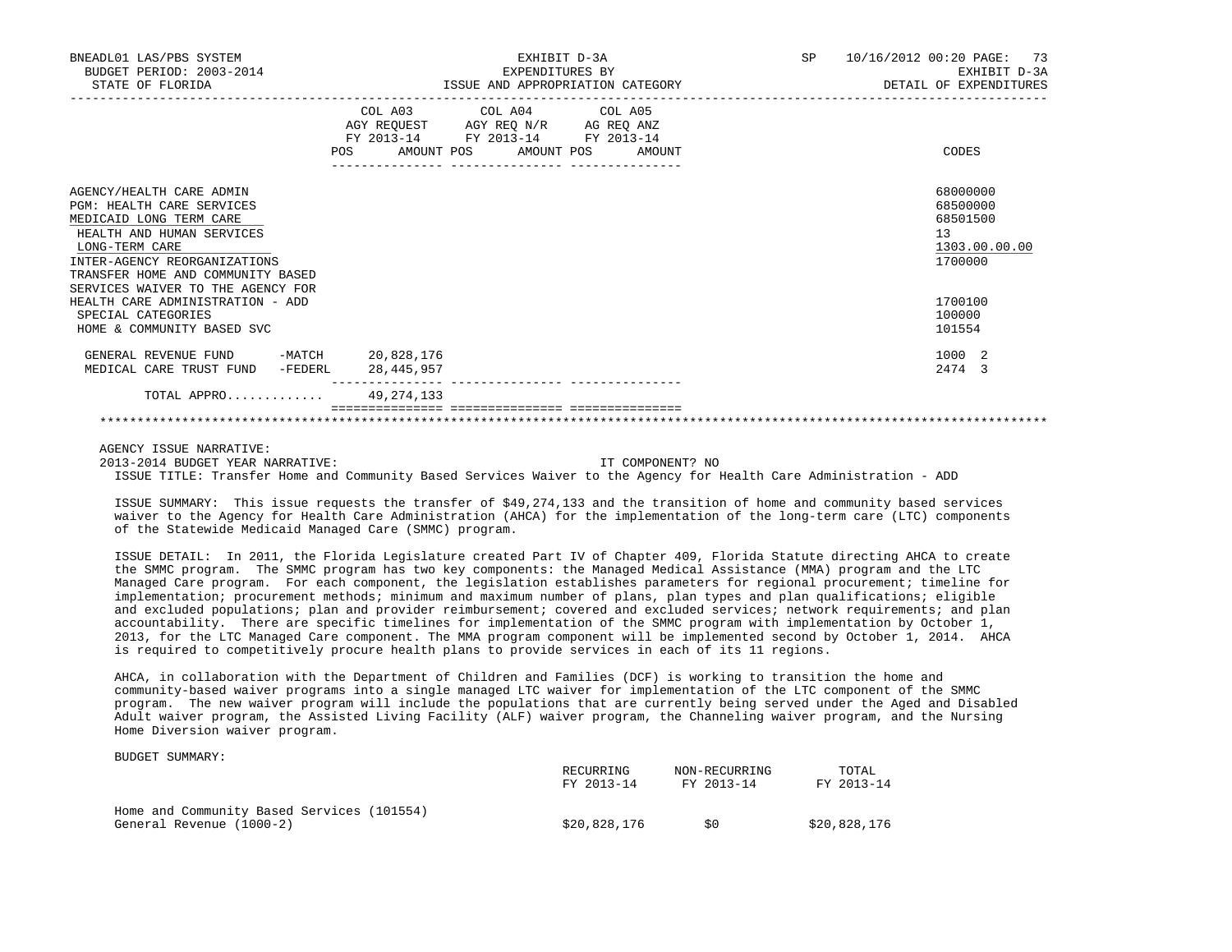| BNEADL01 LAS/PBS SYSTEM<br>BUDGET PERIOD: 2003-2014<br>STATE OF FLORIDA                                                                                                                                                                   |                                                                                                                                                                   |                       | EXHIBIT D-3A<br>EXPENDITURES BY<br>ISSUE AND APPROPRIATION CATEGORY |     | SP                           | 10/16/2012 00:20 PAGE: 74<br>EXHIBIT D-3A<br>DETAIL OF EXPENDITURES |
|-------------------------------------------------------------------------------------------------------------------------------------------------------------------------------------------------------------------------------------------|-------------------------------------------------------------------------------------------------------------------------------------------------------------------|-----------------------|---------------------------------------------------------------------|-----|------------------------------|---------------------------------------------------------------------|
|                                                                                                                                                                                                                                           | $\begin{tabular}{lcccc} CDL A03 & CDL A04 & CDL A05 \\ AGY REQUEST & AGY REQ N/R & AG REQ ANZ \\ FY & 2013-14 & FY & 2013-14 & FY & 2013-14 \end{tabular}$<br>POS | AMOUNT POS AMOUNT POS | AMOUNT                                                              |     |                              | CODES                                                               |
| AGENCY/HEALTH CARE ADMIN<br>PGM: HEALTH CARE SERVICES<br>MEDICAID LONG TERM CARE<br>HEALTH AND HUMAN SERVICES<br>LONG-TERM CARE<br>INTER-AGENCY REORGANIZATIONS<br>TRANSFER HOME AND COMMUNITY BASED<br>SERVICES WAIVER TO THE AGENCY FOR |                                                                                                                                                                   |                       |                                                                     |     |                              | 68000000<br>68500000<br>68501500<br>13<br>1303.00.00.00<br>1700000  |
| HEALTH CARE ADMINISTRATION - ADD                                                                                                                                                                                                          |                                                                                                                                                                   |                       |                                                                     |     |                              | 1700100                                                             |
| Medical Care Trust Fund (2474-3)<br>Total                                                                                                                                                                                                 |                                                                                                                                                                   |                       | \$28,445,957<br>$$49,274,133$ $$0$                                  | \$0 | \$28,445,957<br>\$49,274,133 |                                                                     |
| Issue Total                                                                                                                                                                                                                               |                                                                                                                                                                   |                       | \$49,274,133 \$0                                                    |     | \$49,274,133                 |                                                                     |
|                                                                                                                                                                                                                                           |                                                                                                                                                                   |                       |                                                                     |     |                              |                                                                     |
| STATE FUNDING REDUCTIONS<br>DELETE UNFUNDED BUDGET<br>SPECIAL CATEGORIES<br>HOME & COMMUNITY BASED SVC                                                                                                                                    |                                                                                                                                                                   |                       |                                                                     |     |                              | 3300000<br>3300100<br>100000<br>101554                              |
| MEDICAL CARE TRUST FUND                                                                                                                                                                                                                   | -MATCH 68,161,867-<br>-FEDERL 93, 429, 416-                                                                                                                       |                       |                                                                     |     |                              | 2474 2<br>2474 3                                                    |
| TOTAL MEDICAL CARE TRUST FUND                                                                                                                                                                                                             | 161,591,283-                                                                                                                                                      |                       |                                                                     |     |                              | 2474                                                                |
| TOTAL APPRO                                                                                                                                                                                                                               | 161,591,283–                                                                                                                                                      |                       |                                                                     |     |                              |                                                                     |
| ALF WAIVER                                                                                                                                                                                                                                |                                                                                                                                                                   |                       |                                                                     |     |                              | 101557                                                              |
|                                                                                                                                                                                                                                           |                                                                                                                                                                   |                       |                                                                     |     |                              |                                                                     |
| MEDICAL CARE TRUST FUND                                                                                                                                                                                                                   | -MATCH 15,748,662-<br>-FEDERL 21,508,641-                                                                                                                         |                       |                                                                     |     |                              | 2474 2<br>2474 3                                                    |
| TOTAL MEDICAL CARE TRUST FUND                                                                                                                                                                                                             | $37,257,303-$                                                                                                                                                     |                       |                                                                     |     |                              | 2474                                                                |
| TOTAL APPRO 37,257,303-                                                                                                                                                                                                                   |                                                                                                                                                                   |                       |                                                                     |     |                              |                                                                     |
| NURSNG HOME DIVRSN WAIVER                                                                                                                                                                                                                 |                                                                                                                                                                   |                       |                                                                     |     |                              | 109970                                                              |
| MEDICAL CARE TRUST FUND<br>-MATCH                                                                                                                                                                                                         | 151,764,563–<br>-FEDERL 207, 271, 547-                                                                                                                            |                       |                                                                     |     |                              | 2474 2<br>2474 3                                                    |
| TOTAL MEDICAL CARE TRUST FUND                                                                                                                                                                                                             | $359,036,110-$                                                                                                                                                    |                       |                                                                     |     |                              | 2474                                                                |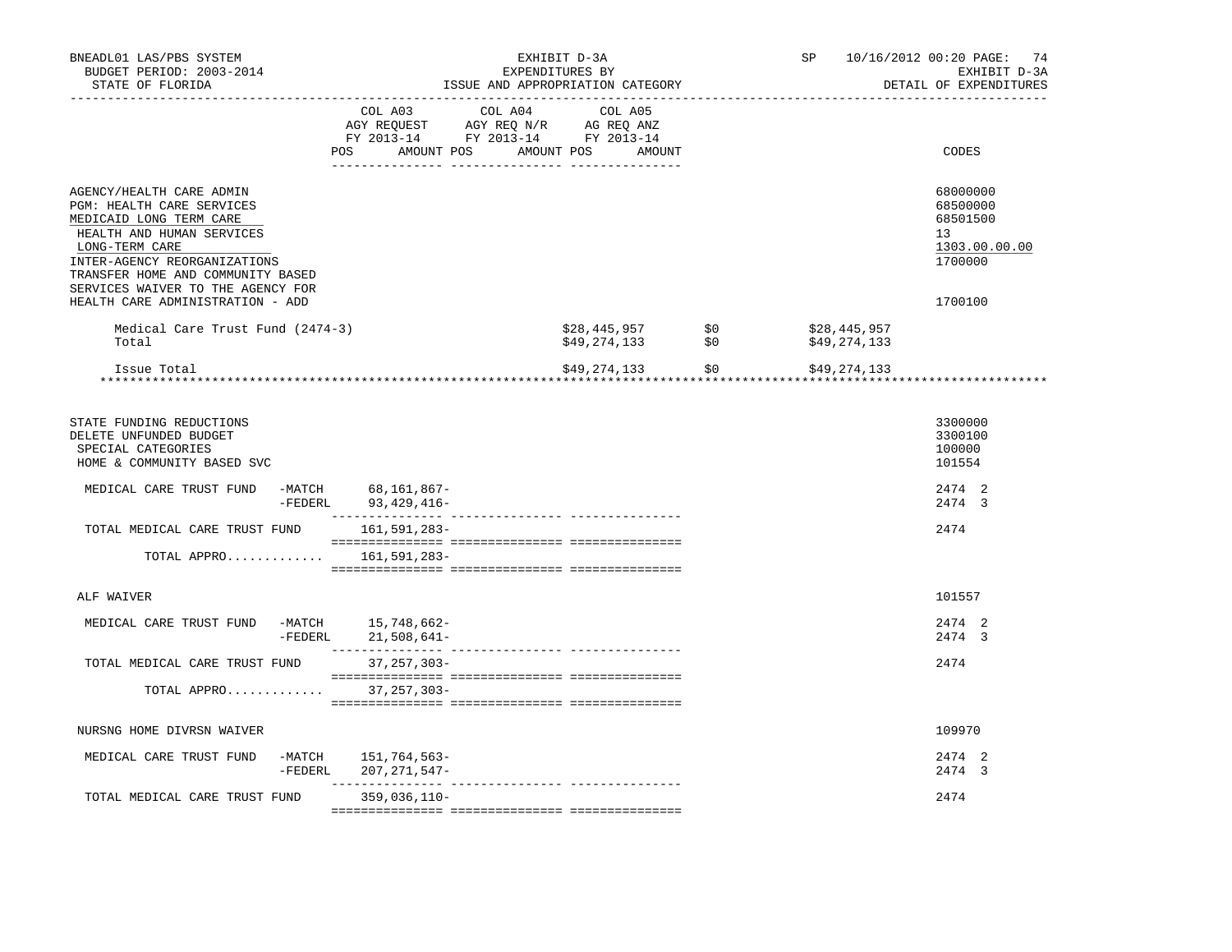| BNEADL01 LAS/PBS SYSTEM<br>BUDGET PERIOD: 2003-2014<br>STATE OF FLORIDA                                                                                                                                                                                              | EXHIBIT D-3A<br>EXPENDITURES BY<br>ISSUE AND APPROPRIATION CATEGORY                                                                      | 10/16/2012 00:20 PAGE: 75<br>SP<br>EXHIBIT D-3A<br>DETAIL OF EXPENDITURES                         |  |
|----------------------------------------------------------------------------------------------------------------------------------------------------------------------------------------------------------------------------------------------------------------------|------------------------------------------------------------------------------------------------------------------------------------------|---------------------------------------------------------------------------------------------------|--|
|                                                                                                                                                                                                                                                                      | COL A03 COL A04 COL A05<br>AGY REQUEST AGY REQ N/R AG REQ ANZ<br>FY 2013-14 FY 2013-14 FY 2013-14<br>POS<br>AMOUNT POS AMOUNT POS AMOUNT | CODES                                                                                             |  |
| AGENCY/HEALTH CARE ADMIN<br>PGM: HEALTH CARE SERVICES<br>MEDICAID LONG TERM CARE<br>HEALTH AND HUMAN SERVICES<br>LONG-TERM CARE<br>STATE FUNDING REDUCTIONS<br>DELETE UNFUNDED BUDGET<br>SPECIAL CATEGORIES<br>NURSNG HOME DIVRSN WAIVER<br>TOTAL APPRO 359,036,110- |                                                                                                                                          | 68000000<br>68500000<br>68501500<br>13<br>1303.00.00.00<br>3300000<br>3300100<br>100000<br>109970 |  |
| TOTAL: DELETE UNFUNDED BUDGET<br>TOTAL ISSUE 557,884,696-                                                                                                                                                                                                            |                                                                                                                                          | 3300100                                                                                           |  |
|                                                                                                                                                                                                                                                                      |                                                                                                                                          |                                                                                                   |  |

 AGENCY ISSUE NARRATIVE: 2013-2014 BUDGET YEAR NARRATIVE: IT COMPONENT? NO ISSUE TITLE: Delete Unfunded Budget Authority

 ISSUE SUMMARY: This issue requests the reduction of unfunded double budget in the home and community based services waiver (HCBSW) categories.

 ISSUE DETAIL: The Department of Elder Affairs (DOEA) (via Issue 1700010) and the Department of Children and Families (DCF) (via Issue 1700110) request the transfer of General Revenue and trust fund authority appropriated for their long term care (LTC) waivers to the Agency for Health Care Administration (AHCA) to implement the LTC component of the Statewide Medicaid Managed Care (SMMC) program effective July 1, 2013. The impacted waivers include: the Aged and Disabled waiver, the Channeling waiver, the Assisted Living Facility waiver, and the Capitated Nursing Home Diversion waiver, which will cease to exist upon full implementation of the SMMC program. The LTC program is projected to begin enrollment on August 1, 2013. DOEA and DCF request that their General Revenue and trust fund authority for the impacted waiver categories be transferred to AHCA to pay the claims for client services through the fiscal agent.

 AHCA will no longer need the double budget to process claims for client services once the General Revenue is transferred. Therefore, this issue proposes to reduce double budget authority in the Medical Care Trust Fund in the Medicaid LTC budget entity to reflect the actions recommended by DOEA and DCF in the HCBSW categories. This reduction in the amount of \$557,884,696 will keep the budget authority in the HCBSW categories in balance with the federal financial participation rate.

BUDGET SUMMARY:

|                                                   | Recurring<br>FY 2013-14 | Non-Recurring<br>FY 2013-14 | Total<br>FY 2013-14 |
|---------------------------------------------------|-------------------------|-----------------------------|---------------------|
| Home and Community Based Services Waiver (101554) |                         |                             |                     |
| Medical Care Trust Fund (2474-2)                  | ( \$68, 161, 867)       | SO.                         | (568, 161, 867)     |
| Medical Care Trust Fund (2474-3)                  | (593, 429, 416)         | \$0                         | ( \$93, 429, 416)   |
| Total                                             | (\$161,591,283)         | \$0                         | ( \$161, 591, 283)  |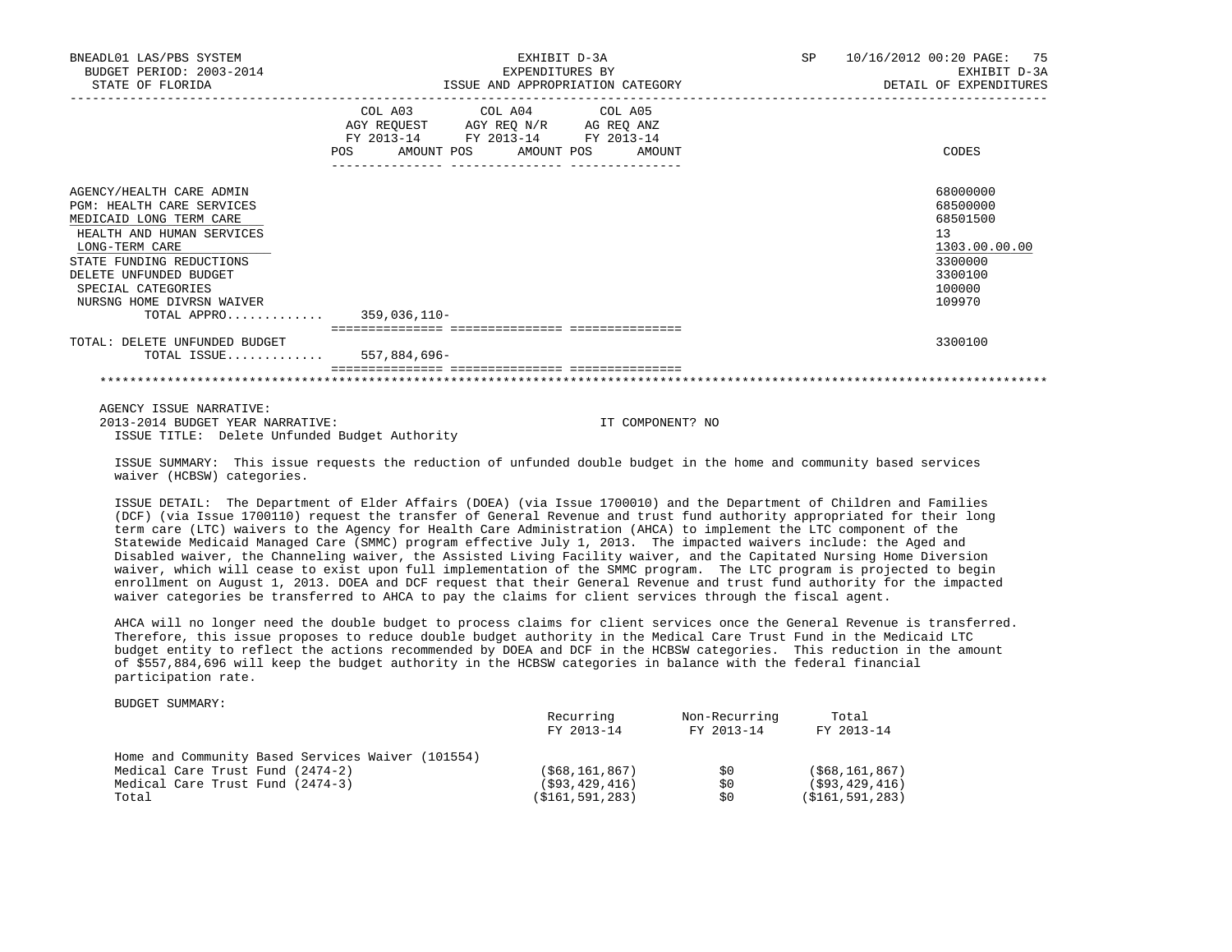| BNEADL01 LAS/PBS SYSTEM<br>BUDGET PERIOD: 2003-2014<br>STATE OF FLORIDA                                                                                                               |                                  | EXHIBIT D-3A<br>EXPENDITURES BY<br>ISSUE AND APPROPRIATION CATEGORY                                                                                        |                                                                                                                      |                   | 10/16/2012 00:20 PAGE: 76<br>SP<br>EXHIBIT D-3A<br>DETAIL OF EXPENDITURES |                                                                               |  |
|---------------------------------------------------------------------------------------------------------------------------------------------------------------------------------------|----------------------------------|------------------------------------------------------------------------------------------------------------------------------------------------------------|----------------------------------------------------------------------------------------------------------------------|-------------------|---------------------------------------------------------------------------|-------------------------------------------------------------------------------|--|
|                                                                                                                                                                                       | POS AMOUNT POS AMOUNT POS AMOUNT | $\begin{tabular}{lcccc} COL A03 & COL A04 & COL A05 \\ AGY REQUEST & AGY REQ N/R & AG REQ ANZ \\ FY & 2013-14 & FY & 2013-14 & FY & 2013-14 \end{tabular}$ |                                                                                                                      |                   |                                                                           | CODES                                                                         |  |
| AGENCY/HEALTH CARE ADMIN<br>PGM: HEALTH CARE SERVICES<br>MEDICAID LONG TERM CARE<br>HEALTH AND HUMAN SERVICES<br>LONG-TERM CARE<br>STATE FUNDING REDUCTIONS<br>DELETE UNFUNDED BUDGET |                                  |                                                                                                                                                            |                                                                                                                      |                   |                                                                           | 68000000<br>68500000<br>68501500<br>13<br>1303.00.00.00<br>3300000<br>3300100 |  |
| Assisted Living Facility Waiver (101557)<br>Medical Care Trust Fund (2474-2)<br>Medical Care Trust Fund (2474-3)<br>Total                                                             |                                  |                                                                                                                                                            | (\$15,748,662)<br>(\$21,508,641)<br>(*37,257,303)                                                                    | \$0<br>\$0<br>\$0 | (\$15,748,662)<br>(\$21,508,641)<br>(\$37,257,303)                        |                                                                               |  |
| Capitated Nursing Home Diversion Waiver (109970)<br>Medical Care Trust Fund (2474-2)<br>Medical Care Trust Fund (2474-3)<br>Total                                                     |                                  |                                                                                                                                                            | $( $151, 764, 563)$<br>$( $207, 271, 547)$<br>$( $359, 036, 110)$<br>\$0                                             |                   | (\$151,764,563)<br>(\$207,271,547)<br>$($ \$359,036,110)                  |                                                                               |  |
| Issue Total<br>Medical Care Trust Fund (2474-2)<br>Medical Care Trust Fund (2474-3)<br>Total                                                                                          |                                  |                                                                                                                                                            | (\$235,675,092)                    \$0<br>(\$322,209,604)                  \$0<br>(\$322,209,604)<br>(\$557,884,696) | \$0\$             | (\$235,675,092)<br>( \$322, 209, 604)<br>$($ \$557,884,696)               |                                                                               |  |
| ENSURING ACCESS TO CARE<br>TRANSFER FUNDING TO PREPAID HEALTH                                                                                                                         |                                  |                                                                                                                                                            |                                                                                                                      |                   |                                                                           | 4100000                                                                       |  |
| PLANS FOR LONG TERM CARE WAIVERS<br>- DEDUCT<br>SPECIAL CATEGORIES<br>HOME & COMMUNITY BASED SVC                                                                                      |                                  |                                                                                                                                                            |                                                                                                                      |                   |                                                                           | 4100330<br>100000<br>101554                                                   |  |
| GENERAL REVENUE FUND -MATCH 20,476,771-<br>MEDICAL CARE TRUST FUND -FEDERL 27,966,027-                                                                                                | _________________                |                                                                                                                                                            |                                                                                                                      |                   |                                                                           | 1000 2<br>2474 3                                                              |  |
| TOTAL APPRO                                                                                                                                                                           | 48,442,798-                      |                                                                                                                                                            |                                                                                                                      |                   |                                                                           |                                                                               |  |
| ALF WAIVER                                                                                                                                                                            |                                  |                                                                                                                                                            |                                                                                                                      |                   |                                                                           | 101557                                                                        |  |
| GENERAL REVENUE FUND -MATCH 6,373,468-<br>MEDICAL CARE TRUST FUND -FEDERL 8,704,525-                                                                                                  |                                  |                                                                                                                                                            |                                                                                                                      |                   |                                                                           | 1000 2<br>2474 3                                                              |  |
| TOTAL APPRO                                                                                                                                                                           | 15,077,993–                      |                                                                                                                                                            |                                                                                                                      |                   |                                                                           |                                                                               |  |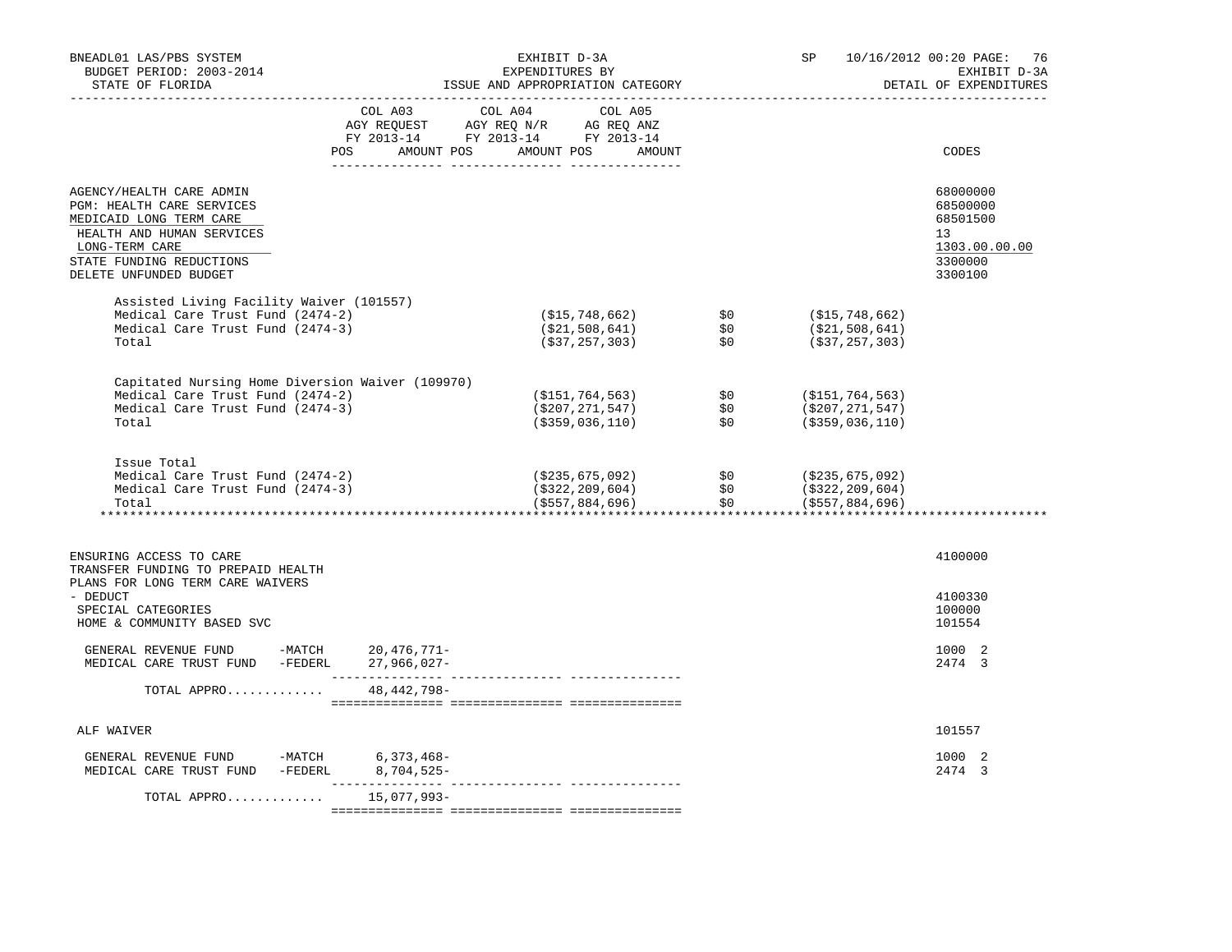| BNEADL01 LAS/PBS SYSTEM<br>BUDGET PERIOD: 2003-2014<br>STATE OF FLORIDA                                                                                                                                                                     | EXHIBIT D-3A<br>EXPENDITURES BY<br>ISSUE AND APPROPRIATION CATEGORY                                                                   | 10/16/2012 00:20 PAGE:<br>77<br>SP <sub>2</sub><br>EXHIBIT D-3A<br>DETAIL OF EXPENDITURES |
|---------------------------------------------------------------------------------------------------------------------------------------------------------------------------------------------------------------------------------------------|---------------------------------------------------------------------------------------------------------------------------------------|-------------------------------------------------------------------------------------------|
|                                                                                                                                                                                                                                             | COL A03 COL A04 COL A05<br>AGY REQUEST AGY REO N/R AG REO ANZ<br>FY 2013-14 FY 2013-14 FY 2013-14<br>POS AMOUNT POS AMOUNT POS AMOUNT | CODES                                                                                     |
| AGENCY/HEALTH CARE ADMIN<br><b>PGM: HEALTH CARE SERVICES</b><br>MEDICAID LONG TERM CARE<br>HEALTH AND HUMAN SERVICES<br>LONG-TERM CARE<br>ENSURING ACCESS TO CARE<br>TRANSFER FUNDING TO PREPAID HEALTH<br>PLANS FOR LONG TERM CARE WAIVERS |                                                                                                                                       | 68000000<br>68500000<br>68501500<br>13<br>1303.00.00.00<br>4100000                        |
| - DEDUCT<br>SPECIAL CATEGORIES<br>NURSNG HOME DIVRSN WAIVER                                                                                                                                                                                 |                                                                                                                                       | 4100330<br>100000<br>109970                                                               |
| GENERAL REVENUE FUND -MATCH 55,303,852-<br>MEDICAL CARE TRUST FUND -FEDERL 75,530,905-                                                                                                                                                      |                                                                                                                                       | 1000 2<br>2474 3                                                                          |
| TOTAL APPRO 130,834,757-                                                                                                                                                                                                                    |                                                                                                                                       |                                                                                           |
| TOTAL: TRANSFER FUNDING TO PREPAID HEALTH<br>PLANS FOR LONG TERM CARE WAIVERS<br>- DEDUCT                                                                                                                                                   |                                                                                                                                       | 4100330                                                                                   |
| TOTAL ISSUE 194,355,548-                                                                                                                                                                                                                    |                                                                                                                                       |                                                                                           |
|                                                                                                                                                                                                                                             |                                                                                                                                       |                                                                                           |

AGENCY ISSUE NARRATIVE:

 2013-2014 BUDGET YEAR NARRATIVE: IT COMPONENT? NO ISSUE TITLE: Transfer Funding to Prepaid Health Plans for Long Term Care Waivers - DEDUCT

 ISSUE SUMMARY: This issue requests the transfer of \$194,355,548 to the Prepaid Health Plans category to transition Medicaid beneficiaries participating in long-term care (LTC) waivers to the LTC Managed Care component of the Statewide Medical Managed Care (SMMC) program.

 ISSUE DETAIL: On August 1, 2011, the Agency for Health Care Administration (AHCA) submitted a 1915(b) and (c) waiver applications to the Centers for Medicare and Medicaid Services (CMS) to obtain authority to operate the LTC managed care program in Florida. Waiver authority is necessary to implement these programs in order to selectively contract with managed care organizations, to allow for mandatory assignment and lock-in of members into the selected managed care plans, and to provide home and community-based services to eligible members in lieu of nursing facility care. Discussions between Florida Medicaid and CMS on the approval of these waivers are continuing.

 On June 29, 2012, AHCA released an Invitation to Negotiate (ITN) to select the most qualified managed care plans to serve eligible members in each region of the state. Responses to this competitive procurement were received by AHCA on or before August 28, 2012. All proposals are to be evaluated, rate negotiations conducted, selection made, and notices posted of awards by January 15, 2013. AHCA will implement five-year contracts with each of the selected plans. LTC managed care plans will be responsible for providing all LTC services to their members, including nursing facility care and home and community-based services.

 AHCA determined that there were approximately 85,000 individuals 18 years of age and older receiving Medicaid services in nursing facilities (including individuals receiving hospice services) or enrolled in the following home and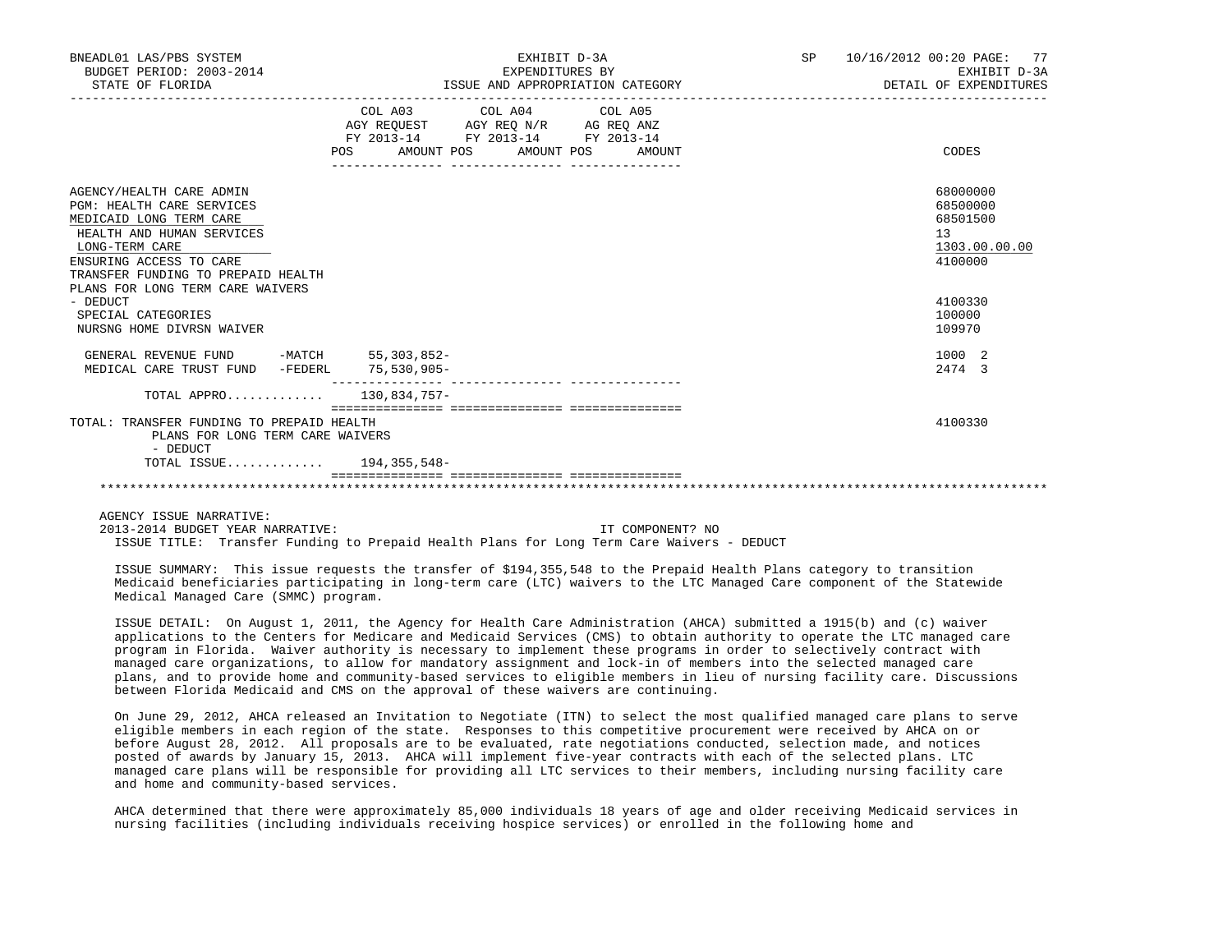| BNEADL01 LAS/PBS SYSTEM<br>BUDGET PERIOD: 2003-2014<br>STATE OF FLORIDA                                                                                                                                 |            | EXHIBIT D-3A<br>EXPENDITURES BY<br>ISSUE AND APPROPRIATION CATEGORY                                                        | SP     | 10/16/2012 00:20 PAGE: 78<br>EXHIBIT D-3A<br>DETAIL OF EXPENDITURES |                                                                    |
|---------------------------------------------------------------------------------------------------------------------------------------------------------------------------------------------------------|------------|----------------------------------------------------------------------------------------------------------------------------|--------|---------------------------------------------------------------------|--------------------------------------------------------------------|
|                                                                                                                                                                                                         | <b>POS</b> | COL A03 COL A04 COL A05<br>AGY REQUEST AGY REO N/R AG REO ANZ<br>FY 2013-14 FY 2013-14 FY 2013-14<br>AMOUNT POS AMOUNT POS | AMOUNT |                                                                     | CODES                                                              |
| AGENCY/HEALTH CARE ADMIN<br><b>PGM: HEALTH CARE SERVICES</b><br>MEDICAID LONG TERM CARE<br>HEALTH AND HUMAN SERVICES<br>LONG-TERM CARE<br>ENSURING ACCESS TO CARE<br>TRANSFER FUNDING TO PREPAID HEALTH |            |                                                                                                                            |        |                                                                     | 68000000<br>68500000<br>68501500<br>13<br>1303.00.00.00<br>4100000 |
| PLANS FOR LONG TERM CARE WAIVERS<br>- DEDUCT                                                                                                                                                            |            |                                                                                                                            |        |                                                                     | 4100330                                                            |

 community-based waiver programs: the Nursing Home Diversion waiver program, the Aged and Disabled Adult waiver program, the Assisted Living Facility (ALF) waiver program, the Channeling waiver program, and the Frail Elder Option plan members currently served by United Health Care of Florida under Section 1915(b)(3) authority. AHCA is projecting that this population will begin transitioning into the LTC managed care program as individuals in each region transition out of their existing program. When this occurs, funding for services should follow them from one program to the next program. By April 1, 2014, the Agency is projecting that individuals will no longer be receiving services from the ALF waiver program, the Aged and Disabled Adult waiver program, the Nursing Home Diversion waiver program, the Channeling waiver program, and the Frail Elder Option. Therefore, funding for these programs will no longer be necessary, except for payment of fee-for-service providers who are allowed up to one year to bill for dates of service prior to April 1, 2014. By that time, funding for these individuals would have been transferred into the LTC managed care program to serve these individuals in this new program. Based on this time-line, as individuals in each region transition out of their existing program and into the new LTC managed care program, funding for services should follow them form one program to the next program.

## BUDGET SUMMARY:

|                                           | RECURRING<br>FY 2013-14  | NON-RECURRING<br>FY 2013-14 | TOTAL<br>FY 2013-14                      |
|-------------------------------------------|--------------------------|-----------------------------|------------------------------------------|
| Home and Community Based Service (101554) |                          |                             |                                          |
| General Revenue (1000-2)                  |                          | $( $20,476,771)$ (\$0)      | (\$20,476,771)                           |
| Medical Care Trust Fund (2474-2)          |                          | $($ \$27,966,027) (\$0)     | ( \$27, 966, 027)                        |
| Total                                     | $( $48, 442, 027)$ (\$0) |                             | ( \$48, 442, 798)                        |
| Assisted Living Facility Waiver (101557)  |                          |                             |                                          |
| General Revenue (1000-2)                  | (56, 373, 468)           | (\$0)                       | ( \$6, 373, 468)                         |
| Medical Care Trust Fund (2474-2)          |                          | $(\$8, 704, 525)$ (\$0)     | (\$8,704,525)                            |
| Total                                     | $( $15,077,993)$ (\$0)   |                             | (S15,077,993)                            |
| Nursing Home Diversion Waiver (109970)    |                          |                             |                                          |
| General Revenue (1000-2)                  | ( \$55, 303, 852)        | (\$0)                       | ( \$55, 303, 852)                        |
| Medical Care Trust Fund (2474-2)          |                          | $( $75,530,905)$ (\$0)      | (\$75,530,905)                           |
| Total                                     | (\$130,834,757)          | (\$0)                       | ( \$130, 834, 757)                       |
| Issue Total                               |                          |                             |                                          |
| General Revenue (1000-2)                  |                          | $(\$82, 154, 091)$ (\$0)    | (\$82,154,091)                           |
| Medical Care Trust Fund (2474-2)          |                          |                             | $($ \$112,201,457) (\$0) (\$112,201,457) |
| Total                                     | (\$194,355,548) (\$0)    |                             | (S194, 355, 548)                         |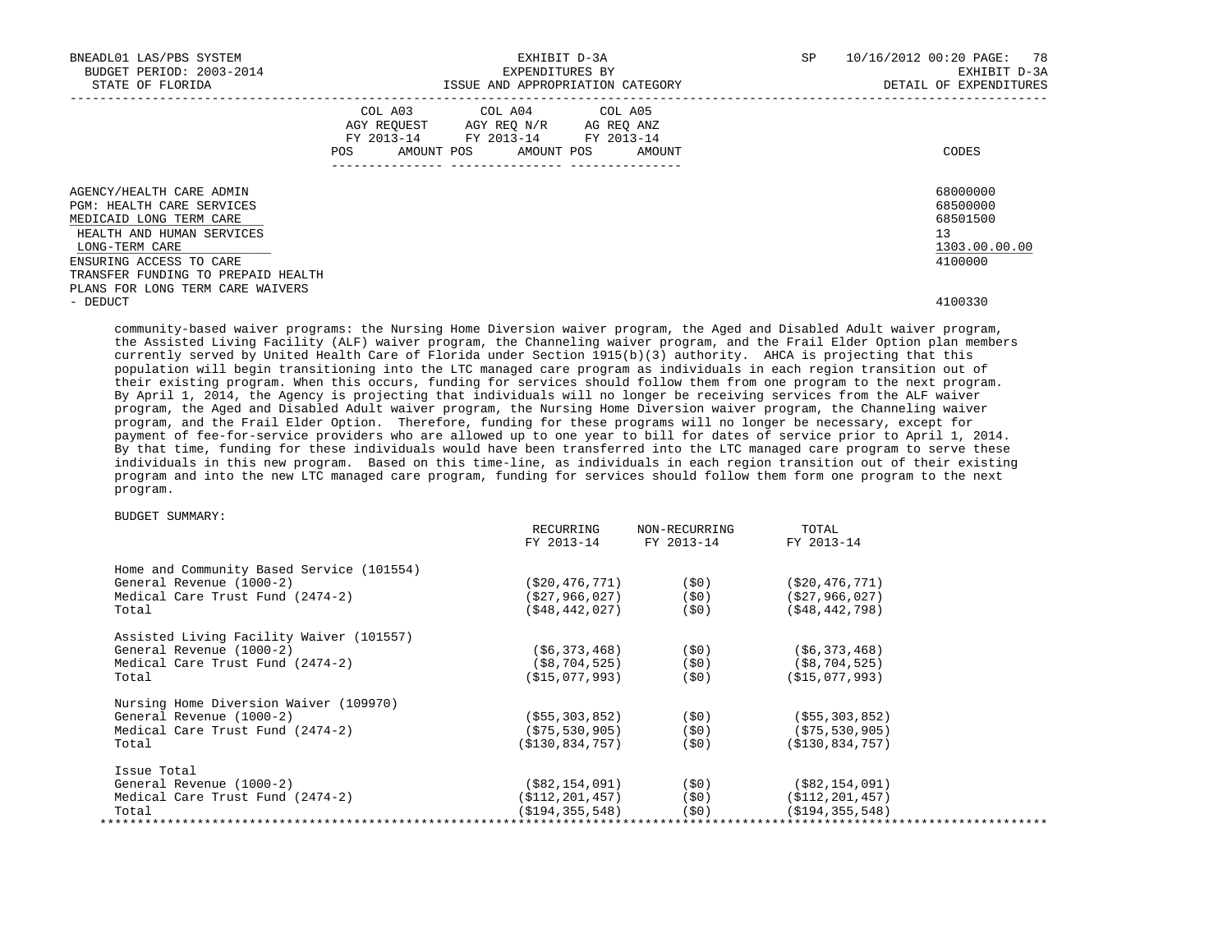| BNEADL01 LAS/PBS SYSTEM<br>BUDGET PERIOD: 2003-2014<br>STATE OF FLORIDA<br>--------------------<br>------------------                                                                            |                               | EXHIBIT D-3A<br>EXPENDITURES BY<br>ISSUE AND APPROPRIATION CATEGORY                                     |                   | SP and the set of the set of the set of the set of the set of the set of the set of the set of the set of the set of the set of the set of the set of the set of the set of the set of the set of the set of the set of the se | 10/16/2012 00:20 PAGE: 79<br>EXHIBIT D-3A<br>DETAIL OF EXPENDITURES |
|--------------------------------------------------------------------------------------------------------------------------------------------------------------------------------------------------|-------------------------------|---------------------------------------------------------------------------------------------------------|-------------------|--------------------------------------------------------------------------------------------------------------------------------------------------------------------------------------------------------------------------------|---------------------------------------------------------------------|
|                                                                                                                                                                                                  | POS<br>AMOUNT POS             | COL A03 COL A04<br>AGY REQUEST AGY REQ N/R AG REQ ANZ<br>FY 2013-14 FY 2013-14 FY 2013-14<br>AMOUNT POS | COL A05<br>AMOUNT |                                                                                                                                                                                                                                | CODES                                                               |
| AGENCY/HEALTH CARE ADMIN<br>PGM: HEALTH CARE SERVICES<br>MEDICAID LONG TERM CARE<br>HEALTH AND HUMAN SERVICES<br>LONG-TERM CARE<br>ENSURING ACCESS TO CARE<br>TRANSFER FUNDING TO PREPAID HEALTH |                               |                                                                                                         |                   |                                                                                                                                                                                                                                | 68000000<br>68500000<br>68501500<br>13<br>1303.00.00.00<br>4100000  |
| PLANS FOR LONG TERM CARE WAIVERS -<br>ADD<br>SPECIAL CATEGORIES<br>HOME & COMMUNITY BASED SVC                                                                                                    |                               |                                                                                                         |                   |                                                                                                                                                                                                                                | 4100340<br>100000<br>101554                                         |
| GENERAL REVENUE FUND -MATCH 20,476,771<br>MEDICAL CARE TRUST FUND -FEDERL 27,966,027                                                                                                             |                               |                                                                                                         |                   |                                                                                                                                                                                                                                | 1000 2<br>2474 3                                                    |
| TOTAL APPRO                                                                                                                                                                                      | 48,442,798                    |                                                                                                         |                   |                                                                                                                                                                                                                                |                                                                     |
| ALF WAIVER                                                                                                                                                                                       |                               |                                                                                                         |                   |                                                                                                                                                                                                                                | 101557                                                              |
| GENERAL REVENUE FUND -MATCH 6,373,468<br>MEDICAL CARE TRUST FUND -FEDERL                                                                                                                         | 8,704,525<br>________________ |                                                                                                         |                   |                                                                                                                                                                                                                                | 1000 2<br>2474 3                                                    |
| TOTAL APPRO                                                                                                                                                                                      | 15,077,993                    |                                                                                                         |                   |                                                                                                                                                                                                                                |                                                                     |
| NURSNG HOME DIVRSN WAIVER                                                                                                                                                                        |                               |                                                                                                         |                   |                                                                                                                                                                                                                                | 109970                                                              |
| GENERAL REVENUE FUND -MATCH 55,303,852<br>MEDICAL CARE TRUST FUND -FEDERL 75,530,905                                                                                                             |                               |                                                                                                         |                   |                                                                                                                                                                                                                                | 1000 2<br>2474 3                                                    |
| TOTAL APPRO                                                                                                                                                                                      | 130,834,757                   |                                                                                                         |                   |                                                                                                                                                                                                                                |                                                                     |
| TOTAL: TRANSFER FUNDING TO PREPAID HEALTH<br>PLANS FOR LONG TERM CARE WAIVERS -<br>ADD                                                                                                           |                               |                                                                                                         |                   |                                                                                                                                                                                                                                | 4100340                                                             |
| TOTAL ISSUE 194,355,548                                                                                                                                                                          |                               |                                                                                                         |                   |                                                                                                                                                                                                                                |                                                                     |
|                                                                                                                                                                                                  |                               |                                                                                                         |                   |                                                                                                                                                                                                                                |                                                                     |
| AGENCY ISSUE NARRATIVE:<br>2013-2014 BUDGET YEAR NARRATIVE:<br>ISSUE TITLE: Transfer Funding to Prepaid Health Plans for Long Term Care Waivers - ADD                                            |                               |                                                                                                         | IT COMPONENT? NO  |                                                                                                                                                                                                                                |                                                                     |

 ISSUE SUMMARY: This issue requests the transfer of \$194,355,548 to the Prepaid Health Plans category to transition Medicaid beneficiaries participating in long-term care (LTC) waivers to the LTC Managed Care component of the Statewide Medical Managed Care (SMMC) program.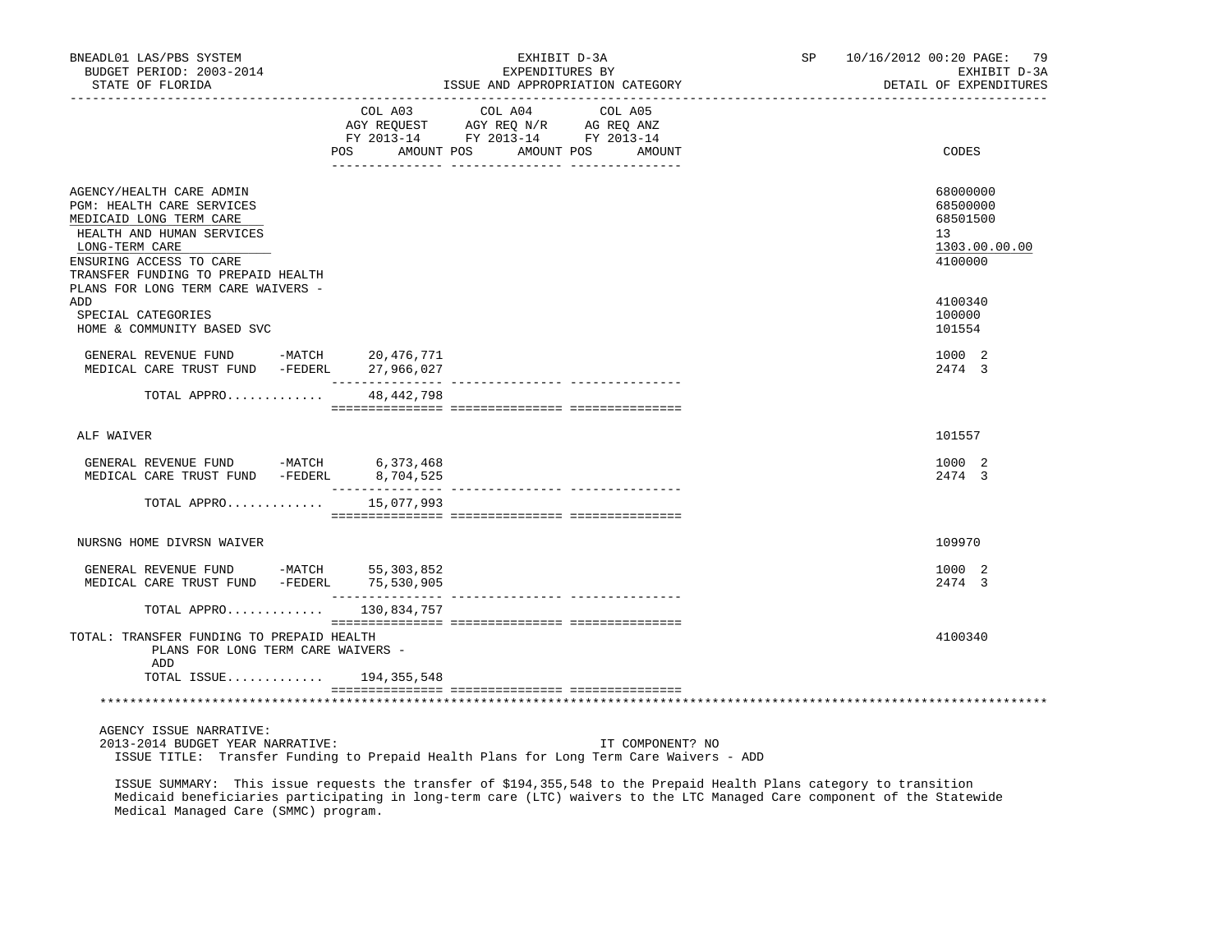| BNEADL01 LAS/PBS SYSTEM<br>BUDGET PERIOD: 2003-2014<br>STATE OF FLORIDA                                                                                    | EXHIBIT D-3A<br>EXPENDITURES BY<br>ISSUE AND APPROPRIATION CATEGORY |                                                                                                   |                              | <b>SP</b> | 10/16/2012 00:20 PAGE: 80<br>EXHIBIT D-3A<br>DETAIL OF EXPENDITURES |
|------------------------------------------------------------------------------------------------------------------------------------------------------------|---------------------------------------------------------------------|---------------------------------------------------------------------------------------------------|------------------------------|-----------|---------------------------------------------------------------------|
|                                                                                                                                                            | POS                                                                 | COL A03 COL A04 COL A05<br>AGY REOUEST AGY REO N/R AG REO ANZ<br>FY 2013-14 FY 2013-14 FY 2013-14 | AMOUNT POS AMOUNT POS AMOUNT |           | CODES                                                               |
| AGENCY/HEALTH CARE ADMIN<br>PGM: HEALTH CARE SERVICES<br>MEDICAID LONG TERM CARE<br>HEALTH AND HUMAN SERVICES<br>LONG-TERM CARE<br>ENSURING ACCESS TO CARE |                                                                     |                                                                                                   |                              |           | 68000000<br>68500000<br>68501500<br>13<br>1303.00.00.00<br>4100000  |
| TRANSFER FUNDING TO PREPAID HEALTH<br>PLANS FOR LONG TERM CARE WAIVERS -<br>ADD                                                                            |                                                                     |                                                                                                   |                              |           | 4100340                                                             |

 ISSUE DETAIL: On August 1, 2011, the Agency for Health Care Administration (AHCA) submitted a 1915(b) and (c) waiver applications to the Centers for Medicare and Medicaid Services (CMS) to obtain authority to operate the LTC managed care program in Florida. Waiver authority is necessary to implement these programs in order to selectively contract with managed care organizations, to allow for mandatory assignment and lock-in of members into the selected managed care plans, and to provide home and community-based services to eligible members in lieu of nursing facility care. Discussions between Florida Medicaid and CMS on the approval of these waivers are continuing.

 On June 29, 2012, AHCA released an Invitation to Negotiate (ITN) to select the most qualified managed care plans to serve eligible members in each region of the state. Responses to this competitive procurement were received by AHCA on or before August 28, 2012. All proposals are to be evaluated, rate negotiations conducted, selection made and notices of awards posted by January 15, 2013. AHCA will implement five-year contracts with each of the selected plans. LTC managed care plans will be responsible for providing all LTC services to their members, including nursing facility care and home and community-based services.

 AHCA determined that there were approximately 85,000 individuals 18 years of age and older receiving Medicaid services in nursing facilities (including individuals receiving hospice services) or enrolled in the following home and community-based waiver programs: the Nursing Home Diversion waiver program, the Aged and Disabled Adult waiver program, the Assisted Living Facility (ALF) waiver program, the Channeling waiver program, and the Frail Elder Option plan members currently served by United Health Care of Florida under Section 1915(b)(3) authority. AHCA is projecting that this population will begin transitioning into the LTC managed care program as individuals in each region transition out of their existing program. When this occurs, funding for services should follow them from one program to the next program. By April 1, 2014, AHCA is projecting that individuals will no longer be receiving services from the ALF waiver program, the Aged and Disabled Adult waiver program, the Nursing Home Diversion waiver program, the Channeling waiver program, and the Frail Elder Option. Therefore, funding for these programs will no longer be necessary, except for payment of fee-for-service providers who are allowed up to one year to bill for dates of service prior to April 1, 2014. By that time, funding for these individuals would have been transferred into the LTC managed care program to serve these individuals in this new program.

 Based on this time-line, as individuals in each region transition out of their existing program and into the new LTC managed care program, funding for services should follow them from one program to the next program.

BUDGET SUMMARY:

|                                                                       | RECURRING    | NON-RECURRING | TOTAL        |
|-----------------------------------------------------------------------|--------------|---------------|--------------|
|                                                                       | FY 2013-14   | FY 2013-14    | FY 2013-14   |
| Home and Community Based Service (101554)<br>General Revenue (1000-2) | \$20,476,771 | 50            | \$20,476,771 |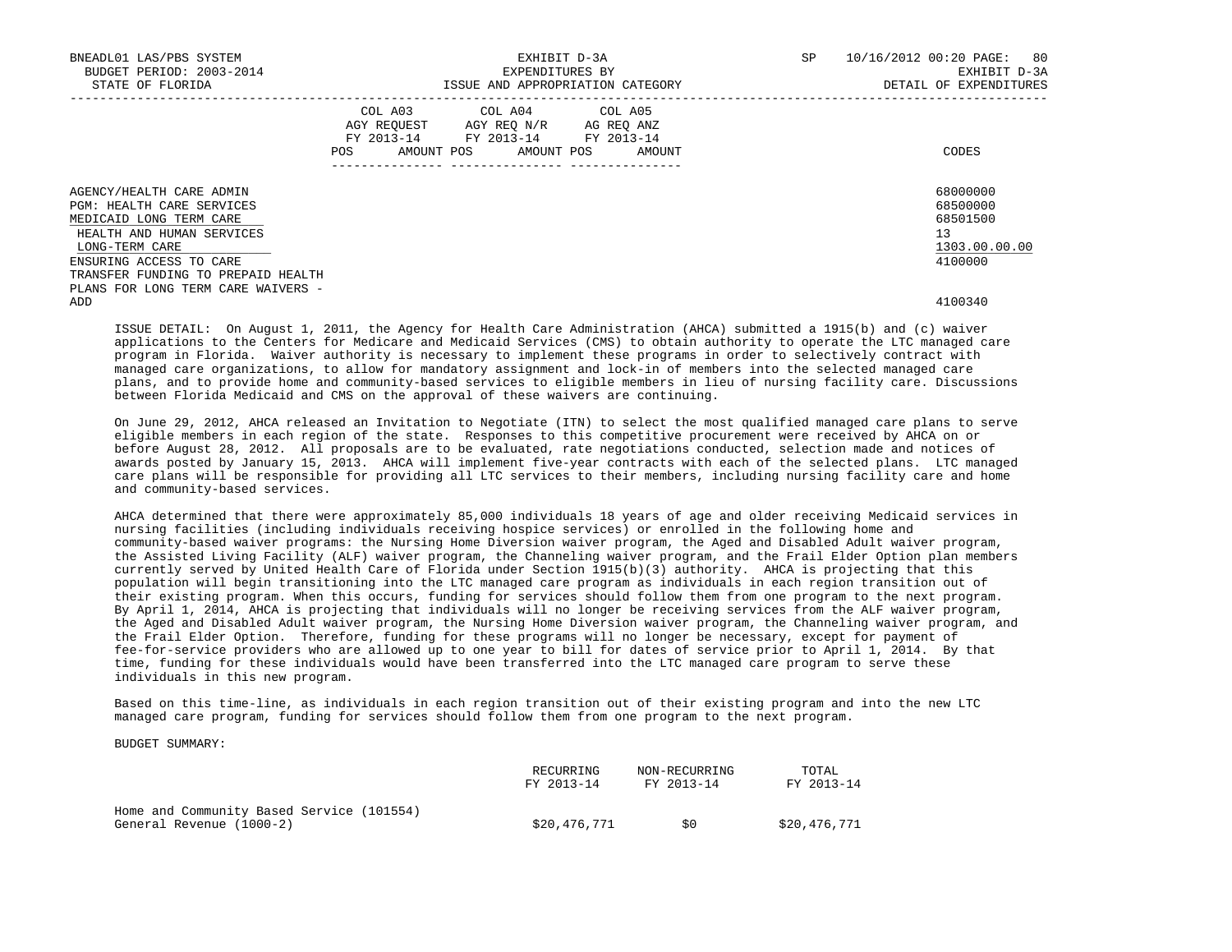| BNEADL01 LAS/PBS SYSTEM                                                  |              | EXHIBIT D-3A                                                                                                                                                                                       |        |               | SP 10/16/2012 00:20 PAGE: 81           |
|--------------------------------------------------------------------------|--------------|----------------------------------------------------------------------------------------------------------------------------------------------------------------------------------------------------|--------|---------------|----------------------------------------|
| BUDGET PERIOD: 2003-2014                                                 |              | EXPENDITURES BY                                                                                                                                                                                    |        |               | EXHIBIT D-3A<br>DETAIL OF EXPENDITURES |
|                                                                          |              |                                                                                                                                                                                                    |        |               |                                        |
|                                                                          |              | COL A03 COL A04 COL A05                                                                                                                                                                            |        |               |                                        |
|                                                                          |              | $\begin{tabular}{lllllll} \bf AGY & \bf REQUEST & \bf AGY & \bf REQ & \tt N/R & \tt AG & \tt REQ & \tt ANZ \\ \bf FY & \tt 2013-14 & \tt FY & \tt 2013-14 & \tt FY & \tt 2013-14 \\ \end{tabular}$ |        |               |                                        |
|                                                                          |              |                                                                                                                                                                                                    |        |               |                                        |
|                                                                          | POS          | AMOUNT POS AMOUNT POS                                                                                                                                                                              | AMOUNT |               | CODES                                  |
|                                                                          |              |                                                                                                                                                                                                    |        |               |                                        |
| AGENCY/HEALTH CARE ADMIN<br>PGM: HEALTH CARE SERVICES                    |              |                                                                                                                                                                                                    |        |               | 68000000<br>68500000                   |
| MEDICAID LONG TERM CARE                                                  |              |                                                                                                                                                                                                    |        |               | 68501500                               |
| HEALTH AND HUMAN SERVICES                                                |              |                                                                                                                                                                                                    |        |               | 13                                     |
| LONG-TERM CARE                                                           |              |                                                                                                                                                                                                    |        |               | 1303.00.00.00                          |
|                                                                          |              |                                                                                                                                                                                                    |        |               |                                        |
| ENSURING ACCESS TO CARE                                                  |              |                                                                                                                                                                                                    |        |               | 4100000                                |
| TRANSFER FUNDING TO PREPAID HEALTH<br>PLANS FOR LONG TERM CARE WAIVERS - |              |                                                                                                                                                                                                    |        |               |                                        |
| ADD                                                                      |              |                                                                                                                                                                                                    |        |               | 4100340                                |
|                                                                          |              |                                                                                                                                                                                                    |        |               |                                        |
| Medical Care Trust Fund (2474-2)                                         |              | \$27,966,027 \$0                                                                                                                                                                                   |        | \$27,966,027  |                                        |
| Total                                                                    |              | \$48,442,027                                                                                                                                                                                       | \$0    | \$48,442,798  |                                        |
|                                                                          |              |                                                                                                                                                                                                    |        |               |                                        |
| Assisted Living Facility Waiver (101557)                                 |              |                                                                                                                                                                                                    |        |               |                                        |
| General Revenue (1000-2)                                                 |              |                                                                                                                                                                                                    |        | \$6,373,468   |                                        |
| Medical Care Trust Fund (2474-2)                                         |              | \$6,373,468                \$0<br>\$8,704,525               \$0                                                                                                                                    |        | \$8,704,525   |                                        |
| Total                                                                    |              | \$15,077,993                                                                                                                                                                                       | \$0    | \$15,077,993  |                                        |
|                                                                          |              |                                                                                                                                                                                                    |        |               |                                        |
| Nursing Home Diversion Waiver (109970)                                   |              |                                                                                                                                                                                                    |        |               |                                        |
| General Revenue (1000-2)                                                 |              |                                                                                                                                                                                                    |        | \$55,303,852  |                                        |
| Medical Care Trust Fund (2474-2)                                         |              | \$55,303,852               \$0<br>\$75,530,905              \$0<br>\$130,834,757               \$0                                                                                                 |        | \$75,530,905  |                                        |
| Total                                                                    |              | \$130,834,757                                                                                                                                                                                      |        | \$130,834,757 |                                        |
| Issue Total                                                              |              |                                                                                                                                                                                                    |        |               |                                        |
| General Revenue (1000-2)                                                 |              |                                                                                                                                                                                                    |        | \$82,154,091  |                                        |
| Medical Care Trust Fund (2474-2)                                         |              |                                                                                                                                                                                                    |        | \$112,201,457 |                                        |
| Total                                                                    |              | \$82,154,091            \$0<br>\$112,201,457         \$0<br>\$194,355,548          \$0                                                                                                             |        | \$194,355,548 |                                        |
|                                                                          |              |                                                                                                                                                                                                    |        |               |                                        |
| TOTAL: LONG-TERM CARE                                                    |              |                                                                                                                                                                                                    |        |               | 1303.00.00.00                          |
| BY FUND TYPE                                                             |              |                                                                                                                                                                                                    |        |               |                                        |
| GENERAL REVENUE FUND                                                     | 824,011,788  |                                                                                                                                                                                                    |        |               | 1000                                   |
| TRUST FUNDS                                                              | 3905,220,536 |                                                                                                                                                                                                    |        |               | 2000                                   |
|                                                                          |              |                                                                                                                                                                                                    |        |               |                                        |
| TOTAL PROG COMP 4729,232,324                                             |              |                                                                                                                                                                                                    |        |               |                                        |
|                                                                          |              |                                                                                                                                                                                                    |        |               |                                        |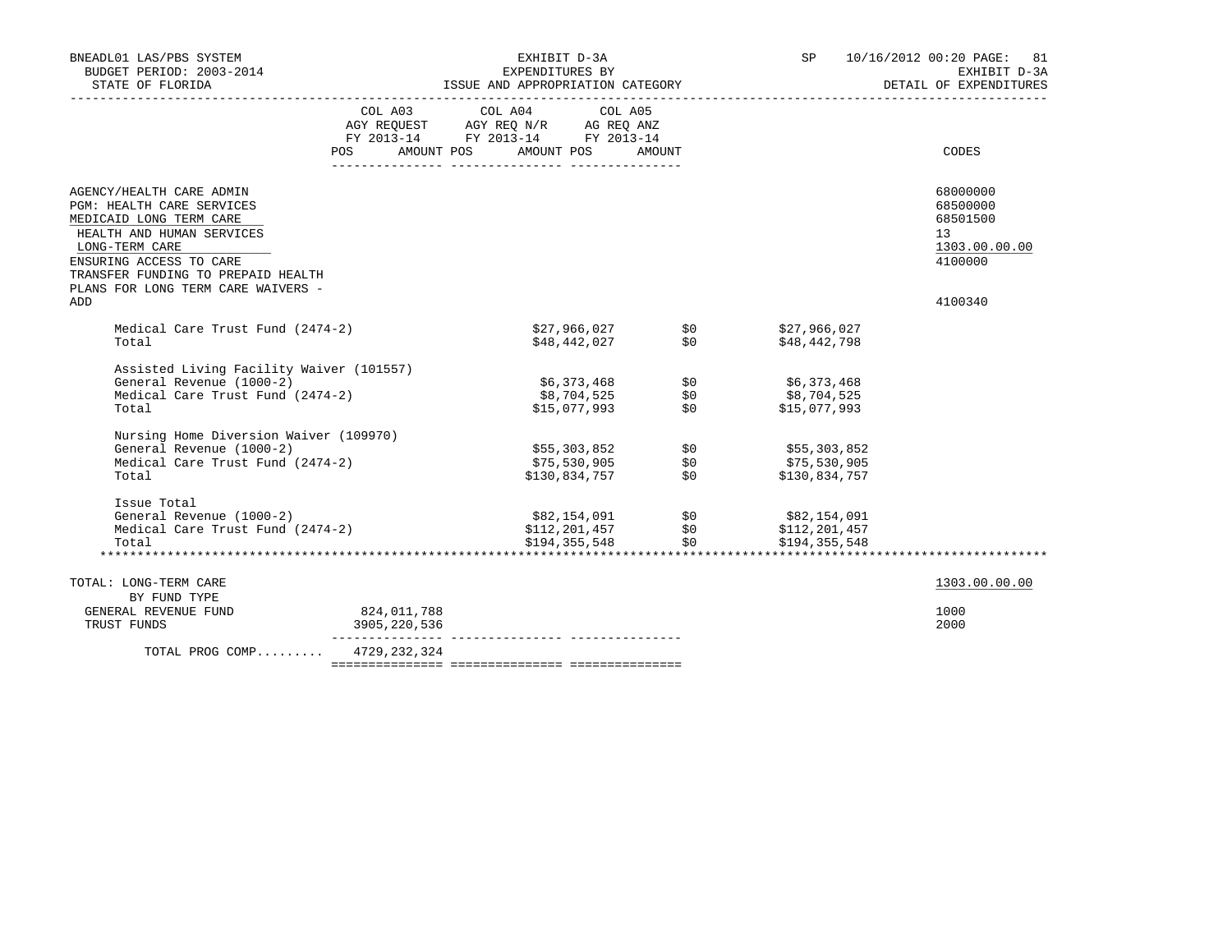| BNEADL01 LAS/PBS SYSTEM<br>BUDGET PERIOD: 2003-2014<br>STATE OF FLORIDA                                                                                                                                                                      |                      |                                                                 | EXHIBIT D-3A<br>EXPENDITURES BY<br>ISSUE AND APPROPRIATION CATEGORY | SP and the set of the set of the set of the set of the set of the set of the set of the set of the set of the set of the set of the set of the set of the set of the set of the set of the set of the set of the set of the se<br>--------------------------------- | 10/16/2012 00:20 PAGE: 82<br>EXHIBIT D-3A<br>DETAIL OF EXPENDITURES |                                                                                                      |
|----------------------------------------------------------------------------------------------------------------------------------------------------------------------------------------------------------------------------------------------|----------------------|-----------------------------------------------------------------|---------------------------------------------------------------------|---------------------------------------------------------------------------------------------------------------------------------------------------------------------------------------------------------------------------------------------------------------------|---------------------------------------------------------------------|------------------------------------------------------------------------------------------------------|
|                                                                                                                                                                                                                                              |                      | COL A03                                                         | COL A04<br>POS AMOUNT POS AMOUNT POS AMOUNT                         | COL A05                                                                                                                                                                                                                                                             |                                                                     | CODES                                                                                                |
| AGENCY/HEALTH CARE ADMIN<br><b>PGM: HLTH CARE REGULATION</b><br>HEALTH CARE REGULATION<br>PUBLIC PROTECTION<br>FACILITY REGULATION<br>ESTIMATED EXPENDITURES<br>ESTIMATED EXPENDITURES - OPERATIONS<br>SALARY RATE<br>SALARY RATE 26,054,831 |                      |                                                                 |                                                                     |                                                                                                                                                                                                                                                                     |                                                                     | 68000000<br>68700000<br>68700700<br>12 <sup>°</sup><br>1204.01.00.00<br>1000000<br>1001000<br>000000 |
| SALARIES AND BENEFITS                                                                                                                                                                                                                        |                      |                                                                 |                                                                     |                                                                                                                                                                                                                                                                     |                                                                     | 010000                                                                                               |
| GENERAL REVENUE FUND                                                                                                                                                                                                                         |                      | $-STATE$ 107,303                                                |                                                                     |                                                                                                                                                                                                                                                                     |                                                                     | 1000 1                                                                                               |
| HEALTH CARE TRUST FUND                                                                                                                                                                                                                       |                      | -STATE 17,971,141<br>-MATCH 2, 123, 646<br>-FEDERL 13, 893, 875 |                                                                     |                                                                                                                                                                                                                                                                     |                                                                     | 2003 1<br>2003 2<br>2003 3                                                                           |
| TOTAL HEALTH CARE TRUST FUND                                                                                                                                                                                                                 |                      | 33,988,662                                                      |                                                                     |                                                                                                                                                                                                                                                                     |                                                                     | 2003                                                                                                 |
| TOTAL POSITIONS 615.00<br>TOTAL APPRO 34,095,965                                                                                                                                                                                             |                      |                                                                 |                                                                     |                                                                                                                                                                                                                                                                     |                                                                     |                                                                                                      |
| OTHER PERSONAL SERVICES                                                                                                                                                                                                                      |                      |                                                                 |                                                                     |                                                                                                                                                                                                                                                                     |                                                                     | 030000                                                                                               |
| HEALTH CARE TRUST FUND                                                                                                                                                                                                                       | -MATCH<br>$-$ FEDERL | $-STATE$ 329,478<br>71,049<br>100,049                           |                                                                     |                                                                                                                                                                                                                                                                     |                                                                     | 2003 1<br>2003 2<br>2003 3                                                                           |
| TOTAL HEALTH CARE TRUST FUND                                                                                                                                                                                                                 |                      | 500,576                                                         |                                                                     |                                                                                                                                                                                                                                                                     |                                                                     | 2003                                                                                                 |
| TOTAL APPRO                                                                                                                                                                                                                                  |                      | 500,576                                                         |                                                                     |                                                                                                                                                                                                                                                                     |                                                                     |                                                                                                      |
| <b>EXPENSES</b>                                                                                                                                                                                                                              |                      |                                                                 |                                                                     |                                                                                                                                                                                                                                                                     |                                                                     | 040000                                                                                               |
| GENERAL REVENUE FUND                                                                                                                                                                                                                         |                      | $-STATE$ 22,440                                                 |                                                                     |                                                                                                                                                                                                                                                                     |                                                                     | 1000 1                                                                                               |
| HEALTH CARE TRUST FUND                                                                                                                                                                                                                       | -MATCH<br>$-FEDERL$  | $-STATE$ 4, 121, 685<br>450,126<br>1,820,347                    |                                                                     |                                                                                                                                                                                                                                                                     |                                                                     | 2003 1<br>2003 2<br>2003 3                                                                           |
| TOTAL HEALTH CARE TRUST FUND                                                                                                                                                                                                                 |                      | 6,392,158                                                       |                                                                     |                                                                                                                                                                                                                                                                     |                                                                     | 2003                                                                                                 |
| TOTAL APPRO                                                                                                                                                                                                                                  |                      | 6,414,598                                                       |                                                                     |                                                                                                                                                                                                                                                                     |                                                                     |                                                                                                      |
|                                                                                                                                                                                                                                              |                      |                                                                 |                                                                     |                                                                                                                                                                                                                                                                     |                                                                     |                                                                                                      |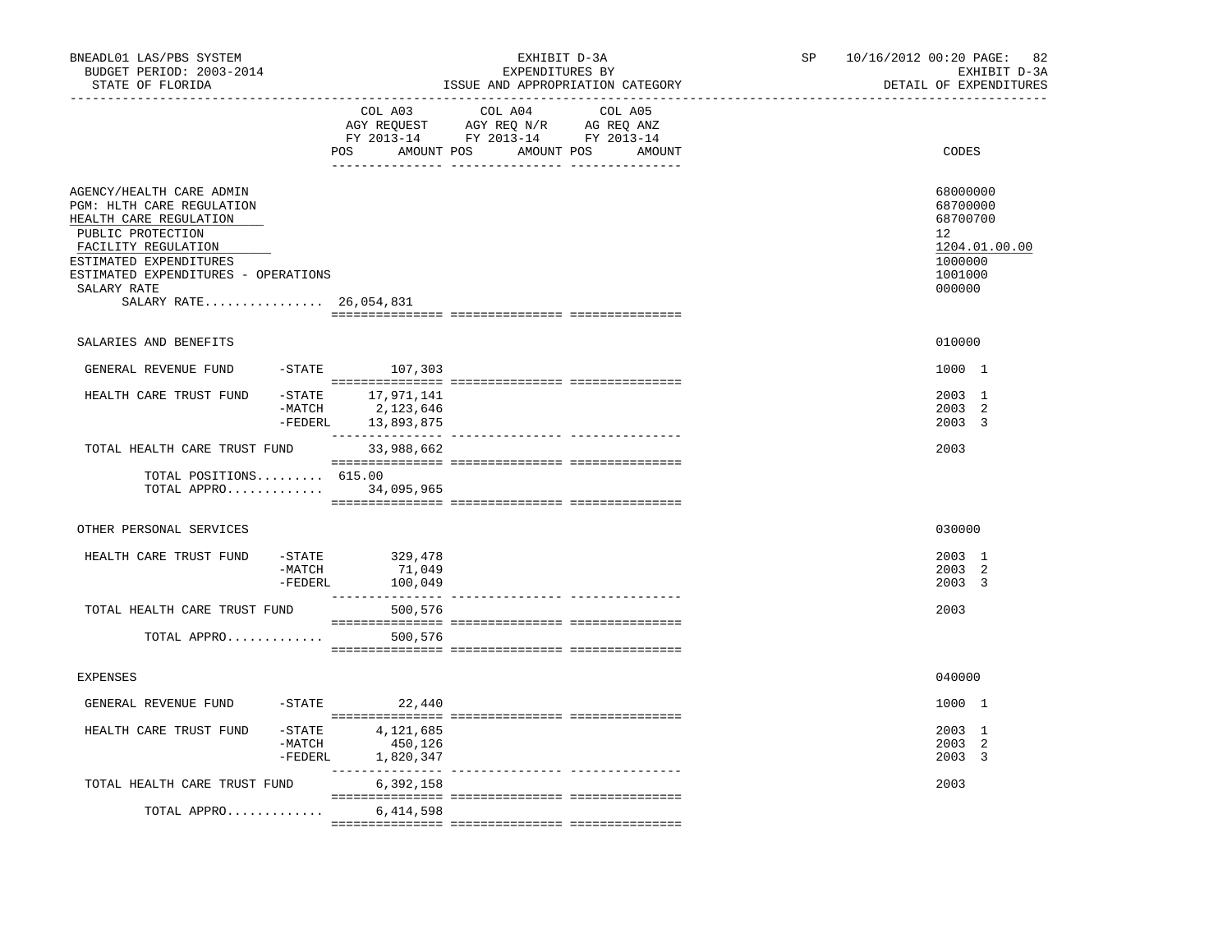| BNEADL01 LAS/PBS SYSTEM<br>BUDGET PERIOD: 2003-2014<br>STATE OF FLORIDA<br>------------------                                                                                                                            |                     |                                                                | EXHIBIT D-3A<br>EXPENDITURES BY<br>ISSUE AND APPROPRIATION CATEGORY                                                                                                                                                                                                                                                                                                                                                                 | SP | 10/16/2012 00:20 PAGE: 83<br>EXHIBIT D-3A<br>DETAIL OF EXPENDITURES                                  |
|--------------------------------------------------------------------------------------------------------------------------------------------------------------------------------------------------------------------------|---------------------|----------------------------------------------------------------|-------------------------------------------------------------------------------------------------------------------------------------------------------------------------------------------------------------------------------------------------------------------------------------------------------------------------------------------------------------------------------------------------------------------------------------|----|------------------------------------------------------------------------------------------------------|
|                                                                                                                                                                                                                          |                     | COL A03                                                        | COL A04 COL A05<br>AGY REQUEST AGY REQ N/R AG REQ ANZ<br>FY 2013-14 FY 2013-14 FY 2013-14<br>POS AMOUNT POS AMOUNT POS AMOUNT                                                                                                                                                                                                                                                                                                       |    | CODES                                                                                                |
| AGENCY/HEALTH CARE ADMIN<br>PGM: HLTH CARE REGULATION<br>HEALTH CARE REGULATION<br>PUBLIC PROTECTION<br>FACILITY REGULATION<br>ESTIMATED EXPENDITURES<br>ESTIMATED EXPENDITURES - OPERATIONS<br>OPERATING CAPITAL OUTLAY |                     |                                                                |                                                                                                                                                                                                                                                                                                                                                                                                                                     |    | 68000000<br>68700000<br>68700700<br>12 <sup>°</sup><br>1204.01.00.00<br>1000000<br>1001000<br>060000 |
| HEALTH CARE TRUST FUND                                                                                                                                                                                                   | -MATCH              | $-$ STATE 18,520<br>6,733<br>-FEDERL 51,134                    |                                                                                                                                                                                                                                                                                                                                                                                                                                     |    | 2003 1<br>2003 2<br>2003 3                                                                           |
| TOTAL HEALTH CARE TRUST FUND                                                                                                                                                                                             |                     | 76,387                                                         |                                                                                                                                                                                                                                                                                                                                                                                                                                     |    | 2003                                                                                                 |
| TOTAL APPRO                                                                                                                                                                                                              |                     | 76,387                                                         | $\begin{minipage}{0.03\textwidth} \begin{tabular}{l} \textbf{1} & \textbf{2} & \textbf{3} & \textbf{5} & \textbf{6} & \textbf{7} & \textbf{8} & \textbf{9} & \textbf{9} & \textbf{9} & \textbf{9} & \textbf{9} & \textbf{9} & \textbf{9} & \textbf{9} & \textbf{9} & \textbf{9} & \textbf{9} & \textbf{9} & \textbf{9} & \textbf{9} & \textbf{9} & \textbf{9} & \textbf{9} & \textbf{9} & \textbf{9} & \textbf{9} & \textbf{9} & \$ |    |                                                                                                      |
| SPECIAL CATEGORIES<br>CONTRACTED SERVICES                                                                                                                                                                                |                     |                                                                |                                                                                                                                                                                                                                                                                                                                                                                                                                     |    | 100000<br>100777                                                                                     |
| HEALTH CARE TRUST FUND                                                                                                                                                                                                   | $-MATCH$<br>-FEDERL | $-$ STATE 3,541,839<br>60,475<br>2,490,631<br>________________ |                                                                                                                                                                                                                                                                                                                                                                                                                                     |    | 2003 1<br>2003 2<br>2003 3                                                                           |
| TOTAL HEALTH CARE TRUST FUND                                                                                                                                                                                             |                     | 6,092,945                                                      |                                                                                                                                                                                                                                                                                                                                                                                                                                     |    | 2003                                                                                                 |
| OUALITY LONG-TERM CARE TF -FEDERL 1,000,000                                                                                                                                                                              |                     |                                                                |                                                                                                                                                                                                                                                                                                                                                                                                                                     |    | 2126 3                                                                                               |
| TOTAL APPRO                                                                                                                                                                                                              |                     | 7,092,945                                                      |                                                                                                                                                                                                                                                                                                                                                                                                                                     |    |                                                                                                      |
| EMERG ALTERNATIVE PLCMENT                                                                                                                                                                                                |                     |                                                                |                                                                                                                                                                                                                                                                                                                                                                                                                                     |    | 101113                                                                                               |
| HEALTH CARE TRUST FUND                                                                                                                                                                                                   |                     | -STATE 806,629                                                 |                                                                                                                                                                                                                                                                                                                                                                                                                                     |    | 2003 1                                                                                               |
| MEDICAID SURVEILLANCE                                                                                                                                                                                                    |                     |                                                                |                                                                                                                                                                                                                                                                                                                                                                                                                                     |    | 102100                                                                                               |
| HEALTH CARE TRUST FUND                                                                                                                                                                                                   |                     | $-STATE$ 98,385                                                |                                                                                                                                                                                                                                                                                                                                                                                                                                     |    | 2003 1                                                                                               |
| RISK MANAGEMENT INSURANCE                                                                                                                                                                                                |                     |                                                                |                                                                                                                                                                                                                                                                                                                                                                                                                                     |    | 103241                                                                                               |
| HEALTH CARE TRUST FUND                                                                                                                                                                                                   | $-MATCH$<br>-FEDERL | -STATE 330,823<br>103,892<br>245,833                           |                                                                                                                                                                                                                                                                                                                                                                                                                                     |    | 2003 1<br>2003 2<br>2003 3                                                                           |
| TOTAL HEALTH CARE TRUST FUND                                                                                                                                                                                             |                     | 680,548                                                        |                                                                                                                                                                                                                                                                                                                                                                                                                                     |    | 2003                                                                                                 |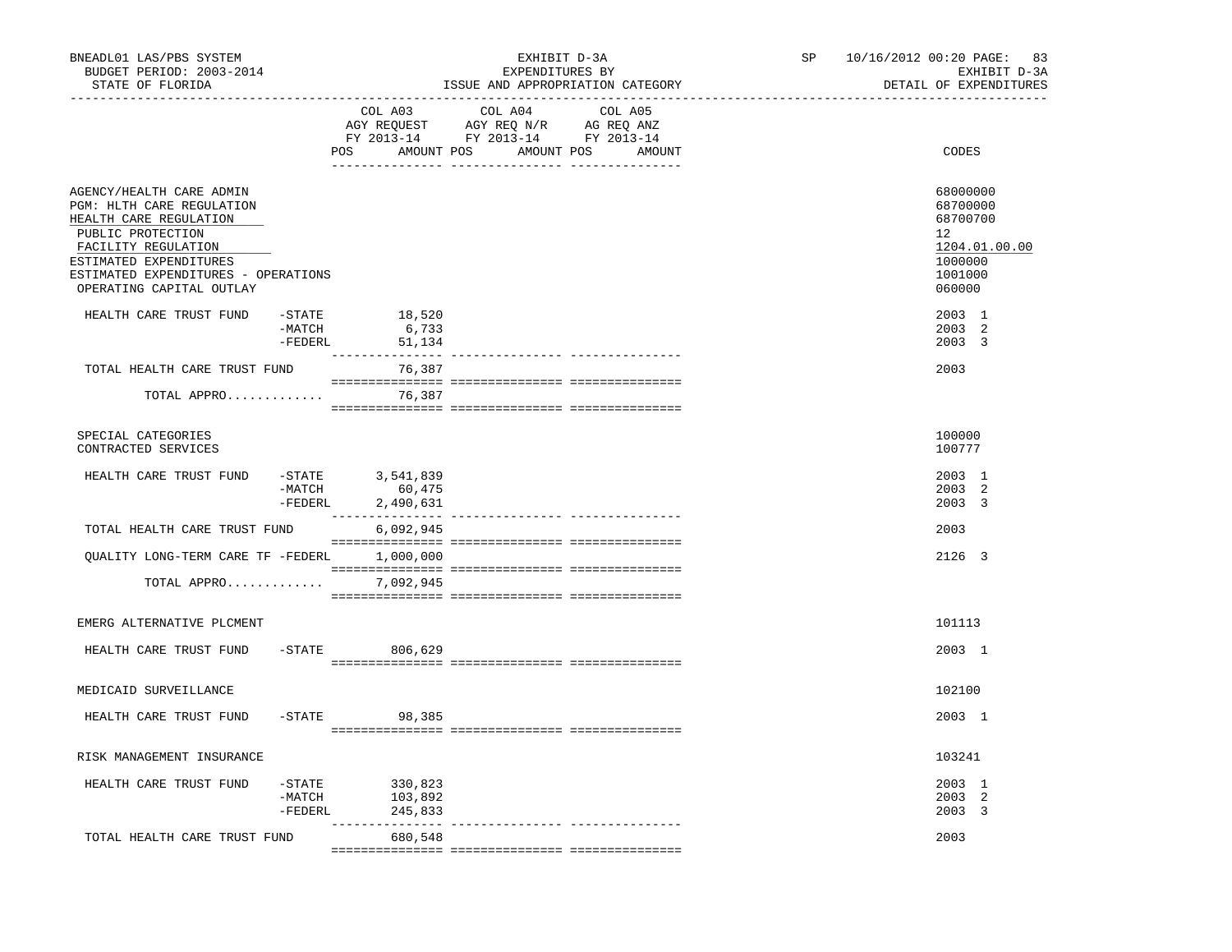| BNEADL01 LAS/PBS SYSTEM<br>BUDGET PERIOD: 2003-2014<br>STATE OF FLORIDA                                                                                                                                                                                                  |                     |                                                                        | ISSUE AND APPROPRIATION CATEGORY                        | EXHIBIT D-3A<br>EXPENDITURES BY | SP <sub>2</sub> | 10/16/2012 00:20 PAGE: 84<br>EXHIBIT D-3A<br>DETAIL OF EXPENDITURES                               |
|--------------------------------------------------------------------------------------------------------------------------------------------------------------------------------------------------------------------------------------------------------------------------|---------------------|------------------------------------------------------------------------|---------------------------------------------------------|---------------------------------|-----------------|---------------------------------------------------------------------------------------------------|
|                                                                                                                                                                                                                                                                          | POS                 | AGY REQUEST AGY REQ N/R AG REQ ANZ<br>FY 2013-14 FY 2013-14 FY 2013-14 | COL A03 COL A04 COL A05<br>AMOUNT POS AMOUNT POS AMOUNT |                                 |                 | CODES                                                                                             |
| AGENCY/HEALTH CARE ADMIN<br>PGM: HLTH CARE REGULATION<br>HEALTH CARE REGULATION<br>PUBLIC PROTECTION<br>FACILITY REGULATION<br>ESTIMATED EXPENDITURES<br>ESTIMATED EXPENDITURES - OPERATIONS<br>SPECIAL CATEGORIES<br>RISK MANAGEMENT INSURANCE<br>TOTAL APPRO $680,548$ |                     |                                                                        |                                                         |                                 |                 | 68000000<br>68700000<br>68700700<br>12<br>1204.01.00.00<br>1000000<br>1001000<br>100000<br>103241 |
| LEASE/PURCHASE/EQUIPMENT                                                                                                                                                                                                                                                 |                     |                                                                        |                                                         |                                 |                 | 105281                                                                                            |
| HEALTH CARE TRUST FUND                                                                                                                                                                                                                                                   | $-MATCH$<br>-FEDERL | $-$ STATE $111,609$<br>9,848<br>9,848                                  |                                                         |                                 |                 | 2003 1<br>2003 2<br>2003 3                                                                        |
| TOTAL HEALTH CARE TRUST FUND                                                                                                                                                                                                                                             |                     | 131,305                                                                |                                                         |                                 |                 | 2003                                                                                              |
| TOTAL APPRO                                                                                                                                                                                                                                                              |                     | 131,305                                                                |                                                         |                                 |                 |                                                                                                   |
| TR/DMS/HR SVCS/STW CONTRCT                                                                                                                                                                                                                                               |                     |                                                                        |                                                         |                                 |                 | 107040                                                                                            |
| GENERAL REVENUE FUND                                                                                                                                                                                                                                                     |                     | $-STATE$ 783                                                           |                                                         |                                 |                 | 1000 1                                                                                            |
| HEALTH CARE TRUST FUND -STATE 120,289                                                                                                                                                                                                                                    | -MATCH<br>-FEDERL   | 14,963<br>79,882                                                       |                                                         |                                 |                 | 2003 1<br>2003 2<br>2003 3                                                                        |
| TOTAL HEALTH CARE TRUST FUND                                                                                                                                                                                                                                             |                     | 215,134                                                                |                                                         |                                 |                 | 2003                                                                                              |
| TOTAL APPRO                                                                                                                                                                                                                                                              |                     | 215,917                                                                |                                                         |                                 |                 |                                                                                                   |
| STATE OPERATIONS-ARRA 2009                                                                                                                                                                                                                                               |                     |                                                                        |                                                         |                                 |                 | 109910                                                                                            |
| HEALTH CARE TRUST FUND                                                                                                                                                                                                                                                   |                     | -MATCH 151,765<br>-FEDERL 1,066,124                                    |                                                         |                                 |                 | 2003 2<br>$2003 - 3$                                                                              |
| TOTAL HEALTH CARE TRUST FUND                                                                                                                                                                                                                                             |                     | 1,217,889                                                              |                                                         |                                 |                 | 2003                                                                                              |
| TOTAL APPRO                                                                                                                                                                                                                                                              |                     | 1,217,889                                                              |                                                         |                                 |                 |                                                                                                   |
|                                                                                                                                                                                                                                                                          |                     |                                                                        |                                                         |                                 |                 |                                                                                                   |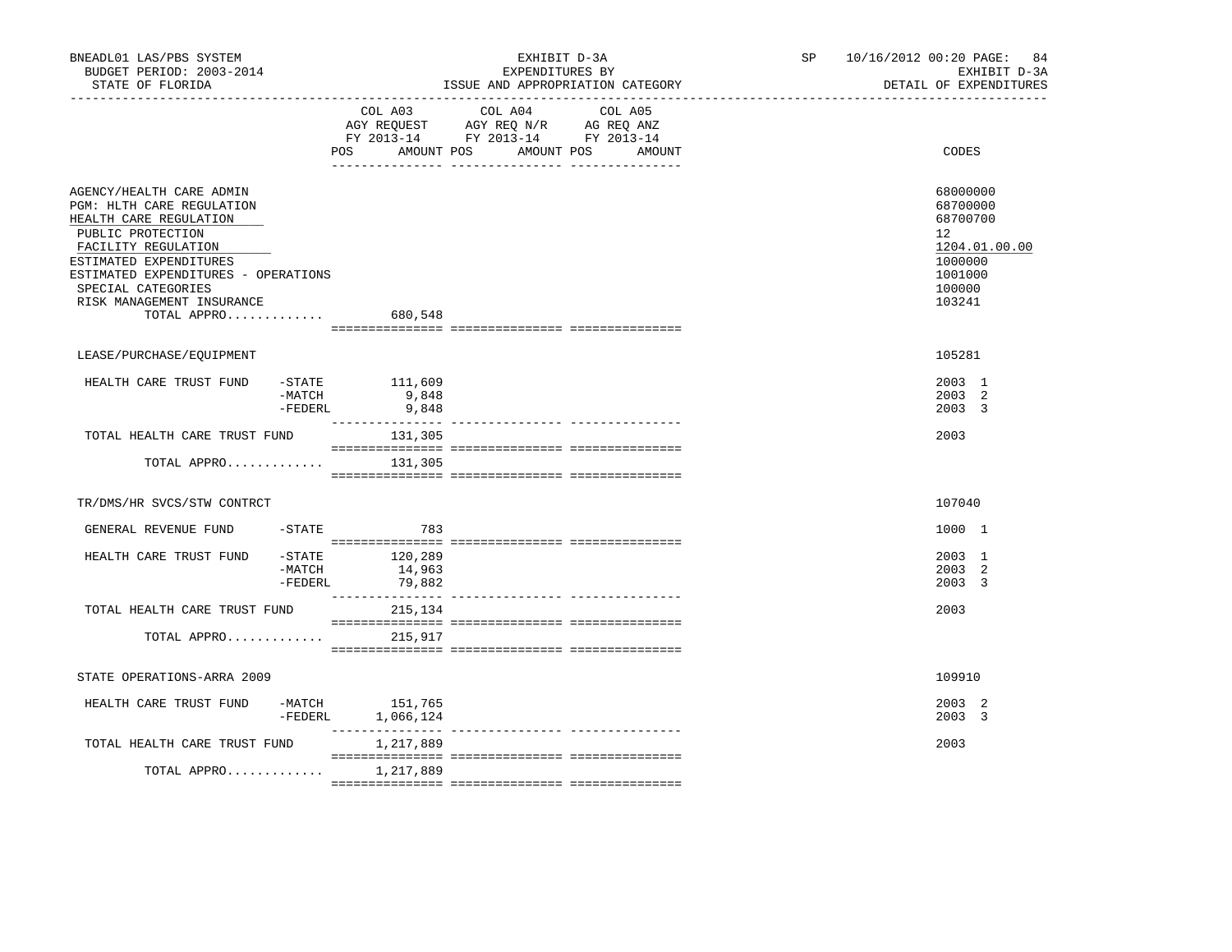| BNEADL01 LAS/PBS SYSTEM<br>BUDGET PERIOD: 2003-2014<br>STATE OF FLORIDA                                                                                                                                                                                                                   |                                  |                              | EXHIBIT D-3A<br>EXPENDITURES BY<br>ISSUE AND APPROPRIATION CATEGORY               | SP                              | 10/16/2012 00:20 PAGE: 85<br>EXHIBIT D-3A<br>DETAIL OF EXPENDITURES |                                                                                                             |
|-------------------------------------------------------------------------------------------------------------------------------------------------------------------------------------------------------------------------------------------------------------------------------------------|----------------------------------|------------------------------|-----------------------------------------------------------------------------------|---------------------------------|---------------------------------------------------------------------|-------------------------------------------------------------------------------------------------------------|
|                                                                                                                                                                                                                                                                                           |                                  | COL A03<br>POS<br>AMOUNT POS | COL A04<br>AGY REQUEST AGY REQ N/R AG REQ ANZ<br>FY 2013-14 FY 2013-14 FY 2013-14 | COL A05<br>AMOUNT POS<br>AMOUNT |                                                                     | CODES                                                                                                       |
| AGENCY/HEALTH CARE ADMIN<br>PGM: HLTH CARE REGULATION<br>HEALTH CARE REGULATION<br>PUBLIC PROTECTION<br>FACILITY REGULATION<br>ESTIMATED EXPENDITURES<br>ESTIMATED EXPENDITURES - OPERATIONS<br>SPECIAL CATEGORIES<br>G/A-CONTRAC SVCS-ARRA 2009<br>HEALTH CARE TRUST FUND -MATCH 362,670 |                                  |                              |                                                                                   |                                 |                                                                     | 68000000<br>68700000<br>68700700<br>12<br>1204.01.00.00<br>1000000<br>1001000<br>100000<br>109911<br>2003 2 |
|                                                                                                                                                                                                                                                                                           |                                  | -FEDERL 247,083,302          |                                                                                   |                                 |                                                                     | 2003 3                                                                                                      |
| TOTAL HEALTH CARE TRUST FUND                                                                                                                                                                                                                                                              |                                  | 247,445,972                  |                                                                                   |                                 |                                                                     | 2003                                                                                                        |
| TOTAL APPRO                                                                                                                                                                                                                                                                               |                                  | 247,445,972                  |                                                                                   |                                 |                                                                     |                                                                                                             |
| TOTAL: ESTIMATED EXPENDITURES - OPERATIONS<br>TOTAL POSITIONS 615.00<br>TOTAL ISSUE 298,777,116<br>TOTAL SALARY RATE 26,054,831                                                                                                                                                           |                                  |                              |                                                                                   |                                 |                                                                     | 1001000                                                                                                     |
| CASUALTY INSURANCE PREMIUM<br>ADJUSTMENT<br>SPECIAL CATEGORIES<br>RISK MANAGEMENT INSURANCE                                                                                                                                                                                               |                                  |                              |                                                                                   |                                 |                                                                     | 1001090<br>100000<br>103241                                                                                 |
| HEALTH CARE TRUST FUND                                                                                                                                                                                                                                                                    | $-$ STATE<br>-MATCH<br>-FEDERL   | 13,393-<br>4,206-<br>9,952-  |                                                                                   |                                 |                                                                     | 2003 1<br>2003 2<br>2003 3                                                                                  |
| TOTAL HEALTH CARE TRUST FUND                                                                                                                                                                                                                                                              |                                  | $27,551-$                    |                                                                                   |                                 |                                                                     | 2003                                                                                                        |
| TOTAL APPRO                                                                                                                                                                                                                                                                               |                                  | $27,551-$                    |                                                                                   |                                 |                                                                     |                                                                                                             |
| FLORIDA RETIREMENT SYSTEM<br>CONTRIBUTION ADJUSTMENT FOR<br>FISCAL YEAR 2012-2013<br>SALARIES AND BENEFITS                                                                                                                                                                                |                                  |                              |                                                                                   |                                 |                                                                     | 1001240<br>010000                                                                                           |
| GENERAL REVENUE FUND                                                                                                                                                                                                                                                                      | $-$ STATE                        | 266                          |                                                                                   |                                 |                                                                     | 1000 1                                                                                                      |
| HEALTH CARE TRUST FUND                                                                                                                                                                                                                                                                    | $-$ STATE<br>$-MATCH$<br>-FEDERL | 45,278<br>5,352<br>35,009    |                                                                                   |                                 |                                                                     | 2003 1<br>2003 2<br>2003 3                                                                                  |
| TOTAL HEALTH CARE TRUST FUND                                                                                                                                                                                                                                                              |                                  | 85,639                       | ------------ ---------                                                            |                                 |                                                                     | 2003                                                                                                        |
|                                                                                                                                                                                                                                                                                           |                                  |                              |                                                                                   |                                 |                                                                     |                                                                                                             |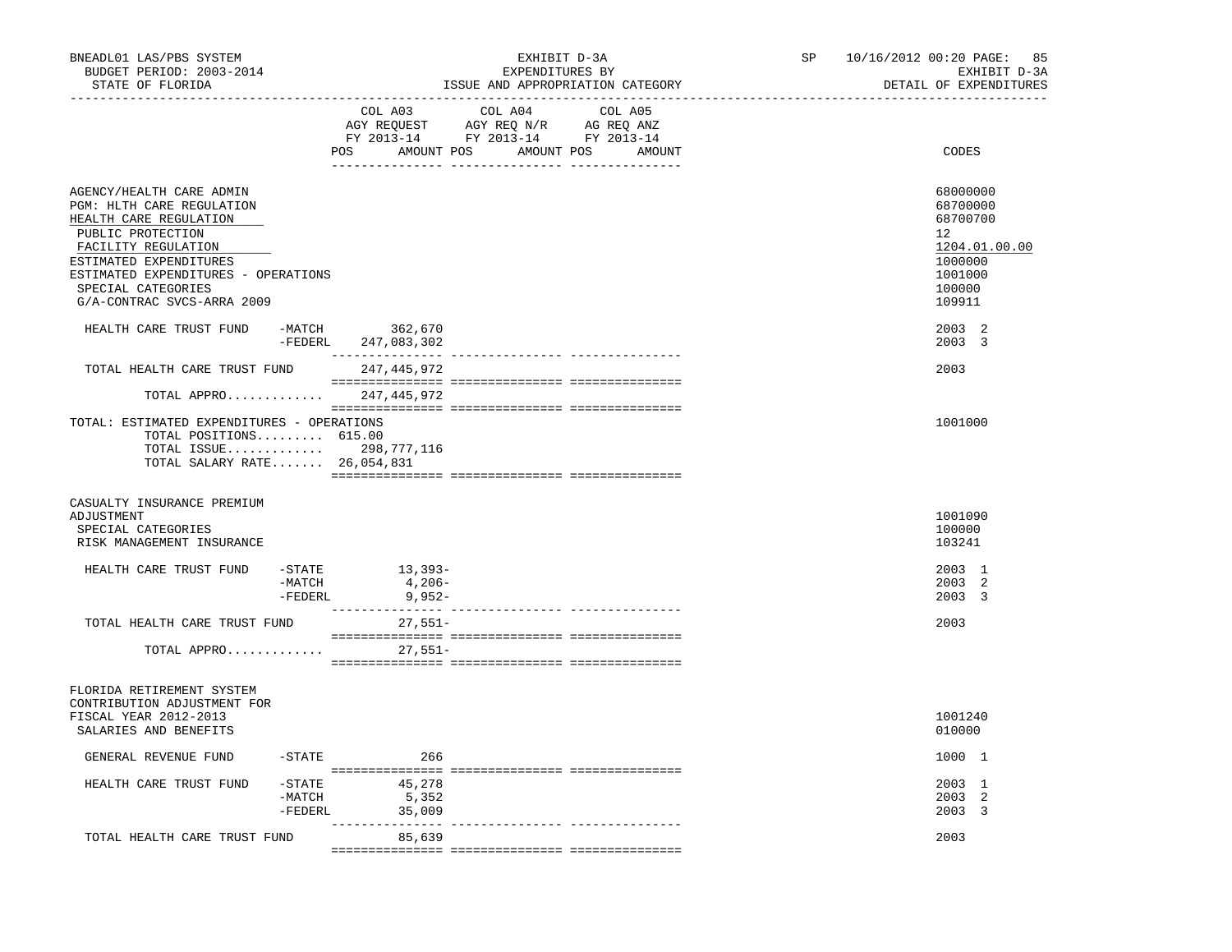| BNEADL01 LAS/PBS SYSTEM<br>BUDGET PERIOD: 2003-2014<br>STATE OF FLORIDA                                                                                                            |                                  |                                                                                           | EXHIBIT D-3A<br>EXPENDITURES BY<br>ISSUE AND APPROPRIATION CATEGORY | SP and the set of the set of the set of the set of the set of the set of the set of the set of the set of the set of the set of the set of the set of the set of the set of the set of the set of the set of the set of the se | 10/16/2012 00:20 PAGE: 86<br>EXHIBIT D-3A<br>DETAIL OF EXPENDITURES |                                                                              |
|------------------------------------------------------------------------------------------------------------------------------------------------------------------------------------|----------------------------------|-------------------------------------------------------------------------------------------|---------------------------------------------------------------------|--------------------------------------------------------------------------------------------------------------------------------------------------------------------------------------------------------------------------------|---------------------------------------------------------------------|------------------------------------------------------------------------------|
|                                                                                                                                                                                    | AMOUNT POS<br>POS                | COL A03 COL A04<br>AGY REQUEST AGY REQ N/R AG REQ ANZ<br>FY 2013-14 FY 2013-14 FY 2013-14 | COL A05<br>AMOUNT POS<br>AMOUNT                                     |                                                                                                                                                                                                                                | CODES                                                               |                                                                              |
| AGENCY/HEALTH CARE ADMIN<br>PGM: HLTH CARE REGULATION<br>HEALTH CARE REGULATION<br>PUBLIC PROTECTION<br>FACILITY REGULATION<br>ESTIMATED EXPENDITURES<br>FLORIDA RETIREMENT SYSTEM |                                  |                                                                                           |                                                                     |                                                                                                                                                                                                                                |                                                                     | 68000000<br>68700000<br>68700700<br>$12^{\circ}$<br>1204.01.00.00<br>1000000 |
| CONTRIBUTION ADJUSTMENT FOR<br>FISCAL YEAR 2012-2013<br>SALARIES AND BENEFITS<br>TOTAL APPRO                                                                                       |                                  | 85,905                                                                                    |                                                                     |                                                                                                                                                                                                                                |                                                                     | 1001240<br>010000                                                            |
| ADJUSTMENT TO STATE HEALTH<br>INSURANCE PREMIUM CONTRIBUTION -<br>FISCAL YEAR 2012-13<br>SALARIES AND BENEFITS                                                                     |                                  |                                                                                           |                                                                     |                                                                                                                                                                                                                                |                                                                     | 1001830<br>010000                                                            |
| GENERAL REVENUE FUND                                                                                                                                                               | $-$ STATE                        | 221                                                                                       |                                                                     |                                                                                                                                                                                                                                |                                                                     | 1000 1                                                                       |
| HEALTH CARE TRUST FUND                                                                                                                                                             | $-$ STATE<br>-MATCH<br>-FEDERL   | 37,572<br>4,442<br>29,051                                                                 |                                                                     |                                                                                                                                                                                                                                |                                                                     | 2003 1<br>2003 2<br>2003 3                                                   |
| TOTAL HEALTH CARE TRUST FUND                                                                                                                                                       |                                  | 71,065                                                                                    |                                                                     |                                                                                                                                                                                                                                |                                                                     | 2003                                                                         |
| TOTAL APPRO                                                                                                                                                                        |                                  | 71,286                                                                                    |                                                                     |                                                                                                                                                                                                                                |                                                                     |                                                                              |
| REALLOCATION OF HUMAN RESOURCES<br>OUTSOURCING<br>SPECIAL CATEGORIES<br>TR/DMS/HR SVCS/STW CONTRCT                                                                                 |                                  |                                                                                           |                                                                     |                                                                                                                                                                                                                                |                                                                     | 1005900<br>100000<br>107040                                                  |
| GENERAL REVENUE FUND                                                                                                                                                               | $-$ STATE                        | -6                                                                                        |                                                                     |                                                                                                                                                                                                                                |                                                                     | 1000 1                                                                       |
| HEALTH CARE TRUST FUND                                                                                                                                                             | $-$ STATE<br>-MATCH<br>$-FEDERL$ | 930<br>116<br>618                                                                         |                                                                     |                                                                                                                                                                                                                                |                                                                     | 2003 1<br>2003 2<br>2003 3                                                   |
| TOTAL HEALTH CARE TRUST FUND                                                                                                                                                       |                                  | 1,664                                                                                     |                                                                     |                                                                                                                                                                                                                                |                                                                     | 2003                                                                         |
| TOTAL APPRO                                                                                                                                                                        |                                  | 1,670                                                                                     |                                                                     |                                                                                                                                                                                                                                |                                                                     |                                                                              |
|                                                                                                                                                                                    |                                  |                                                                                           |                                                                     |                                                                                                                                                                                                                                |                                                                     |                                                                              |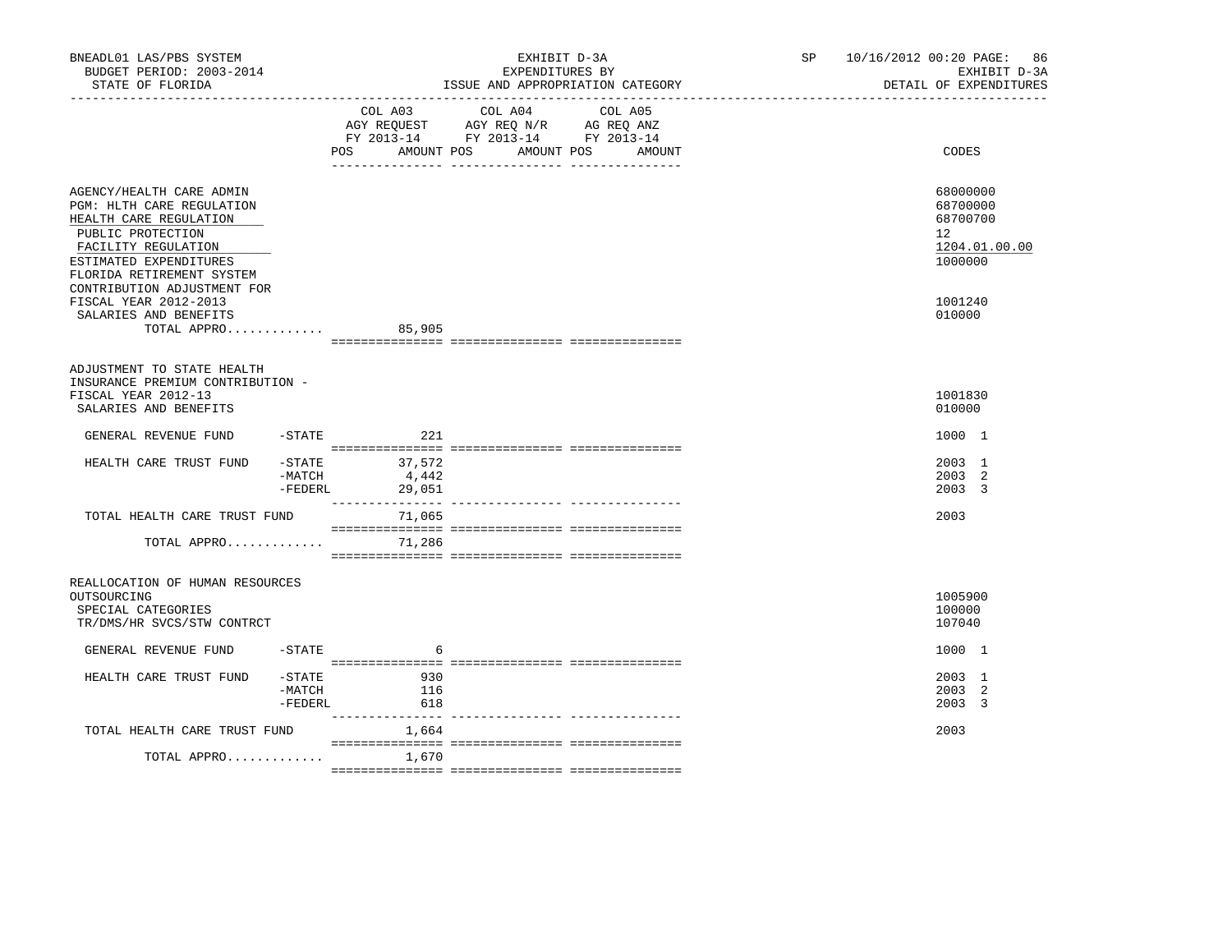| BNEADL01 LAS/PBS SYSTEM<br>BUDGET PERIOD: 2003-2014<br>STATE OF FLORIDA                                                                                                                          | EXHIBIT D-3A<br>EXPENDITURES BY<br>ISSUE AND APPROPRIATION CATEGORY                                                                                                | 10/16/2012 00:20 PAGE: 87<br>SP<br>EXHIBIT D-3A<br>DETAIL OF EXPENDITURES |                                                                                 |  |
|--------------------------------------------------------------------------------------------------------------------------------------------------------------------------------------------------|--------------------------------------------------------------------------------------------------------------------------------------------------------------------|---------------------------------------------------------------------------|---------------------------------------------------------------------------------|--|
|                                                                                                                                                                                                  | COL A03 COL A04 COL A05<br>AGY REQUEST AGY REO N/R AG REO ANZ<br>FY 2013-14 FY 2013-14 FY 2013-14<br>AMOUNT POS AMOUNT POS AMOUNT<br><b>POS</b><br>--------------- |                                                                           | CODES                                                                           |  |
| AGENCY/HEALTH CARE ADMIN<br>PGM: HLTH CARE REGULATION<br>HEALTH CARE REGULATION<br>PUBLIC PROTECTION<br>FACILITY REGULATION<br>ESTIMATED EXPENDITURES REALIGNMENT<br>REALIGNMENT OF THE MEDICAID |                                                                                                                                                                    |                                                                           | 68000000<br>68700000<br>68700700<br>12 <sup>°</sup><br>1204.01.00.00<br>2000000 |  |
| SURVEILLANCE CATEGORY - ADD<br>SPECIAL CATEGORIES<br>MEDICAID SURVEILLANCE                                                                                                                       |                                                                                                                                                                    |                                                                           | 2000210<br>100000<br>102100                                                     |  |
| HEALTH CARE TRUST FUND -STATE                                                                                                                                                                    | 13,435<br>---------------- ---------------                                                                                                                         |                                                                           | 2003 1                                                                          |  |
|                                                                                                                                                                                                  |                                                                                                                                                                    |                                                                           |                                                                                 |  |

AGENCY ISSUE NARRATIVE:

 2013-2014 BUDGET YEAR NARRATIVE: IT COMPONENT? NO ISSUE TITLE: Realignment of the Medicaid Surveillance Category - Add

 ISSUE SUMMARY: This issue requests the transfer of the Medicaid Surveillance appropriation between program components in the Agency for Health Care Administration (AHCA) in the Health Care Regulation budget entity.

 ISSUE DETAIL: AHCA has a recurring appropriation in the Medicaid Surveillance Category in Program Components 1602000000 and 1204010000. This appropriation is utilized to fund temporary employees in the Division of Health Quality Assurance's field offices working on Medicaid related issues. The workload associated with Medicaid Surveillance is being performed solely in Program Component 1204010000. Therefore, AHCA requests that the recurring appropriation in Program Component 1602000000 be transferred to Program Component 1204010000 to align the expenditures.

Please see Companion Issue 2000200.

|                                | RECURRING<br>FY 2013-14 | NON-RECURRING<br>FY 2013-14 | TOTAL<br>FY 2013-14 |
|--------------------------------|-------------------------|-----------------------------|---------------------|
| Medicaid Surveillance (102100) | \$13,435                | S0                          | \$13,435            |
| Issue Total                    | \$13,435                | S0                          | \$13,435            |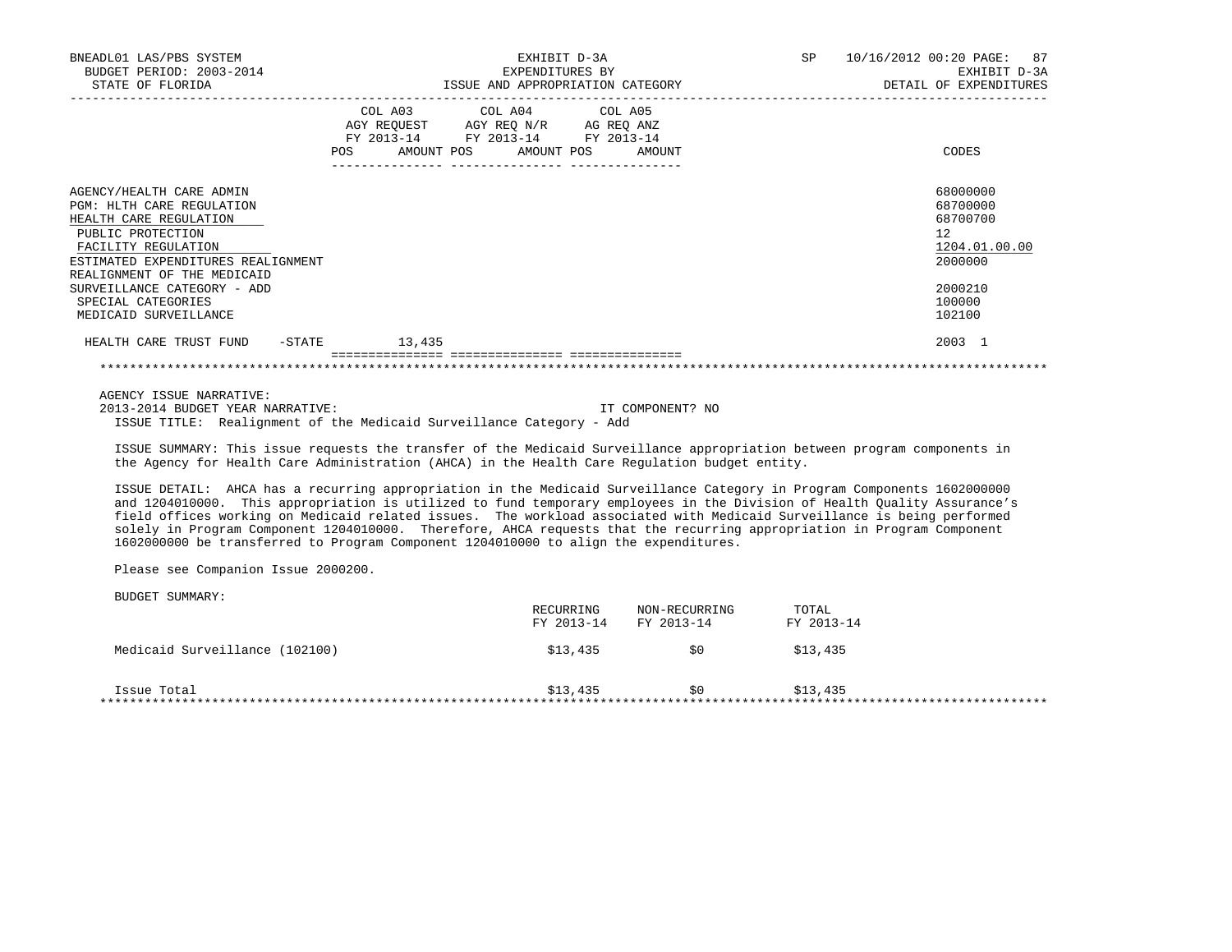| BNEADL01 LAS/PBS SYSTEM<br>BUDGET PERIOD: 2003-2014<br>STATE OF FLORIDA                                                                                                                                                                                                        | EXHIBIT D-3A<br>EXPENDITURES BY<br>ISSUE AND APPROPRIATION CATEGORY                                                                               | SP 10/16/2012 00:20 PAGE: 88<br>EXHIBIT D-3A<br>DETAIL OF EXPENDITURES                                         |
|--------------------------------------------------------------------------------------------------------------------------------------------------------------------------------------------------------------------------------------------------------------------------------|---------------------------------------------------------------------------------------------------------------------------------------------------|----------------------------------------------------------------------------------------------------------------|
|                                                                                                                                                                                                                                                                                | COL A03 COL A04 COL A05<br>AGY REQUEST AGY REQ N/R AG REQ ANZ<br>FY 2013-14 FY 2013-14 FY 2013-14<br>POS DO<br>AMOUNT POS<br>AMOUNT POS<br>AMOUNT | CODES                                                                                                          |
| AGENCY/HEALTH CARE ADMIN<br>PGM: HLTH CARE REGULATION<br>HEALTH CARE REGULATION<br>PUBLIC PROTECTION<br>FACILITY REGULATION<br>NONRECURRING EXPENDITURES<br>MEDICAID ELECTRONIC HEALTH RECORD<br>INCENTIVE PROGRAM (EHRIP)<br>SPECIAL CATEGORIES<br>STATE OPERATIONS-ARRA 2009 |                                                                                                                                                   | 68000000<br>68700000<br>68700700<br>12 <sup>°</sup><br>1204.01.00.00<br>2100000<br>2103009<br>100000<br>109910 |
| HEALTH CARE TRUST FUND -MATCH                                                                                                                                                                                                                                                  | 55,832-<br>-FEDERL 502,493-                                                                                                                       | 2003 2<br>2003 3                                                                                               |
| TOTAL HEALTH CARE TRUST FUND<br>TOTAL APPRO                                                                                                                                                                                                                                    | 558,325-<br>$558, 325 -$                                                                                                                          | 2003                                                                                                           |
| G/A-CONTRAC SVCS-ARRA 2009                                                                                                                                                                                                                                                     |                                                                                                                                                   | 109911                                                                                                         |
| HEALTH CARE TRUST FUND                                                                                                                                                                                                                                                         | -MATCH 232,670-<br>-FEDERL<br>237,071,172-                                                                                                        | 2003 2<br>2003 3                                                                                               |
| TOTAL HEALTH CARE TRUST FUND                                                                                                                                                                                                                                                   | 237,303,842-                                                                                                                                      | 2003                                                                                                           |
| TOTAL: MEDICAID ELECTRONIC HEALTH RECORD<br>INCENTIVE PROGRAM (EHRIP)                                                                                                                                                                                                          | TOTAL APPRO 237,303,842-<br>TOTAL ISSUE 237,862,167-                                                                                              | 2103009                                                                                                        |
| BUDGET AUTHORITY FOR BACKGROUND<br>SCREENING GRANT<br>OTHER PERSONAL SERVICES                                                                                                                                                                                                  |                                                                                                                                                   | 2103045<br>030000                                                                                              |
| HEALTH CARE TRUST FUND -FEDERL 29,000-                                                                                                                                                                                                                                         |                                                                                                                                                   | 2003 3                                                                                                         |
| <b>EXPENSES</b>                                                                                                                                                                                                                                                                |                                                                                                                                                   | 040000                                                                                                         |
| HEALTH CARE TRUST FUND                                                                                                                                                                                                                                                         | -FEDERL 20,539-                                                                                                                                   | 2003 3                                                                                                         |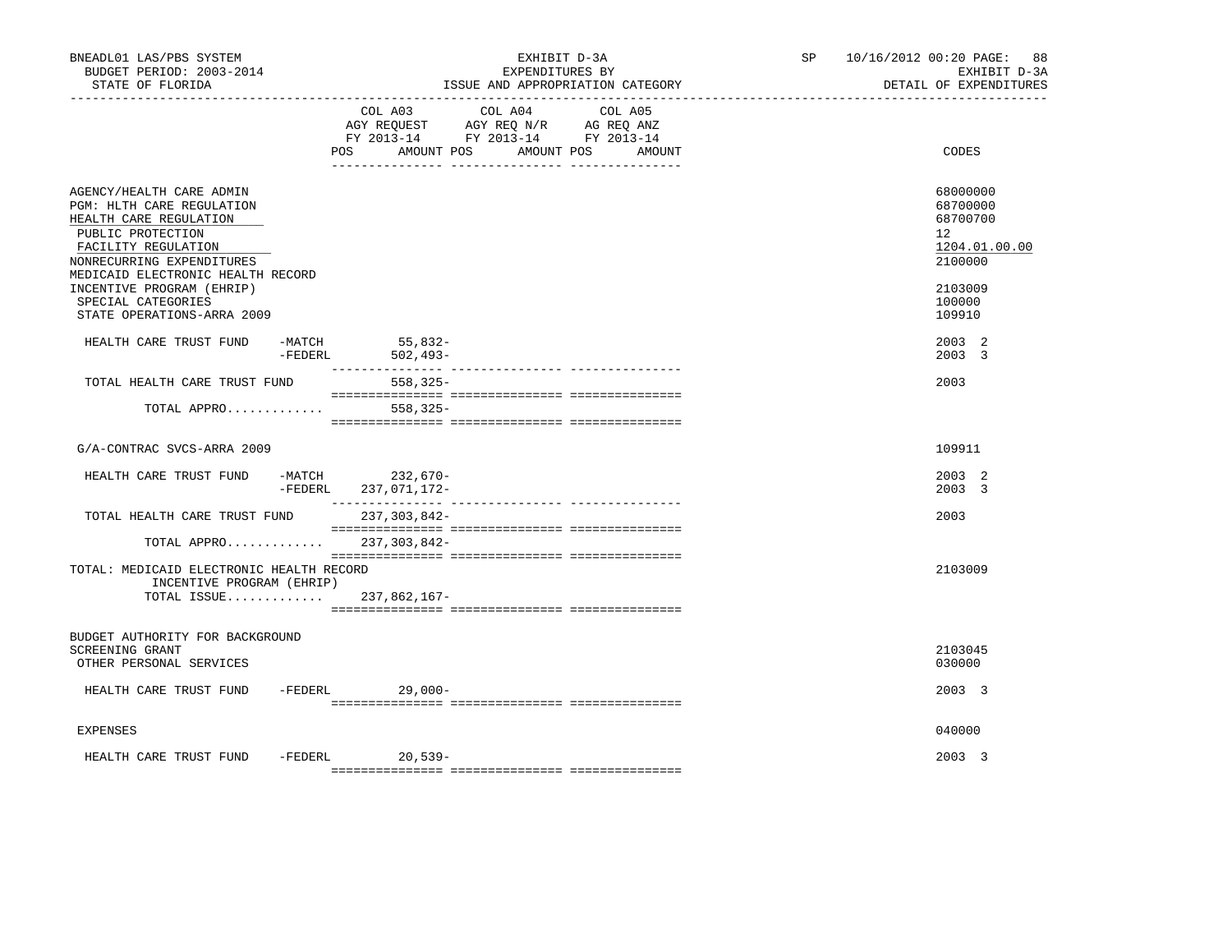| BNEADL01 LAS/PBS SYSTEM<br>BUDGET PERIOD: 2003-2014<br>STATE OF FLORIDA<br>------------------                                                                                                                                                               |                     | EXHIBIT D-3A<br>EXPENDITURES BY<br>ISSUE AND APPROPRIATION CATEGORY                                                                               | SP <sub>2</sub> | 10/16/2012 00:20 PAGE: 89<br>EXHIBIT D-3A<br>DETAIL OF EXPENDITURES                                            |
|-------------------------------------------------------------------------------------------------------------------------------------------------------------------------------------------------------------------------------------------------------------|---------------------|---------------------------------------------------------------------------------------------------------------------------------------------------|-----------------|----------------------------------------------------------------------------------------------------------------|
|                                                                                                                                                                                                                                                             |                     | COL A03<br>COL A04<br>COL A05<br>AGY REQUEST AGY REQ N/R AG REQ ANZ<br>FY 2013-14 FY 2013-14 FY 2013-14<br><b>POS</b><br>AMOUNT POS<br>AMOUNT POS | AMOUNT          | <b>CODES</b>                                                                                                   |
| AGENCY/HEALTH CARE ADMIN<br>PGM: HLTH CARE REGULATION<br>HEALTH CARE REGULATION<br>PUBLIC PROTECTION<br>FACILITY REGULATION<br>NONRECURRING EXPENDITURES<br>BUDGET AUTHORITY FOR BACKGROUND<br>SCREENING GRANT<br>SPECIAL CATEGORIES<br>CONTRACTED SERVICES |                     |                                                                                                                                                   |                 | 68000000<br>68700000<br>68700700<br>12 <sup>7</sup><br>1204.01.00.00<br>2100000<br>2103045<br>100000<br>100777 |
| HEALTH CARE TRUST FUND -FEDERL 1,573,051-                                                                                                                                                                                                                   |                     |                                                                                                                                                   |                 | 2003 3                                                                                                         |
| TOTAL: BUDGET AUTHORITY FOR BACKGROUND<br>SCREENING GRANT<br>TOTAL ISSUE 1,622,590-                                                                                                                                                                         |                     |                                                                                                                                                   |                 | 2103045                                                                                                        |
| ONLINE LICENSING AND RECONCILIATION<br>SYSTEM<br>SPECIAL CATEGORIES<br>CONTRACTED SERVICES                                                                                                                                                                  |                     |                                                                                                                                                   |                 | 2103054<br>100000<br>100777                                                                                    |
| HEALTH CARE TRUST FUND                                                                                                                                                                                                                                      | $-STATE$            | $2,322,800-$                                                                                                                                      |                 | 2003 1                                                                                                         |
| ANNUALIZATION OF ADMINISTERED<br>FUNDS APPROPRIATIONS<br>STATE HEALTH INSURANCE ADJUSTMENT<br>FOR FY 2012-13 - 10 MONTHS<br><b>ANNUALIZATION</b><br>SALARIES AND BENEFITS                                                                                   |                     |                                                                                                                                                   |                 | 26A0000<br>26A1830<br>010000                                                                                   |
| GENERAL REVENUE FUND                                                                                                                                                                                                                                        | $-$ STATE           | 1,105                                                                                                                                             |                 | 1000 1                                                                                                         |
| HEALTH CARE TRUST FUND                                                                                                                                                                                                                                      | $-MATCH$<br>-FEDERL | $-STATE$ 187,860<br>22,210<br>145,255                                                                                                             |                 | 2003 1<br>2003 2<br>2003 3                                                                                     |
| TOTAL HEALTH CARE TRUST FUND                                                                                                                                                                                                                                |                     | 355,325                                                                                                                                           |                 | 2003                                                                                                           |
| TOTAL APPRO                                                                                                                                                                                                                                                 |                     | 356,430                                                                                                                                           |                 |                                                                                                                |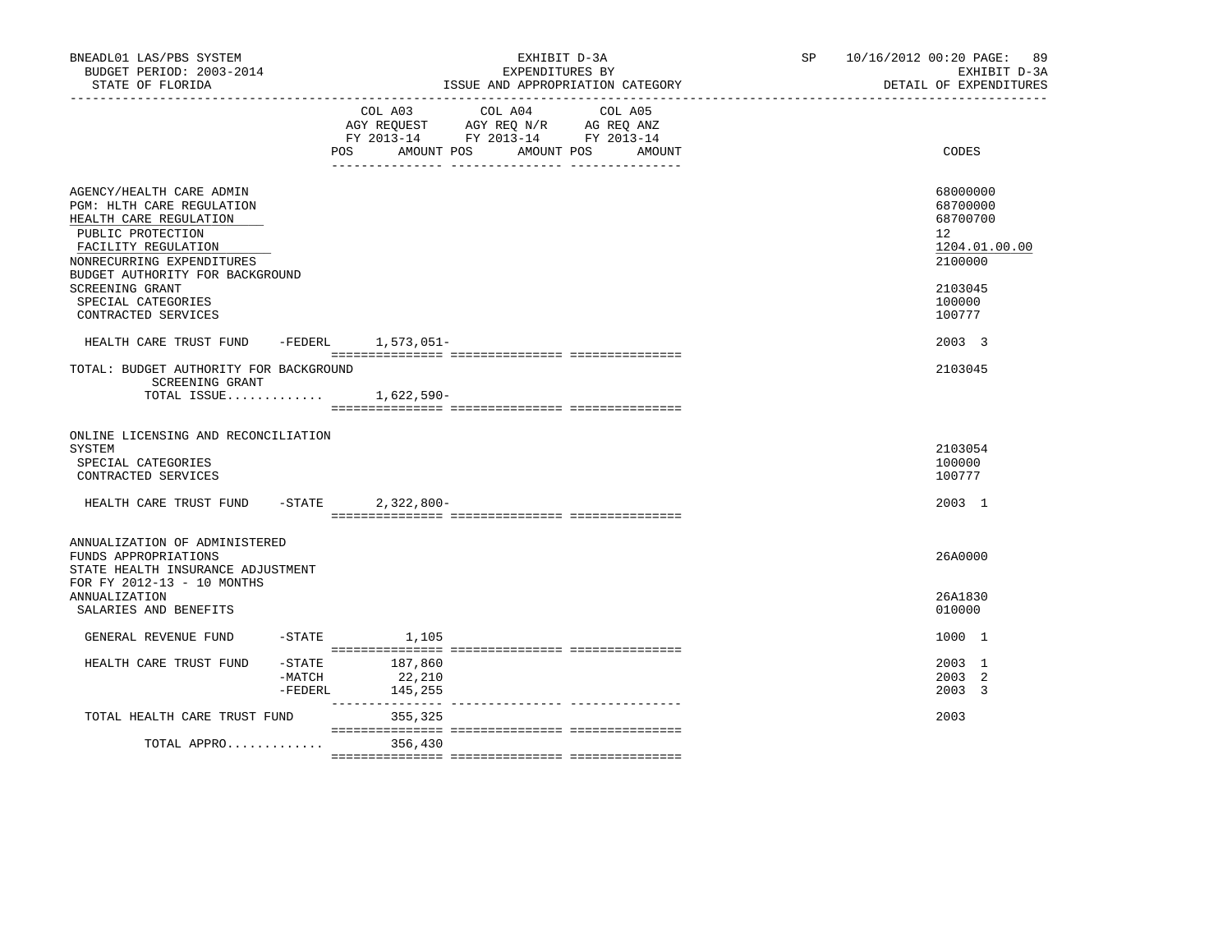| BNEADL01 LAS/PBS SYSTEM<br>BUDGET PERIOD: 2003-2014<br>STATE OF FLORIDA                                                                                        | EXHIBIT D-3A<br>EXPENDITURES BY<br>ISSUE AND APPROPRIATION CATEGORY                                                                   | SP 10/16/2012 00:20 PAGE: 90<br>EXHIBIT D-3A<br>DETAIL OF EXPENDITURES |                                                         |  |
|----------------------------------------------------------------------------------------------------------------------------------------------------------------|---------------------------------------------------------------------------------------------------------------------------------------|------------------------------------------------------------------------|---------------------------------------------------------|--|
|                                                                                                                                                                | COL A03 COL A04 COL A05<br>AGY REQUEST AGY REQ N/R AG REQ ANZ<br>FY 2013-14 FY 2013-14 FY 2013-14<br>POS AMOUNT POS AMOUNT POS AMOUNT |                                                                        | CODES                                                   |  |
| AGENCY/HEALTH CARE ADMIN<br><b>PGM: HLTH CARE REGULATION</b><br>HEALTH CARE REGULATION<br>PUBLIC PROTECTION<br>FACILITY REGULATION<br>PROGRAM OR SERVICE-LEVEL |                                                                                                                                       |                                                                        | 68000000<br>68700000<br>68700700<br>12<br>1204.01.00.00 |  |
| INFORMATION TECHNOLOGY<br>ONLINE LICENSING AND RECONCILIATION                                                                                                  |                                                                                                                                       |                                                                        | 3630000                                                 |  |
| SYSTEM<br>SPECIAL CATEGORIES<br>CONTRACTED SERVICES                                                                                                            |                                                                                                                                       |                                                                        | 36375C0<br>100000<br>100777                             |  |
| HEALTH CARE TRUST FUND -STATE 1,718,478 1,718,478                                                                                                              |                                                                                                                                       |                                                                        | 2003 1                                                  |  |
|                                                                                                                                                                |                                                                                                                                       |                                                                        |                                                         |  |
| ACUSTO LA COLLEGIA MARIARA                                                                                                                                     |                                                                                                                                       |                                                                        |                                                         |  |

 AGENCY ISSUE NARRATIVE: 2013-2014 BUDGET YEAR NARRATIVE: IT COMPONENT? YES ISSUE TITLE: Online Licensing and Reconciliation System

 Linkage to the Governor's Priorities: (19) Ensure state, regional, and local agencies provide collaborative, seamless, consistent and timely customer service to businesses. (25) Improve the efficiency and effectiveness of government agencies at all levels.

 ISSUE SUMMARY: This issue requests a continuation of funding for implementation of online licensing for 29 provider types in the Division of Health Quality Assurance (HQA) including: online payment, integration with document management, web portal for providers to submit applications, check status, and update licensure information between license renewals. The project will provide single sign-on capability to providers to have one user account for multiple online systems, email notifications for reminders and deadlines, requests for additional information (omissions) and, it will integrate with all the Agency for Health Care Administration's (AHCA) fees, assessments, overpayments and, fines to facilitate full collection before licenses are issued.

 ISSUE DETAIL: The electronic interface will reduce application processing time for providers, and achieve greater efficiency in the use of state resources to process these applications as AHCA manages a consistently increasing workload. It will also allow AHCA to effectively and efficiently collect monies due to it AHCA prior to the issuance of a license. Components of the project, scheduled in Fiscal Year 2011-2012, were moved forward to the next fiscal year. Subsequently, \$517,886 in funds that were not expended during Fiscal Year 2011-2012 were carried forward into AHCA's Fiscal Year 2012-2013 allocations. If the project requires an extension beyond June 2014, AHCA will seek amended legislative approval. The internal version of the application is scheduled to be released by the end of November 2012 for Skilled Nursing renewal applicants and the external version following in March 2013. The remaining facility types will be released throughout Fiscal Years 2012-2013 and 2013-2014. The project is entering years two of three. All the major requirements have been gathered for the core application and development are close to completion on the internal skilled nursing facilities. The three-year project totals are: \$1,751,600 for Fiscal Year 2011-2012, \$2,322,800 for Fiscal Year 2012-2013 and, \$1,718,478 being requested for Fiscal Year 2013-2014 for a project total of \$5,792,878.

 The total number of providers under the jurisdiction and authority of HQA and the total number of applications processed for these providers continues to increase. AHCA staff process providers' initial and renewal applications for licensure and/or certification and required inspections. To date, AHCA has been able to meet the needs of this caseload growth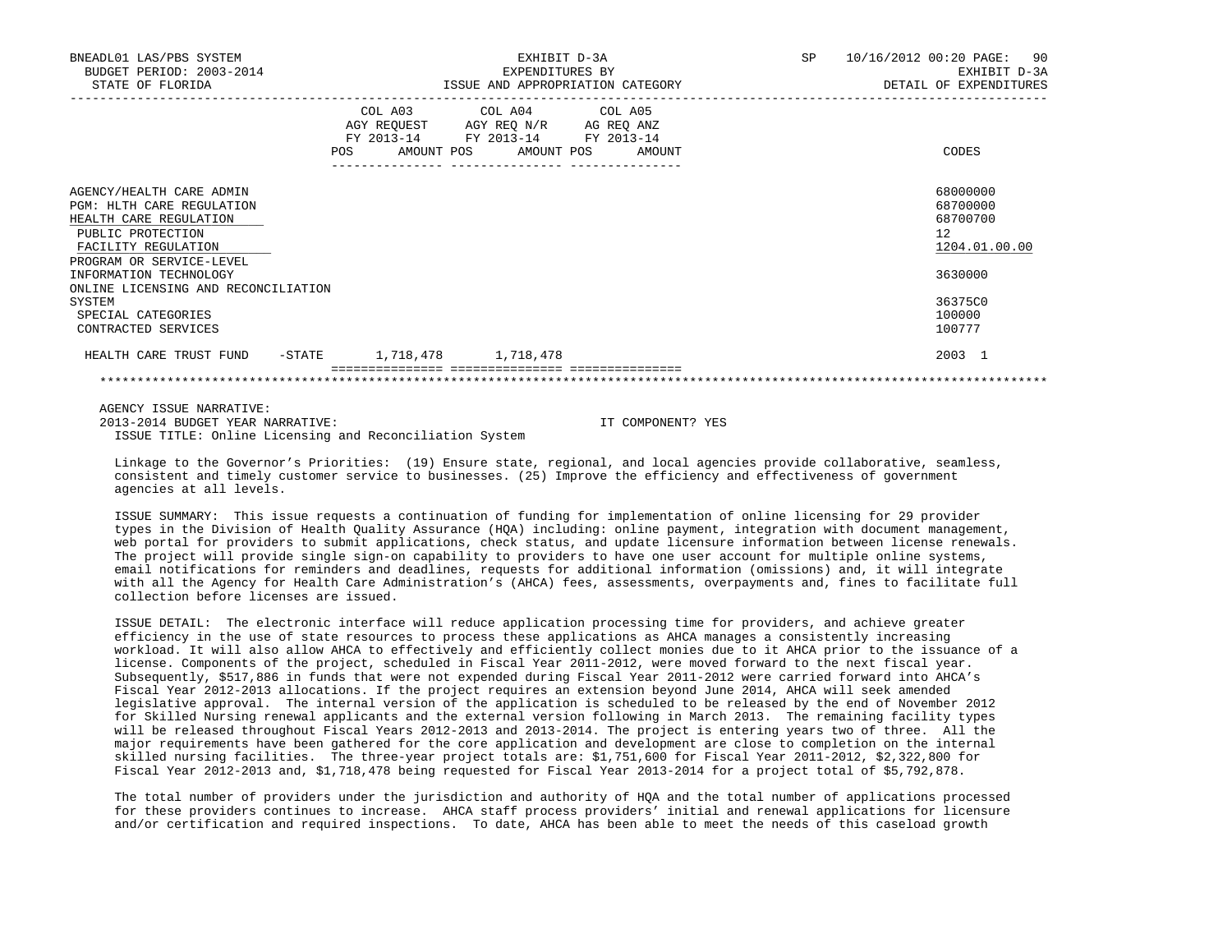| BNEADL01 LAS/PBS SYSTEM<br>BUDGET PERIOD: 2003-2014<br>STATE OF FLORIDA                                                            |     | EXHIBIT D-3A<br>EXPENDITURES BY<br>ISSUE AND APPROPRIATION CATEGORY                                             |            |        |  |  | 10/16/2012 00:20 PAGE:<br>91<br>EXHIBIT D-3A<br>DETAIL OF EXPENDITURES |
|------------------------------------------------------------------------------------------------------------------------------------|-----|-----------------------------------------------------------------------------------------------------------------|------------|--------|--|--|------------------------------------------------------------------------|
|                                                                                                                                    | POS | COL A03 COL A04 COL A05<br>AGY REQUEST AGY REO N/R AG REO ANZ<br>FY 2013-14 FY 2013-14 FY 2013-14<br>AMOUNT POS | AMOUNT POS | AMOUNT |  |  | CODES                                                                  |
| AGENCY/HEALTH CARE ADMIN<br><b>PGM: HLTH CARE REGULATION</b><br>HEALTH CARE REGULATION<br>PUBLIC PROTECTION<br>FACILITY REGULATION |     |                                                                                                                 |            |        |  |  | 68000000<br>68700000<br>68700700<br>12<br>1204.01.00.00                |
| PROGRAM OR SERVICE-LEVEL<br>INFORMATION TECHNOLOGY<br>ONLINE LICENSING AND RECONCILIATION<br>SYSTEM                                |     |                                                                                                                 |            |        |  |  | 3630000<br>36375C0                                                     |

 without requiring additional resources. However, the ability to continue to stretch existing resources to meet growing needs can only be accomplished through the development of efficiencies such as electronic automation of current paper and labor-intensive processes. During Fiscal Year 2009-2010, AHCA wrote off \$4,246,215 in uncollectable money due. Improvements in regulations governing disclosure of ownership for licensure and liability of controlling interests significantly improves AHCA's authority to collect overpayments. Our system can support connecting the owner/controlling interest relationships between providers if AHCA's accounts receivable are retained in an integrated system that allows easy connectivity to the licensing process.

 This budget request for an online licensing system would allow AHCA to further streamline processing of provider applications, integrate stand-alone systems, and manage the shift in corporate structure/ownership in the health care industry as an anti-fraud measure. Additionally, without integration with other AHCA account receivable systems for fees, assessments, overpayments, and fines, AHCA will not be able to efficiently and effectively collect monies due before licenses are issued.

|                                                               | RECURRING<br>FY 2013-14 | NON-RECURRING<br>FY 2013-14 | TOTAL<br>FY 2013-14 |
|---------------------------------------------------------------|-------------------------|-----------------------------|---------------------|
| Contracted Services (100777)<br>Health Care Trust Fund 2003-1 | \$0                     | \$1,718,478                 | \$1,718,478         |
| Issue Total                                                   | S O                     | \$1,718,478                 | \$1,718,478         |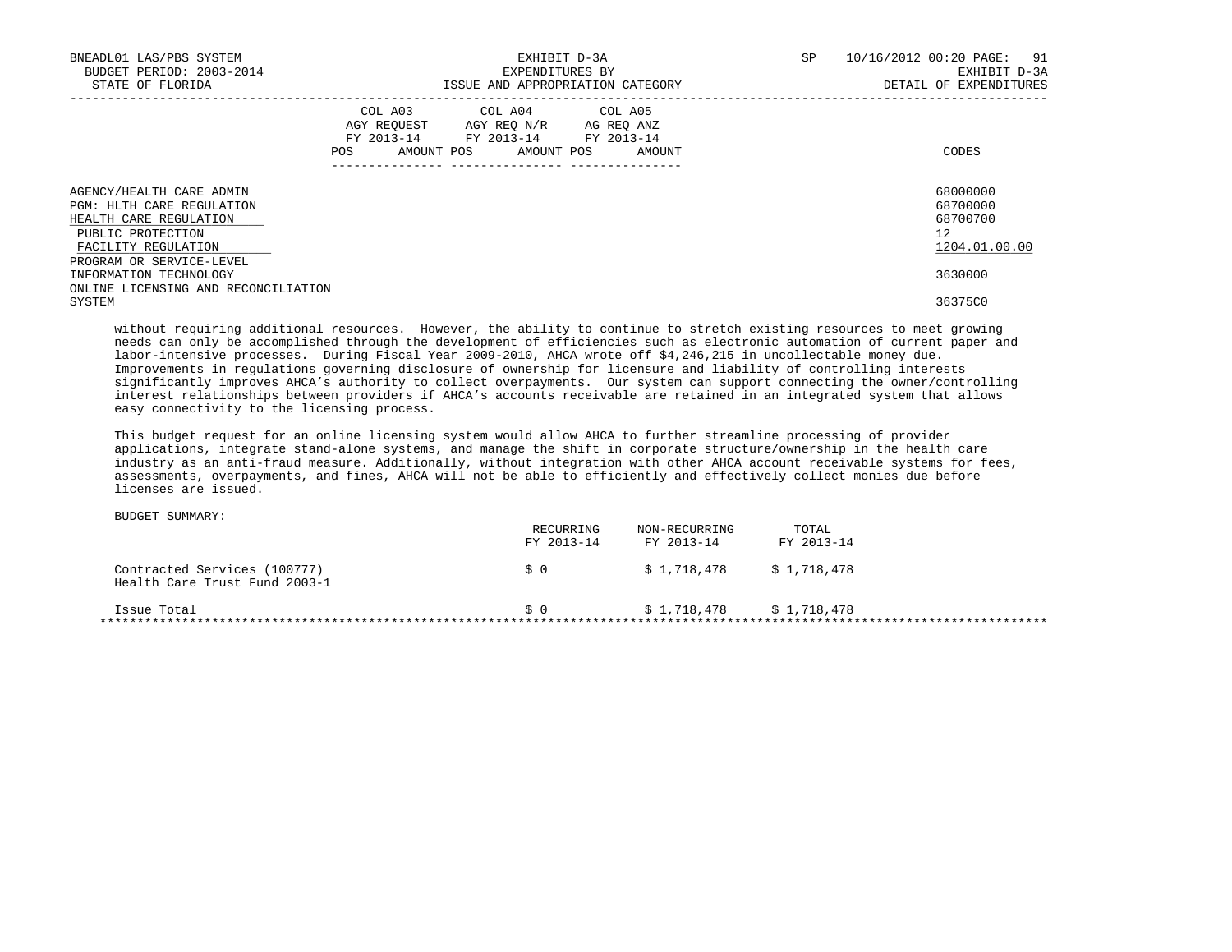| BNEADL01 LAS/PBS SYSTEM<br>BUDGET PERIOD: 2003-2014<br>STATE OF FLORIDA                                                                                                  | EXHIBIT D-3A<br>EXPENDITURES BY<br>ISSUE AND APPROPRIATION CATEGORY |                                                                                                                                   |  | SP | 10/16/2012 00:20 PAGE: 92<br>EXHIBIT D-3A<br>DETAIL OF EXPENDITURES  |
|--------------------------------------------------------------------------------------------------------------------------------------------------------------------------|---------------------------------------------------------------------|-----------------------------------------------------------------------------------------------------------------------------------|--|----|----------------------------------------------------------------------|
|                                                                                                                                                                          | POS DO                                                              | COL A03 COL A04 COL A05<br>AGY REQUEST AGY REQ N/R AG REQ ANZ<br>FY 2013-14 FY 2013-14 FY 2013-14<br>AMOUNT POS AMOUNT POS AMOUNT |  |    | CODES                                                                |
| AGENCY/HEALTH CARE ADMIN<br><b>PGM: HLTH CARE REGULATION</b><br>HEALTH CARE REGULATION<br>PUBLIC PROTECTION<br>FACILITY REGULATION<br>AMERICAN RECOVERY AND REINVESTMENT |                                                                     |                                                                                                                                   |  |    | 68000000<br>68700000<br>68700700<br>12 <sup>°</sup><br>1204.01.00.00 |
| ACT OF 2009<br>MEDICAID ELECTRONIC HEALTH RECORD<br>INCENTIVE PROGRAM (EHRIP)<br>SPECIAL CATEGORIES<br>G/A-CONTRAC SVCS-ARRA 2009                                        |                                                                     |                                                                                                                                   |  |    | 40S0000<br>40S0170<br>100000<br>109911                               |
| HEALTH CARE TRUST FUND -FEDERL 76,578,879 76,578,879                                                                                                                     |                                                                     |                                                                                                                                   |  |    | 2003 3                                                               |

 AGENCY ISSUE NARRATIVE: 2013-2014 BUDGET YEAR NARRATIVE: IT COMPONENT? NO ISSUE TITLE: Medicaid Electronic Health Record Incentive Program

 Linkage to the Governor's Priorities: (27) Create and sustain vibrant, safe and healthy communities that attract workers, businesses, residents and visitors.

 ISSUE SUMMARY: This issue requests authorization for continued implementation of the Medicaid Electronic Health Record Technology Incentive Program (the Program) and authority to provide incentives to hospitals and eligible professionals as directed in 42 Code of Federal Regulation (CFR) 495.

 Section 4201 of the American Recovery and Reinvestment Act (ARRA) provides funding support for certified electronic health records (EHRs) through incentive payments to eligible Medicaid providers and hospitals. Initial incentive payments were made in September 2011. The program will continue to make incentive payments through 2021. A system has been developed to administer the payments to providers and hospitals. The administration of the program includes payment, eligibility verification, auditing, provider outreach, and technical assistance.

 ISSUE DETAIL: The Agency for Health Care Administration (AHCA) is responsible for implementing federal incentive payments to Medicaid providers for the adoption and use of EHRs. The Centers for Medicare and Medicaid Services (CMS) provides 90 percent matching funds to AHCA for planning and implementing this program. The incentives paid to providers are 100 percent federal funds. Providers include hospitals and eligible professionals defined as non-hospital-based physicians, dentists, nurse-midwives, nurse practitioners, and some physician assistants. Eligible professionals can receive up to \$63,750 over six years for adopting and meaningfully using EHR technology. In order to be eligible for incentive payments these professionals must meet certain Medicaid patient volume thresholds. Hospitals eligible for Medicaid incentive payments are acute care hospitals, critical access hospitals and children's hospitals. Acute care and critical access hospitals must have a Medicaid patient volume of at least 10 percent to be eligible to receive payments. Incentive payments to eligible hospitals are based on a complex formula in which a base incentive amount for all hospitals is modified by the number of Medicaid patient discharges as well as other factors.

 AHCA completed a detailed plan for implementing the program approved by CMS in February 2011 and began registering providers into the program and making payments in September 2011. AHCA received approval on an updated plan in April 2012.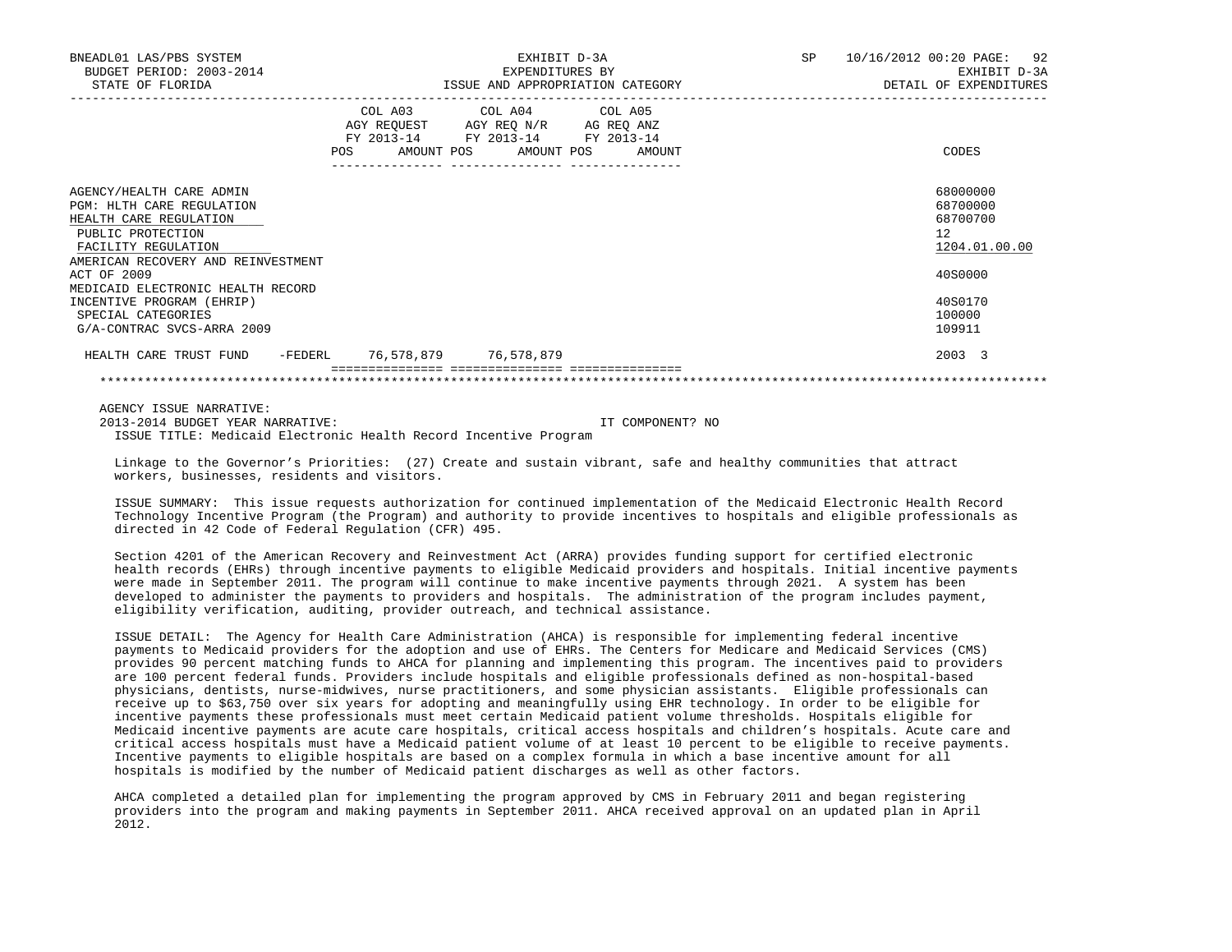| BNEADL01 LAS/PBS SYSTEM<br>BUDGET PERIOD: 2003-2014<br>STATE OF FLORIDA                                                                                                  | EXHIBIT D-3A<br>EXPENDITURES BY<br>ISSUE AND APPROPRIATION CATEGORY                                                                         | 10/16/2012 00:20 PAGE: 93<br>SP<br>EXHIBIT D-3A<br>DETAIL OF EXPENDITURES |
|--------------------------------------------------------------------------------------------------------------------------------------------------------------------------|---------------------------------------------------------------------------------------------------------------------------------------------|---------------------------------------------------------------------------|
|                                                                                                                                                                          | COL A03 COL A04 COL A05<br>AGY REQUEST AGY REO N/R AG REO ANZ<br>FY 2013-14 FY 2013-14 FY 2013-14<br>AMOUNT POS AMOUNT POS<br>POS<br>AMOUNT | CODES                                                                     |
| AGENCY/HEALTH CARE ADMIN<br><b>PGM: HLTH CARE REGULATION</b><br>HEALTH CARE REGULATION<br>PUBLIC PROTECTION<br>FACILITY REGULATION<br>AMERICAN RECOVERY AND REINVESTMENT |                                                                                                                                             | 68000000<br>68700000<br>68700700<br>12 <sup>°</sup><br>1204.01.00.00      |
| ACT OF 2009<br>MEDICAID ELECTRONIC HEALTH RECORD<br>INCENTIVE PROGRAM (EHRIP)                                                                                            |                                                                                                                                             | 40S0000<br>40S0170                                                        |

## BUDGET SUMMARY:

 For Fiscal Year 2013-2014, this issue requests \$77,926,079 in budget authority which includes \$76,578,879 in incentive payments to providers and hospitals which are matched at 100 percent Federal Financial Participation (FFP). This issue requests \$1,347,200 for Medicaid Management Information System (MMIS) activities related to this program. MMIS staff was augmented to implement the requirements of the EHR incentive payment. System engineers and business analysts customize and maintain the registration and attestation system, provider enrollment staff enroll Medicaid providers in the MMIS and maintain and update provider information in the system, and call center staff provide customer service dedicated to the incentive program. This request includes continued development, infrastructure and support for the registration and attestation system. These activities are matched at 90 percent FFP.

|                                  | RECURRING  | NON-RECURRING | TOTAL        |  |
|----------------------------------|------------|---------------|--------------|--|
|                                  | FY 2013-14 | FY 2013-14    | FY 2013-14   |  |
| Fiscal Agent (102086)            |            |               |              |  |
| Medical Care Trust Fund (2474-2) | \$0        | 134,720<br>S. | \$134,720    |  |
| Medical Care Trust Fund (2474-3) | \$0        | \$1,212,480   | \$1,212,480  |  |
| ARRA 2009 (109911)               |            |               |              |  |
| Health Care Trust Fund (2003-3)  | \$0        | \$76,578,879  | \$76,578,879 |  |
| Issue Total                      | \$0        | \$77,926,079  | \$77,926,079 |  |
|                                  |            |               |              |  |

| ENSURING ACCESS TO CARE<br>BUDGET AUTHORITY FOR BACKGROUND<br>SCREENING GRANT<br>OTHER PERSONAL SERVICES |         |                                          |         | 4100000<br>4100750<br>030000 |
|----------------------------------------------------------------------------------------------------------|---------|------------------------------------------|---------|------------------------------|
| HEALTH CARE TRUST FUND                                                                                   | -FEDERL | 20,000                                   | 20,000  | 2003 3                       |
| SPECIAL CATEGORIES<br>CONTRACTED SERVICES                                                                |         |                                          |         | 100000<br>100777             |
| HEALTH CARE TRUST FUND                                                                                   | -FEDERL | 476,931<br>============================= | 476,931 | 2003                         |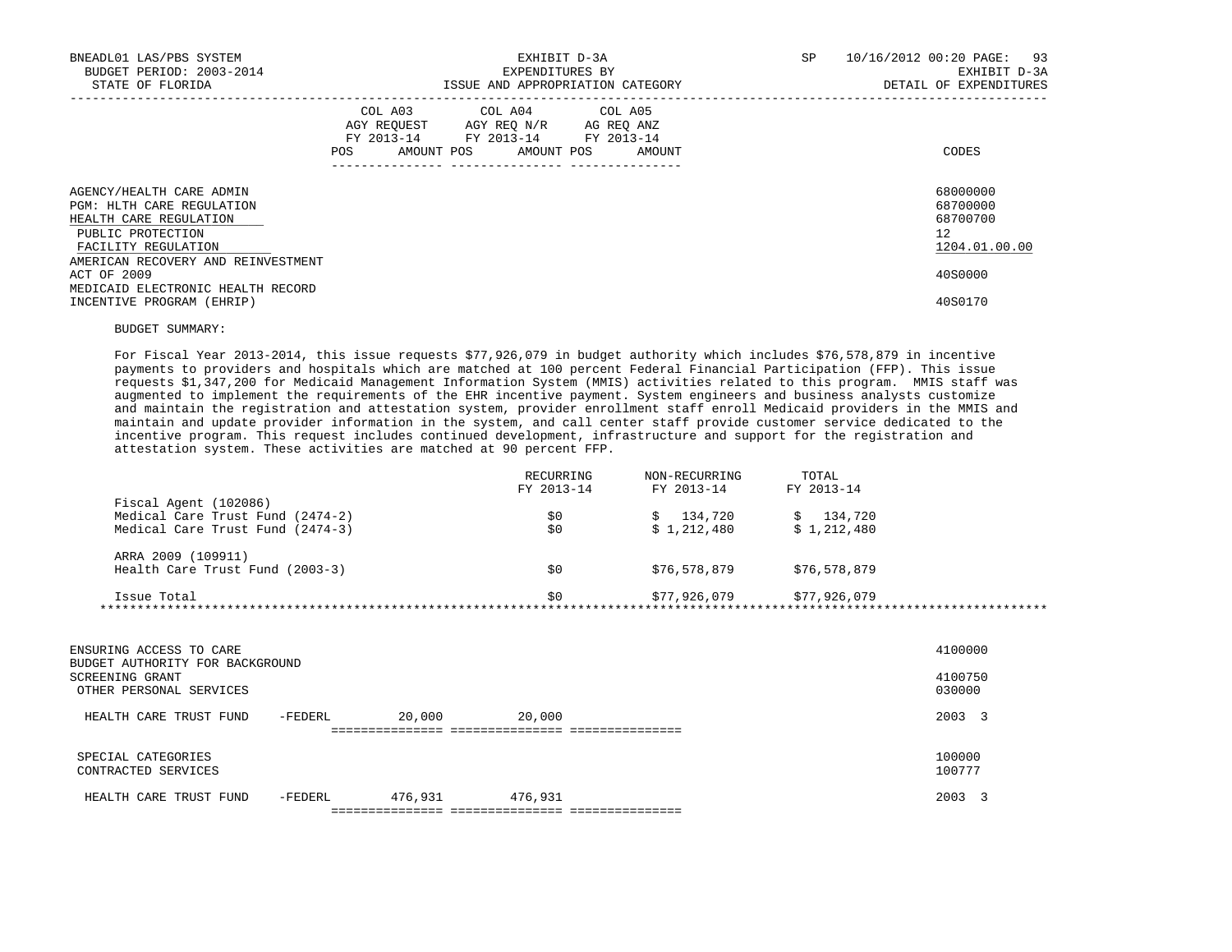| BNEADL01 LAS/PBS SYSTEM<br>BUDGET PERIOD: 2003-2014<br>STATE OF FLORIDA                                                                                                                                      | EXHIBIT D-3A<br>EXPENDITURES BY<br>ISSUE AND APPROPRIATION CATEGORY |                                                                                                                            |        | SP. | 10/16/2012 00:20 PAGE: 94<br>EXHIBIT D-3A<br>DETAIL OF EXPENDITURES                        |
|--------------------------------------------------------------------------------------------------------------------------------------------------------------------------------------------------------------|---------------------------------------------------------------------|----------------------------------------------------------------------------------------------------------------------------|--------|-----|--------------------------------------------------------------------------------------------|
|                                                                                                                                                                                                              | POS DO                                                              | COL A03 COL A04 COL A05<br>AGY REQUEST AGY REQ N/R AG REQ ANZ<br>FY 2013-14 FY 2013-14 FY 2013-14<br>AMOUNT POS AMOUNT POS | AMOUNT |     | CODES                                                                                      |
| AGENCY/HEALTH CARE ADMIN<br>PGM: HLTH CARE REGULATION<br>HEALTH CARE REGULATION<br>PUBLIC PROTECTION<br>FACILITY REGULATION<br>ENSURING ACCESS TO CARE<br>BUDGET AUTHORITY FOR BACKGROUND<br>SCREENING GRANT |                                                                     |                                                                                                                            |        |     | 68000000<br>68700000<br>68700700<br>12 <sup>°</sup><br>1204.01.00.00<br>4100000<br>4100750 |
| TOTAL: BUDGET AUTHORITY FOR BACKGROUND<br>SCREENING GRANT                                                                                                                                                    |                                                                     | 496,931                                                                                                                    |        |     | 4100750                                                                                    |
|                                                                                                                                                                                                              |                                                                     |                                                                                                                            |        |     |                                                                                            |

 AGENCY ISSUE NARRATIVE: 2013-2014 BUDGET YEAR NARRATIVE: IT COMPONENT? NO ISSUE TITLE: Budget Authority for Background Screening Grant

 Linkage to the Governor's Priorities: (19) to ensure state, regional, and local agencies provide collaborative, seamless, consistent and timely customer service to businesses; and (25), to improve the efficiency and effectiveness of government agencies at all levels.

 ISSUE SUMMARY: This issue requests budget grant spending authority in the amount of \$496,931 to provide administrative support and to implement additional background screening enhancements for long term care (LTC) provider employees. The Legislature provided authority for the Agency for Health Care Administration (AHCA), and the Florida Department of Law Enforcement (FDLE) to expend these grant funds in Fiscal Year 2010-2011, and in Fiscal Year 2011-2012. Programming issues have impacted the project timeline resulting in delayed grant spending. In September 2012, the Centers for Medicare and Medicaid Services (CMS) granted AHCA a project extension through September 2013. This Legislative Budget Request (LBR) seeks authority to expend the remaining grant balance during Fiscal Year 2013-2014.

 ISSUE DETAIL: A key enhancement in the Federal Background Screening Grant includes implementation of a retained prints program (known as Rap-Back) that will enable AHCA to notify providers if an employee is arrested for a disqualifying criminal offense. Florida currently has three state agencies that participate in Rap-Back. They are the Department of Education (DOE), the Department of Financial Services (DFS), and the Port Authorities. Other important components of the grant will enhance the ability of health and human services agencies to share criminal history screening Information. This will significantly reduce duplication of background checks. Funds will support AHCA and FDLE. The original grant amount was for \$2,990,437, and it covered the period October 1, 2010, through September 30, 2012. FDLE received \$433,588 for equipment and temporary staff, and AHCA received \$2,556,849. In September 2010, AHCA submitted a \$1,114,454 budget request for the grant term October 1, 2010, through June 30, 2011. That request was approved by the Legislative Budget Commission (LBC) in December, 2010. Components of the project were moved forward to the next fiscal year. Federal funds not expended during Fiscal Year 2010-2011 were added to AHCA's Fiscal Year 2011-2012 grant allocation. CMS authorized states to request a one-year extension beyond September 2012. As a result, AHCA was granted an extension through September 2013. We further request that any unspent Fiscal Year 2012-2013 budget to be carried forward into Fiscal Year 2013-2014.

 Changes in Florida law passed during the 2010 legislative session require persons seeking employment with a health care provider to have a Level 2 screening (federal and state criminal background check using fingerprint identification).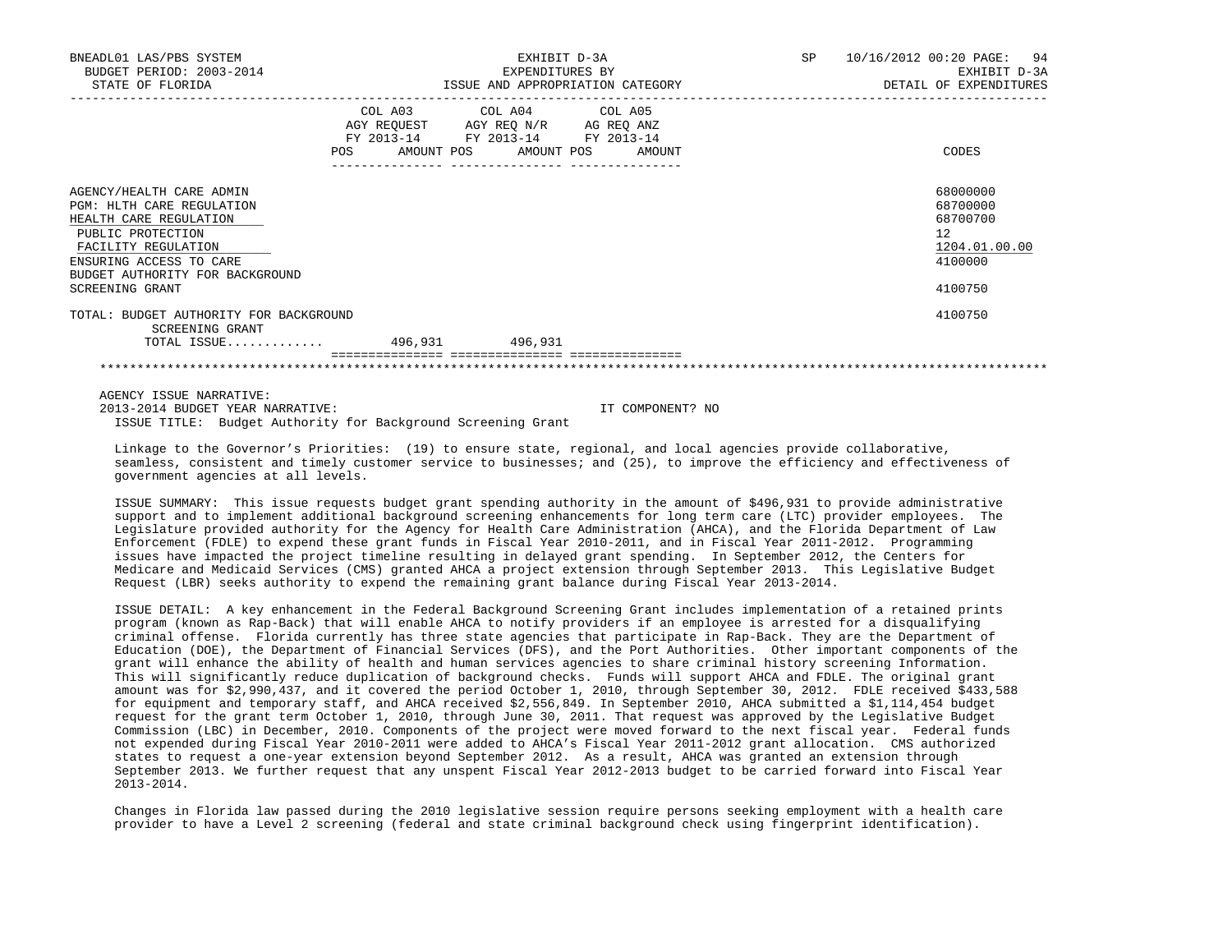| BUDGET PERIOD: 2003-2014<br>STATE OF FLORIDA                                                                                                                                                  |            | EXHIBIT D-3A<br>EXPENDITURES BY<br>ISSUE AND APPROPRIATION CATEGORY                                                        | SP <sub>2</sub> | 10/16/2012 00:20 PAGE: 95<br>EXHIBIT D-3A<br>DETAIL OF EXPENDITURES |
|-----------------------------------------------------------------------------------------------------------------------------------------------------------------------------------------------|------------|----------------------------------------------------------------------------------------------------------------------------|-----------------|---------------------------------------------------------------------|
|                                                                                                                                                                                               | <b>POS</b> | COL A03 COL A04 COL A05<br>AGY REQUEST AGY REQ N/R AG REQ ANZ<br>FY 2013-14 FY 2013-14 FY 2013-14<br>AMOUNT POS AMOUNT POS | AMOUNT          | CODES                                                               |
| AGENCY/HEALTH CARE ADMIN<br><b>PGM: HLTH CARE REGULATION</b><br>HEALTH CARE REGULATION<br>PUBLIC PROTECTION<br>FACILITY REGULATION<br>ENSURING ACCESS TO CARE                                 |            |                                                                                                                            |                 | 68000000<br>68700000<br>68700700<br>12<br>1204.01.00.00<br>4100000  |
| BUDGET AUTHORITY FOR BACKGROUND<br>SCREENING GRANT<br>Current law also allows for the retention of finger prints upon request if the FDLE has sufficient resources to support<br>the program. |            |                                                                                                                            |                 | 4100750                                                             |
| <b>BUDGET SUMMARY:</b>                                                                                                                                                                        |            |                                                                                                                            |                 |                                                                     |
|                                                                                                                                                                                               |            | RECURRING NON-RECURRING TOTAL<br>FY 2013-14<br>FY 2013-14                                                                  | FY 2013-14      |                                                                     |
| Other Personal Services (030000)                                                                                                                                                              |            |                                                                                                                            |                 |                                                                     |
| Health Care Trust Fund 2003-3                                                                                                                                                                 | \$0        | \$20.000                                                                                                                   | \$20.000        |                                                                     |
| Contracted Services (100777)<br>Health Care Trust Fund 2003-3                                                                                                                                 | \$0        | \$476,931                                                                                                                  | \$476,931       |                                                                     |

| TOTAL: FACILITY REGULATION<br>BY FUND TYPE                                                |                        |            | 1204.01.00.00 |
|-------------------------------------------------------------------------------------------|------------------------|------------|---------------|
| GENERAL REVENUE FUND<br>TRUST FUNDS                                                       | 132,124<br>136,132,898 | 78,794,288 | 1000<br>2000  |
| TOTAL POSITIONS 615.00<br>TOTAL PROG COMP $136, 265, 022$<br>TOTAL SALARY RATE 26,054,831 |                        | 78,794,288 |               |

=============== =============== ===============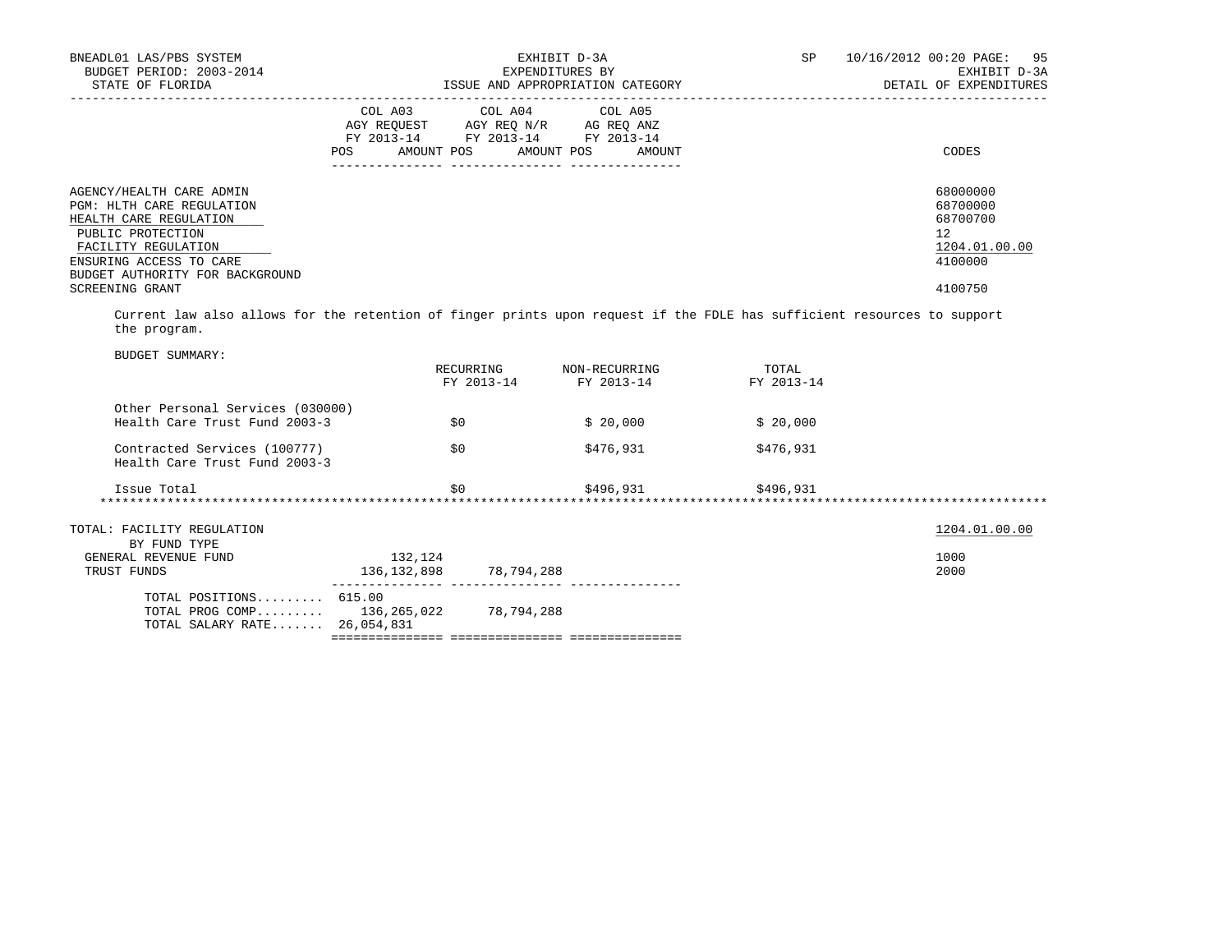| BNEADL01 LAS/PBS SYSTEM<br>BUDGET PERIOD: 2003-2014<br>STATE OF FLORIDA                                                                                                                                                                   |                             | EXHIBIT D-3A<br>EXPENDITURES BY<br>ISSUE AND APPROPRIATION CATEGORY                                                                                                                                                                        | SP and the set of the set of the set of the set of the set of the set of the set of the set of the set of the set of the set of the set of the set of the set of the set of the set of the set of the set of the set of the se | 10/16/2012 00:20 PAGE: 96<br>EXHIBIT D-3A<br>DETAIL OF EXPENDITURES                     |
|-------------------------------------------------------------------------------------------------------------------------------------------------------------------------------------------------------------------------------------------|-----------------------------|--------------------------------------------------------------------------------------------------------------------------------------------------------------------------------------------------------------------------------------------|--------------------------------------------------------------------------------------------------------------------------------------------------------------------------------------------------------------------------------|-----------------------------------------------------------------------------------------|
|                                                                                                                                                                                                                                           | COL A03<br>POS AMOUNT POS   | COL A04<br>COL A05<br>$\begin{tabular}{lllllll} AGY & \texttt{REQUEST} & \texttt{AGY} & \texttt{REG} & \texttt{N/R} & \texttt{AG} & \texttt{REQ} & \texttt{ANZ} \end{tabular}$<br>FY 2013-14 FY 2013-14 FY 2013-14<br>AMOUNT POS<br>AMOUNT |                                                                                                                                                                                                                                | CODES                                                                                   |
| AGENCY/HEALTH CARE ADMIN<br>PGM: HLTH CARE REGULATION<br>HEALTH CARE REGULATION<br>PUBLIC PROTECTION<br>ORGAN & TISSUE DONOR EDUC<br>ESTIMATED EXPENDITURES<br>ESTIMATED EXPENDITURES - OPERATIONS<br>SALARY RATE<br>SALARY RATE $50,163$ |                             |                                                                                                                                                                                                                                            |                                                                                                                                                                                                                                | 68000000<br>68700000<br>68700700<br>12<br>1204.02.00.00<br>1000000<br>1001000<br>000000 |
| SALARIES AND BENEFITS                                                                                                                                                                                                                     |                             |                                                                                                                                                                                                                                            |                                                                                                                                                                                                                                | 010000                                                                                  |
| HEALTH CARE TRUST FUND                                                                                                                                                                                                                    | 1.00<br>$-$ STATE<br>79,824 |                                                                                                                                                                                                                                            |                                                                                                                                                                                                                                | 2003 1                                                                                  |
| <b>EXPENSES</b>                                                                                                                                                                                                                           |                             |                                                                                                                                                                                                                                            |                                                                                                                                                                                                                                | 040000                                                                                  |
| HEALTH CARE TRUST FUND -STATE                                                                                                                                                                                                             | 44,904                      |                                                                                                                                                                                                                                            |                                                                                                                                                                                                                                | 2003 1                                                                                  |
| SPECIAL CATEGORIES<br>CONTRACTED SERVICES                                                                                                                                                                                                 |                             |                                                                                                                                                                                                                                            |                                                                                                                                                                                                                                | 100000<br>100777                                                                        |
| HEALTH CARE TRUST FUND                                                                                                                                                                                                                    | $-$ STATE 258,685           |                                                                                                                                                                                                                                            |                                                                                                                                                                                                                                | 2003 1                                                                                  |
| LEASE/PURCHASE/EQUIPMENT                                                                                                                                                                                                                  |                             |                                                                                                                                                                                                                                            |                                                                                                                                                                                                                                | 105281                                                                                  |
| $-$ STATE<br>HEALTH CARE TRUST FUND                                                                                                                                                                                                       | 89                          |                                                                                                                                                                                                                                            |                                                                                                                                                                                                                                | 2003 1                                                                                  |
| TOTAL: ESTIMATED EXPENDITURES - OPERATIONS<br>TOTAL POSITIONS $1.00$<br>TOTAL ISSUE 383,502<br>TOTAL SALARY RATE 50,163                                                                                                                   |                             |                                                                                                                                                                                                                                            |                                                                                                                                                                                                                                | 1001000                                                                                 |
| FLORIDA RETIREMENT SYSTEM<br>CONTRIBUTION ADJUSTMENT FOR<br>FISCAL YEAR 2012-2013<br>SALARIES AND BENEFITS                                                                                                                                |                             |                                                                                                                                                                                                                                            |                                                                                                                                                                                                                                | 1001240<br>010000                                                                       |
| $-$ STATE<br>HEALTH CARE TRUST FUND                                                                                                                                                                                                       | 118                         |                                                                                                                                                                                                                                            |                                                                                                                                                                                                                                | 2003 1                                                                                  |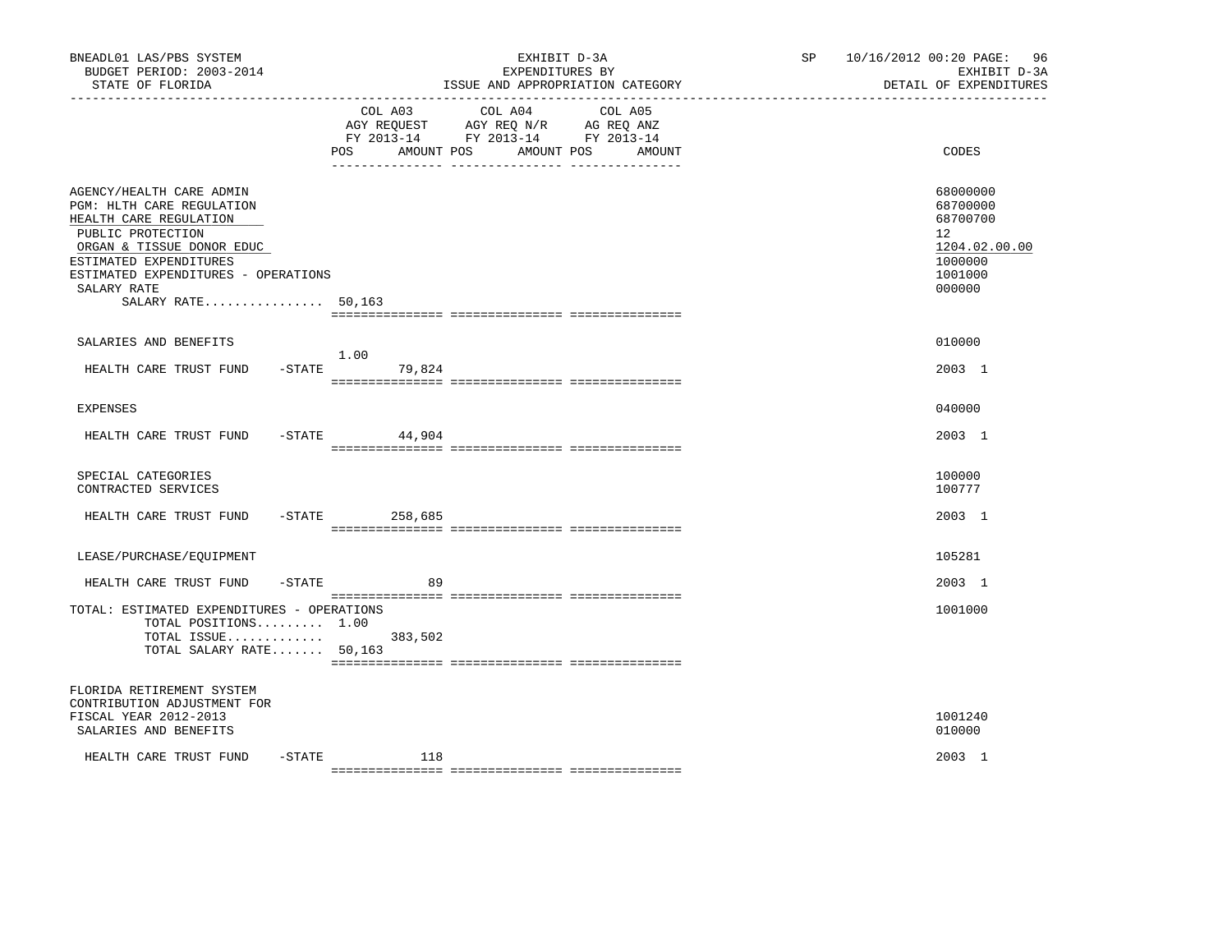| BNEADL01 LAS/PBS SYSTEM<br>BUDGET PERIOD: 2003-2014<br>STATE OF FLORIDA                                                                                                                          | EXHIBIT D-3A<br>EXPENDITURES BY<br>ISSUE AND APPROPRIATION CATEGORY                                                                                   | 97<br>SP<br>10/16/2012 00:20 PAGE:<br>EXHIBIT D-3A<br>DETAIL OF EXPENDITURES |
|--------------------------------------------------------------------------------------------------------------------------------------------------------------------------------------------------|-------------------------------------------------------------------------------------------------------------------------------------------------------|------------------------------------------------------------------------------|
|                                                                                                                                                                                                  | COL A03 COL A04 COL A05<br>AGY REOUEST AGY REO N/R AG REO ANZ<br>FY 2013-14 FY 2013-14 FY 2013-14<br>AMOUNT POS<br>AMOUNT POS<br><b>POS</b><br>AMOUNT | CODES                                                                        |
| AGENCY/HEALTH CARE ADMIN<br><b>PGM: HLTH CARE REGULATION</b><br>HEALTH CARE REGULATION<br>PUBLIC PROTECTION<br>ORGAN & TISSUE DONOR EDUC<br>ESTIMATED EXPENDITURES<br>ADJUSTMENT TO STATE HEALTH |                                                                                                                                                       | 68000000<br>68700000<br>68700700<br>12<br>1204.02.00.00<br>1000000           |
| INSURANCE PREMIUM CONTRIBUTION -<br>FISCAL YEAR 2012-13<br>SALARIES AND BENEFITS                                                                                                                 |                                                                                                                                                       | 1001830<br>010000                                                            |
| HEALTH CARE TRUST FUND<br>-STATE                                                                                                                                                                 | 172                                                                                                                                                   | 2003 1                                                                       |
| ANNUALIZATION OF ADMINISTERED<br>FUNDS APPROPRIATIONS<br>STATE HEALTH INSURANCE ADJUSTMENT<br>FOR FY 2012-13 - 10 MONTHS                                                                         |                                                                                                                                                       | 26A0000                                                                      |
| <b>ANNUALIZATION</b><br>SALARIES AND BENEFITS                                                                                                                                                    |                                                                                                                                                       | 26A1830<br>010000                                                            |
| HEALTH CARE TRUST FUND<br>$-$ STATE                                                                                                                                                              | 860                                                                                                                                                   | 2003 1                                                                       |
| TOTAL: ORGAN & TISSUE DONOR EDUC<br>BY FUND TYPE                                                                                                                                                 |                                                                                                                                                       | 1204.02.00.00                                                                |
| SALARY RATE 50,163                                                                                                                                                                               | 1.00<br>384,652                                                                                                                                       | 2000                                                                         |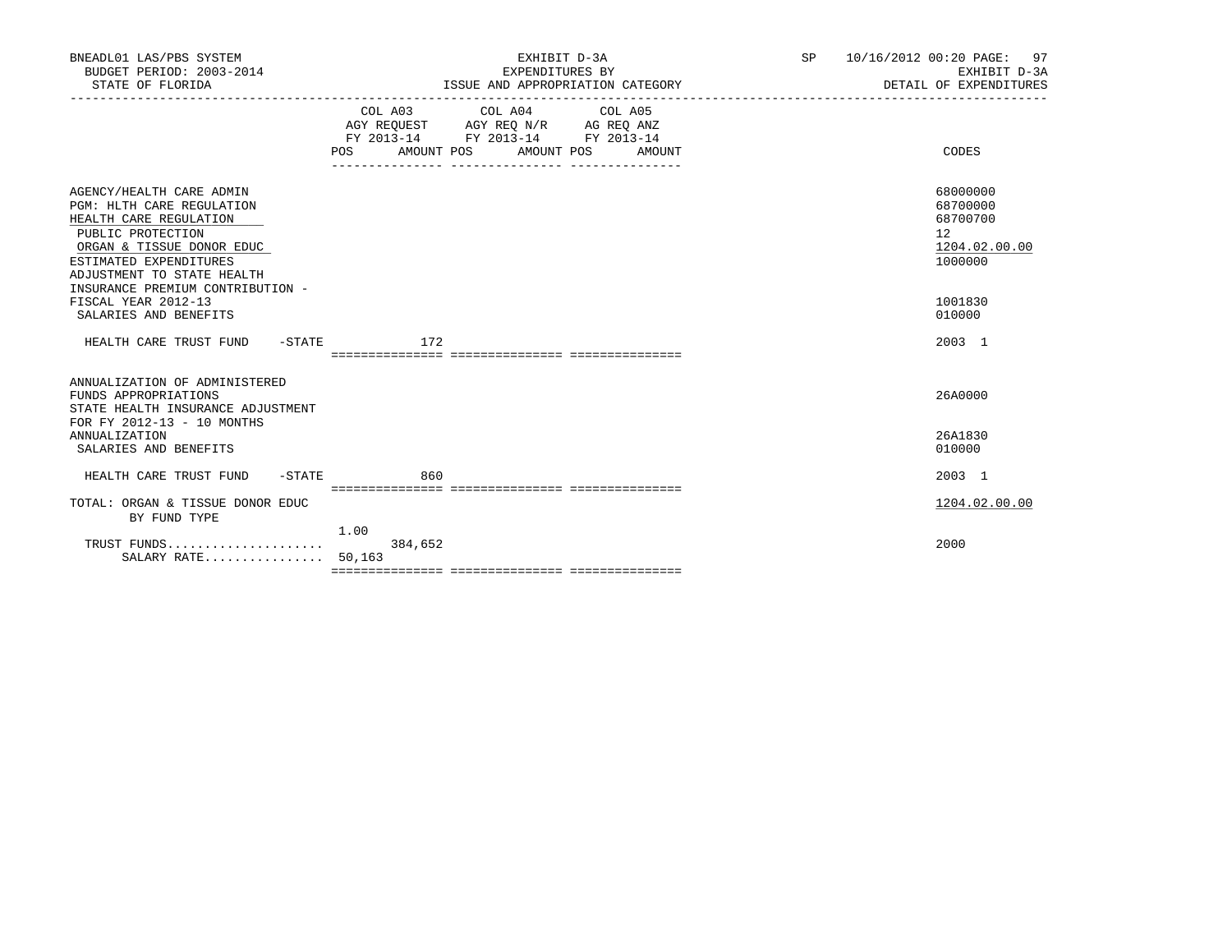| BNEADL01 LAS/PBS SYSTEM<br>BUDGET PERIOD: 2003-2014<br>STATE OF FLORIDA                                                                                                                                                       |                                                           |                                                                                                                                  | EXHIBIT D-3A<br>EXPENDITURES BY<br>ISSUE AND APPROPRIATION CATEGORY | SP and the set of the set of the set of the set of the set of the set of the set of the set of the set of the set of the set of the set of the set of the set of the set of the set of the set of the set of the set of the se | 10/16/2012 00:20 PAGE: 98<br>EXHIBIT D-3A<br>DETAIL OF EXPENDITURES                               |
|-------------------------------------------------------------------------------------------------------------------------------------------------------------------------------------------------------------------------------|-----------------------------------------------------------|----------------------------------------------------------------------------------------------------------------------------------|---------------------------------------------------------------------|--------------------------------------------------------------------------------------------------------------------------------------------------------------------------------------------------------------------------------|---------------------------------------------------------------------------------------------------|
|                                                                                                                                                                                                                               |                                                           | COL A03<br>COL A04<br>AGY REQUEST AGY REQ N/R AG REQ ANZ<br>FY 2013-14 FY 2013-14 FY 2013-14<br>POS AMOUNT POS AMOUNT POS AMOUNT | COL A05                                                             |                                                                                                                                                                                                                                | CODES                                                                                             |
| AGENCY/HEALTH CARE ADMIN<br>PGM: HLTH CARE REGULATION<br>HEALTH CARE REGULATION<br>PUBLIC PROTECTION<br>MANAGED CARE<br>ESTIMATED EXPENDITURES<br>ESTIMATED EXPENDITURES - OPERATIONS<br>SALARY RATE<br>SALARY RATE 1,846,835 |                                                           |                                                                                                                                  |                                                                     |                                                                                                                                                                                                                                | 68000000<br>68700000<br>68700700<br>$12^{\circ}$<br>1205.02.00.00<br>1000000<br>1001000<br>000000 |
| SALARIES AND BENEFITS                                                                                                                                                                                                         |                                                           |                                                                                                                                  |                                                                     |                                                                                                                                                                                                                                | 010000                                                                                            |
| HEALTH CARE TRUST FUND                                                                                                                                                                                                        | $-$ STATE $1, 547, 400$<br>$-MATCH$<br>-FEDERL<br>528,482 | 390,928                                                                                                                          |                                                                     |                                                                                                                                                                                                                                | 2003 1<br>2003 2<br>2003 3                                                                        |
| TOTAL HEALTH CARE TRUST FUND                                                                                                                                                                                                  |                                                           | 2,466,810                                                                                                                        |                                                                     |                                                                                                                                                                                                                                | 2003                                                                                              |
| TOTAL POSITIONS 37.00<br>TOTAL APPRO                                                                                                                                                                                          |                                                           | 2,466,810                                                                                                                        |                                                                     |                                                                                                                                                                                                                                |                                                                                                   |
| OTHER PERSONAL SERVICES                                                                                                                                                                                                       |                                                           |                                                                                                                                  |                                                                     |                                                                                                                                                                                                                                | 030000                                                                                            |
| HEALTH CARE TRUST FUND                                                                                                                                                                                                        | $-STATE$ 63,568                                           |                                                                                                                                  |                                                                     |                                                                                                                                                                                                                                | 2003 1                                                                                            |
| <b>EXPENSES</b>                                                                                                                                                                                                               |                                                           |                                                                                                                                  |                                                                     |                                                                                                                                                                                                                                | 040000                                                                                            |
| HEALTH CARE TRUST FUND                                                                                                                                                                                                        | $-STATE$ 511,631<br>-MATCH<br>-FEDERL                     | 494,650<br>493,255                                                                                                               |                                                                     |                                                                                                                                                                                                                                | 2003 1<br>2003 2<br>2003 3                                                                        |
| TOTAL HEALTH CARE TRUST FUND                                                                                                                                                                                                  |                                                           | 1,499,536                                                                                                                        |                                                                     |                                                                                                                                                                                                                                | 2003                                                                                              |
| TOTAL APPRO 1,499,536                                                                                                                                                                                                         |                                                           |                                                                                                                                  |                                                                     |                                                                                                                                                                                                                                |                                                                                                   |
| OPERATING CAPITAL OUTLAY                                                                                                                                                                                                      |                                                           |                                                                                                                                  |                                                                     |                                                                                                                                                                                                                                | 060000                                                                                            |
| HEALTH CARE TRUST FUND                                                                                                                                                                                                        | $-$ STATE $1,886$                                         |                                                                                                                                  |                                                                     |                                                                                                                                                                                                                                | 2003 1                                                                                            |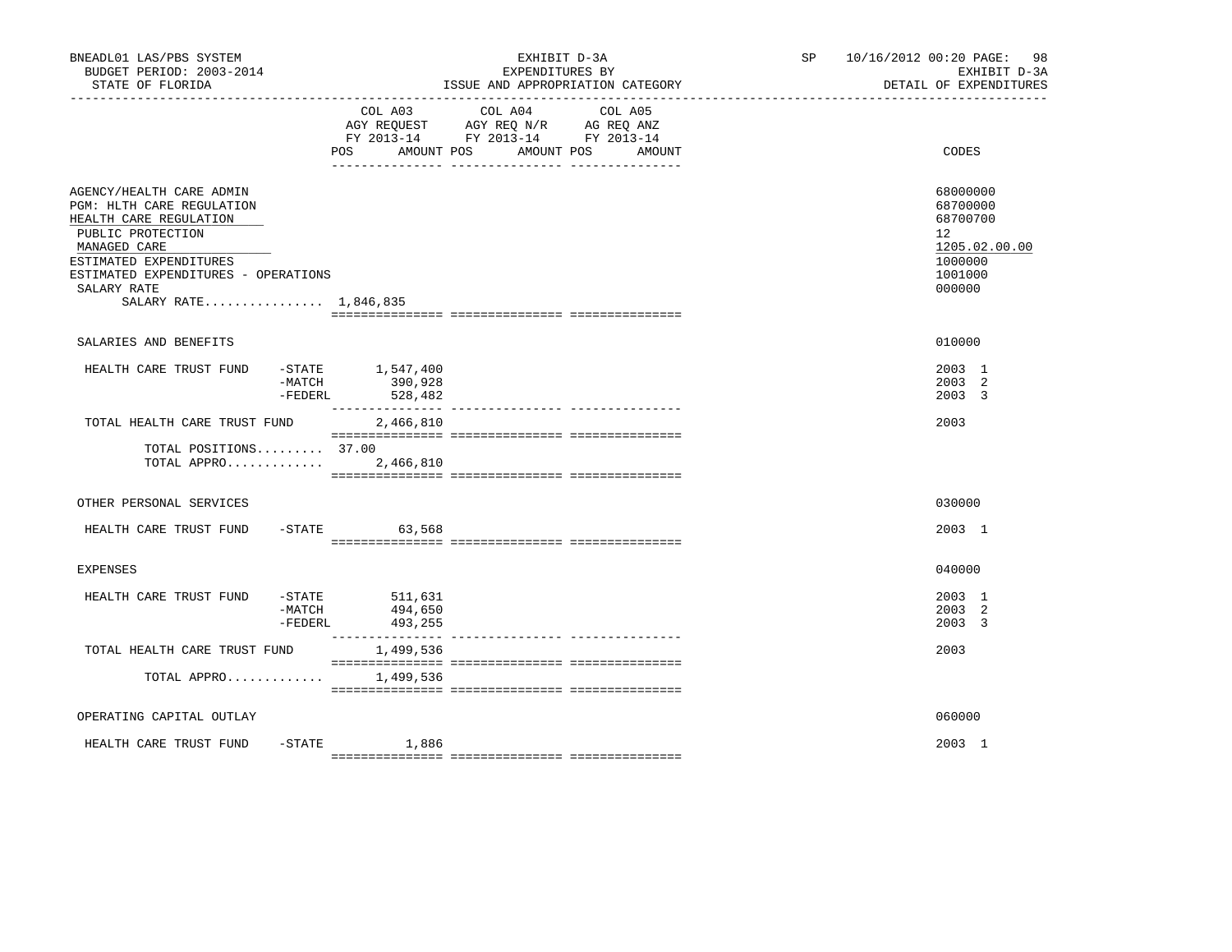| BNEADL01 LAS/PBS SYSTEM<br>BUDGET PERIOD: 2003-2014<br>STATE OF FLORIDA                                                                                                                                                            |                     | --------------------------------                    | EXHIBIT D-3A<br>EXPENDITURES BY                                                           | ISSUE AND APPROPRIATION CATEGORY | SP and the set of the set of the set of the set of the set of the set of the set of the set of the set of the set of the set of the set of the set of the set of the set of the set of the set of the set of the set of the se | 10/16/2012 00:20 PAGE:<br>99<br>EXHIBIT D-3A<br>DETAIL OF EXPENDITURES                            |
|------------------------------------------------------------------------------------------------------------------------------------------------------------------------------------------------------------------------------------|---------------------|-----------------------------------------------------|-------------------------------------------------------------------------------------------|----------------------------------|--------------------------------------------------------------------------------------------------------------------------------------------------------------------------------------------------------------------------------|---------------------------------------------------------------------------------------------------|
|                                                                                                                                                                                                                                    |                     | COL A03                                             | COL A04 COL A05<br>AGY REQUEST AGY REQ N/R AG REQ ANZ<br>FY 2013-14 FY 2013-14 FY 2013-14 | POS AMOUNT POS AMOUNT POS AMOUNT |                                                                                                                                                                                                                                | CODES                                                                                             |
| AGENCY/HEALTH CARE ADMIN<br>PGM: HLTH CARE REGULATION<br>HEALTH CARE REGULATION<br>PUBLIC PROTECTION<br>MANAGED CARE<br>ESTIMATED EXPENDITURES<br>ESTIMATED EXPENDITURES - OPERATIONS<br>SPECIAL CATEGORIES<br>CONTRACTED SERVICES |                     |                                                     |                                                                                           |                                  |                                                                                                                                                                                                                                | 68000000<br>68700000<br>68700700<br>12<br>1205.02.00.00<br>1000000<br>1001000<br>100000<br>100777 |
| HEALTH CARE TRUST FUND                                                                                                                                                                                                             | $-MATCH$<br>-FEDERL | $-$ STATE 52,064<br>2,664<br>2,701                  |                                                                                           |                                  |                                                                                                                                                                                                                                | 2003 1<br>2003 2<br>2003 3                                                                        |
| TOTAL HEALTH CARE TRUST FUND                                                                                                                                                                                                       |                     | 57,429                                              |                                                                                           |                                  |                                                                                                                                                                                                                                | 2003                                                                                              |
| TOTAL APPRO                                                                                                                                                                                                                        |                     | 57,429                                              |                                                                                           |                                  |                                                                                                                                                                                                                                |                                                                                                   |
|                                                                                                                                                                                                                                    |                     |                                                     |                                                                                           |                                  |                                                                                                                                                                                                                                |                                                                                                   |
| RISK MANAGEMENT INSURANCE                                                                                                                                                                                                          |                     |                                                     |                                                                                           |                                  |                                                                                                                                                                                                                                | 103241                                                                                            |
| HEALTH CARE TRUST FUND                                                                                                                                                                                                             | -MATCH<br>$-FEDERL$ | $-$ STATE 67,399<br>21,650<br>20,490                |                                                                                           |                                  |                                                                                                                                                                                                                                | 2003 1<br>2003 2<br>2003 3                                                                        |
| TOTAL HEALTH CARE TRUST FUND                                                                                                                                                                                                       |                     | 109,539                                             |                                                                                           |                                  |                                                                                                                                                                                                                                | 2003                                                                                              |
| TOTAL APPRO                                                                                                                                                                                                                        |                     | 109,539                                             |                                                                                           |                                  |                                                                                                                                                                                                                                |                                                                                                   |
| LEASE/PURCHASE/EOUIPMENT                                                                                                                                                                                                           |                     |                                                     |                                                                                           |                                  |                                                                                                                                                                                                                                | 105281                                                                                            |
| HEALTH CARE TRUST FUND                                                                                                                                                                                                             | $-MATCH$<br>-FEDERL | $-STATE$ 2,102<br>1,869<br>1,869<br>--------------- |                                                                                           |                                  |                                                                                                                                                                                                                                | 2003 1<br>2003 2<br>2003 3                                                                        |
| TOTAL HEALTH CARE TRUST FUND                                                                                                                                                                                                       |                     | 5,840                                               |                                                                                           | --------------- ---------------  |                                                                                                                                                                                                                                | 2003                                                                                              |
| TOTAL APPRO                                                                                                                                                                                                                        |                     | 5,840                                               |                                                                                           |                                  |                                                                                                                                                                                                                                |                                                                                                   |
| TR/DMS/HR SVCS/STW CONTRCT                                                                                                                                                                                                         |                     |                                                     |                                                                                           |                                  |                                                                                                                                                                                                                                | 107040                                                                                            |
| HEALTH CARE TRUST FUND                                                                                                                                                                                                             | $-MATCH$<br>-FEDERL | $-STATE$ 10,375<br>2,410<br>2,442                   |                                                                                           |                                  |                                                                                                                                                                                                                                | 2003 1<br>2003 2<br>2003 3                                                                        |
| TOTAL HEALTH CARE TRUST FUND                                                                                                                                                                                                       |                     | ________________<br>15,227                          |                                                                                           |                                  |                                                                                                                                                                                                                                | 2003                                                                                              |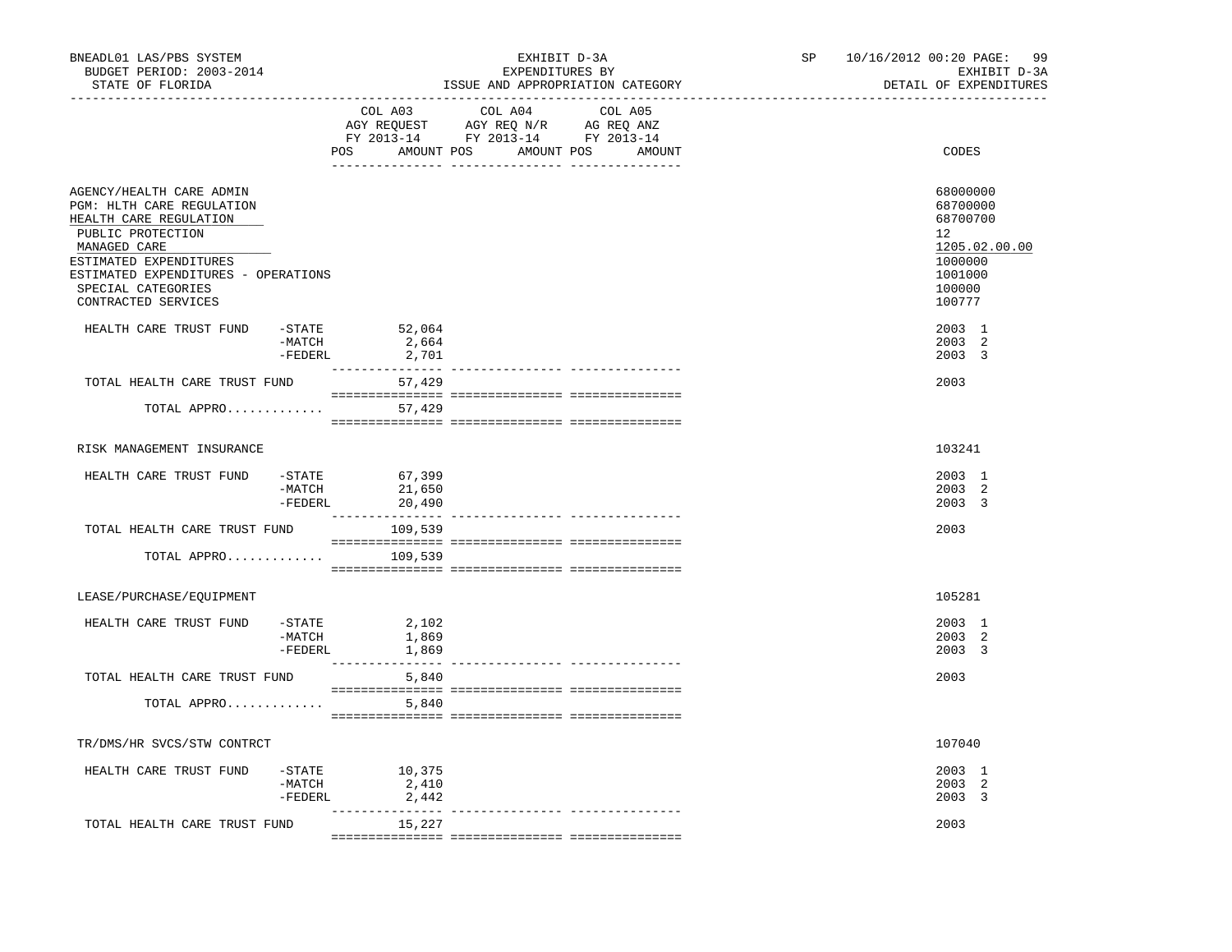| BNEADL01 LAS/PBS SYSTEM<br>BUDGET PERIOD: 2003-2014<br>STATE OF FLORIDA<br>___________________                                                                                                                                            | EXHIBIT D-3A<br>EXPENDITURES BY<br>ISSUE AND APPROPRIATION CATEGORY                                                                               | 10/16/2012 00:20 PAGE: 100<br>SP <sub>2</sub><br>EXHIBIT D-3A<br>DETAIL OF EXPENDITURES                        |
|-------------------------------------------------------------------------------------------------------------------------------------------------------------------------------------------------------------------------------------------|---------------------------------------------------------------------------------------------------------------------------------------------------|----------------------------------------------------------------------------------------------------------------|
|                                                                                                                                                                                                                                           | COL A03 COL A04<br>COL A05<br>AGY REQUEST AGY REQ N/R AG REQ ANZ<br>FY 2013-14 FY 2013-14 FY 2013-14<br>POS<br>AMOUNT POS<br>AMOUNT POS<br>AMOUNT | CODES                                                                                                          |
| AGENCY/HEALTH CARE ADMIN<br>PGM: HLTH CARE REGULATION<br>HEALTH CARE REGULATION<br>PUBLIC PROTECTION<br>MANAGED CARE<br>ESTIMATED EXPENDITURES<br>ESTIMATED EXPENDITURES - OPERATIONS<br>SPECIAL CATEGORIES<br>TR/DMS/HR SVCS/STW CONTRCT |                                                                                                                                                   | 68000000<br>68700000<br>68700700<br>12 <sup>°</sup><br>1205.02.00.00<br>1000000<br>1001000<br>100000<br>107040 |
| TOTAL APPRO $15,227$                                                                                                                                                                                                                      |                                                                                                                                                   |                                                                                                                |
| TOTAL: ESTIMATED EXPENDITURES - OPERATIONS<br>TOTAL POSITIONS 37.00<br>TOTAL ISSUE 4,219,835<br>TOTAL SALARY RATE 1,846,835                                                                                                               |                                                                                                                                                   | 1001000                                                                                                        |
| CASUALTY INSURANCE PREMIUM<br>ADJUSTMENT<br>SPECIAL CATEGORIES<br>RISK MANAGEMENT INSURANCE                                                                                                                                               |                                                                                                                                                   | 1001090<br>100000<br>103241                                                                                    |
| HEALTH CARE TRUST FUND<br>-STATE<br>-MATCH<br>$-FEDERL$                                                                                                                                                                                   | 2,729-<br>876-<br>$830 -$                                                                                                                         | 2003 1<br>2003 2<br>2003 3                                                                                     |
| TOTAL HEALTH CARE TRUST FUND                                                                                                                                                                                                              | 4,435-                                                                                                                                            | 2003                                                                                                           |
| TOTAL APPRO                                                                                                                                                                                                                               | 4,435-                                                                                                                                            |                                                                                                                |
| FLORIDA RETIREMENT SYSTEM<br>CONTRIBUTION ADJUSTMENT FOR<br>FISCAL YEAR 2012-2013<br>SALARIES AND BENEFITS                                                                                                                                |                                                                                                                                                   | 1001240<br>010000                                                                                              |
| HEALTH CARE TRUST FUND<br>-MATCH<br>$-FEDERL$                                                                                                                                                                                             | $-STATE$ 3, 138<br>793<br>1,072                                                                                                                   | 2003 1<br>2003 2<br>2003 3                                                                                     |
| TOTAL HEALTH CARE TRUST FUND                                                                                                                                                                                                              | 5,003                                                                                                                                             | 2003                                                                                                           |
| TOTAL APPRO                                                                                                                                                                                                                               | 5,003                                                                                                                                             |                                                                                                                |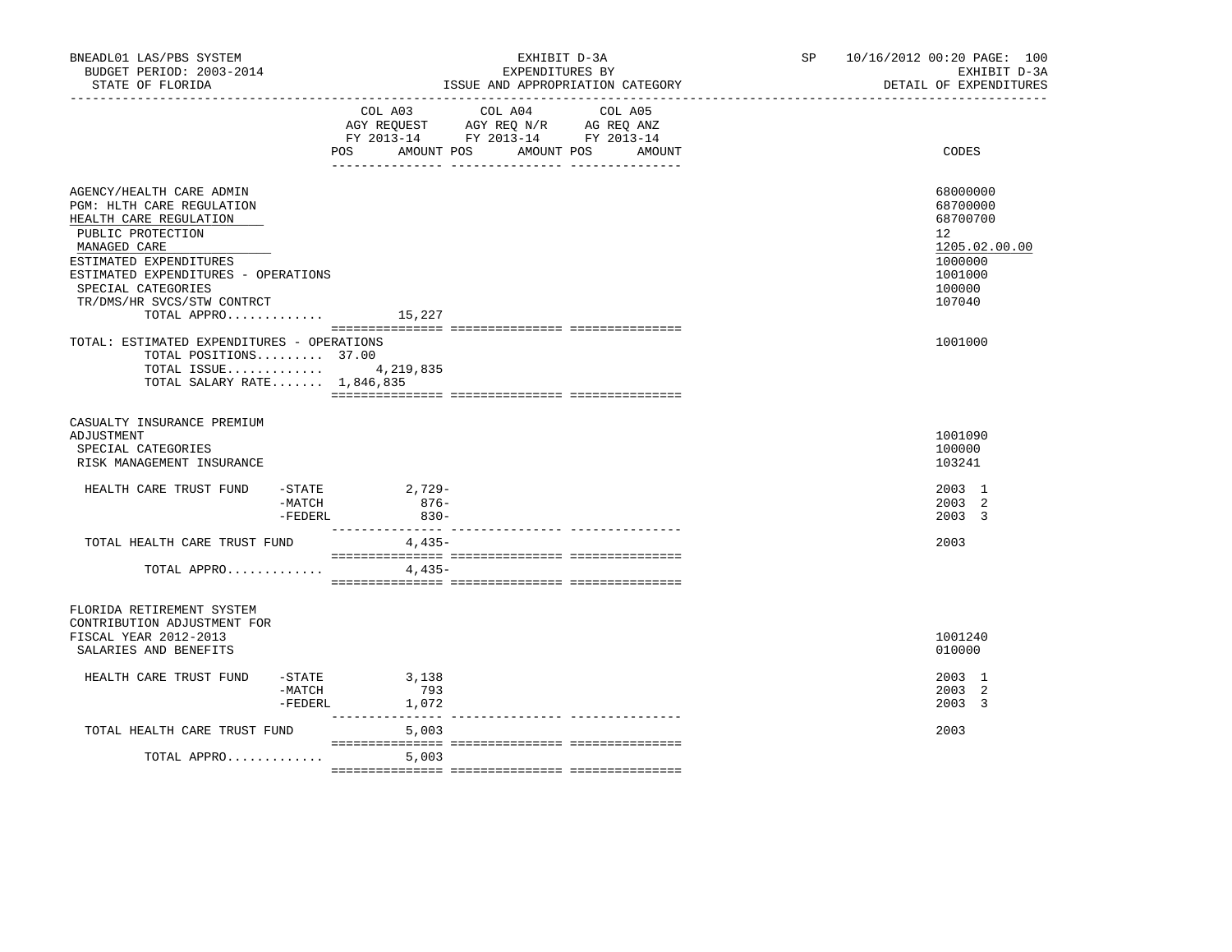| COL A03 COL A04 COL A05<br>AGY REQUEST AGY REQ N/R AG REQ ANZ<br>FY 2013-14 FY 2013-14 FY 2013-14<br>POS AMOUNT POS AMOUNT POS AMOUNT<br>CODES<br>AGENCY/HEALTH CARE ADMIN<br>68000000<br>PGM: HLTH CARE REGULATION<br>68700000<br>HEALTH CARE REGULATION<br>68700700<br>PUBLIC PROTECTION<br>12<br>MANAGED CARE<br>ESTIMATED EXPENDITURES<br>1000000<br>ADJUSTMENT TO STATE HEALTH<br>INSURANCE PREMIUM CONTRIBUTION -<br>FISCAL YEAR 2012-13<br>1001830<br>SALARIES AND BENEFITS<br>010000<br>HEALTH CARE TRUST FUND -STATE 2,930<br>2003 1<br>$-MATCH$<br>740<br>2003 2<br>-FEDERL 1,001<br>2003 3<br>TOTAL HEALTH CARE TRUST FUND<br>4,671<br>2003<br>TOTAL APPRO<br>4,671<br>REALLOCATION OF HUMAN RESOURCES<br>OUTSOURCING<br>1005900<br>100000<br>SPECIAL CATEGORIES<br>TR/DMS/HR SVCS/STW CONTRCT<br>107040 | EXHIBIT D-3A<br>DETAIL OF EXPENDITURES |
|---------------------------------------------------------------------------------------------------------------------------------------------------------------------------------------------------------------------------------------------------------------------------------------------------------------------------------------------------------------------------------------------------------------------------------------------------------------------------------------------------------------------------------------------------------------------------------------------------------------------------------------------------------------------------------------------------------------------------------------------------------------------------------------------------------------------|----------------------------------------|
|                                                                                                                                                                                                                                                                                                                                                                                                                                                                                                                                                                                                                                                                                                                                                                                                                     |                                        |
|                                                                                                                                                                                                                                                                                                                                                                                                                                                                                                                                                                                                                                                                                                                                                                                                                     | 1205.02.00.00                          |
|                                                                                                                                                                                                                                                                                                                                                                                                                                                                                                                                                                                                                                                                                                                                                                                                                     |                                        |
|                                                                                                                                                                                                                                                                                                                                                                                                                                                                                                                                                                                                                                                                                                                                                                                                                     |                                        |
|                                                                                                                                                                                                                                                                                                                                                                                                                                                                                                                                                                                                                                                                                                                                                                                                                     |                                        |
|                                                                                                                                                                                                                                                                                                                                                                                                                                                                                                                                                                                                                                                                                                                                                                                                                     |                                        |
|                                                                                                                                                                                                                                                                                                                                                                                                                                                                                                                                                                                                                                                                                                                                                                                                                     |                                        |
| $-$ STATE<br>80<br>2003 1<br>HEALTH CARE TRUST FUND<br>19<br>2003 2<br>-MATCH<br>-FEDERL<br>2003 3<br>19                                                                                                                                                                                                                                                                                                                                                                                                                                                                                                                                                                                                                                                                                                            |                                        |
| TOTAL HEALTH CARE TRUST FUND<br>2003<br>118                                                                                                                                                                                                                                                                                                                                                                                                                                                                                                                                                                                                                                                                                                                                                                         |                                        |
| TOTAL APPRO<br>118                                                                                                                                                                                                                                                                                                                                                                                                                                                                                                                                                                                                                                                                                                                                                                                                  |                                        |
| ANNUALIZATION OF ADMINISTERED<br>26A0000<br>FUNDS APPROPRIATIONS<br>STATE HEALTH INSURANCE ADJUSTMENT                                                                                                                                                                                                                                                                                                                                                                                                                                                                                                                                                                                                                                                                                                               |                                        |
| FOR FY 2012-13 - 10 MONTHS<br><b>ANNUALIZATION</b><br>26A1830<br>010000<br>SALARIES AND BENEFITS                                                                                                                                                                                                                                                                                                                                                                                                                                                                                                                                                                                                                                                                                                                    |                                        |
| HEALTH CARE TRUST FUND<br>$-$ STATE $14,650$<br>2003 1<br>3,700<br>-MATCH<br>2003 2<br>2003 3<br>-FEDERL<br>5,005<br>______________ _______________                                                                                                                                                                                                                                                                                                                                                                                                                                                                                                                                                                                                                                                                 |                                        |
| TOTAL HEALTH CARE TRUST FUND<br>23,355<br>2003                                                                                                                                                                                                                                                                                                                                                                                                                                                                                                                                                                                                                                                                                                                                                                      |                                        |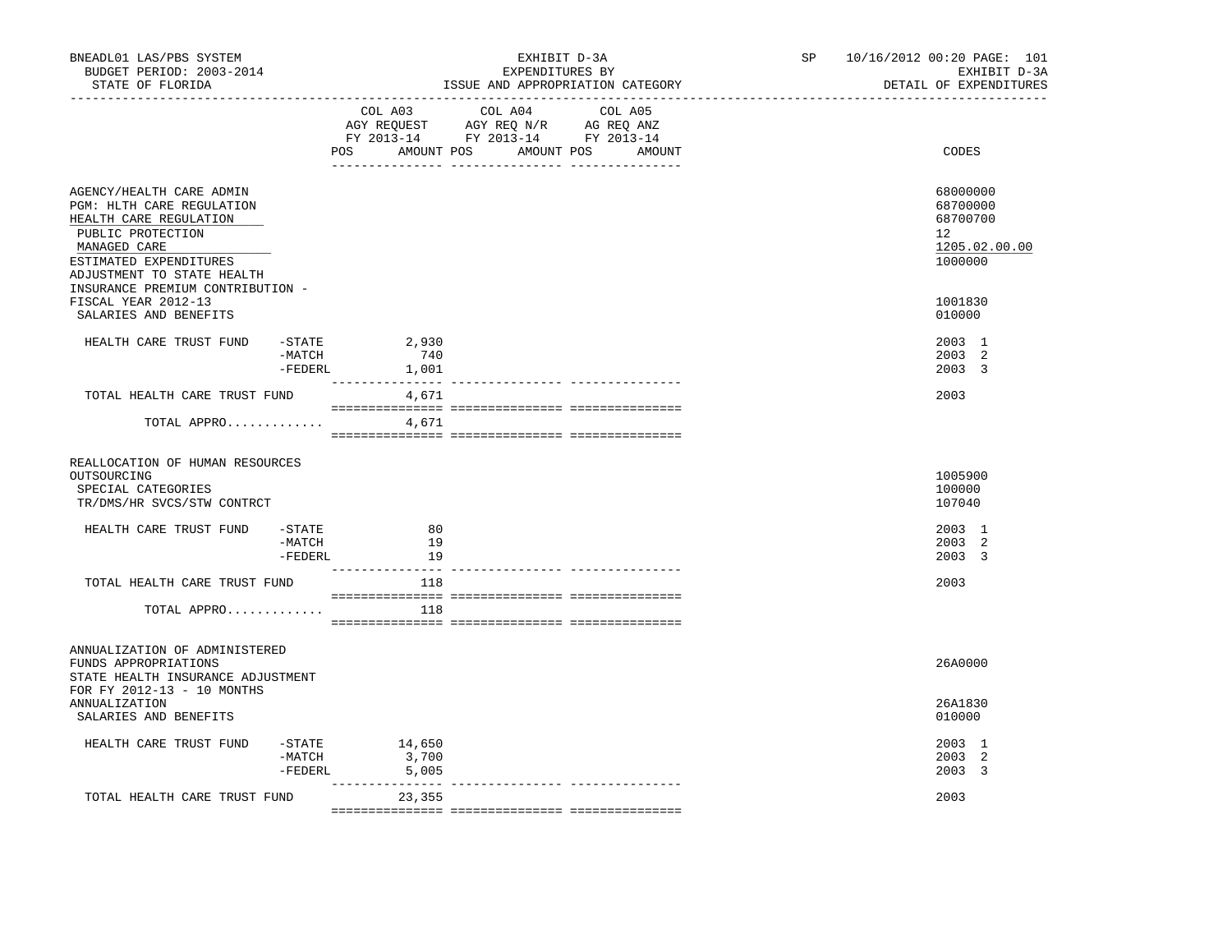| BNEADL01 LAS/PBS SYSTEM<br>BUDGET PERIOD: 2003-2014<br>STATE OF FLORIDA                                                                                                                                                                          | EXHIBIT D-3A<br>EXPENDITURES BY<br>ISSUE AND APPROPRIATION CATEGORY                                                                                                              | <b>SP</b> | 10/16/2012 00:20 PAGE: 102<br>EXHIBIT D-3A<br>DETAIL OF EXPENDITURES |
|--------------------------------------------------------------------------------------------------------------------------------------------------------------------------------------------------------------------------------------------------|----------------------------------------------------------------------------------------------------------------------------------------------------------------------------------|-----------|----------------------------------------------------------------------|
|                                                                                                                                                                                                                                                  | COL A03 COL A04 COL A05<br>AGY REQUEST AGY REQ N/R AG REQ ANZ<br>FY 2013-14 FY 2013-14 FY 2013-14<br>AMOUNT POS AMOUNT POS AMOUNT<br>POS<br>____________________________________ |           | CODES                                                                |
| AGENCY/HEALTH CARE ADMIN<br>PGM: HLTH CARE REGULATION<br>HEALTH CARE REGULATION<br>PUBLIC PROTECTION<br>MANAGED CARE<br>ANNUALIZATION OF ADMINISTERED<br>FUNDS APPROPRIATIONS<br>STATE HEALTH INSURANCE ADJUSTMENT<br>FOR FY 2012-13 - 10 MONTHS |                                                                                                                                                                                  |           | 68000000<br>68700000<br>68700700<br>12<br>1205.02.00.00<br>26A0000   |
| <b>ANNUALIZATION</b><br>SALARIES AND BENEFITS<br>TOTAL APPRO 23,355                                                                                                                                                                              |                                                                                                                                                                                  |           | 26A1830<br>010000                                                    |
|                                                                                                                                                                                                                                                  | ============================                                                                                                                                                     |           |                                                                      |
| TOTAL: MANAGED CARE                                                                                                                                                                                                                              |                                                                                                                                                                                  |           | 1205.02.00.00                                                        |
| BY FUND TYPE                                                                                                                                                                                                                                     | 37.00                                                                                                                                                                            |           |                                                                      |
| SALARY RATE 1,846,835                                                                                                                                                                                                                            |                                                                                                                                                                                  |           | 2000                                                                 |
|                                                                                                                                                                                                                                                  |                                                                                                                                                                                  |           |                                                                      |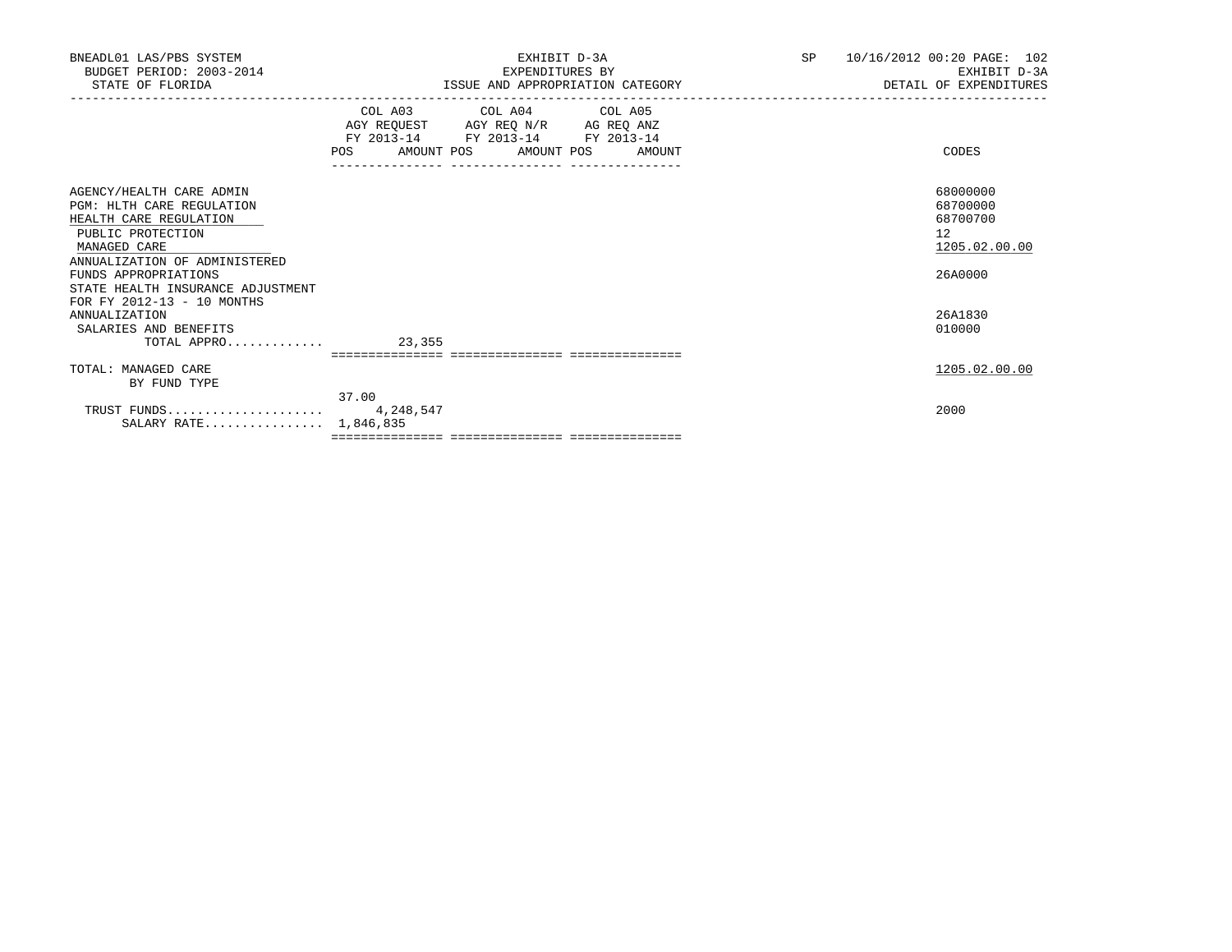| BNEADL01 LAS/PBS SYSTEM<br>BUDGET PERIOD: 2003-2014<br>STATE OF FLORIDA                                                                                                                                                                        |                                  |                                                                                                 | EXHIBIT D-3A<br>EXPENDITURES BY<br>ISSUE AND APPROPRIATION CATEGORY |  | SP    | 10/16/2012 00:20 PAGE: 103<br>EXHIBIT D-3A<br>DETAIL OF EXPENDITURES                    |
|------------------------------------------------------------------------------------------------------------------------------------------------------------------------------------------------------------------------------------------------|----------------------------------|-------------------------------------------------------------------------------------------------|---------------------------------------------------------------------|--|-------|-----------------------------------------------------------------------------------------|
| ----------------                                                                                                                                                                                                                               | COL A03<br>POS<br>AMOUNT POS     | COL A04<br>AGY REQUEST AGY REQ N/R AG REQ ANZ<br>FY 2013-14 FY 2013-14 FY 2013-14<br>AMOUNT POS | COL A05<br>AMOUNT                                                   |  | CODES |                                                                                         |
| AGENCY/HEALTH CARE ADMIN<br>PGM: HLTH CARE REGULATION<br>HEALTH CARE REGULATION<br>GOV OPERATIONS/SUPPORT<br>EXEC LEADERSHIP/SUPPRT SVC<br>ESTIMATED EXPENDITURES<br>ESTIMATED EXPENDITURES - OPERATIONS<br>SALARY RATE<br>SALARY RATE 439,411 |                                  |                                                                                                 |                                                                     |  |       | 68000000<br>68700000<br>68700700<br>16<br>1602.00.00.00<br>1000000<br>1001000<br>000000 |
| SALARIES AND BENEFITS                                                                                                                                                                                                                          |                                  |                                                                                                 |                                                                     |  |       | 010000                                                                                  |
| HEALTH CARE TRUST FUND                                                                                                                                                                                                                         | $-$ STATE                        | 6.00<br>567,037                                                                                 |                                                                     |  |       | 2003 1                                                                                  |
| <b>EXPENSES</b>                                                                                                                                                                                                                                |                                  |                                                                                                 |                                                                     |  |       | 040000                                                                                  |
| HEALTH CARE TRUST FUND                                                                                                                                                                                                                         | $-$ STATE<br>$-MATCH$<br>-FEDERL | 94,906<br>3,656<br>3,657                                                                        |                                                                     |  |       | 2003 1<br>2003 2<br>2003 3                                                              |
| TOTAL HEALTH CARE TRUST FUND                                                                                                                                                                                                                   |                                  | 102,219                                                                                         |                                                                     |  |       | 2003                                                                                    |
| TOTAL APPRO                                                                                                                                                                                                                                    |                                  | 102,219                                                                                         |                                                                     |  |       |                                                                                         |
| OPERATING CAPITAL OUTLAY                                                                                                                                                                                                                       |                                  |                                                                                                 |                                                                     |  |       | 060000                                                                                  |
| HEALTH CARE TRUST FUND                                                                                                                                                                                                                         | $-$ STATE<br>-MATCH<br>-FEDERL   | 2,608<br>3,521<br>2,652<br>_______________                                                      |                                                                     |  |       | 2003 1<br>2003 2<br>2003 3                                                              |
| TOTAL HEALTH CARE TRUST FUND                                                                                                                                                                                                                   |                                  | 8,781                                                                                           |                                                                     |  |       | 2003                                                                                    |
| TOTAL APPRO                                                                                                                                                                                                                                    |                                  | 8,781                                                                                           |                                                                     |  |       |                                                                                         |
| SPECIAL CATEGORIES<br>TRANS TO DIV ADM HEARINGS                                                                                                                                                                                                |                                  |                                                                                                 |                                                                     |  |       | 100000<br>100565                                                                        |
| HEALTH CARE TRUST FUND                                                                                                                                                                                                                         |                                  | $-STATE$ 324,316                                                                                |                                                                     |  |       | 2003 1                                                                                  |
| CONTRACTED SERVICES                                                                                                                                                                                                                            |                                  |                                                                                                 |                                                                     |  |       | 100777                                                                                  |
| HEALTH CARE TRUST FUND                                                                                                                                                                                                                         | $-$ STATE                        | 2,410                                                                                           |                                                                     |  |       | 2003 1                                                                                  |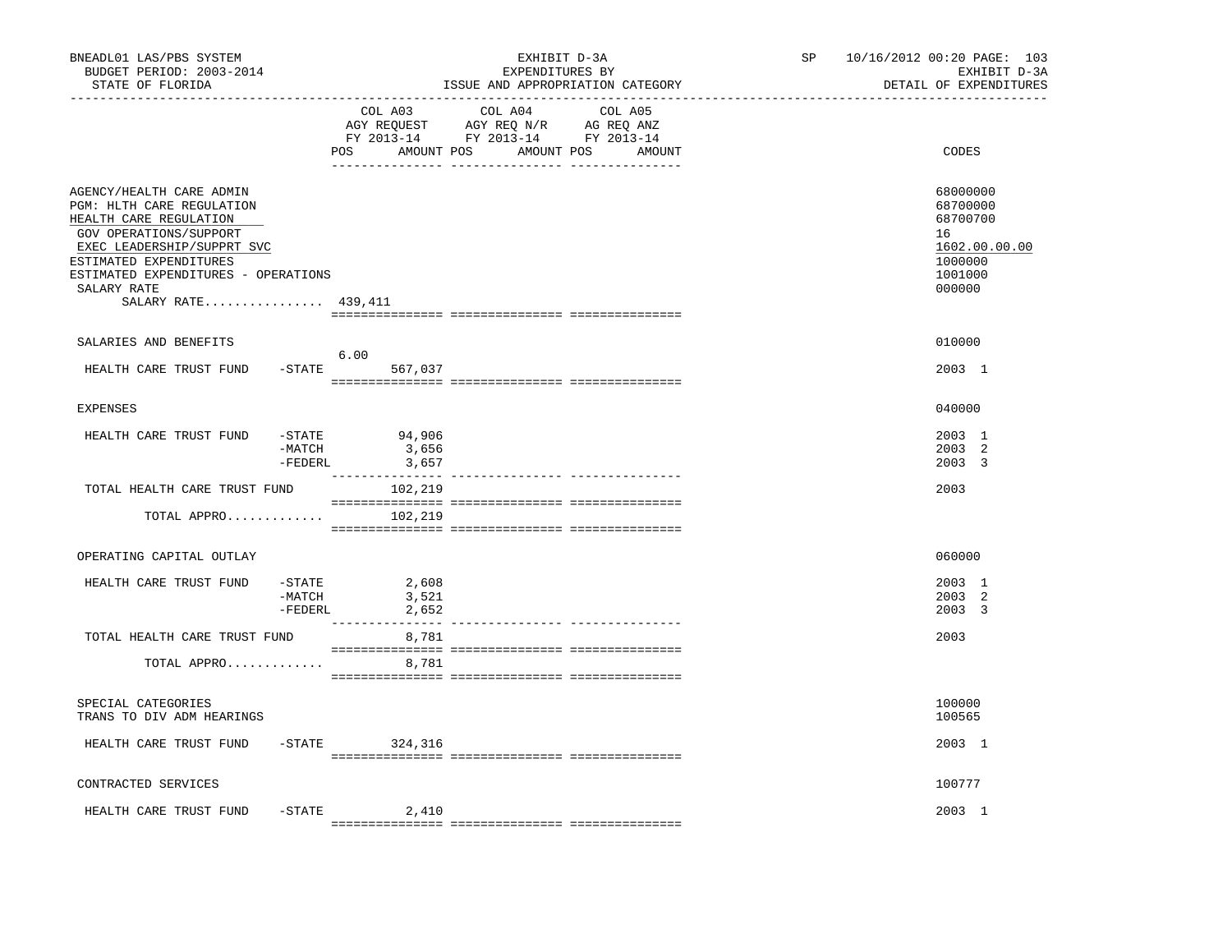| BNEADL01 LAS/PBS SYSTEM<br>BUDGET PERIOD: 2003-2014<br>STATE OF FLORIDA                                                                                                                                                                                                                         |                                  |                              | EXPENDITURES BY                                                                                                 | EXHIBIT D-3A<br>ISSUE AND APPROPRIATION CATEGORY | SP 10/16/2012 00:20 PAGE: 104<br>EXHIBIT D-3A<br>DETAIL OF EXPENDITURES                                     |
|-------------------------------------------------------------------------------------------------------------------------------------------------------------------------------------------------------------------------------------------------------------------------------------------------|----------------------------------|------------------------------|-----------------------------------------------------------------------------------------------------------------|--------------------------------------------------|-------------------------------------------------------------------------------------------------------------|
|                                                                                                                                                                                                                                                                                                 |                                  | AMOUNT POS<br>POS            | COL A03 COL A04 COL A05<br>AGY REQUEST AGY REQ N/R AG REQ ANZ<br>FY 2013-14 FY 2013-14 FY 2013-14<br>AMOUNT POS | AMOUNT                                           | CODES                                                                                                       |
| AGENCY/HEALTH CARE ADMIN<br>PGM: HLTH CARE REGULATION<br>HEALTH CARE REGULATION<br>GOV OPERATIONS/SUPPORT<br>EXEC LEADERSHIP/SUPPRT SVC<br>ESTIMATED EXPENDITURES<br>ESTIMATED EXPENDITURES - OPERATIONS<br>SPECIAL CATEGORIES<br>MEDICAID SURVEILLANCE<br>HEALTH CARE TRUST FUND -STATE 13,435 |                                  |                              |                                                                                                                 |                                                  | 68000000<br>68700000<br>68700700<br>16<br>1602.00.00.00<br>1000000<br>1001000<br>100000<br>102100<br>2003 1 |
|                                                                                                                                                                                                                                                                                                 |                                  |                              |                                                                                                                 |                                                  |                                                                                                             |
| RISK MANAGEMENT INSURANCE                                                                                                                                                                                                                                                                       |                                  |                              |                                                                                                                 |                                                  | 103241                                                                                                      |
| HEALTH CARE TRUST FUND -STATE 21,666                                                                                                                                                                                                                                                            | $-MATCH$<br>$-FEDERL$            | 3,389<br>3,387               |                                                                                                                 |                                                  | 2003 1<br>2003 2<br>2003 3                                                                                  |
| TOTAL HEALTH CARE TRUST FUND                                                                                                                                                                                                                                                                    |                                  | 28,442                       |                                                                                                                 |                                                  | 2003                                                                                                        |
| TOTAL APPRO                                                                                                                                                                                                                                                                                     |                                  | 28,442                       |                                                                                                                 |                                                  |                                                                                                             |
| LEASE/PURCHASE/EQUIPMENT                                                                                                                                                                                                                                                                        |                                  |                              |                                                                                                                 |                                                  | 105281                                                                                                      |
| HEALTH CARE TRUST FUND                                                                                                                                                                                                                                                                          | $-$ STATE<br>$-MATCH$<br>-FEDERL | 2,793<br>121<br>121          |                                                                                                                 |                                                  | 2003 1<br>2003 2<br>$2003 \quad 3$                                                                          |
| TOTAL HEALTH CARE TRUST FUND                                                                                                                                                                                                                                                                    |                                  | 3,035                        |                                                                                                                 |                                                  | 2003                                                                                                        |
| TOTAL APPRO                                                                                                                                                                                                                                                                                     |                                  | 3,035                        |                                                                                                                 |                                                  |                                                                                                             |
| TR/DMS/HR SVCS/STW CONTRCT                                                                                                                                                                                                                                                                      |                                  |                              |                                                                                                                 |                                                  | 107040                                                                                                      |
| HEALTH CARE TRUST FUND                                                                                                                                                                                                                                                                          | -MATCH<br>-FEDERL                | $-$ STATE 2,712<br>14<br>120 |                                                                                                                 |                                                  | 2003 1<br>2003 2<br>2003 3                                                                                  |
| TOTAL HEALTH CARE TRUST FUND                                                                                                                                                                                                                                                                    |                                  | 2,846                        |                                                                                                                 |                                                  | 2003                                                                                                        |
| TOTAL APPRO                                                                                                                                                                                                                                                                                     |                                  | 2,846                        |                                                                                                                 |                                                  |                                                                                                             |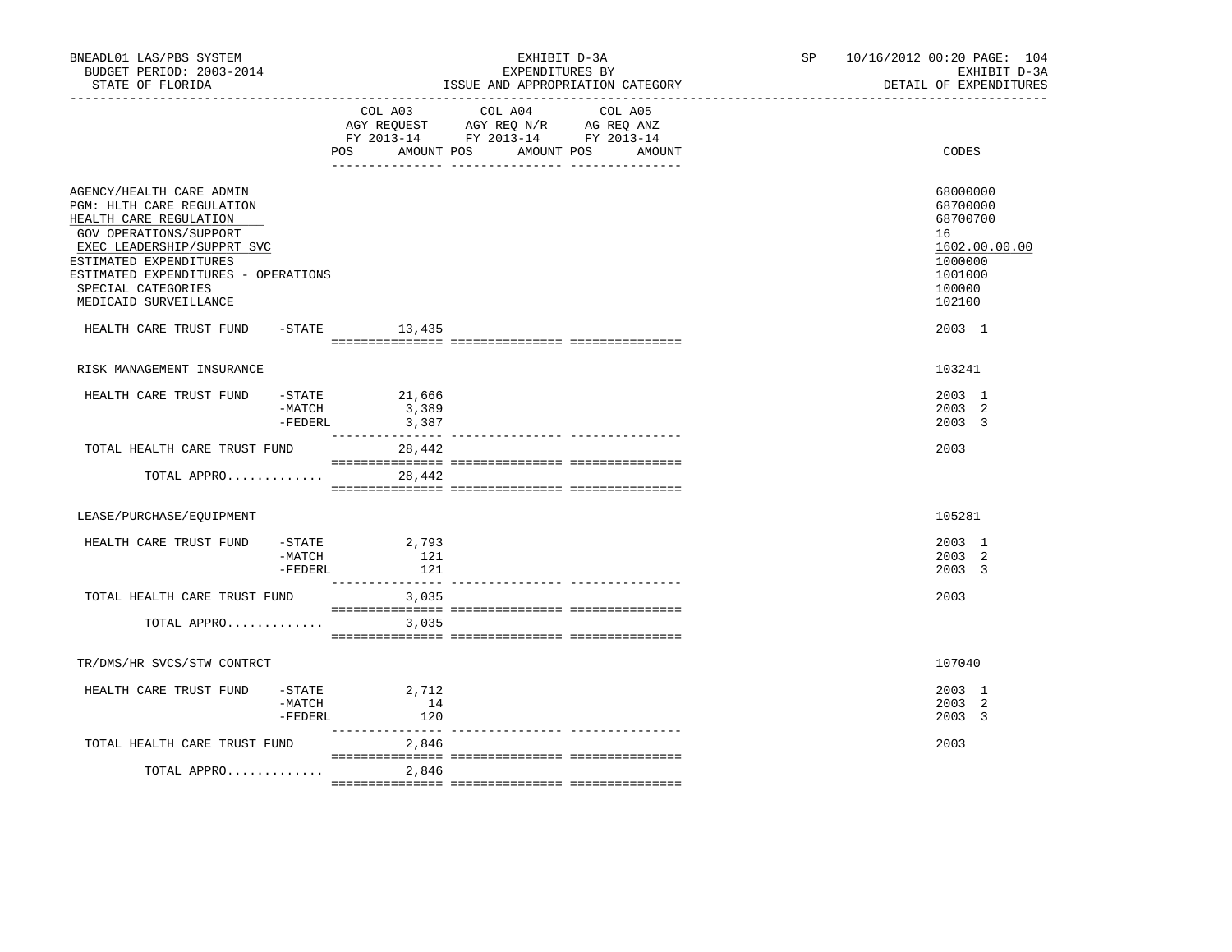| BNEADL01 LAS/PBS SYSTEM<br>BUDGET PERIOD: 2003-2014<br>STATE OF FLORIDA                                                                                                                                  |                             | EXHIBIT D-3A<br>EXPENDITURES BY<br>ISSUE AND APPROPRIATION CATEGORY                                                              |        | SP and the set of the set of the set of the set of the set of the set of the set of the set of the set of the set of the set of the set of the set of the set of the set of the set of the set of the set of the set of the se | 10/16/2012 00:20 PAGE: 105<br>EXHIBIT D-3A<br>DETAIL OF EXPENDITURES          |
|----------------------------------------------------------------------------------------------------------------------------------------------------------------------------------------------------------|-----------------------------|----------------------------------------------------------------------------------------------------------------------------------|--------|--------------------------------------------------------------------------------------------------------------------------------------------------------------------------------------------------------------------------------|-------------------------------------------------------------------------------|
|                                                                                                                                                                                                          | POS                         | COL A03<br>COL A04 COL A05<br>AGY REQUEST AGY REQ N/R AG REQ ANZ<br>FY 2013-14 FY 2013-14 FY 2013-14<br>AMOUNT POS<br>AMOUNT POS | AMOUNT |                                                                                                                                                                                                                                | CODES                                                                         |
| AGENCY/HEALTH CARE ADMIN<br>PGM: HLTH CARE REGULATION<br>HEALTH CARE REGULATION<br>GOV OPERATIONS/SUPPORT<br>EXEC LEADERSHIP/SUPPRT SVC<br>ESTIMATED EXPENDITURES<br>ESTIMATED EXPENDITURES - OPERATIONS |                             |                                                                                                                                  |        |                                                                                                                                                                                                                                | 68000000<br>68700000<br>68700700<br>16<br>1602.00.00.00<br>1000000<br>1001000 |
| TOTAL: ESTIMATED EXPENDITURES - OPERATIONS<br>TOTAL POSITIONS 6.00<br>TOTAL ISSUE $1,052,521$<br>TOTAL SALARY RATE 439,411                                                                               |                             |                                                                                                                                  |        |                                                                                                                                                                                                                                | 1001000                                                                       |
| CASUALTY INSURANCE PREMIUM<br>ADJUSTMENT<br>SPECIAL CATEGORIES<br>RISK MANAGEMENT INSURANCE                                                                                                              |                             |                                                                                                                                  |        |                                                                                                                                                                                                                                | 1001090<br>100000<br>103241                                                   |
| HEALTH CARE TRUST FUND                                                                                                                                                                                   | -STATE<br>-MATCH<br>-FEDERL | $877-$<br>137-<br>$137-$                                                                                                         |        |                                                                                                                                                                                                                                | 2003 1<br>2003 2<br>2003 3                                                    |
| TOTAL HEALTH CARE TRUST FUND                                                                                                                                                                             |                             | 1,151-                                                                                                                           |        |                                                                                                                                                                                                                                | 2003                                                                          |
| TOTAL APPRO                                                                                                                                                                                              |                             | 1,151–                                                                                                                           |        |                                                                                                                                                                                                                                |                                                                               |
| FLORIDA RETIREMENT SYSTEM<br>CONTRIBUTION ADJUSTMENT FOR<br>FISCAL YEAR 2012-2013<br>SALARIES AND BENEFITS                                                                                               |                             |                                                                                                                                  |        |                                                                                                                                                                                                                                | 1001240<br>010000                                                             |
| HEALTH CARE TRUST FUND -STATE 1,132                                                                                                                                                                      |                             |                                                                                                                                  |        |                                                                                                                                                                                                                                | 2003 1                                                                        |
| ADJUSTMENT TO STATE HEALTH<br>INSURANCE PREMIUM CONTRIBUTION -<br>FISCAL YEAR 2012-13<br>SALARIES AND BENEFITS                                                                                           |                             |                                                                                                                                  |        |                                                                                                                                                                                                                                | 1001830<br>010000                                                             |
| HEALTH CARE TRUST FUND                                                                                                                                                                                   | $-STATE$                    | 886                                                                                                                              |        |                                                                                                                                                                                                                                | 2003 1                                                                        |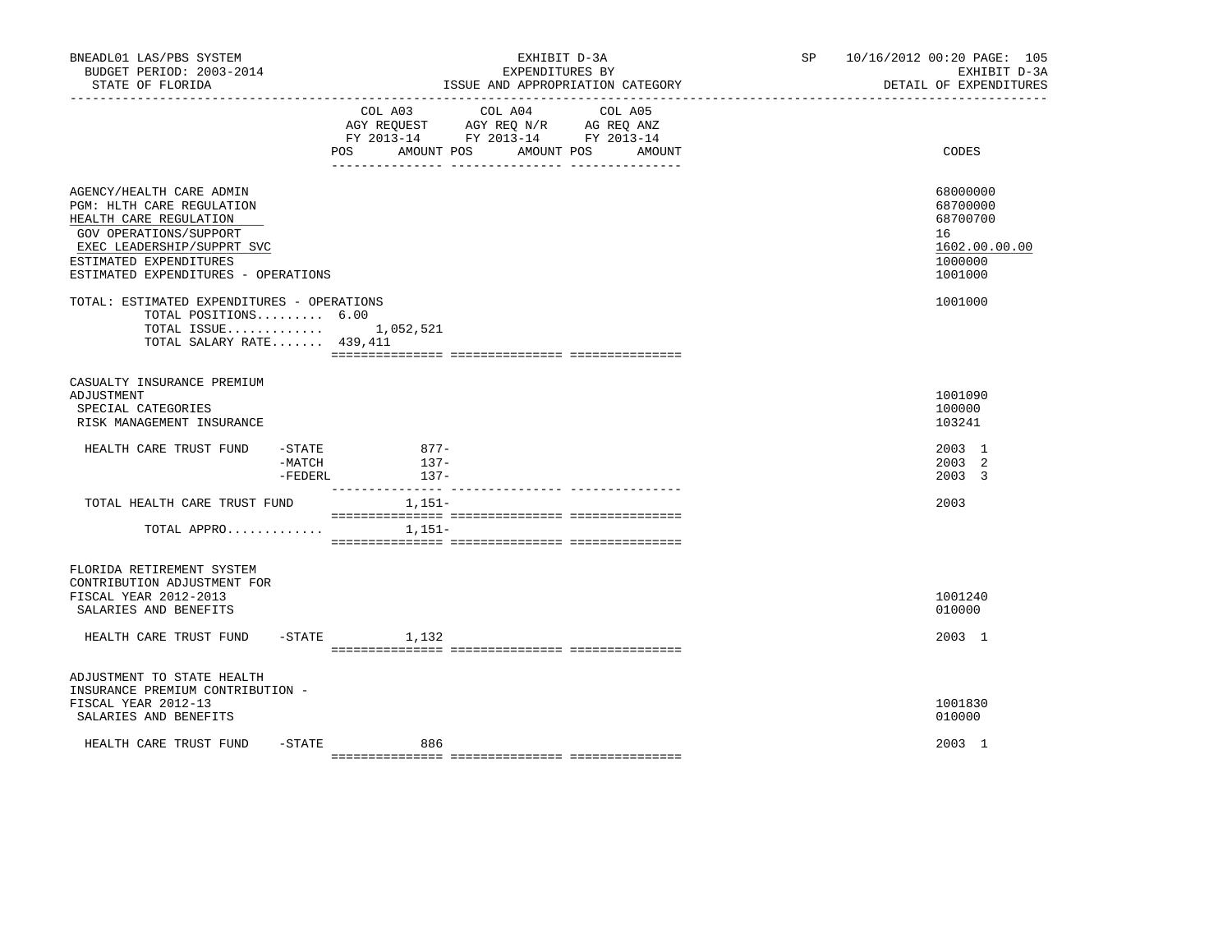| BNEADL01 LAS/PBS SYSTEM<br>BUDGET PERIOD: 2003-2014<br>STATE OF FLORIDA                                                                                                                                                                                                                                                                                                                                                                                                                                                                                                                          |         |                     | EXHIBIT D-3A<br>EXPENDITURES BY                                                                                |                         |                  | ISSUE AND APPROPRIATION CATEGORY | SP                  | 10/16/2012 00:20 PAGE: 106<br>EXHIBIT D-3A<br>DETAIL OF EXPENDITURES |
|--------------------------------------------------------------------------------------------------------------------------------------------------------------------------------------------------------------------------------------------------------------------------------------------------------------------------------------------------------------------------------------------------------------------------------------------------------------------------------------------------------------------------------------------------------------------------------------------------|---------|---------------------|----------------------------------------------------------------------------------------------------------------|-------------------------|------------------|----------------------------------|---------------------|----------------------------------------------------------------------|
| ___________________________________                                                                                                                                                                                                                                                                                                                                                                                                                                                                                                                                                              |         | COL A03             | COL A04<br>AGY REQUEST AGY REQ N/R AG REQ ANZ<br>FY 2013-14 FY 2013-14 FY 2013-14<br>POS AMOUNT POS AMOUNT POS | COL A05                 | AMOUNT           |                                  |                     | CODES                                                                |
| AGENCY/HEALTH CARE ADMIN<br>PGM: HLTH CARE REGULATION<br>HEALTH CARE REGULATION<br>GOV OPERATIONS/SUPPORT<br>EXEC LEADERSHIP/SUPPRT SVC<br>ESTIMATED EXPENDITURES<br>REALLOCATION OF HUMAN RESOURCES                                                                                                                                                                                                                                                                                                                                                                                             |         |                     |                                                                                                                |                         |                  |                                  |                     | 68000000<br>68700000<br>68700700<br>16<br>1602.00.00.00<br>1000000   |
| OUTSOURCING<br>SPECIAL CATEGORIES<br>TR/DMS/HR SVCS/STW CONTRCT                                                                                                                                                                                                                                                                                                                                                                                                                                                                                                                                  |         |                     |                                                                                                                |                         |                  |                                  |                     | 1005900<br>100000<br>107040                                          |
| HEALTH CARE TRUST FUND<br>$-$ STATE                                                                                                                                                                                                                                                                                                                                                                                                                                                                                                                                                              | -FEDERL | 21<br>$\frac{1}{2}$ |                                                                                                                |                         |                  |                                  |                     | 2003 1<br>2003 3                                                     |
| TOTAL HEALTH CARE TRUST FUND                                                                                                                                                                                                                                                                                                                                                                                                                                                                                                                                                                     |         | 2.2                 |                                                                                                                |                         |                  |                                  |                     | 2003                                                                 |
| TOTAL APPRO                                                                                                                                                                                                                                                                                                                                                                                                                                                                                                                                                                                      |         | 22                  |                                                                                                                |                         |                  |                                  |                     |                                                                      |
| ESTIMATED EXPENDITURES REALIGNMENT<br>REALIGNMENT OF THE MEDICAID<br>SURVEILLANCE CATEGORY - DEDUCT<br>SPECIAL CATEGORIES<br>MEDICAID SURVEILLANCE                                                                                                                                                                                                                                                                                                                                                                                                                                               |         |                     |                                                                                                                |                         |                  |                                  |                     | 2000000<br>2000200<br>100000<br>102100                               |
| HEALTH CARE TRUST FUND -STATE 13,435-                                                                                                                                                                                                                                                                                                                                                                                                                                                                                                                                                            |         |                     |                                                                                                                |                         |                  |                                  |                     | 2003 1                                                               |
|                                                                                                                                                                                                                                                                                                                                                                                                                                                                                                                                                                                                  |         |                     |                                                                                                                |                         |                  |                                  |                     |                                                                      |
| AGENCY ISSUE NARRATIVE:<br>2013-2014 BUDGET YEAR NARRATIVE:<br>ISSUE TITLE: Realignment of the Medicaid Surveillance Category - Deduct                                                                                                                                                                                                                                                                                                                                                                                                                                                           |         |                     |                                                                                                                |                         | IT COMPONENT? NO |                                  |                     |                                                                      |
| ISSUE SUMMARY: This issue requests the transfer of the Medicaid Surveillance appropriation between program components in<br>the Agency for Health Care Administration (AHCA) in the Health Care Regulation budget entity.                                                                                                                                                                                                                                                                                                                                                                        |         |                     |                                                                                                                |                         |                  |                                  |                     |                                                                      |
| ISSUE DETAIL: AHCA has a recurring appropriation in the Medicaid Surveillance Category in Program Components 1602000000<br>and 1204010000. This appropriation is utilized to fund temporary employees in the Division of Health Quality Assurance's<br>field offices working on Medicaid related issues. The workload associated with Medicaid Surveillance is being performed<br>solely in Program Component 1204010000. Therefore, AHCA requests that the recurring appropriation in Program Component<br>1602000000 be transferred to Program Component 1204010000 to align the expenditures. |         |                     |                                                                                                                |                         |                  |                                  |                     |                                                                      |
| Please see Companion Issue 2000210.                                                                                                                                                                                                                                                                                                                                                                                                                                                                                                                                                              |         |                     |                                                                                                                |                         |                  |                                  |                     |                                                                      |
| BUDGET SUMMARY:                                                                                                                                                                                                                                                                                                                                                                                                                                                                                                                                                                                  |         |                     |                                                                                                                | RECURRING<br>FY 2013-14 | FY 2013-14       | NON-RECURRING                    | TOTAL<br>FY 2013-14 |                                                                      |

Medicaid Surveillance (102100) (\$13,435) \$0 (\$13,435)